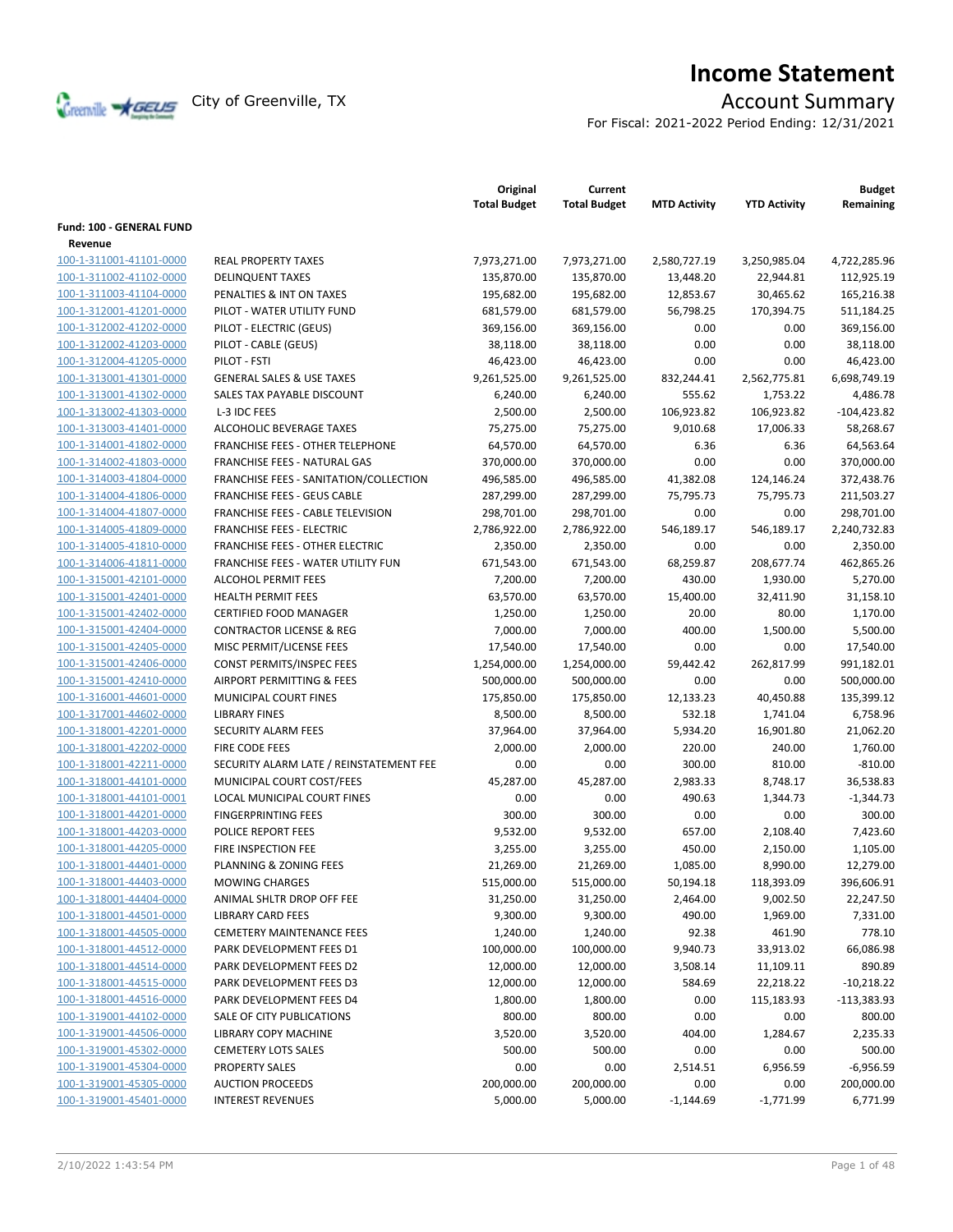|                                                    |                                                          | Original<br><b>Total Budget</b> | Current<br><b>Total Budget</b> | <b>MTD Activity</b> | <b>YTD Activity</b> | Budget<br>Remaining    |
|----------------------------------------------------|----------------------------------------------------------|---------------------------------|--------------------------------|---------------------|---------------------|------------------------|
| 100-1-319001-45501-0000                            | LIBRARY MTG ROOM RENTAL                                  | 750.00                          | 750.00                         | 110.00              | 130.00              | 620.00                 |
| 100-1-319001-45503-0000                            | <b>PAVILION RENTALS</b>                                  | 9,900.00                        | 9,900.00                       | 401.85              | 1,753.35            | 8,146.65               |
| 100-1-319001-45601-0000                            | MISCELLANEOUS REVENUES                                   | 67,000.00                       | 67,000.00                      | 473.00              | 22,246.77           | 44,753.23              |
| 100-1-319001-45604-0000                            | OTHER REVENUE / OVER/SHORT                               | 0.00                            | 0.00                           | $-14.41$            | 428,592.86          | -428,592.86            |
| 100-1-322001-43002-0000                            | ANIMAL SHELTER CONTRIB                                   | 100,000.00                      | 100,000.00                     | 0.00                | 0.00                | 100,000.00             |
| 100-1-322001-43003-0000                            | HUNT CO CONTRIB - FIRE                                   | 28,800.00                       | 28,800.00                      | 4,800.00            | 14,400.00           | 14,400.00              |
| 100-1-322001-43004-0000                            | HUNT CO MEM HOSP REIM                                    | 22,400.00                       | 22,400.00                      | 0.00                | 12,660.00           | 9,740.00               |
| 100-1-323001-46008-0000                            | <b>XFR - TOURISM FUND</b>                                | 98,000.00                       | 98,000.00                      | 8,166.67            | 24,500.01           | 73,499.99              |
| 100-1-324001-46506-0000                            | CA - RECREATION FUND                                     | 342.00                          | 342.00                         | 28.50               | 85.50               | 256.50                 |
| 100-1-324001-46509-0000                            | CA - VENUE MGMT FUND                                     | 5,259.00                        | 5,259.00                       | 438.25              | 1,314.75            | 3,944.25               |
| 100-1-324001-46537-0000                            | CA - MAIL MACHINE LEASE                                  | 0.00                            | 0.00                           | 269.28              | 807.84              | $-807.84$              |
| 100-1-324001-46614-0000                            | CA - SANITATION FUND COLLECTION                          | 49,054.00                       | 49,054.00                      | 4,087.83            | 12,263.49           | 36,790.51              |
| 100-1-324001-46650-0000                            | CA - UTILITY FUND TO GENERAL GOVERNME                    | 294,215.00                      | 294,215.00                     | 24,517.92           | 73,553.76           | 220,661.24             |
| 100-1-324001-46651-0000                            | CA - UTILITY FUND TO PUBLIC WORKS                        | 170,599.00                      | 170,599.00                     | 14,216.58           | 42,649.74           | 127,949.26             |
| 100-1-324001-46801-0000                            | <b>CA - SPENCE FUND</b>                                  | 600.00                          | 600.00                         | 50.00               | 150.00              | 450.00                 |
| 100-1-324009-46901-0000                            | CA - ELECTRIC UTILITY                                    | 279,377.00                      | 279,377.00                     | 23,281.41           | 69,844.23           | 209,532.77             |
| 100-1-324009-46906-0000                            | <b>CA - CABLE UTILITY</b>                                | 39,242.00                       | 39,242.00                      | 3,270.17            | 9,810.51            | 29,431.49              |
| 100-1-443200-52004-0000                            | <b>MICROCHIP</b>                                         | 0.00                            | 0.00                           | 980.00              | 1,740.00            | $-1,740.00$            |
|                                                    | <b>Revenue Total:</b>                                    | 27,976,074.00                   | 27,976,074.00                  | 4,598,798.03        | 8,535,512.40        | 19,440,561.60          |
| Expense                                            |                                                          |                                 |                                |                     |                     |                        |
| 100-1-411000-52001-0000                            | <b>OFFICE SUPPLIES</b>                                   | 150.00                          | 150.00                         | 0.00                | 0.00                | 150.00                 |
| 100-1-411000-52005-0000                            | PRINTED MATERIALS                                        | 96.00                           | 96.00                          | 0.00                | 0.00                | 96.00                  |
| 100-1-411000-52103-0000                            | <b>MEETING SUPPLIES</b>                                  | 3,331.10                        | 3,331.10                       | 192.65              | 455.00              | 2,876.10               |
| 100-1-411000-54001-0000                            | <b>TELEPHONE CHARGES</b>                                 | 3,648.00                        | 3,648.00                       | 227.94              | 455.88              | 3,192.12               |
| 100-1-411000-54101-0000                            | PROFESSIONAL SERVICES                                    | 22,000.00                       | 22,000.00                      | 2,000.00            | 4,000.00            | 18,000.00              |
| 100-1-411000-54201-0000                            | <b>MEMBERSHIPS &amp; SUBSCRIPTIONS</b>                   | 7,125.00                        | 7,125.00                       | 0.00                | 0.00                | 7,125.00               |
| 100-1-411000-54204-0000                            | PUBLIC RELATIONS                                         | 2,500.00                        | 2,500.00                       | 0.00                | 0.00                | 2,500.00               |
| 100-1-411000-54213-0000                            | PLAQUES AND AWARDS                                       | 1,200.00                        | 1,200.00                       | 0.00                | 0.00                | 1,200.00               |
| 100-1-411000-54214-0000<br>100-1-411000-54300-0000 | <b>TRAVEL &amp; TRAINING</b><br><b>TRAVEL TO CAPITAL</b> | 17,650.00                       | 17,650.00                      | 50.00<br>0.00       | 9,183.86<br>0.00    | 8,466.14               |
| 100-1-411400-51001-0000                            | <b>REGULAR SALARIES</b>                                  | 2,500.00<br>160,873.00          | 2,500.00<br>160,873.00         | 12,036.17           | 35,982.73           | 2,500.00<br>124,890.27 |
| 100-1-411400-51021-0000                            | LONGEVITY                                                | 1,860.00                        | 1,860.00                       | 0.00                | 1,980.00            | $-120.00$              |
| 100-1-411400-51116-0000                            | CAR ALLOWANCE                                            | 4,200.00                        | 4,200.00                       | 323.08              | 969.24              | 3,230.76               |
| 100-1-411400-51117-0000                            | CELL PHONE ALLOWANCE                                     | 2,130.00                        | 2,130.00                       | 163.84              | 491.52              | 1,638.48               |
| 100-1-411400-51201-0000                            | <b>FICA</b>                                              | 10,711.00                       | 10,711.00                      | 735.30              | 2,320.83            | 8,390.17               |
| 100-1-411400-51202-0000                            | MEDICARE                                                 | 2,505.00                        | 2,505.00                       | 171.96              | 542.76              | 1,962.24               |
| 100-1-411400-51203-0000                            | HEALTH INSURANCE                                         | 24,859.42                       | 24,859.42                      | 2,071.62            | 6,214.86            | 18,644.56              |
| 100-1-411400-51204-0000                            | <b>WORKERS COMPENSATION</b>                              | 342.00                          | 342.00                         | 28.40               | 85.20               | 256.80                 |
| 100-1-411400-51205-0000                            | STATE UNEMPLOYMENT                                       | 383.00                          | 383.00                         | 0.00                | 0.00                | 383.00                 |
| 100-1-411400-51301-0000                            | <b>TMRS</b>                                              | 20,299.00                       | 20,299.00                      | 1,452.68            | 4,573.13            | 15,725.87              |
| 100-1-411400-52001-0000                            | OFFICE SUPPLIES                                          | 325.00                          | 325.00                         | 0.00                | 0.00                | 325.00                 |
| 100-1-411400-52002-0000                            | POSTAGE / FREIGHT                                        | 100.00                          | 100.00                         | 0.00                | 15.60               | 84.40                  |
| 100-1-411400-52005-0000                            | PRINTED MATERIALS                                        | 2,090.00                        | 2,090.00                       | 1,275.00            | 1,275.00            | 815.00                 |
| 100-1-411400-54001-0000                            | <b>TELEPHONE CHARGES</b>                                 | 1,104.24                        | 1,104.24                       | 91.02               | 222.32              | 881.92                 |
| 100-1-411400-54101-0000                            | PROFESSIONAL SERVICES                                    | 1,195.00                        | 1,195.00                       | 0.00                | 395.00              | 800.00                 |
| 100-1-411400-54201-0000                            | <b>MEMBERSHIPS &amp; SUBSCRIPTIONS</b>                   | 250.00                          | 250.00                         | 0.00                | 250.00              | 0.00                   |
| 100-1-411400-54206-0000                            | <b>ELECTION EXPENSE</b>                                  | 104,000.00                      | 104,000.00                     | 0.00                | 0.00                | 104,000.00             |
| 100-1-411400-54214-0000                            | <b>TRAVEL &amp; TRAINING</b>                             | 4,430.00                        | 4,430.00                       | 76.05               | 1,304.98            | 3,125.02               |
| 100-1-412100-51001-0000                            | <b>REGULAR SALARIES</b>                                  | 191,306.00                      | 191,306.00                     | 11,725.82           | 35,294.86           | 156,011.14             |
| 100-1-412100-51020-0000                            | <b>OVERTIME</b>                                          | 7,210.00                        | 7,210.00                       | 198.30              | 296.70              | 6,913.30               |
| 100-1-412100-51021-0000                            | LONGEVITY                                                | 6,172.00                        | 6,172.00                       | 0.00                | 2,044.00            | 4,128.00               |
| 100-1-412100-51101-0000                            | <b>CERTIFICATION PAY</b>                                 | 3,600.00                        | 3,600.00                       | 184.62              | 507.70              | 3,092.30               |
| 100-1-412100-51201-0000                            | <b>FICA</b>                                              | 12,914.00                       | 12,914.00                      | 684.52              | 2,166.22            | 10,747.78              |
| 100-1-412100-51202-0000                            | MEDICARE                                                 | 3,020.00                        | 3,020.00                       | 160.09              | 506.62              | 2,513.38               |
| 100-1-412100-51203-0000                            | <b>HEALTH INSURANCE</b>                                  | 49,718.00                       | 49,718.00                      | 4,143.17            | 12,429.51           | 37,288.49              |
| 100-1-412100-51204-0000                            | <b>WORKERS COMPENSATION</b>                              | 412.00                          | 412.00                         | 34.00               | 102.00              | 310.00                 |
| 100-1-412100-51205-0000                            | STATE UNEMPLOYMENT                                       | 1,149.00                        | 1,149.00                       | 0.00                | 0.00                | 1,149.00               |
| 100-1-412100-51301-0000                            | <b>TMRS</b>                                              | 23,015.00                       | 23,015.00                      | 1,404.61            | 4,424.62            | 18,590.38              |
| 100-1-412100-52001-0000                            | OFFICE SUPPLIES                                          | 1,100.00                        | 1,100.00                       | 38.07               | 171.83              | 928.17                 |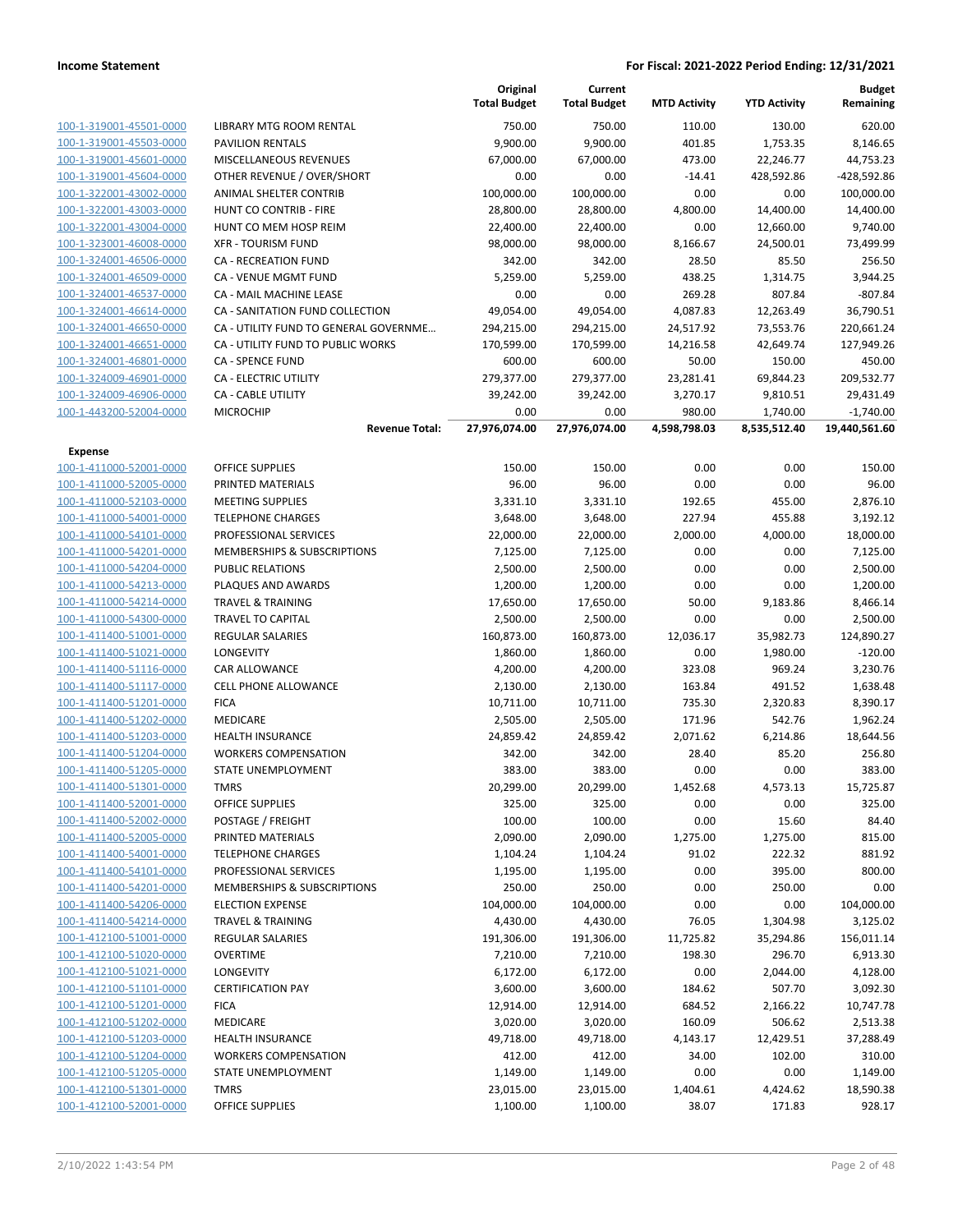|                                                    |                                                          | Original<br><b>Total Budget</b> | Current<br><b>Total Budget</b> | <b>MTD Activity</b> | <b>YTD Activity</b> | <b>Budget</b><br>Remaining |
|----------------------------------------------------|----------------------------------------------------------|---------------------------------|--------------------------------|---------------------|---------------------|----------------------------|
| 100-1-412100-52002-0000                            | POSTAGE / FREIGHT                                        | 2,750.00                        | 2,750.00                       | 139.43              | 413.31              | 2,336.69                   |
| 100-1-412100-52005-0000                            | PRINTED MATERIALS                                        | 1,500.00                        | 1,500.00                       | 0.00                | 0.00                | 1,500.00                   |
| 100-1-412100-52102-0000                            | <b>BOOKS / REF SUPPLIES</b>                              | 250.00                          | 250.00                         | 0.00                | 0.00                | 250.00                     |
| 100-1-412100-52110-0000                            | <b>TICKET WRITER SUPPLIES</b>                            | 9,500.00                        | 9,500.00                       | 0.00                | 0.00                | 9,500.00                   |
| 100-1-412100-53201-0000                            | <b>FURNITURE &amp; OFFICE EQUIPMENT</b>                  | 1,715.00                        | 1,715.00                       | 0.00                | 1,773.86            | $-58.86$                   |
| 100-1-412100-54001-0000                            | <b>TELEPHONE CHARGES</b>                                 | 4,959.00                        | 4,959.00                       | 402.69              | 1,005.00            | 3,954.00                   |
| 100-1-412100-54101-0000                            | PROFESSIONAL SERVICES                                    | 29,000.00                       | 29,000.00                      | 75.00               | 225.00              | 28,775.00                  |
| 100-1-412100-54201-0000                            | MEMBERSHIPS & SUBSCRIPTIONS                              | 635.00                          | 635.00                         | 216.12              | 381.12              | 253.88                     |
| 100-1-412100-54207-0000                            | COURT COSTS, JURY, WIT FEES                              | 360.00                          | 360.00                         | 0.00                | 0.00                | 360.00                     |
| 100-1-412100-54214-0000                            | <b>TRAVEL &amp; TRAINING</b>                             | 7,280.00                        | 7,280.00                       | 324.52              | 1,598.32            | 5,681.68                   |
| 100-1-413200-51001-0000                            | REGULAR SALARIES                                         | 265,815.00                      | 265,815.00                     | 17,855.96           | 57,568.76           | 208,246.24                 |
| 100-1-413200-51020-0000                            | <b>OVERTIME</b>                                          | 146.00                          | 146.00                         | 0.00                | 0.00                | 146.00                     |
| 100-1-413200-51021-0000                            | LONGEVITY                                                | 1,050.00                        | 1,050.00                       | 0.00                | 1,113.00            | $-63.00$                   |
| 100-1-413200-51116-0000                            | CAR ALLOWANCE                                            | 7,200.00                        | 7,200.00                       | 553.84              | 1,661.52            | 5,538.48                   |
| 100-1-413200-51117-0000                            | CELL PHONE ALLOWANCE                                     | 1,170.00                        | 1,170.00                       | 90.00               | 270.00              | 900.00                     |
| 100-1-413200-51201-0000                            | <b>FICA</b>                                              | 22,650.00                       | 22,650.00                      | 373.51              | 935.32              | 21,714.68                  |
| 100-1-413200-51202-0000                            | <b>MEDICARE</b>                                          | 3,993.00                        | 3,993.00                       | 303.62              | 873.99              | 3,119.01                   |
| 100-1-413200-51203-0000                            | <b>HEALTH INSURANCE</b>                                  | 31,074.00                       | 31,074.00                      | 2,589.50            | 7,768.50            | 23,305.50                  |
| 100-1-413200-51204-0000                            | <b>WORKERS COMPENSATION</b>                              | 545.00                          | 545.00                         | 45.00               | 135.00              | 410.00                     |
| 100-1-413200-51205-0000                            | STATE UNEMPLOYMENT                                       | 479.00                          | 479.00                         | 0.00                | 0.00                | 479.00                     |
| 100-1-413200-51301-0000                            | <b>TMRS</b>                                              | 32,357.00                       | 32,357.00                      | 2,558.86            | 7,444.00            | 24,913.00                  |
| 100-1-413200-51303-0000                            | SUP 457 COMP PLAN                                        | 22,230.00                       | 22,230.00                      | 1,695.24            | 5,085.72            | 17,144.28                  |
| 100-1-413200-52001-0000                            | <b>OFFICE SUPPLIES</b>                                   | 575.00                          | 575.00                         | 141.16              | 271.04              | 303.96                     |
| 100-1-413200-52002-0000                            | POSTAGE / FREIGHT                                        | 40.00                           | 40.00                          | $-0.31$             | 0.56                | 39.44                      |
| 100-1-413200-52103-0000                            | <b>MEETING SUPPLIES</b>                                  | 4,700.00                        | 4,700.00                       | 181.83              | 245.30              | 4,454.70                   |
| 100-1-413200-54001-0000                            | <b>TELEPHONE CHARGES</b>                                 | 4,300.00                        | 4,300.00                       | 412.24              | 1,134.63            | 3,165.37                   |
| 100-1-413200-54201-0000                            | MEMBERSHIPS & SUBSCRIPTIONS                              | 3,400.00                        | 3,400.00                       | 263.91              | 3,165.11            | 234.89                     |
| 100-1-413200-54205-0000                            | <b>BUSINESS MEALS</b>                                    | 600.00                          | 600.00                         | 39.31               | 110.25              | 489.75                     |
| 100-1-413200-54212-0000                            | <b>PRINTING</b>                                          | 100.00                          | 100.00                         | 0.00                | 0.00                | 100.00                     |
| 100-1-413200-54214-0000                            | <b>TRAVEL &amp; TRAINING</b>                             | 5,000.00                        | 5,000.00                       | 149.00              | 419.90              | 4,580.10                   |
| 100-1-413200-54300-0000                            | <b>TRAVEL TO CAPITAL</b>                                 | 2,500.00                        | 2,500.00                       | 0.00                | 0.00                | 2,500.00                   |
| 100-1-415100-51001-0000                            | <b>REGULAR SALARIES</b>                                  | 309,857.00                      | 309,857.00                     | 23,864.85           | 71,738.47           | 238,118.53                 |
| 100-1-415100-51020-0000                            | <b>OVERTIME</b>                                          | 3,404.00                        | 3,404.00                       | 56.39               | 96.67               | 3,307.33                   |
| 100-1-415100-51021-0000                            | <b>LONGEVITY</b>                                         | 4,282.00                        | 4,282.00                       | 0.00                | 3,712.00            | 570.00                     |
| 100-1-415100-51116-0000                            | <b>CAR ALLOWANCE</b>                                     | 4,200.00                        | 4,200.00                       | 323.08              | 1,130.78            | 3,069.22                   |
| 100-1-415100-51117-0000                            | <b>CELL PHONE ALLOWANCE</b>                              | 2,130.00                        | 2,130.00                       | 254.76              | 691.36              | 1,438.64                   |
| 100-1-415100-51201-0000                            | <b>FICA</b>                                              | 20,080.00                       | 20,080.00                      | 1,474.29            | 4,709.25            | 15,370.75                  |
| 100-1-415100-51202-0000                            | MEDICARE                                                 | 4,696.00                        | 4,696.00                       | 344.79              | 1,101.35            | 3,594.65                   |
| 100-1-415100-51203-0000                            | <b>HEALTH INSURANCE</b>                                  | 68,363.00                       | 68,363.00                      | 5,696.92            | 17,090.76           | 51,272.24                  |
| 100-1-415100-51204-0000                            | <b>WORKERS COMPENSATION</b><br><b>STATE UNEMPLOYMENT</b> | 641.00                          | 641.00                         | 52.92               | 158.76              | 482.24                     |
| 100-1-415100-51205-0000<br>100-1-415100-51301-0000 | <b>TMRS</b>                                              | 1,054.00<br>38,055.00           | 1,054.00<br>38,055.00          | 116.22<br>2,903.88  | 295.47<br>9,303.98  | 758.53<br>28,751.02        |
| 100-1-415100-52001-0000                            | <b>OFFICE SUPPLIES</b>                                   | 1,700.00                        | 1,700.00                       | 0.00                | 222.25              | 1,477.75                   |
| 100-1-415100-52002-0000                            | POSTAGE / FREIGHT                                        | 4,000.00                        | 4,000.00                       | 466.27              | 1,152.29            | 2,847.71                   |
| 100-1-415100-52005-0000                            | PRINTED MATERIALS                                        | 150.00                          | 150.00                         | 0.00                | 0.00                | 150.00                     |
| 100-1-415100-54001-0000                            | <b>TELEPHONE CHARGES</b>                                 | 3,326.00                        | 3,326.00                       | 282.17              | 732.79              | 2,593.21                   |
| 100-1-415100-54110-0000                            | <b>AUDIT</b>                                             | 80,000.00                       | 80,000.00                      | 0.00                | 0.00                | 80,000.00                  |
| 100-1-415100-54201-0000                            | MEMBERSHIPS & SUBSCRIPTIONS                              | 1,940.00                        | 1,940.00                       | 0.00                | 445.00              | 1,495.00                   |
| 100-1-415100-54211-0000                            | ADVERTISING                                              | 35,000.00                       | 35,000.00                      | 1,122.00            | 2,720.40            | 32,279.60                  |
| 100-1-415100-54214-0000                            | <b>TRAVEL &amp; TRAINING</b>                             | 1,625.00                        | 1,625.00                       | 447.96              | 1,450.28            | 174.72                     |
| 100-1-415150-54401-0000                            | APPRAISER                                                | 313,963.18                      | 313,963.18                     | 78,490.79           | 78,490.79           | 235,472.39                 |
| 100-1-415150-54402-0000                            | <b>COLLECTOR</b>                                         | 16,100.00                       | 16,100.00                      | 0.00                | 0.00                | 16,100.00                  |
| 100-1-415300-54106-0000                            | <b>ATTORNEY FEES</b>                                     | 200,000.00                      | 366,200.00                     | 23,234.40           | 42,074.40           | 324,125.60                 |
| 100-1-415500-51001-0000                            | <b>REGULAR SALARIES</b>                                  | 194,747.00                      | 194,747.00                     | 14,980.80           | 44,584.72           | 150,162.28                 |
| 100-1-415500-51020-0000                            | <b>OVERTIME</b>                                          | 0.00                            | 0.00                           | 602.26              | 1,472.55            | $-1,472.55$                |
| 100-1-415500-51021-0000                            | LONGEVITY                                                | 4,422.00                        | 4,422.00                       | 0.00                | 4,422.00            | 0.00                       |
| 100-1-415500-51116-0000                            | CAR ALLOWANCE                                            | 4,200.00                        | 4,200.00                       | 323.08              | 969.24              | 3,230.76                   |
| 100-1-415500-51117-0000                            | <b>CELL PHONE ALLOWANCE</b>                              | 1,170.00                        | 1,170.00                       | 90.00               | 270.00              | 900.00                     |
| 100-1-415500-51201-0000                            | <b>FICA</b>                                              | 12,681.00                       | 12,681.00                      | 900.86              | 2,933.74            | 9,747.26                   |
|                                                    |                                                          |                                 |                                |                     |                     |                            |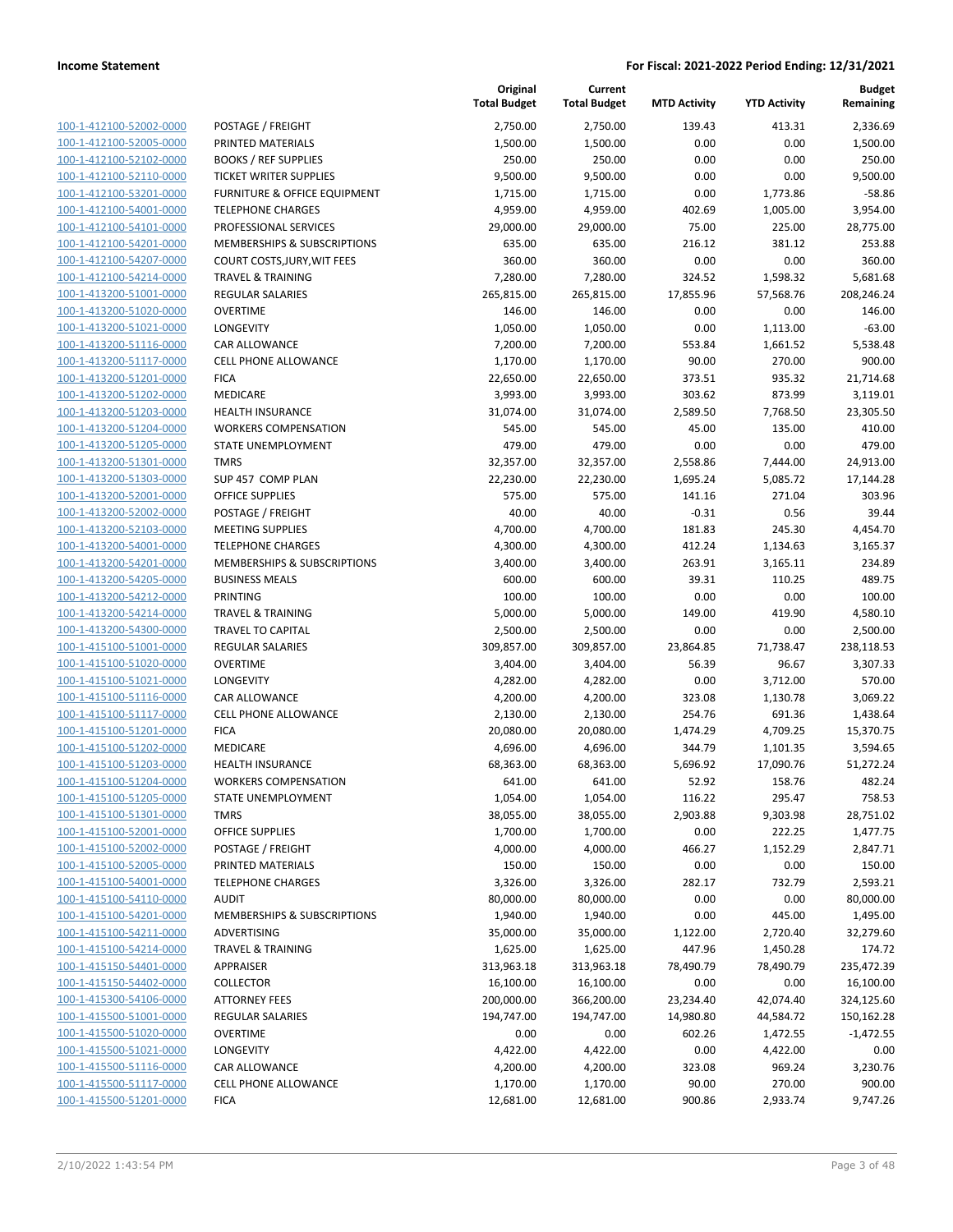| 100-1-415500-51202-0000        |
|--------------------------------|
| 100-1-415500-51203-0000        |
| 100-1-415500-51204-0000        |
| 100-1-415500-51205-0000        |
| 100-1-415500-51301-0000        |
| 100-1-415500-52001-0000        |
| 100-1-415500-52002-0000        |
| 100-1-415500-52303-0000        |
| 100-1-415500-54001-0000        |
| 100-1-415500-54102-0000        |
| 100-1-415500-54103-0000        |
| 100-1-415500-54107-0000        |
| 100-1-415500-54118-0000        |
| 100-1-415500-54119-0000        |
| 100-1-415500-54201-0000        |
| 100-1-415500-54213-0000        |
| 100-1-415500-54214-0000        |
|                                |
| 100-1-421100-51001-0000        |
| 100-1-421100-51020-0000        |
| 100-1-421100-51021-0000        |
| 100-1-421100-51101-0000        |
| 100-1-421100-51115-0000        |
| 100-1-421100-51117-0000        |
| 100-1-421100-51201-0000        |
| 100-1-421100-51202-0000        |
| 100-1-421100-51203-0000        |
| 100-1-421100-51204-0000        |
| 100-1-421100-51205-0000        |
| 100-1-421100-51301-0000        |
| 100-1-421100-52001-0000        |
| 100-1-421100-52002-0000        |
| 100-1-421100-52004-0000        |
| 100-1-421100-52005-0000        |
| 100-1-421100-52102-0000        |
| 100-1-421100-52103-0000        |
| 100-1-421100-52104-0000        |
| 100-1-421100-52201-0000        |
| 100-1-421100-52203-0000        |
| 100-1-421100-52302-0000        |
| 100-1-421100-52305-0000        |
| 100-1-421100-53202-0000        |
|                                |
| <u>100-1-421100-53205-0000</u> |
| <u>100-1-421100-54001-0000</u> |
| 100-1-421100-54002-0000        |
| 100-1-421100-54201-0000        |
| 100-1-421100-54205-0000        |
| 100-1-421100-54212-0000        |
| <u>100-1-421100-54213-0000</u> |
| 100-1-421100-54214-0000        |
| <u>100-1-421210-51001-0000</u> |
| 100-1-421210-51020-0000        |
| 100-1-421210-51021-0000        |
| 100-1-421210-51101-0000        |
| <u>100-1-421210-51115-0000</u> |
| 100-1-421210-51117-0000        |
| <u>100-1-421210-51201-0000</u> |
| 100-1-421210-51202-0000        |
| <u>100-1-421210-51203-0000</u> |
| 100-1-421210-51204-0000        |
|                                |

|                                                    |                                                         | Original<br><b>Total Budget</b> | Current<br><b>Total Budget</b> | <b>MTD Activity</b>   | <b>YTD Activity</b>    | <b>Budget</b><br>Remaining |
|----------------------------------------------------|---------------------------------------------------------|---------------------------------|--------------------------------|-----------------------|------------------------|----------------------------|
| 100-1-415500-51202-0000                            | MEDICARE                                                | 2,966.00                        | 2,966.00                       | 210.69                | 686.12                 | 2,279.88                   |
| 100-1-415500-51203-0000                            | <b>HEALTH INSURANCE</b>                                 | 37,289.00                       | 37,289.00                      | 3,107.42              | 9,322.26               | 27,966.74                  |
| 100-1-415500-51204-0000                            | <b>WORKERS COMPENSATION</b>                             | 405.00                          | 405.00                         | 33.42                 | 100.26                 | 304.74                     |
| 100-1-415500-51205-0000                            | STATE UNEMPLOYMENT                                      | 575.00                          | 575.00                         | 0.00                  | 0.00                   | 575.00                     |
| 100-1-415500-51301-0000                            | <b>TMRS</b>                                             | 24,033.00                       | 24,033.00                      | 1,855.56              | 5,999.35               | 18,033.65                  |
| 100-1-415500-52001-0000                            | <b>OFFICE SUPPLIES</b>                                  | 5,000.00                        | 5,000.00                       | 285.92                | 3,412.60               | 1,587.40                   |
| 100-1-415500-52002-0000                            | POSTAGE / FREIGHT                                       | 1,500.00                        | 1,500.00                       | 38.05                 | 117.60                 | 1,382.40                   |
| 100-1-415500-52303-0000                            | <b>TRAINING SUPPLIES</b>                                | 750.00                          | 750.00                         | 0.00                  | 0.00                   | 750.00                     |
| 100-1-415500-54001-0000                            | <b>TELEPHONE CHARGES</b>                                | 2,675.00                        | 2,675.00                       | 226.99                | 602.17                 | 2,072.83                   |
| 100-1-415500-54102-0000                            | <b>MVR CHECKS</b>                                       | 500.00                          | 500.00                         | 51.69                 | 51.69                  | 448.31                     |
| 100-1-415500-54103-0000                            | POLICE EXAM MATERIALS                                   | 25,312.00                       | 25,312.00                      | 0.00                  | 0.00                   | 25,312.00                  |
| 100-1-415500-54107-0000                            | <b>MEDICAL</b>                                          | 8,000.00                        | 8,000.00                       | 345.00                | 2,750.00               | 5,250.00                   |
| 100-1-415500-54118-0000                            | <b>MEDICAL - POLICE</b>                                 | 2,500.00                        | 2,500.00                       | 0.00                  | 0.00                   | 2,500.00                   |
| 100-1-415500-54119-0000                            | <b>MEDICAL - FIRE</b>                                   | 2,500.00                        | 2,500.00                       | 0.00                  | 0.00                   | 2,500.00                   |
| 100-1-415500-54201-0000                            | MEMBERSHIPS & SUBSCRIPTIONS                             | 4,000.00                        | 4,000.00                       | 261.98                | 899.67                 | 3,100.33                   |
| 100-1-415500-54213-0000                            | PLAQUES AND AWARDS                                      | 128,000.00                      | 128,000.00                     | 2,238.68              | 11,082.27              | 116,917.73                 |
| 100-1-415500-54214-0000<br>100-1-421100-51001-0000 | <b>TRAVEL &amp; TRAINING</b><br><b>REGULAR SALARIES</b> | 3,000.00<br>443,625.00          | 3,000.00<br>443,625.00         | 2,528.50<br>31,888.41 | 4,774.75<br>99,373.61  | $-1,774.75$<br>344,251.39  |
| 100-1-421100-51020-0000                            | <b>OVERTIME</b>                                         | 17,853.00                       | 17,853.00                      | 3,783.04              | 11,623.11              | 6,229.89                   |
| 100-1-421100-51021-0000                            | LONGEVITY                                               | 9,898.00                        | 9,898.00                       | 258.46                | 7,223.38               | 2,674.62                   |
| 100-1-421100-51101-0000                            | <b>CERTIFICATION PAY</b>                                | 5,400.00                        | 5,400.00                       | 415.38                | 1,246.14               | 4,153.86                   |
| 100-1-421100-51115-0000                            | <b>CLOTHING ALLOWANCE</b>                               | 841.00                          | 841.00                         | 27.72                 | 983.16                 | $-142.16$                  |
| 100-1-421100-51117-0000                            | <b>CELL PHONE ALLOWANCE</b>                             | 2,130.00                        | 2,130.00                       | 223.84                | 671.52                 | 1,458.48                   |
| 100-1-421100-51201-0000                            | <b>FICA</b>                                             | 29,796.00                       | 29,796.00                      | 2,290.53              | 7,487.65               | 22,308.35                  |
| 100-1-421100-51202-0000                            | MEDICARE                                                | 6,969.00                        | 6,969.00                       | 544.34                | 1,759.80               | 5,209.20                   |
| 100-1-421100-51203-0000                            | <b>HEALTH INSURANCE</b>                                 | 62,149.00                       | 62,149.00                      | 5,179.08              | 15,537.24              | 46,611.76                  |
| 100-1-421100-51204-0000                            | <b>WORKERS COMPENSATION</b>                             | 7,798.00                        | 7,798.00                       | 644.17                | 1,932.51               | 5,865.49                   |
| 100-1-421100-51205-0000                            | STATE UNEMPLOYMENT                                      | 958.00                          | 958.00                         | 0.00                  | 0.00                   | 958.00                     |
| 100-1-421100-51301-0000                            | <b>TMRS</b>                                             | 56,469.00                       | 56,469.00                      | 4,394.59              | 14,199.37              | 42,269.63                  |
| 100-1-421100-52001-0000                            | <b>OFFICE SUPPLIES</b>                                  | 1,000.00                        | 1,000.00                       | 0.00                  | 0.00                   | 1,000.00                   |
| 100-1-421100-52002-0000                            | POSTAGE / FREIGHT                                       | 300.00                          | 300.00                         | 0.00                  | 7.38                   | 292.62                     |
| 100-1-421100-52004-0000                            | <b>COMPUTER SUPPLIES</b>                                | 600.00                          | 600.00                         | 0.00                  | 0.00                   | 600.00                     |
| 100-1-421100-52005-0000                            | PRINTED MATERIALS                                       | 300.00                          | 300.00                         | 27.95                 | 27.95                  | 272.05                     |
| 100-1-421100-52102-0000                            | <b>BOOKS / REF SUPPLIES</b>                             | 450.00                          | 450.00                         | 0.00                  | 109.95                 | 340.05                     |
| 100-1-421100-52103-0000                            | <b>MEETING SUPPLIES</b>                                 | 2,300.00                        | 2,300.00                       | 116.52                | 408.23                 | 1,891.77                   |
| 100-1-421100-52104-0000                            | <b>WEARING APPAREL</b>                                  | 470.00                          | 470.00                         | 0.00                  | 0.00                   | 470.00                     |
| 100-1-421100-52201-0000                            | MINOR TOOLS & EQUIPMENT                                 | 4,503.00                        | 4,503.00                       | 0.00                  | 3,195.00               | 1,308.00                   |
| 100-1-421100-52203-0000                            | <b>MOTOR VEHICLE FUEL</b>                               | 2,703.00                        | 2,703.00                       | 335.81                | 1,001.55               | 1,701.45                   |
| 100-1-421100-52302-0000                            | <b>MEDICAL SUPPLIES</b>                                 | 300.00                          | 300.00                         | 0.00                  | 0.00                   | 300.00                     |
| 100-1-421100-52305-0000                            | PUBLIC EDUCATION                                        | 17,400.00                       | 17,400.00                      | 184.92                | 2,362.14               | 15,037.86                  |
| 100-1-421100-53202-0000                            | MACHINE, TOOLS & IMPLMNTS                               | 150.00                          | 150.00                         | 0.00                  | 0.00                   | 150.00                     |
| 100-1-421100-53205-0000                            | <b>MOTOR VEHICLES</b>                                   | 1,750.00                        | 1,750.00                       | 116.74                | 116.74                 | 1,633.26                   |
| 100-1-421100-54001-0000                            | <b>TELEPHONE CHARGES</b>                                | 4,000.00                        | 4,000.00                       | 262.61                | 923.28                 | 3,076.72                   |
| 100-1-421100-54002-0000                            | <b>UTILITY CHARGES</b>                                  | 65,248.00                       | 65,248.00                      | 4,805.58              | 15,645.68              | 49,602.32                  |
| 100-1-421100-54201-0000                            | MEMBERSHIPS & SUBSCRIPTIONS                             | 4,979.00                        | 4,979.00                       | 200.00                | 200.00                 | 4,779.00                   |
| 100-1-421100-54205-0000                            | <b>BUSINESS MEALS</b>                                   | 150.00                          | 150.00                         | 0.00                  | 0.00                   | 150.00                     |
| 100-1-421100-54212-0000                            | PRINTING                                                | 172.00                          | 172.00                         | 0.00                  | 0.00                   | 172.00                     |
| 100-1-421100-54213-0000<br>100-1-421100-54214-0000 | PLAQUES AND AWARDS                                      | 1,700.00                        | 1,700.00<br>11,690.00          | 0.00                  | 0.00                   | 1,700.00                   |
| 100-1-421210-51001-0000                            | <b>TRAVEL &amp; TRAINING</b><br>REGULAR SALARIES        | 11,690.00<br>910,641.00         | 910,641.00                     | 200.00<br>54,199.85   | 290.00<br>160,640.15   | 11,400.00<br>750,000.85    |
| 100-1-421210-51020-0000                            | <b>OVERTIME</b>                                         | 49,998.00                       | 49,998.00                      |                       |                        |                            |
| 100-1-421210-51021-0000                            | LONGEVITY                                               | 16,128.00                       | 16,128.00                      | 3,537.90<br>175.38    | 11,270.56<br>11,750.14 | 38,727.44<br>4,377.86      |
| 100-1-421210-51101-0000                            | <b>CERTIFICATION PAY</b>                                | 17,040.00                       | 17,040.00                      | 1,061.52              | 3,184.56               | 13,855.44                  |
| 100-1-421210-51115-0000                            | <b>CLOTHING ALLOWANCE</b>                               | 8,646.00                        | 8,646.00                       | 73.92                 | 2,621.76               | 6,024.24                   |
| 100-1-421210-51117-0000                            | <b>CELL PHONE ALLOWANCE</b>                             | 6,600.00                        | 6,600.00                       | 387.68                | 1,163.04               | 5,436.96                   |
| 100-1-421210-51201-0000                            | <b>FICA</b>                                             | 62,561.00                       | 62,561.00                      | 3,507.49              | 11,288.69              | 51,272.31                  |
| 100-1-421210-51202-0000                            | MEDICARE                                                | 14,631.00                       | 14,631.00                      | 820.30                | 2,640.11               | 11,990.89                  |
| 100-1-421210-51203-0000                            | <b>HEALTH INSURANCE</b>                                 | 149,157.00                      | 149,157.00                     | 12,429.75             | 37,289.25              | 111,867.75                 |
| 100-1-421210-51204-0000                            | <b>WORKERS COMPENSATION</b>                             | 18,953.00                       | 18,953.00                      | 1,565.75              | 4,697.25               | 14,255.75                  |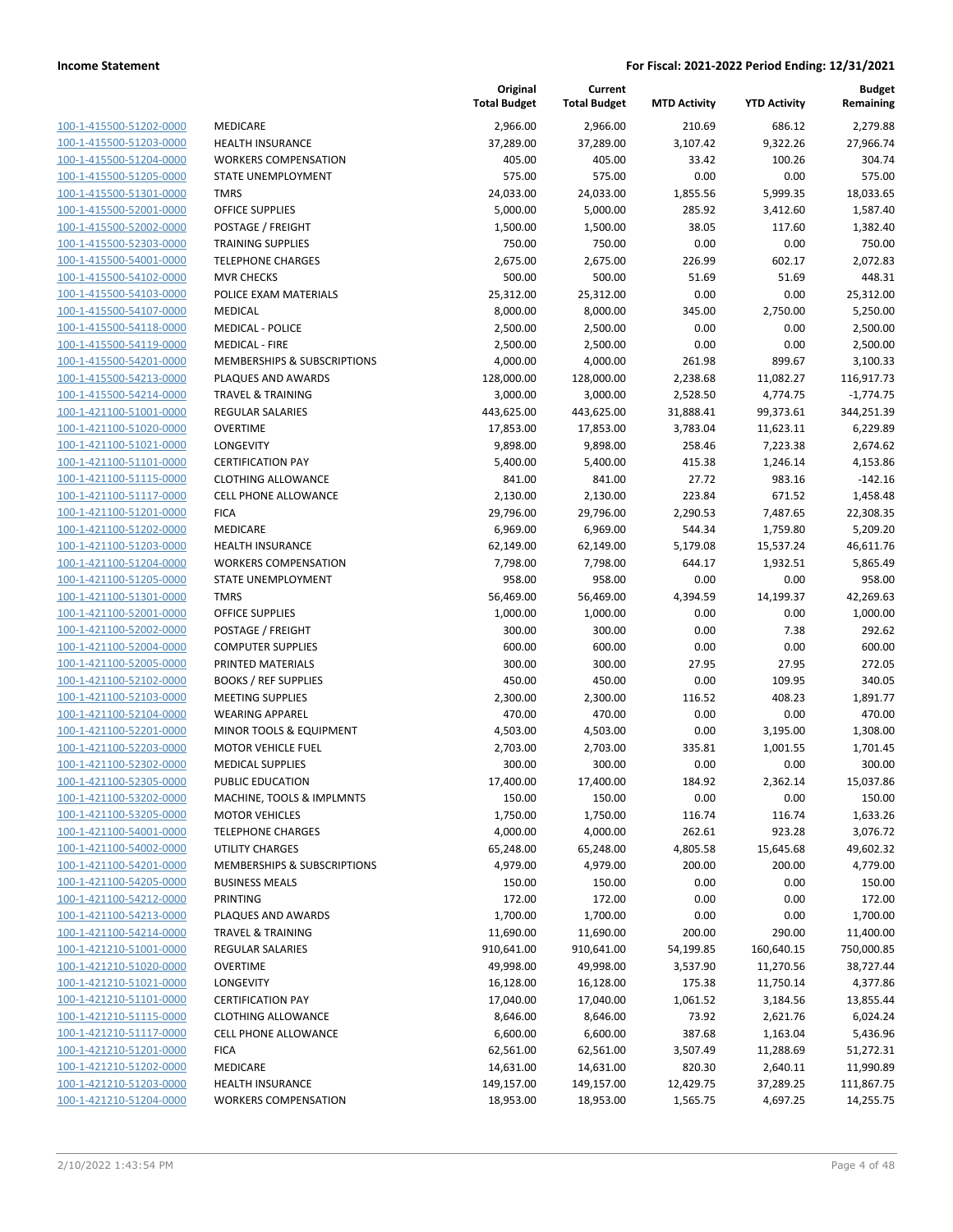100-1-421210-51205-0000 100-1-421210-51301-0000 100-1-421210-52001-0000 100-1-421210-52002-0000 100-1-421210-52004-0000 100-1-421210-52005-0000 100-1-421210-52102-0000 100-1-421210-52201-0000 100-1-421210-52203-0000 100-1-421210-53203-0000 100-1-421210-53205-0000 100-1-421210-54001-0000 100-1-421210-54201-0000 100-1-421210-54208-0000 100-1-421210-54214-0000 100-1-421230-51001-0000 100-1-421230-51020-0000 100-1-421230-51021-0000 100-1-421230-51101-0000 100-1-421230-51102-0000 100-1-421230-51115-0000 100-1-421230-51117-0000 100-1-421230-51201-0000 100-1-421230-51202-0000 100-1-421230-51203-0000 100-1-421230-51204-0000 100-1-421230-51205-0000 100-1-421230-51301-0000 100-1-421230-51401-0000 100-1-421230-52001-0000 100-1-421230-52002-0000 100-1-421230-52004-0000 100-1-421230-52005-0000 100-1-421230-52006-0000 100-1-421230-52007-0000 100-1-421230-52008-0000 100-1-421230-52009-0000 100-1-421230-52102-0000 BOOKS / REF SUPPLIES 80.00 80.00 0.00 67.64 12.36 100-1-421230-52104-0000 100-1-421230-52105-0000 100-1-421230-52108-0000 100-1-421230-52108-0001 100-1-421230-52109-0000 100-1-421230-52111-0000 100-1-421230-52201-0000 100-1-421230-52202-0000 100-1-421230-52203-0000 100-1-421230-52303-0000 100-1-421230-52309-0000 100-1-421230-53202-0000 100-1-421230-53205-0000 100-1-421230-54001-0000 100-1-421230-54108-0000 100-1-421230-54108-0001 100-1-421230-54201-0000 100-1-421230-54202-0000 100-1-421230-54214-0000 100-1-421230-54215-0000 100-1-421230-55202-0000

|                                       | Original<br><b>Total Budget</b> | Current<br><b>Total Budget</b> | <b>MTD Activity</b> | <b>YTD Activity</b> | <b>Budget</b><br>Remaining |
|---------------------------------------|---------------------------------|--------------------------------|---------------------|---------------------|----------------------------|
| STATE UNEMPLOYMENT                    | 2,299.00                        | 2,299.00                       | 0.00                | 0.00                | 2,299.00                   |
| <b>TMRS</b>                           | 122,699.00                      | 122,699.00                     | 6,894.62            | 22,113.14           | 100,585.86                 |
| <b>OFFICE SUPPLIES</b>                | 1,060.00                        | 1,060.00                       | 74.65               | 74.65               | 985.35                     |
| POSTAGE / FREIGHT                     | 150.00                          | 150.00                         | 0.00                | 21.70               | 128.30                     |
| <b>COMPUTER SUPPLIES</b>              | 1,350.00                        | 1,350.00                       | 0.00                | 272.65              | 1,077.35                   |
| PRINTED MATERIALS                     | 50.00                           | 50.00                          | 0.00                | 0.00                | 50.00                      |
| <b>BOOKS / REF SUPPLIES</b>           | 120.00                          | 120.00                         | 0.00                | 0.00                | 120.00                     |
| MINOR TOOLS & EQUIPMENT               | 840.00                          | 840.00                         | 149.03              | 149.03              | 690.97                     |
| <b>MOTOR VEHICLE FUEL</b>             | 6,936.00                        | 6,936.00                       | 1,236.42            | 4,430.43            | 2,505.57                   |
| <b>INSTRUMENTS &amp; APPARATUS</b>    | 300.00                          | 300.00                         | 0.00                | 0.00                | 300.00                     |
| <b>MOTOR VEHICLES</b>                 | 1,750.00                        | 1,750.00                       | 172.81              | 172.81              | 1,577.19                   |
| <b>TELEPHONE CHARGES</b>              | 7,500.00                        | 7,500.00                       | 494.21              | 1,942.49            | 5,557.51                   |
| MEMBERSHIPS & SUBSCRIPTIONS           | 10,198.00                       | 10,198.00                      | 4,300.00            | 4,300.00            | 5,898.00                   |
| <b>LABORATORY WORK</b>                | 9,900.00                        | 9,900.00                       | 0.00                | 0.00                | 9,900.00                   |
| <b>TRAVEL &amp; TRAINING</b>          | 11,100.00                       | 11,100.00                      | 4.00                | 4.00                | 11,096.00                  |
| <b>REGULAR SALARIES</b>               | 3,277,104.00                    | 3,277,104.00                   | 233,954.53          | 693,449.23          | 2,583,654.77               |
| <b>OVERTIME</b>                       | 220,593.00                      | 220,593.00                     | 56,412.38           | 155,938.91          | 64,654.09                  |
| LONGEVITY                             | 29,688.00                       | 29,688.00                      | 70.16               | 28,416.48           | 1,271.52                   |
| <b>CERTIFICATION PAY</b>              | 71,280.00                       | 71,280.00                      | 3,623.02            | 10,822.90           | 60,457.10                  |
| <b>BILINGUAL PAY</b>                  | 1,800.00                        | 1,800.00                       | 138.48              | 415.44              | 1,384.56                   |
| <b>CLOTHING ALLOWANCE</b>             | 5,291.00                        | 5,291.00                       | 355.74              | 1,376.46            | 3,914.54                   |
| <b>CELL PHONE ALLOWANCE</b>           | 2,520.00                        | 2,520.00                       | 627.68              | 1,733.04            | 786.96                     |
| <b>FICA</b>                           | 223,713.00                      | 223,713.00                     | 17,573.54           | 52,995.72           | 170,717.28                 |
| MEDICARE                              | 52,320.00                       | 52,320.00                      | 4,109.94            | 12,394.17           | 39,925.83                  |
| <b>HEALTH INSURANCE</b>               | 559,337.00                      | 559,337.00                     | 46,611.43           | 139,834.29          | 419,502.71                 |
| <b>WORKERS COMPENSATION</b>           | 70,491.00                       | 70,491.00                      | 5,826.08            | 17,478.24           | 53,012.76                  |
| STATE UNEMPLOYMENT                    | 8,527.00                        | 8,527.00                       | 21.03               | 431.61              | 8,095.39                   |
| <b>TMRS</b>                           | 423,972.00                      | 423,972.00                     | 34,399.44           | 103,648.13          | 320,323.87                 |
| <b>CONTRA - SALARIES</b>              | $-150,000.00$                   | $-150,000.00$                  | $-2,191.28$         | $-4,217.18$         | $-145,782.82$              |
| OFFICE SUPPLIES (PATROL)              | 600.00                          | 600.00                         | 216.78              | 216.78              | 383.22                     |
| POSTAGE / FREIGHT (PATROL)            | 390.00                          | 390.00                         | 66.71               | 90.79               | 299.21                     |
| <b>COMPUTER SUPPLIES (PATROL)</b>     | 400.00                          | 400.00                         | 0.00                | 0.00                | 400.00                     |
| PRINTED MATERIALS (PATROL)            | 524.00                          | 524.00                         | 0.00                | 0.00                | 524.00                     |
| OFFICE SUPPLIES (OPERATIONS)          | 1,110.00                        | 1,110.00                       | 0.00                | 84.88               | 1,025.12                   |
| POSTAGE/FRIEGHT (OPERATIONS)          | 50.00                           | 50.00                          | 0.00                | 0.00                | 50.00                      |
| <b>COMPUTER SUPPLIES (OPERATIONS)</b> | 1,420.00                        | 1,420.00                       | 0.00                | 559.96              | 860.04                     |
| PRINTED MATERIALS (OPERATIONS)        | 2,245.00                        | 2,245.00                       | 0.00                | 0.00                | 2,245.00                   |
| <b>BOOKS / REF SUPPLIES</b>           | 80.00                           | 80.00                          | 0.00                | 67.64               | 12.36                      |
| <b>WEARING APPAREL (PATROL)</b>       | 57,232.00                       | 57,232.00                      | 4,351.71            | 5,431.05            | 51,800.95                  |
| <b>WEARING APPAREL (OPERATIONS)</b>   | 6,400.00                        | 6,400.00                       | 443.75              | 2,133.26            | 4,266.74                   |
| MENAGERIE SUPPLIES (OPERATIONS)       | 1,495.00                        | 1,495.00                       | 186.12              | 432.24              | 1,062.76                   |
| MENAGERIE SUPPLIES (PATROL)           | 1,275.00                        | 1,275.00                       | 0.00                | 0.00                | 1,275.00                   |
| <b>SUPPORT OF PRISONERS</b>           | 2,635.00                        | 2,635.00                       | 95.00               | 202.00              | 2,433.00                   |
| <b>AMMUNITION</b>                     | 18,450.00                       | 18,450.00                      | 0.00                | 0.00                | 18,450.00                  |
| MINOR TOOLS & EQUIPMENT (PATROL)      | 10,410.00                       | 10,410.00                      | 362.32              | 2,628.27            | 7,781.73                   |
| MINOR TOOLS AND EQUIPMENT (OPERATION  | 8,785.00                        | 8,785.00                       | 200.80              | 794.04              | 7,990.96                   |
| <b>MOTOR VEHICLE FUEL</b>             | 78,291.00                       | 78,291.00                      | 8,064.21            | 23,128.98           | 55,162.02                  |
| <b>TRAINING SUPPLIES</b>              | 520.00                          | 520.00                         | 0.00                | 161.29              | 358.71                     |
| <b>BODY ARMOR</b>                     | 20,400.00                       | 20,400.00                      | 0.00                | 0.00                | 20,400.00                  |
| MACHINE, TOOLS & IMPLMNTS             | 1,500.00                        | 1,500.00                       | 0.00                | 105.00              | 1,395.00                   |
| <b>MOTOR VEHICLES</b>                 | 20,000.00                       | 20,000.00                      | 1,585.39            | 11,416.31           | 8,583.69                   |
| <b>TELEPHONE CHARGES</b>              | 20,000.00                       | 20,000.00                      | 1,323.84            | 5,372.03            | 14,627.97                  |
| <b>VETERINARY SERVICES</b>            | 700.00                          | 700.00                         | 0.00                | 0.00                | 700.00                     |
| <b>VETERINARY SERVICES</b>            | 1,000.00                        | 1,000.00                       | 0.00                | 0.00                | 1,000.00                   |
| MEMBERSHIPS & SUBSCRIPTIONS (PATROL)  | 535.00                          | 535.00                         | 0.00                | 40.00               | 495.00                     |
| MEMBERSHIPS & SUBSCRIPTIONS (OPERATIO | 4,112.00                        | 4,112.00                       | $-12.99$            | 0.00                | 4,112.00                   |
| <b>TRAVEL &amp; TRAINING</b>          | 12,900.00                       | 12,900.00                      | 2,268.00            | 2,268.00            | 10,632.00                  |
| TRAVEL & TRAINING (OPERATIONS)        | 16,000.00                       | 16,000.00                      | 0.00                | 0.00                | 16,000.00                  |
| <b>VEHICLES</b>                       | 0.00                            | 0.00                           | 0.00                | 482.70              | -482.70                    |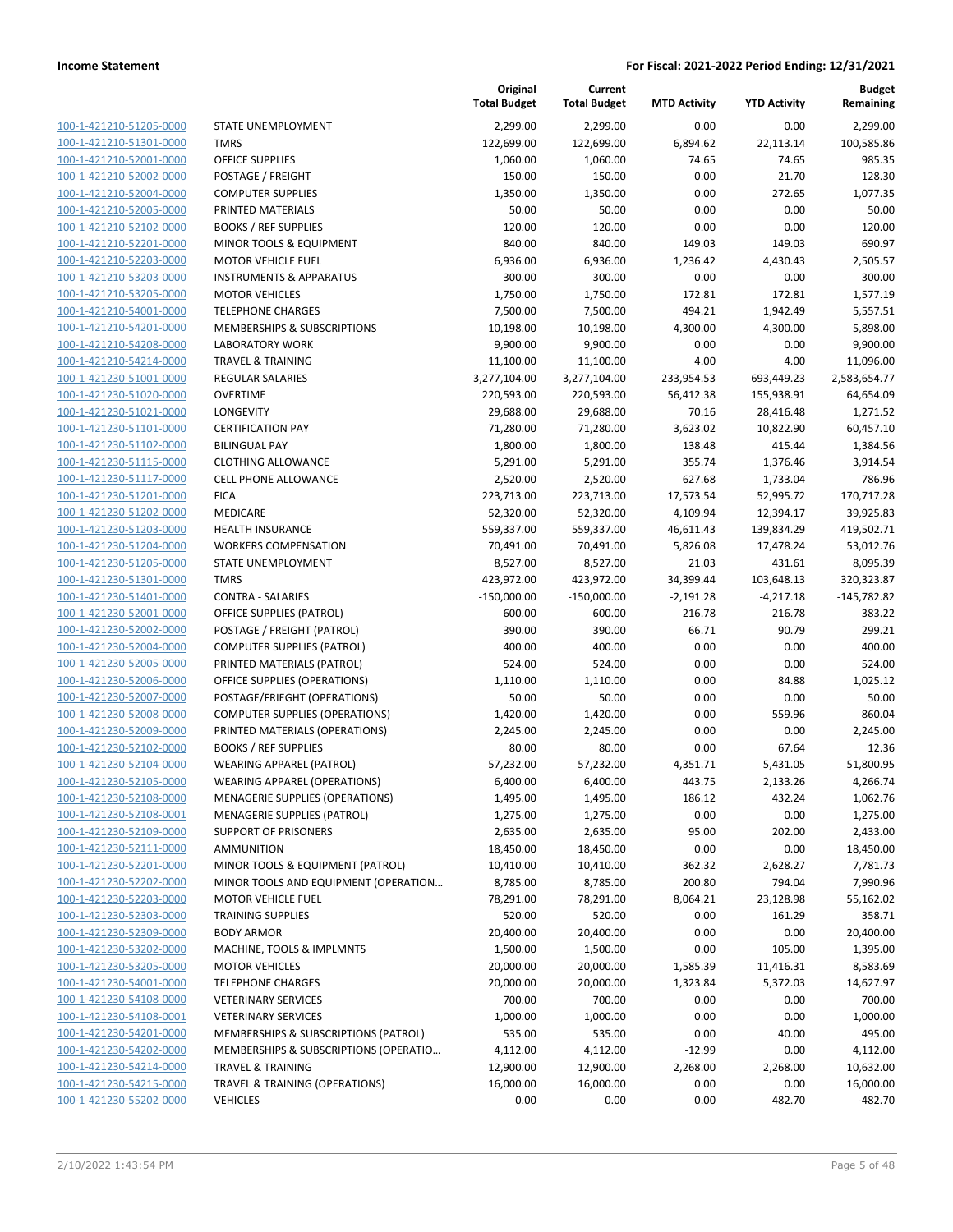| 100-1-421240-51001-0000                                   |
|-----------------------------------------------------------|
| 100-1-421240-51020-0000                                   |
| 100-1-421240-51021-0000                                   |
| 100-1-421240-51101-0000                                   |
| 100-1-421240-51102-0000                                   |
| 100-1-421240-51115-0000                                   |
| 100-1-421240-51117-0000                                   |
| 100-1-421240-51201-0000                                   |
| <u>100-1-421240-51202-0000</u>                            |
| 100-1-421240-51203-0000                                   |
| 100-1-421240-51204-0000                                   |
|                                                           |
| 100-1-421240-51205-0000                                   |
| 100-1-421240-51301-0000                                   |
| 100-1-421240-51302-0000                                   |
| 100-1-421240-52001-0000                                   |
| 100-1-421240-52002-0000                                   |
| 100-1-421240-52004-0000                                   |
| 100-1-421240-52005-0000                                   |
| 100-1-421240-52102-0000                                   |
| 100-1-421240-52104-0000                                   |
| 100-1-421240-52201-0000                                   |
| 100-1-421240-52203-0000                                   |
| 100-1-421240-52303-0000                                   |
| 100-1-421240-53202-0000                                   |
| 100-1-421240-53205-0000                                   |
| 100-1-421240-53207-0000                                   |
|                                                           |
| 100-1-421240-54001-0000                                   |
| 100-1-421240-54101-0000                                   |
| <u>100-1-421240-54201-0000</u>                            |
| 100-1-421240-54212-0000                                   |
| 100-1-421240-54214-0000                                   |
| 100-1-421240-55231-0000                                   |
| 100-1-421240-55232-0000                                   |
| 100-1-421600-52104-0000                                   |
| 100-1-421600-52111-0000                                   |
| 100-1-421600-52201-0000                                   |
| 100-1-421600-52206-0000                                   |
| 100-1-421600-52304-0000                                   |
| 100-1-421600-53202-0000                                   |
| 100-1-421600-54201-0000                                   |
| 100-1-421600-54214-0000                                   |
| <u>100-1-422100-51001-0000</u>                            |
|                                                           |
| 100-1-422100-51020-0000                                   |
| 100-1-422100-51021-0000                                   |
| <u>100-1-422100-51101-0000</u>                            |
| 100-1-422100-51116-0000                                   |
| 100-1-422100-51117-0000                                   |
| 100-1-422100-51201-0000                                   |
| 100-1-422100-51202-0000                                   |
| 100-1-422100-51203-0000                                   |
| 100-1-422100-51204-0000                                   |
| 100-1-422100-51205-0000                                   |
| 100-1-422100-51301-0000                                   |
| 100-1-422100-51302-0000                                   |
| <u>100-1-422100-52001-0000</u>                            |
| 100-1-422100-52002-0000                                   |
| <u>100-1-422100-52005-0000</u>                            |
|                                                           |
| 100-1-422100-52101-0000<br><u>100-1-422100-52102-0000</u> |
|                                                           |

|                                                    |                                                    | Original<br><b>Total Budget</b> | Current<br><b>Total Budget</b> | <b>MTD Activity</b> | <b>YTD Activity</b>  | <b>Budget</b><br>Remaining |
|----------------------------------------------------|----------------------------------------------------|---------------------------------|--------------------------------|---------------------|----------------------|----------------------------|
| 100-1-421240-51001-0000                            | <b>REGULAR SALARIES</b>                            | 878,596.00                      | 878,596.00                     | 58,977.07           | 182,286.01           | 696,309.99                 |
| 100-1-421240-51020-0000                            | <b>OVERTIME</b>                                    | 51,349.00                       | 51,349.00                      | 9,933.95            | 27,405.15            | 23,943.85                  |
| 100-1-421240-51021-0000                            | <b>LONGEVITY</b>                                   | 12,621.00                       | 12,621.00                      | 212.30              | 9,696.90             | 2,924.10                   |
| 100-1-421240-51101-0000                            | <b>CERTIFICATION PAY</b>                           | 15,600.00                       | 15,600.00                      | 1,153.85            | 3,507.71             | 12,092.29                  |
| 100-1-421240-51102-0000                            | <b>BILINGUAL PAY</b>                               | 1,500.00                        | 1,500.00                       | 46.16               | 138.48               | 1,361.52                   |
| 100-1-421240-51115-0000                            | <b>CLOTHING ALLOWANCE</b>                          | 120.00                          | 120.00                         | 9.24                | 27.72                | 92.28                      |
| 100-1-421240-51117-0000                            | <b>CELL PHONE ALLOWANCE</b>                        | 960.00                          | 960.00                         | 73.84               | 221.52               | 738.48                     |
| 100-1-421240-51201-0000                            | <b>FICA</b>                                        | 24,233.00                       | 24,233.00                      | 2,559.15            | 7,948.31             | 16,284.69                  |
| 100-1-421240-51202-0000                            | <b>MEDICARE</b>                                    | 13,938.00                       | 13,938.00                      | 991.62              | 3,118.81             | 10,819.19                  |
| 100-1-421240-51203-0000                            | <b>HEALTH INSURANCE</b>                            | 229,950.00                      | 229,950.00                     | 19,162.50           | 57,487.50            | 172,462.50                 |
| 100-1-421240-51204-0000                            | <b>WORKERS COMPENSATION</b>                        | 4,420.00                        | 4,420.00                       | 365.17              | 1,095.51             | 3,324.49                   |
| 100-1-421240-51205-0000                            | STATE UNEMPLOYMENT                                 | 3,641.00                        | 3,641.00                       | 114.28              | 542.16               | 3,098.84                   |
| 100-1-421240-51301-0000                            | <b>TMRS</b>                                        | 39,122.00                       | 39,122.00                      | 5,042.90            | 15,614.19            | 23,507.81                  |
| 100-1-421240-51302-0000                            | <b>FR&amp;R RETIREMENT</b>                         | 126,736.00                      | 126,736.00                     | 5,937.49            | 19,071.31            | 107,664.69                 |
| 100-1-421240-52001-0000                            | <b>OFFICE SUPPLIES</b>                             | 2,247.00                        | 2,247.00                       | 188.66              | 552.84               | 1,694.16                   |
| 100-1-421240-52002-0000                            | POSTAGE / FREIGHT                                  | 2,200.00                        | 2,200.00                       | 103.64              | 537.32               | 1,662.68                   |
| 100-1-421240-52004-0000                            | <b>COMPUTER SUPPLIES</b>                           | 500.00                          | 500.00                         | 18.94               | 18.94                | 481.06                     |
| 100-1-421240-52005-0000                            | PRINTED MATERIALS                                  | 750.00                          | 750.00                         | 0.00                | 0.00                 | 750.00                     |
| 100-1-421240-52102-0000                            | REFERENCE SUPPLIES                                 | 600.00                          | 600.00                         | 0.00                | 0.00                 | 600.00                     |
| 100-1-421240-52104-0000                            | <b>WEARING APPAREL</b>                             | 1,800.00                        | 1,800.00                       | 0.00                | 0.00                 | 1,800.00                   |
| 100-1-421240-52201-0000                            | MINOR TOOLS & EQUIPMENT                            | 2,200.00                        | 2,200.00                       | 0.00                | 0.00                 | 2,200.00                   |
| 100-1-421240-52203-0000                            | <b>MOTOR VEHICLE FUEL</b>                          | 864.00                          | 864.00                         | 169.45              | 594.02               | 269.98                     |
| 100-1-421240-52303-0000                            | <b>TRAINING SUPPLIES</b>                           | 970.00                          | 970.00                         | 56.46               | 194.36               | 775.64                     |
| 100-1-421240-53202-0000                            | MACHINE, TOOLS & IMPLMNTS<br><b>MOTOR VEHICLES</b> | 194.00                          | 194.00                         | 0.00                | 0.00<br>347.99       | 194.00<br>492.01           |
| 100-1-421240-53205-0000<br>100-1-421240-53207-0000 | RADIO/COMMUNICATIONS                               | 840.00<br>3,892.00              | 840.00<br>3,892.00             | 335.99<br>0.00      |                      | 0.00                       |
| 100-1-421240-54001-0000                            | <b>TELEPHONE CHARGES</b>                           | 12,000.00                       | 12,000.00                      | 895.04              | 3,892.00             | 9,315.99                   |
| 100-1-421240-54101-0000                            | PROFESSIONAL SERVICES                              | 3,400.00                        | 3,400.00                       | 800.00              | 2,684.01<br>1,050.00 |                            |
| 100-1-421240-54201-0000                            | MEMBERSHIPS & SUBSCRIPTIONS                        | 3,192.00                        | 3,192.00                       | 1,295.00            | 1,640.00             | 2,350.00<br>1,552.00       |
| 100-1-421240-54212-0000                            | PRINTING                                           | 485.00                          | 485.00                         | 0.00                | 0.00                 | 485.00                     |
| 100-1-421240-54214-0000                            | <b>TRAVEL &amp; TRAINING</b>                       | 27,060.00                       | 27,060.00                      | 120.07              | 303.46               | 26,756.54                  |
| 100-1-421240-55231-0000                            | LESS LETHAL PROGRAM                                | 21,740.18                       | 21,740.18                      | 18,700.18           | 18,700.18            | 3,040.00                   |
| 100-1-421240-55232-0000                            | <b>FIREARMS PROGRAM</b>                            | 24,875.00                       | 24,875.00                      | 28,857.00           | 29,142.45            | $-4,267.45$                |
| 100-1-421600-52104-0000                            | <b>WEARING APPAREL</b>                             | 3,800.00                        | 3,800.00                       | 0.00                | 1,794.74             | 2,005.26                   |
| 100-1-421600-52111-0000                            | AMMUNITION                                         | 8,500.00                        | 8,500.00                       | 0.00                | 7,479.19             | 1,020.81                   |
| 100-1-421600-52201-0000                            | MINOR TOOLS & EQUIPMENT                            | 6,450.00                        | 6,450.00                       | 0.00                | 48.00                | 6,402.00                   |
| 100-1-421600-52206-0000                            | SPECIAL OPS EQUIPMENT                              | 6,560.00                        | 6,560.00                       | 2,345.99            | 2,345.99             | 4,214.01                   |
| 100-1-421600-52304-0000                            | <b>DRONE PROGRAM</b>                               | 3,052.00                        | 3,052.00                       | 0.00                | 629.72               | 2,422.28                   |
| 100-1-421600-53202-0000                            | MACHINE, TOOLS & IMPLMNTS                          | 200.00                          | 200.00                         | 0.00                | 0.00                 | 200.00                     |
| 100-1-421600-54201-0000                            | MEMBERSHIPS & SUBSCRIPTIONS                        | 440.00                          | 440.00                         | 0.00                | 0.00                 | 440.00                     |
| 100-1-421600-54214-0000                            | <b>TRAVEL &amp; TRAINING</b>                       | 12,700.00                       | 12,700.00                      | 0.00                | 1,400.68             | 11,299.32                  |
| 100-1-422100-51001-0000                            | <b>REGULAR SALARIES</b>                            | 312,705.00                      | 312,705.00                     | 24,599.91           | 72,227.27            | 240,477.73                 |
| 100-1-422100-51020-0000                            | <b>OVERTIME</b>                                    | 5,576.00                        | 5,576.00                       | 96.38               | 1,018.91             | 4,557.09                   |
| 100-1-422100-51021-0000                            | LONGEVITY                                          | 4,792.00                        | 4,792.00                       | 138.46              | 3,407.38             | 1,384.62                   |
| 100-1-422100-51101-0000                            | <b>CERTIFICATION PAY</b>                           | 5,400.00                        | 5,400.00                       | 369.24              | 1,107.72             | 4,292.28                   |
| 100-1-422100-51116-0000                            | <b>CAR ALLOWANCE</b>                               | 7,800.00                        | 7,800.00                       | 600.00              | 1,800.00             | 6,000.00                   |
| 100-1-422100-51117-0000                            | CELL PHONE ALLOWANCE                               | 1,950.00                        | 1,950.00                       | 205.38              | 505.38               | 1,444.62                   |
| 100-1-422100-51201-0000                            | <b>FICA</b>                                        | 8,468.00                        | 8,468.00                       | 228.45              | 806.49               | 7,661.51                   |
| 100-1-422100-51202-0000                            | MEDICARE                                           | 4,904.00                        | 4,904.00                       | 367.85              | 1,133.07             | 3,770.93                   |
| 100-1-422100-51203-0000                            | <b>HEALTH INSURANCE</b>                            | 37,289.00                       | 37,289.00                      | 3,107.42            | 9,322.26             | 27,966.74                  |
| 100-1-422100-51204-0000                            | <b>WORKERS COMPENSATION</b>                        | 6,361.00                        | 6,361.00                       | 525.50              | 1,576.50             | 4,784.50                   |
| 100-1-422100-51205-0000                            | STATE UNEMPLOYMENT                                 | 575.00                          | 575.00                         | 0.00                | 0.00                 | 575.00                     |
| 100-1-422100-51301-0000                            | <b>TMRS</b>                                        | 6,626.00                        | 6,626.00                       | 488.56              | 1,692.38             | 4,933.62                   |
| 100-1-422100-51302-0000                            | FR&R RETIREMENT                                    | 60,029.00                       | 60,029.00                      | 4,642.90            | 13,946.66            | 46,082.34                  |
| 100-1-422100-52001-0000                            | <b>OFFICE SUPPLIES</b>                             | 1,948.00                        | 1,948.00                       | 26.49               | 26.49                | 1,921.51                   |
| 100-1-422100-52002-0000                            | POSTAGE / FREIGHT                                  | 300.00                          | 300.00                         | 0.00                | 0.00                 | 300.00                     |
| 100-1-422100-52005-0000                            | PRINTED MATERIALS                                  | 500.00                          | 500.00                         | 0.00                | 0.00                 | 500.00                     |
| 100-1-422100-52101-0000                            | <b>JANITORIAL SUPPLIES</b>                         | 1,450.00                        | 1,450.00                       | 0.00                | 0.00                 | 1,450.00                   |
| 100-1-422100-52102-0000                            | REFERENCE SUPPLIES                                 | 3,000.00                        | 3,000.00                       | 0.00                | 0.00                 | 3,000.00                   |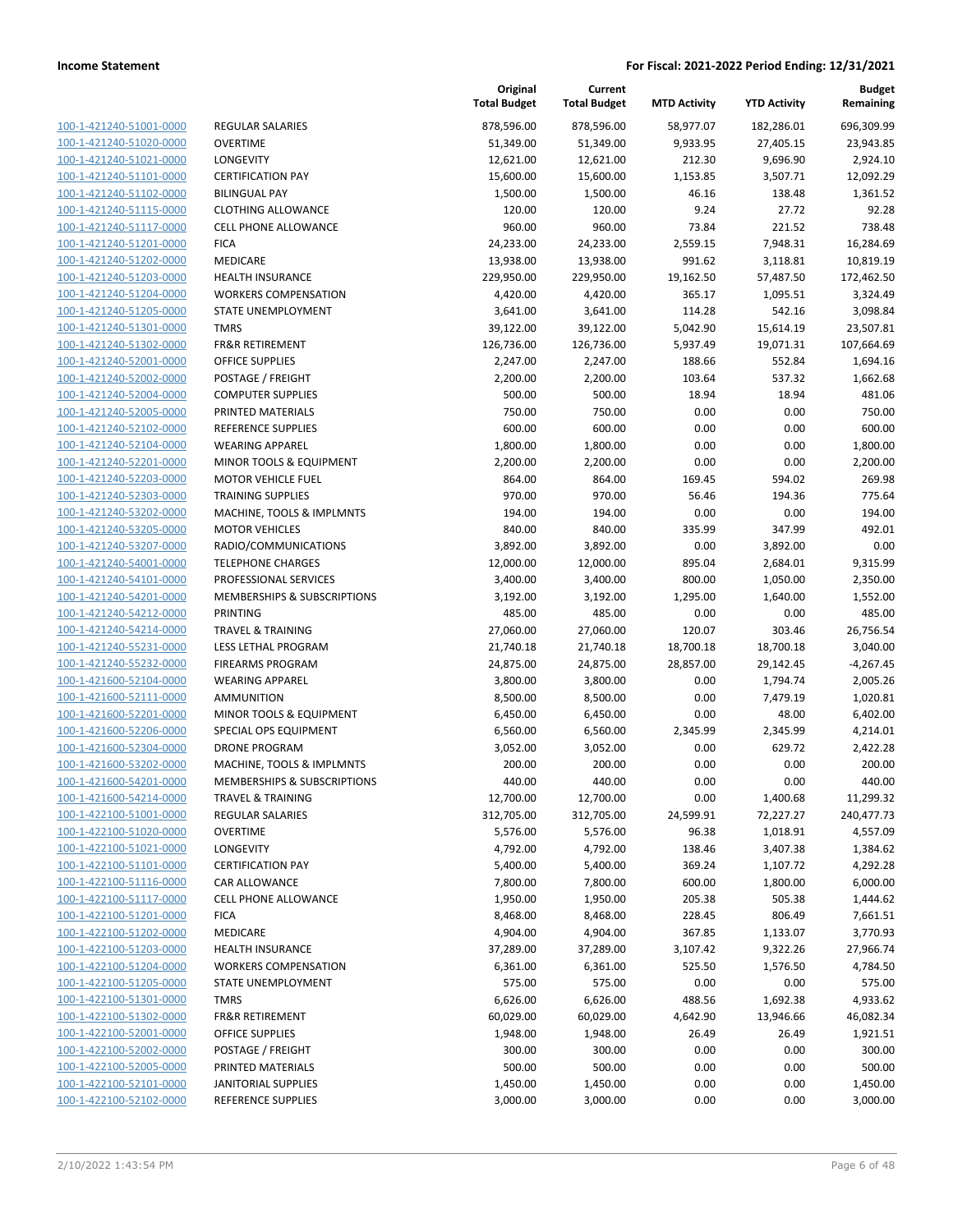| 100-1-422100-52103-0000        | M         |
|--------------------------------|-----------|
| 100-1-422100-52104-0000        | W         |
| 100-1-422100-53207-0000        | RA        |
| 100-1-422100-54001-0000        | TE        |
| 100-1-422100-54002-0000        | UT        |
| 100-1-422100-54101-0000        | PR        |
|                                | MI        |
| 100-1-422100-54201-0000        |           |
| 100-1-422100-54214-0000        | TR        |
| 100-1-422100-54217-0000        | AV        |
| 100-1-422200-51001-0000        | <b>RE</b> |
| 100-1-422200-51020-0000        | О١        |
| 100-1-422200-51021-0000        | LO        |
| 100-1-422200-51101-0000        | CE        |
| 100-1-422200-51102-0000        | BII       |
| 100-1-422200-51117-0000        | СE        |
| 100-1-422200-51202-0000        | M         |
| 100-1-422200-51203-0000        | HE        |
| 100-1-422200-51204-0000        | W         |
| 100-1-422200-51205-0000        | ST.       |
| 100-1-422200-51302-0000        | FR        |
| 100-1-422200-51401-0000        | CC        |
| 100-1-422200-52001-0000        | OF        |
| 100-1-422200-52101-0000        | JA        |
|                                |           |
| 100-1-422200-52102-0000        | <b>RE</b> |
| 100-1-422200-52103-0000        | MI        |
| 100-1-422200-52104-0000        | W         |
| 100-1-422200-52107-0000        | ВC        |
| 100-1-422200-52201-0000        | MI        |
| 100-1-422200-52203-0000        | M١        |
| 100-1-422200-52205-0000        | FIF       |
| 100-1-422200-52207-0000        | BL        |
| 100-1-422200-52208-0000        | RE        |
| 100-1-422200-52304-0001        | DF        |
| 100-1-422200-52306-0000        | HA        |
| 100-1-422200-53202-0000        | M         |
| 100-1-422200-53205-0000        | М         |
| 100-1-422200-53208-0000        | FIF       |
| 100-1-422200-53213-0000        | SC        |
| 100-1-422200-53402-0000        | BL        |
|                                | TE        |
| 100-1-422200-54001-0000        |           |
| 100-1-422200-54002-0000        | UT        |
| 100-1-422200-54109-0000        | IN:       |
| 100-1-422200-54214-0000        | TR        |
| 100-1-422200-55201-0000        | EС        |
| 100-1-422200-55203-0000        | FU        |
| 100-1-422200-55207-0000        | RΑ        |
| 100-1-422300-51001-0000        | RE        |
| 100-1-422300-51020-0000        | О١        |
| 100-1-422300-51021-0000        | LO        |
| <u>100-1-422300-51101-0000</u> | СE        |
| 100-1-422300-51117-0000        | CE        |
| 100-1-422300-51202-0000        | MI        |
| 100-1-422300-51203-0000        | HE        |
| 100-1-422300-51204-0000        | W         |
| 100-1-422300-51205-0000        | ST.       |
| 100-1-422300-51302-0000        | FR        |
|                                |           |
| 100-1-422300-52002-0000        | PC        |
| 100-1-422300-52005-0000        | PR        |
| 100-1-422300-52104-0000        | W         |
|                                |           |

|                                                    |                                                   | Original<br><b>Total Budget</b> | Current<br><b>Total Budget</b> | <b>MTD Activity</b> | <b>YTD Activity</b> | <b>Budget</b><br>Remaining |
|----------------------------------------------------|---------------------------------------------------|---------------------------------|--------------------------------|---------------------|---------------------|----------------------------|
| 100-1-422100-52103-0000                            |                                                   |                                 |                                |                     |                     |                            |
| 100-1-422100-52104-0000                            | <b>MEETING SUPPLIES</b><br><b>WEARING APPAREL</b> | 2,100.00<br>1,445.00            | 2,100.00<br>1,445.00           | 763.48<br>0.00      | 763.48<br>0.00      | 1,336.52<br>1,445.00       |
| 100-1-422100-53207-0000                            | RADIO/COMMUNICATIONS                              | 9,500.00                        | 9,500.00                       | 0.00                | 0.00                | 9,500.00                   |
| 100-1-422100-54001-0000                            | <b>TELEPHONE CHARGES</b>                          | 3,300.00                        | 3,300.00                       | 202.19              | 790.80              | 2,509.20                   |
| 100-1-422100-54002-0000                            | UTILITY CHARGES                                   | 4,121.00                        | 4,121.00                       | 204.00              | 700.00              | 3,421.00                   |
| 100-1-422100-54101-0000                            | PROFESSIONAL SERVICES                             | 7,500.00                        | 7,500.00                       | 0.00                | 0.00                | 7,500.00                   |
| 100-1-422100-54201-0000                            | <b>MEMBERSHIPS &amp; SUBSCRIPTIONS</b>            | 6,071.70                        | 6,071.70                       | 153.63              | 3,978.63            | 2,093.07                   |
| 100-1-422100-54214-0000                            | <b>TRAVEL &amp; TRAINING</b>                      | 4,700.00                        | 4,700.00                       | 1,688.28            | 3,669.00            | 1,031.00                   |
| 100-1-422100-54217-0000                            | <b>AWARDS PROGRAM</b>                             | 1,500.00                        | 1,500.00                       | 0.00                | 0.00                | 1,500.00                   |
| 100-1-422200-51001-0000                            | <b>REGULAR SALARIES</b>                           | 3,559,065.00                    | 3,559,065.00                   | 300,084.41          | 851,138.65          | 2,707,926.35               |
| 100-1-422200-51020-0000                            | <b>OVERTIME</b>                                   | 432,141.00                      | 432,141.00                     | 91,156.34           | 282,638.49          | 149,502.51                 |
| 100-1-422200-51021-0000                            | <b>LONGEVITY</b>                                  | 49,252.00                       | 49,252.00                      | 77.54               | 49,362.62           | $-110.62$                  |
| 100-1-422200-51101-0000                            | <b>CERTIFICATION PAY</b>                          | 113,160.00                      | 113,160.00                     | 5,390.90            | 15,877.30           | 97,282.70                  |
| 100-1-422200-51102-0000                            | <b>BILINGUAL PAY</b>                              | 1,200.00                        | 1,200.00                       | 92.32               | 276.96              | 923.04                     |
| 100-1-422200-51117-0000                            | CELL PHONE ALLOWANCE                              | 1,560.00                        | 1,560.00                       | 230.76              | 470.76              | 1,089.24                   |
| 100-1-422200-51202-0000                            | MEDICARE                                          | 60,267.00                       | 60,267.00                      | 5,610.01            | 16,694.54           | 43,572.46                  |
| 100-1-422200-51203-0000                            | <b>HEALTH INSURANCE</b>                           | 596,626.00                      | 596,626.00                     | 49,718.84           | 149,156.52          | 447,469.48                 |
| 100-1-422200-51204-0000                            | <b>WORKERS COMPENSATION</b>                       | 91,806.00                       | 91,806.00                      | 7,588.09            | 22,764.27           | 69,041.73                  |
| 100-1-422200-51205-0000                            | STATE UNEMPLOYMENT                                | 9,197.00                        | 9,197.00                       | 0.00                | 35.72               | 9,161.28                   |
| 100-1-422200-51302-0000                            | <b>FR&amp;R RETIREMENT</b>                        | 885,309.00                      | 885,309.00                     | 79,507.39           | 231,533.21          | 653,775.79                 |
| 100-1-422200-51401-0000                            | <b>CONTRA - SALARIES</b>                          | 0.00                            | 0.00                           | $-2,356.00$         | $-3,589.25$         | 3,589.25                   |
| 100-1-422200-52001-0000                            | <b>OFFICE SUPPLIES</b>                            | 1,714.00                        | 1,714.00                       | 496.95              | 496.95              | 1,217.05                   |
| 100-1-422200-52101-0000                            | <b>JANITORIAL SUPPLIES</b>                        | 6,000.00                        | 6,000.00                       | 727.43              | 1,507.59            | 4,492.41                   |
| 100-1-422200-52102-0000                            | <b>REFERENCE SUPPLIES</b>                         | 500.00                          | 500.00                         | 0.00                | 0.00                | 500.00                     |
| 100-1-422200-52103-0000                            | <b>MEETING SUPPLIES</b>                           | 750.00                          | 750.00                         | 0.00                | 0.00                | 750.00                     |
| 100-1-422200-52104-0000                            | <b>WEARING APPAREL</b>                            | 22,425.00                       | 22,425.00                      | 430.00              | 1,646.55            | 20,778.45                  |
| 100-1-422200-52107-0000                            | <b>BOTANICAL SUPPLIES</b>                         | 1,000.00                        | 1,000.00                       | 199.00              | 199.00              | 801.00                     |
| 100-1-422200-52201-0000                            | MINOR TOOLS & EQUIPMENT                           | 13,200.00                       | 13,200.00                      | 158.77              | 5,261.46            | 7,938.54                   |
| 100-1-422200-52203-0000                            | <b>MOTOR VEHICLE FUEL</b>                         | 28,650.00                       | 28,650.00                      | 3,848.79            | 10,889.71           | 17,760.29                  |
| 100-1-422200-52205-0000                            | FIRST RESPONDER SUPPLIES                          | 23,640.00                       | 23,640.00                      | 3,049.79            | 3,049.79            | 20,590.21                  |
| 100-1-422200-52207-0000                            | <b>BUNKER GEAR</b>                                | 47,150.00                       | 47,150.00                      | 0.00                | 403.32              | 46,746.68                  |
| 100-1-422200-52208-0000                            | <b>RESCUE EQUIPMENT</b>                           | 5,300.00                        | 5,300.00                       | 0.00                | 0.00                | 5,300.00                   |
| 100-1-422200-52304-0001                            | <b>DRONE MAINTENANCE</b>                          | 2,724.00                        | 2,724.00                       | 0.00                | 0.00                | 2,724.00                   |
| 100-1-422200-52306-0000                            | <b>HAZMAT SUPPLIES</b>                            | 11,650.00                       | 11,650.00                      | 0.00                | 0.00                | 11,650.00                  |
| 100-1-422200-53202-0000                            | MACHINE, TOOLS & IMPLMNTS                         | 1,900.00                        | 1,900.00                       | 0.00                | 0.00                | 1,900.00                   |
| 100-1-422200-53205-0000                            | <b>MOTOR VEHICLES</b>                             | 42,000.00                       | 42,000.00                      | 7,449.59            | 8,456.66            | 33,543.34                  |
| 100-1-422200-53208-0000                            | FIRE HOSE/NOZZLES                                 | 13,900.00                       | 13,900.00                      | 0.00                | 0.00                | 13,900.00                  |
| 100-1-422200-53213-0000                            | <b>SCBA MAINTENANCE</b>                           | 2,000.00                        | 2,000.00                       | 116.94              | 116.94              | 1,883.06                   |
| 100-1-422200-53402-0000                            | <b>BUILDING MAINTENANCE</b>                       | 0.00                            | 0.00                           | 0.00                | 348.37              | $-348.37$                  |
| <u>100-1-422200-54001-0000</u>                     | TELEPHONE CHARGES                                 | 9,954.00                        | 9,954.00                       | 715.03              | 2,475.02            | 7,478.98                   |
| 100-1-422200-54002-0000<br>100-1-422200-54109-0000 | UTILITY CHARGES<br>INSPECTIONS/TESTING            | 54,150.00<br>10,690.00          | 54,150.00                      | 4,055.12<br>0.00    | 11,466.59<br>0.00   | 42,683.41                  |
| 100-1-422200-54214-0000                            | <b>TRAVEL &amp; TRAINING</b>                      | 20,600.00                       | 10,690.00<br>20,600.00         | 7,879.72            | 22,614.37           | 10,690.00<br>$-2,014.37$   |
| 100-1-422200-55201-0000                            | <b>EQUIPMENT PURCHASES</b>                        | 2,000.00                        | 2,000.00                       | 0.00                | 0.00                | 2,000.00                   |
| 100-1-422200-55203-0000                            | <b>FURNITURE/OFFICE EQUIP</b>                     | 3,000.00                        | 3,000.00                       | 0.00                | 0.00                | 3,000.00                   |
| 100-1-422200-55207-0000                            | RADIO COMMUNICATION EQUIP                         | 4,000.00                        | 4,000.00                       | 0.00                | 0.00                | 4,000.00                   |
| 100-1-422300-51001-0000                            | <b>REGULAR SALARIES</b>                           | 218,211.00                      | 218,211.00                     | 9,031.90            | 26,343.90           | 191,867.10                 |
| 100-1-422300-51020-0000                            | <b>OVERTIME</b>                                   | 29,215.00                       | 29,215.00                      | 15,771.65           | 22,697.97           | 6,517.03                   |
| 100-1-422300-51021-0000                            | LONGEVITY                                         | 2,018.00                        | 2,018.00                       | 0.00                | 2,000.00            | 18.00                      |
| 100-1-422300-51101-0000                            | <b>CERTIFICATION PAY</b>                          | 5,040.00                        | 5,040.00                       | 147.70              | 443.10              | 4,596.90                   |
| 100-1-422300-51117-0000                            | CELL PHONE ALLOWANCE                              | 1,560.00                        | 1,560.00                       | 60.00               | 180.00              | 1,380.00                   |
| 100-1-422300-51202-0000                            | MEDICARE                                          | 3,713.00                        | 3,713.00                       | 361.37              | 745.02              | 2,967.98                   |
| 100-1-422300-51203-0000                            | <b>HEALTH INSURANCE</b>                           | 24,859.00                       | 24,859.00                      | 2,071.58            | 6,214.74            | 18,644.26                  |
| 100-1-422300-51204-0000                            | <b>WORKERS COMPENSATION</b>                       | 5,655.00                        | 5,655.00                       | 469.08              | 1,407.24            | 4,247.76                   |
| 100-1-422300-51205-0000                            | STATE UNEMPLOYMENT                                | 383.00                          | 383.00                         | 0.00                | 0.00                | 383.00                     |
| 100-1-422300-51302-0000                            | FR&R RETIREMENT                                   | 54,537.00                       | 54,537.00                      | 1,968.04            | 6,169.98            | 48,367.02                  |
| 100-1-422300-52002-0000                            | POSTAGE / FREIGHT                                 | 300.00                          | 300.00                         | 0.00                | 0.00                | 300.00                     |
| 100-1-422300-52005-0000                            | PRINTED MATERIALS                                 | 480.00                          | 480.00                         | 0.00                | 0.00                | 480.00                     |
| 100-1-422300-52104-0000                            | <b>WEARING APPAREL</b>                            | 1,604.00                        | 1,604.00                       | 0.00                | 0.00                | 1,604.00                   |
|                                                    |                                                   |                                 |                                |                     |                     |                            |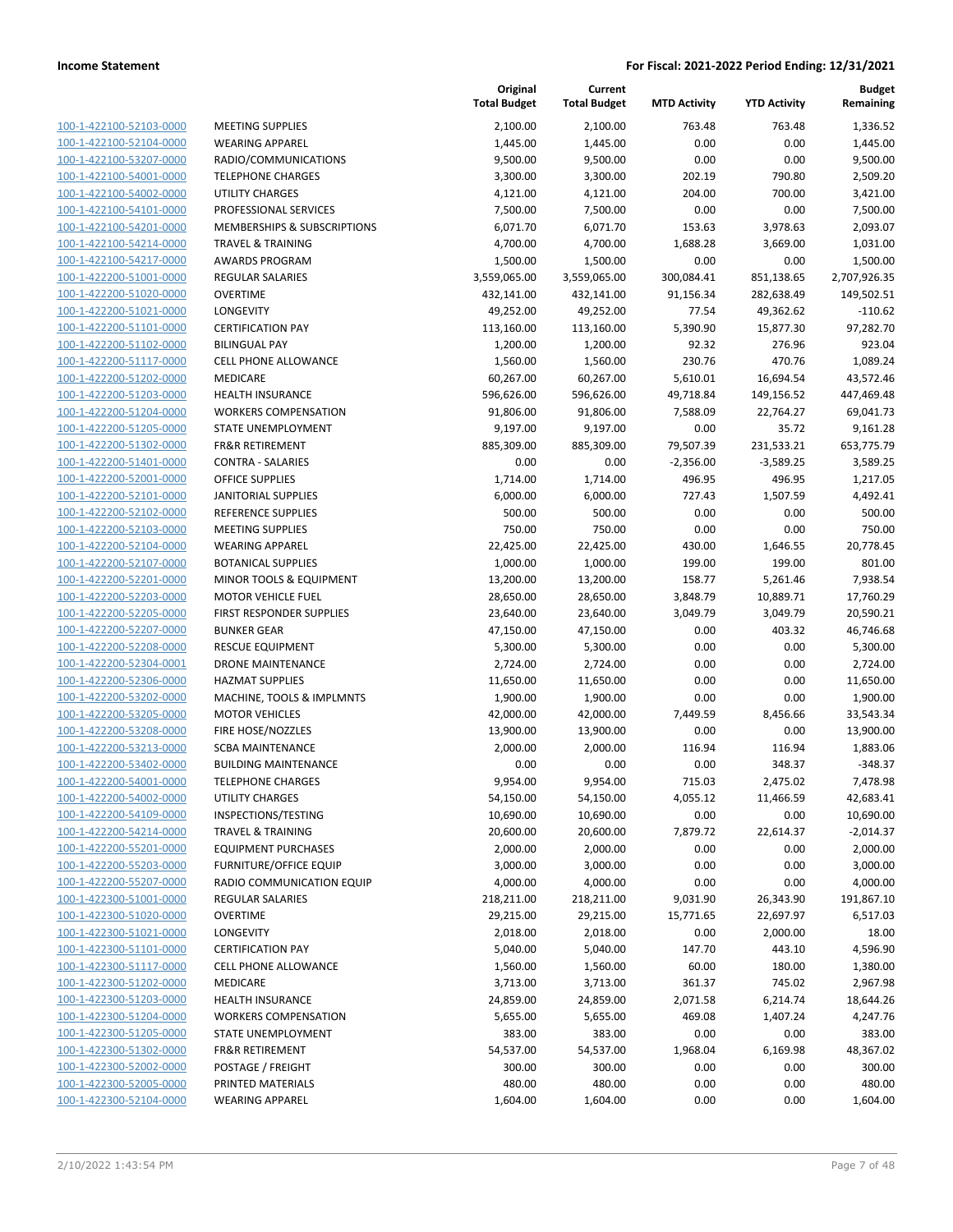| 100-1-422300-52201-0000        |
|--------------------------------|
| 100-1-422300-52203-0000        |
| <u>100-1-422300-52304-0000</u> |
| 100-1-422300-53205-0000        |
| 100-1-422300-54001-0000        |
|                                |
| 100-1-422300-54201-0000        |
| 100-1-422300-54208-0000        |
| 100-1-422300-54210-0000        |
| 100-1-422300-54214-0000        |
| 100-1-422300-54217-0000        |
| 100-1-422400-53204-0000        |
|                                |
| 100-1-422400-53209-0000        |
| <u>100-1-422400-54001-0000</u> |
| <u>100-1-422400-54201-0000</u> |
| 100-1-422400-54214-0000        |
| 100-1-431100-51001-0000        |
| 100-1-431100-51020-0000        |
|                                |
| 100-1-431100-51021-0000        |
| 100-1-431100-51116-0000        |
| 100-1-431100-51117-0000        |
| 100-1-431100-51201-0000        |
| 100-1-431100-51202-0000        |
|                                |
| <u>100-1-431100-51203-0000</u> |
| 100-1-431100-51204-0000        |
| 100-1-431100-51205-0000        |
| 100-1-431100-51301-0000        |
| 100-1-431100-52001-0000        |
| <u>100-1-431100-52002-0000</u> |
| 100-1-431100-52103-0000        |
|                                |
| 100-1-431100-52203-0000        |
| 100-1-431100-53201-0000        |
| 100-1-431100-53205-0000        |
| 100-1-431100-53207-0000        |
| 100-1-431100-54001-0000        |
| 100-1-431100-54002-0000        |
| 100-1-431100-54101-0000        |
| 100-1-431100-54201-0000        |
| <u>100-1-431100-54214-0000</u> |
|                                |
| 100-1-431200-51001-0000        |
| 100-1-431200-51020-0000        |
| 100-1-431200-51021-0000        |
| 100-1-431200-51101-0000        |
| <u>100-1-431200-51117-0000</u> |
| 100-1-431200-51201-0000        |
| 100-1-431200-51202-0000        |
| 100-1-431200-51203-0000        |
|                                |
| 100-1-431200-51204-0000        |
| 100-1-431200-51205-0000        |
| <u>100-1-431200-51301-0000</u> |
| 100-1-431200-51401-0000        |
| 100-1-431200-52001-0000        |
| <u>100-1-431200-52002-0000</u> |
|                                |
| <u>100-1-431200-52103-0000</u> |
| <u>100-1-431200-52104-0000</u> |
| <u>100-1-431200-52106-0000</u> |
| 100-1-431200-52107-0000        |
| <u>100-1-431200-52201-0000</u> |
| 100-1-431200-52203-0000        |
| <u>100-1-431200-52302-0000</u> |
|                                |

|                                                    |                                       | Original<br><b>Total Budget</b> | Current<br><b>Total Budget</b> | <b>MTD Activity</b> | <b>YTD Activity</b> | <b>Budget</b><br>Remaining |
|----------------------------------------------------|---------------------------------------|---------------------------------|--------------------------------|---------------------|---------------------|----------------------------|
| 100-1-422300-52201-0000                            | MINOR TOOLS & EQUIPMENT               | 2,960.00                        | 2,960.00                       | 23.96               | 88.90               | 2,871.10                   |
| 100-1-422300-52203-0000                            | <b>MOTOR VEHICLE FUEL</b>             | 1,000.00                        | 1,000.00                       | 117.78              | 604.62              | 395.38                     |
| 100-1-422300-52304-0000                            | FIRE PREVENTION SUPPLIES              | 9,160.00                        | 9,160.00                       | 246.45              | 739.13              | 8,420.87                   |
| 100-1-422300-53205-0000                            | <b>MOTOR VEHICLES</b>                 | 200.00                          | 200.00                         | 0.00                | 0.00                | 200.00                     |
| 100-1-422300-54001-0000                            | <b>TELEPHONE CHARGES</b>              | 450.00                          | 450.00                         | 36.24               | 108.77              | 341.23                     |
| 100-1-422300-54201-0000                            | MEMBERSHIPS & SUBSCRIPTIONS           | 1,902.00                        | 1,902.00                       | 324.00              | 324.00              | 1,578.00                   |
| 100-1-422300-54208-0000                            | <b>LABORATORY WORK</b>                | 750.00                          | 750.00                         | 34.00               | 34.00               | 716.00                     |
| 100-1-422300-54210-0000                            | PHOTO PROCESSING                      | 50.00                           | 50.00                          | 0.00                | 0.00                | 50.00                      |
| 100-1-422300-54214-0000                            | <b>TRAVEL &amp; TRAINING</b>          | 9,800.00                        | 9,800.00                       | 455.40              | 966.76              | 8,833.24                   |
| 100-1-422300-54217-0000                            | <b>AWARDS PROGRAM</b>                 | 500.00                          | 500.00                         | 0.00                | 0.00                | 500.00                     |
| 100-1-422400-53204-0000                            | <b>SIREN MAINTENANCE</b>              | 1,000.00                        | 1,000.00                       | 0.00                | 0.00                | 1,000.00                   |
| 100-1-422400-53209-0000                            | HARDWARE/SOFTWARE                     | 12,500.00                       | 12,500.00                      | 11,182.50           | 11,182.50           | 1,317.50                   |
| 100-1-422400-54001-0000                            | <b>TELEPHONE CHARGES</b>              | 1,500.00                        | 1,500.00                       | 331.37              | 830.45              | 669.55                     |
| 100-1-422400-54201-0000                            | MEMBERSHIPS & SUBSCRIPTIONS           | 3,150.00                        | 3,150.00                       | 0.00                | 0.00                | 3,150.00                   |
| 100-1-422400-54214-0000                            | TRAVEL & TRAINING                     | 1,500.00                        | 1,500.00                       | 0.00                | 0.00                | 1,500.00                   |
| 100-1-431100-51001-0000                            | REGULAR SALARIES                      | 145,476.00                      | 145,476.00                     | 11,134.40           | 33,164.80           | 112,311.20                 |
| 100-1-431100-51020-0000                            | <b>OVERTIME</b>                       | 0.00                            | 0.00                           | 0.00                | 107.10              | $-107.10$                  |
| 100-1-431100-51021-0000                            | LONGEVITY                             | 528.00                          | 528.00                         | 0.00                | 528.00              | 0.00                       |
| 100-1-431100-51116-0000                            | <b>CAR ALLOWANCE</b>                  | 4,200.00                        | 4,200.00                       | 323.08              | 969.24              | 3,230.76                   |
| 100-1-431100-51117-0000                            | <b>CELL PHONE ALLOWANCE</b>           | 1,170.00                        | 1,170.00                       | 90.00               | 270.00              | 900.00                     |
| 100-1-431100-51201-0000                            | <b>FICA</b>                           | 13,637.00                       | 13,637.00                      | 686.54              | 2,083.92            | 11,553.08                  |
| 100-1-431100-51202-0000                            | MEDICARE                              | 2,195.00                        | 2,195.00                       | 160.56              | 487.36              | 1,707.64                   |
| 100-1-431100-51203-0000                            | <b>HEALTH INSURANCE</b>               | 24,859.00                       | 24,859.00                      | 2,071.58            | 6,214.74            | 18,644.26                  |
| 100-1-431100-51204-0000                            | <b>WORKERS COMPENSATION</b>           | 300.00                          | 300.00                         | 24.75               | 74.25               | 225.75                     |
| 100-1-431100-51205-0000                            | STATE UNEMPLOYMENT                    | 383.00                          | 383.00                         | 0.00                | 0.00                | 383.00                     |
| 100-1-431100-51301-0000                            | <b>TMRS</b>                           | 17,786.00                       | 17,786.00                      | 1,339.52            | 4,064.57            | 13,721.43                  |
| 100-1-431100-52001-0000                            | <b>OFFICE SUPPLIES</b>                | 600.00                          | 600.00                         | 0.00                | 0.00                | 600.00                     |
| 100-1-431100-52002-0000                            | POSTAGE / FREIGHT                     | 100.00                          | 100.00                         | 0.87                | 51.41               | 48.59                      |
| 100-1-431100-52103-0000                            | <b>MEETING SUPPLIES</b>               | 720.00                          | 720.00                         | 0.00                | 82.53               | 637.47                     |
| 100-1-431100-52203-0000                            | <b>MOTOR VEHICLE FUEL</b>             | 200.00                          | 200.00                         | 0.00                | 0.00                | 200.00                     |
| 100-1-431100-53201-0000                            | FURNITURE & OFFICE EQUIPMENT          | 950.00                          | 950.00                         | 0.00                | 0.00                | 950.00                     |
| 100-1-431100-53205-0000                            | <b>MOTOR VEHICLES</b>                 | 300.00                          | 300.00                         | 0.00                | 0.00                | 300.00                     |
| 100-1-431100-53207-0000                            | RADIO/COMMUNICATIONS                  | 3,000.00                        | 3,000.00                       | 0.00                | 0.00                | 3,000.00                   |
| 100-1-431100-54001-0000                            | <b>TELEPHONE CHARGES</b>              | 3,300.00                        | 3,300.00                       | 303.33              | 991.21              | 2,308.79                   |
| 100-1-431100-54002-0000                            | UTILITY CHARGES                       | 850.00                          | 850.00                         | 48.69               | 153.45              | 696.55                     |
| 100-1-431100-54101-0000                            | PROFESSIONAL SERVICES                 | 800.00                          | 800.00                         | 155.00              | 5,055.00            | $-4,255.00$                |
| 100-1-431100-54201-0000                            | MEMBERSHIPS & SUBSCRIPTIONS           | 1,300.00                        | 1,300.00                       | 216.12              | 216.12              | 1,083.88                   |
| 100-1-431100-54214-0000                            | <b>TRAVEL &amp; TRAINING</b>          | 4,500.00                        | 4,500.00                       | 125.00              | 125.00              | 4,375.00                   |
| 100-1-431200-51001-0000                            | <b>REGULAR SALARIES</b>               | 412,929.00                      | 412,929.00                     | 31,192.72           | 94,673.12           | 318,255.88                 |
| 100-1-431200-51020-0000                            | <b>OVERTIME</b>                       | 16,046.00                       | 16,046.00                      | 2,729.93            | 6,713.05            | 9,332.95                   |
| 100-1-431200-51021-0000<br>100-1-431200-51101-0000 | LONGEVITY<br><b>CERTIFICATION PAY</b> | 4,572.00<br>0.00                | 4,572.00<br>0.00               | 0.00<br>0.00        | 6,182.00<br>23.08   | $-1,610.00$<br>$-23.08$    |
| 100-1-431200-51117-0000                            | <b>CELL PHONE ALLOWANCE</b>           | 1,560.00                        | 1,560.00                       | 120.00              | 390.00              | 1,170.00                   |
| 100-1-431200-51201-0000                            | <b>FICA</b>                           | 26,977.00                       | 26,977.00                      | 1,937.85            | 6,171.14            | 20,805.86                  |
| 100-1-431200-51202-0000                            | MEDICARE                              | 6,309.00                        | 6,309.00                       | 453.21              | 1,443.25            | 4,865.75                   |
| 100-1-431200-51203-0000                            | HEALTH INSURANCE                      | 136,727.00                      | 136,727.00                     | 11,393.92           | 34,181.76           | 102,545.24                 |
| 100-1-431200-51204-0000                            | <b>WORKERS COMPENSATION</b>           | 17,154.00                       | 17,154.00                      | 1,416.58            | 4,249.74            | 12,904.26                  |
| 100-1-431200-51205-0000                            | <b>STATE UNEMPLOYMENT</b>             | 2,108.00                        | 2,108.00                       | 192.18              | 589.06              | 1,518.94                   |
| 100-1-431200-51301-0000                            | <b>TMRS</b>                           | 51,125.00                       | 51,125.00                      | 3,948.95            | 12,525.87           | 38,599.13                  |
| 100-1-431200-51401-0000                            | CONTRA - SALARIES                     | 0.00                            | 0.00                           | 0.00                | $-2,317.23$         | 2,317.23                   |
| 100-1-431200-52001-0000                            | <b>OFFICE SUPPLIES</b>                | 600.00                          | 600.00                         | 0.00                | 0.00                | 600.00                     |
| 100-1-431200-52002-0000                            | POSTAGE / FREIGHT                     | 20.00                           | 20.00                          | 0.00                | 0.00                | 20.00                      |
| 100-1-431200-52103-0000                            | <b>MEETING SUPPLIES</b>               | 914.63                          | 914.63                         | 0.00                | 0.00                | 914.63                     |
| 100-1-431200-52104-0000                            | <b>WEARING APPAREL</b>                | 9,166.50                        | 9,166.50                       | 2,208.45            | 4,391.42            | 4,775.08                   |
| 100-1-431200-52106-0000                            | <b>CHEMICAL SUPPLIES</b>              | 4,499.98                        | 4,499.98                       | 0.00                | 0.00                | 4,499.98                   |
| 100-1-431200-52107-0000                            | <b>BOTANICAL SUPPLIES</b>             | 1,347.00                        | 1,347.00                       | 0.00                | 0.00                | 1,347.00                   |
| 100-1-431200-52201-0000                            | MINOR TOOLS & EQUIPMENT               | 10,000.00                       | 10,000.00                      | 135.41              | 626.87              | 9,373.13                   |
| 100-1-431200-52203-0000                            | <b>MOTOR VEHICLE FUEL</b>             | 33,964.00                       | 33,964.00                      | 3,925.01            | 12,150.11           | 21,813.89                  |
| 100-1-431200-52302-0000                            | <b>MEDICAL SUPPLIES</b>               | 150.00                          | 150.00                         | 0.00                | 0.00                | 150.00                     |
|                                                    |                                       |                                 |                                |                     |                     |                            |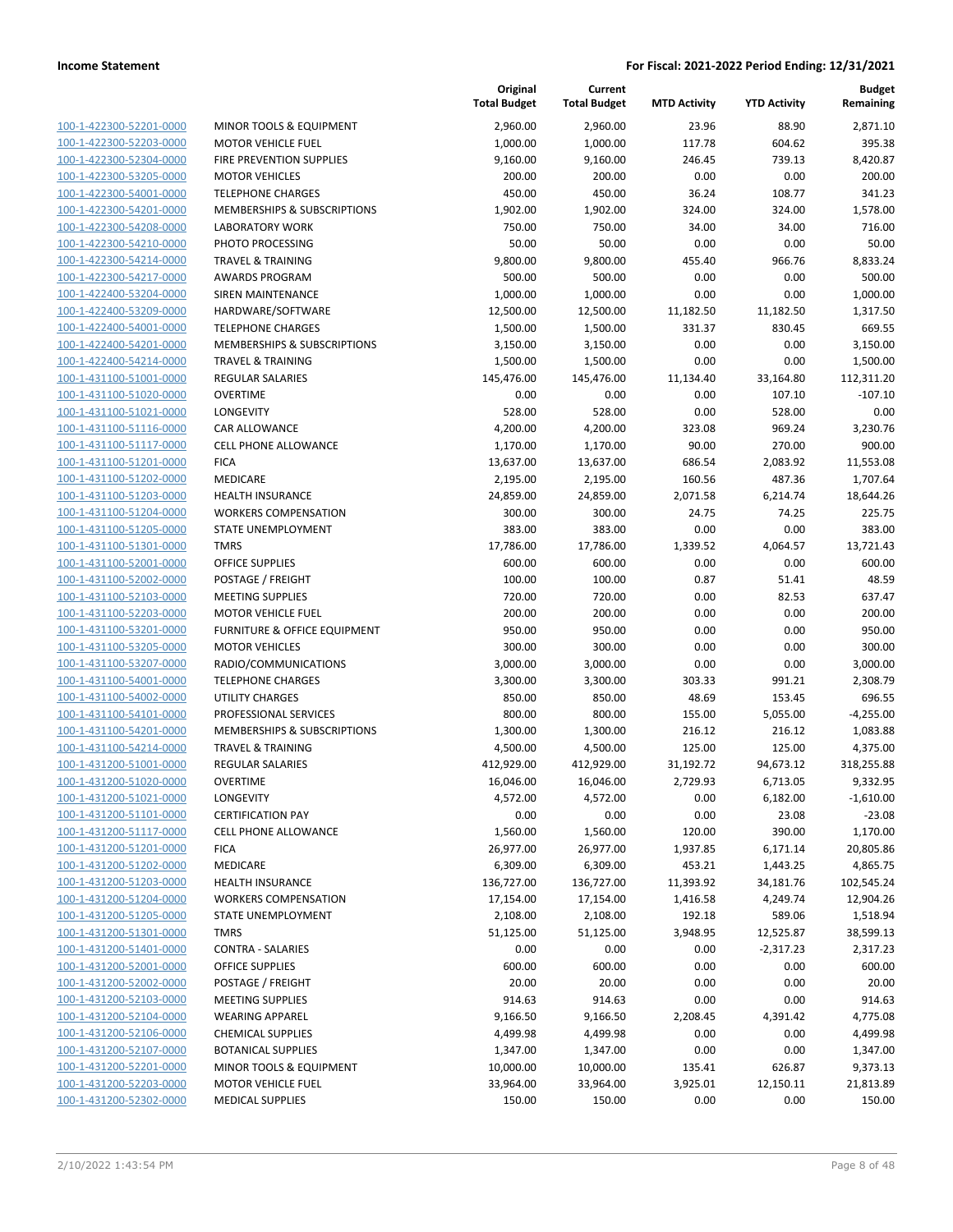|                                                    |                                                     | Original<br><b>Total Budget</b> | Current<br><b>Total Budget</b> | <b>MTD Activity</b> | <b>YTD Activity</b> | <b>Budget</b><br>Remaining |
|----------------------------------------------------|-----------------------------------------------------|---------------------------------|--------------------------------|---------------------|---------------------|----------------------------|
| 100-1-431200-52303-0000                            | <b>TRAINING SUPPLIES</b>                            | 460.96                          | 460.96                         | 0.00                | 0.00                | 460.96                     |
| 100-1-431200-53201-0000                            | FURNITURE & OFFICE EQUIPMENT                        | 1,025.00                        | 1,025.00                       | 0.00                | 0.00                | 1,025.00                   |
| 100-1-431200-53202-0000                            | MACHINE, TOOLS & IMPLMNTS                           | 4,713.27                        | 4,713.27                       | 274.94              | 1,283.53            | 3,429.74                   |
| 100-1-431200-53205-0000                            | <b>MOTOR VEHICLES</b>                               | 25,000.00                       | 25,000.00                      | 1,955.18            | 7,025.00            | 17,975.00                  |
| 100-1-431200-53207-0000                            | RADIO/COMMUNICATIONS                                | 3,210.00                        | 3,210.00                       | 0.00                | 0.00                | 3,210.00                   |
| 100-1-431200-53301-0000                            | SIDEWALKS, CURBS, & GUTTERS                         | 20,014.80                       | 20,014.80                      | 0.00                | 4,200.53            | 15,814.27                  |
| 100-1-431200-53303-0000                            | MAINT - STREET /ALLEY/APRN/RNWY                     | 500,000.00                      | 500,000.00                     | 4,384.25            | 8,064.21            | 491,935.79                 |
| 100-1-431200-53305-0000                            | <b>BRIDGES &amp; CULVERTS</b>                       | 8,000.00                        | 8,000.00                       | 0.00                | 0.00                | 8,000.00                   |
| 100-1-431200-53308-0000                            | <b>STORM SEWERS</b>                                 | 12,510.00                       | 12,510.00                      | 0.00                | 0.00                | 12,510.00                  |
| 100-1-431200-54001-0000                            | <b>TELEPHONE CHARGES</b>                            | 1,500.00                        | 1,500.00                       | 96.24               | 288.85              | 1,211.15                   |
| 100-1-431200-54002-0000                            | <b>UTILITY CHARGES</b>                              | 6,576.00                        | 6,576.00                       | 451.00              | 1,507.66            | 5,068.34                   |
| 100-1-431200-54201-0000                            | MEMBERSHIPS & SUBSCRIPTIONS                         | 2,503.00                        | 2,503.00                       | 0.00                | 0.00                | 2,503.00                   |
| 100-1-431200-54214-0000                            | <b>TRAVEL &amp; TRAINING</b>                        | 1,450.00                        | 1,450.00                       | 8.22                | 0.00                | 1,450.00                   |
| 100-1-431200-55207-0000                            | RADIO COMMUNICATION EQUIP                           | 2,637.50                        | 2,637.50                       | 0.00                | 0.00                | 2,637.50                   |
| 100-1-431600-51001-0000                            | <b>REGULAR SALARIES</b>                             | 79,364.00                       | 79,364.00                      | 7,829.79            | 17,247.15           | 62,116.85                  |
| 100-1-431600-51020-0000                            | <b>OVERTIME</b>                                     | 8,721.00                        | 8,721.00                       | 1,492.23            | 2,332.04            | 6,388.96                   |
| 100-1-431600-51021-0000                            | LONGEVITY                                           | 2,706.00                        | 2,706.00                       | 0.00                | 2,610.00            | 96.00                      |
| 100-1-431600-51101-0000                            | <b>CERTIFICATION PAY</b>                            | 600.00                          | 600.00                         | 92.32               | 207.72              | 392.28                     |
| 100-1-431600-51117-0000                            | <b>CELL PHONE ALLOWANCE</b>                         | 0.00                            | 0.00                           | 60.00               | 90.00               | $-90.00$                   |
| 100-1-431600-51201-0000                            | <b>FICA</b>                                         | 5,666.00                        | 5,666.00                       | 542.04              | 1,303.24            | 4,362.76                   |
| 100-1-431600-51202-0000                            | MEDICARE                                            | 1,325.00                        | 1,325.00                       | 126.77              | 304.79              | 1,020.21                   |
| 100-1-431600-51203-0000                            | <b>HEALTH INSURANCE</b>                             | 24,859.00                       | 24,859.00                      | 2,071.58            | 6,214.74            | 18,644.26                  |
| 100-1-431600-51204-0000                            | <b>WORKERS COMPENSATION</b>                         | 3,603.00                        | 3,603.00                       | 297.75              | 893.25              | 2,709.75                   |
| 100-1-431600-51205-0000                            | STATE UNEMPLOYMENT                                  | 383.00                          | 383.00                         | 0.00                | 0.00                | 383.00                     |
| 100-1-431600-51301-0000                            | <b>TMRS</b>                                         | 10,739.00                       | 10,739.00                      | 1,099.02            | 2,608.47            | 8,130.53                   |
| 100-1-431600-52001-0000                            | OFFICE SUPPLIES                                     | 600.00                          | 600.00                         | 0.00                | 0.00                | 600.00                     |
| 100-1-431600-52002-0000                            | POSTAGE / FREIGHT                                   | 40.00                           | 40.00                          | 0.00                | 0.00                | 40.00                      |
| 100-1-431600-52104-0000                            | <b>WEARING APPAREL</b>                              | 3,900.40                        | 3,900.40                       | 661.75              | 1,188.85            | 2,711.55                   |
| 100-1-431600-52106-0000<br>100-1-431600-52201-0000 | <b>CHEMICAL SUPPLIES</b><br>MINOR TOOLS & EQUIPMENT | 1,073.41<br>7,495.82            | 1,073.41<br>7,495.82           | 0.00<br>296.73      | 0.00<br>440.13      | 1,073.41<br>7,055.69       |
| 100-1-431600-52203-0000                            | <b>MOTOR VEHICLE FUEL</b>                           | 3,450.00                        | 3,450.00                       | 250.60              | 681.44              | 2,768.56                   |
| 100-1-431600-53202-0000                            | MACHINE, TOOLS & IMPLMNTS                           | 5,561.31                        | 5,561.31                       | 0.00                | 90.87               | 5,470.44                   |
| 100-1-431600-53205-0000                            | <b>MOTOR VEHICLES</b>                               | 2,000.00                        | 2,000.00                       | 156.77              | 279.27              | 1,720.73                   |
| 100-1-431600-53207-0000                            | RADIO/COMMUNICATIONS                                | 1,245.00                        | 1,245.00                       | 0.00                | 0.00                | 1,245.00                   |
| 100-1-431600-53303-0000                            | MAINT - STREET /ALLEY/APRN/RNWY                     | 35,000.00                       | 35,000.00                      | 13,257.85           | 13,839.85           | 21,160.15                  |
| 100-1-431600-54001-0000                            | <b>TELEPHONE CHARGES</b>                            | 1,300.00                        | 1,300.00                       | 93.29               | 250.90              | 1,049.10                   |
| 100-1-431600-54002-0000                            | <b>UTILITY CHARGES</b>                              | 308,750.00                      | 303,750.00                     | 24,291.72           | 73,840.33           | 229,909.67                 |
| 100-1-431600-54214-0000                            | <b>TRAVEL &amp; TRAINING</b>                        | 787.00                          | 787.00                         | 50.00               | 125.00              | 662.00                     |
| 100-1-431700-51001-0000                            | <b>REGULAR SALARIES</b>                             | 177,401.00                      | 177,401.00                     | 9,137.76            | 27,195.70           | 150,205.30                 |
| 100-1-431700-51020-0000                            | OVERTIME                                            | 702.00                          | 702.00                         | 0.00                | 0.00                | 702.00                     |
| 100-1-431700-51021-0000                            | LONGEVITY                                           | 2,340.00                        | 2,340.00                       | 0.00                | 2,363.70            | $-23.70$                   |
| 100-1-431700-51117-0000                            | <b>CELL PHONE ALLOWANCE</b>                         | 780.00                          | 780.00                         | 51.00               | 153.00              | 627.00                     |
| 100-1-431700-51201-0000                            | <b>FICA</b>                                         | 11,236.00                       | 11,236.00                      | 539.36              | 1,751.09            | 9.484.91                   |
| 100-1-431700-51202-0000                            | MEDICARE                                            | 2,628.00                        | 2,628.00                       | 126.14              | 409.52              | 2,218.48                   |
| 100-1-431700-51203-0000                            | <b>HEALTH INSURANCE</b>                             | 37,289.00                       | 37,289.00                      | 3,107.42            | 9,322.26            | 27,966.74                  |
| 100-1-431700-51204-0000                            | <b>WORKERS COMPENSATION</b>                         | 813.00                          | 813.00                         | 67.33               | 201.99              | 611.01                     |
| 100-1-431700-51205-0000                            | STATE UNEMPLOYMENT                                  | 575.00                          | 575.00                         | 0.00                | 0.00                | 575.00                     |
| 100-1-431700-51301-0000                            | <b>TMRS</b>                                         | 21,294.00                       | 21,294.00                      | 1,065.88            | 3,446.60            | 17,847.40                  |
| 100-1-431700-52001-0000                            | <b>OFFICE SUPPLIES</b>                              | 2,263.00                        | 2,263.00                       | 0.00                | 0.00                | 2,263.00                   |
| 100-1-431700-52002-0000                            | POSTAGE / FREIGHT                                   | 300.00                          | 300.00                         | 0.00                | 0.00                | 300.00                     |
| 100-1-431700-52104-0000                            | <b>WEARING APPAREL</b>                              | 1,868.00                        | 1,868.00                       | 222.00              | 1,016.93            | 851.07                     |
| 100-1-431700-52201-0000                            | MINOR TOOLS & EQUIPMENT                             | 1,633.15                        | 1,633.15                       | 0.00                | 372.36              | 1,260.79                   |
| 100-1-431700-52203-0000                            | <b>MOTOR VEHICLE FUEL</b>                           | 3,450.00                        | 3,450.00                       | 505.21              | 1,289.19            | 2,160.81                   |
| 100-1-431700-52303-0000                            | <b>TRAINING SUPPLIES</b>                            | 536.95                          | 536.95                         | 0.00                | 0.00                | 536.95                     |
| 100-1-431700-53201-0000                            | FURNITURE & OFFICE EQUIPMENT                        | 4,680.00                        | 4,680.00                       | 63.97               | 63.97               | 4,616.03                   |
| 100-1-431700-53205-0000                            | <b>MOTOR VEHICLES</b>                               | 1,000.00                        | 1,000.00                       | 136.84              | 7,788.15            | $-6,788.15$                |
| 100-1-431700-53207-0000                            | RADIO/COMMUNICATIONS                                | 380.00                          | 380.00                         | 0.00                | 0.00                | 380.00                     |
| 100-1-431700-54001-0000                            | <b>TELEPHONE CHARGES</b>                            | 4,200.00                        | 4,200.00                       | 115.99              | 324.35              | 3,875.65                   |
| 100-1-431700-54002-0000                            | UTILITY CHARGES                                     | 900.00                          | 900.00                         | 48.69               | 153.45              | 746.55                     |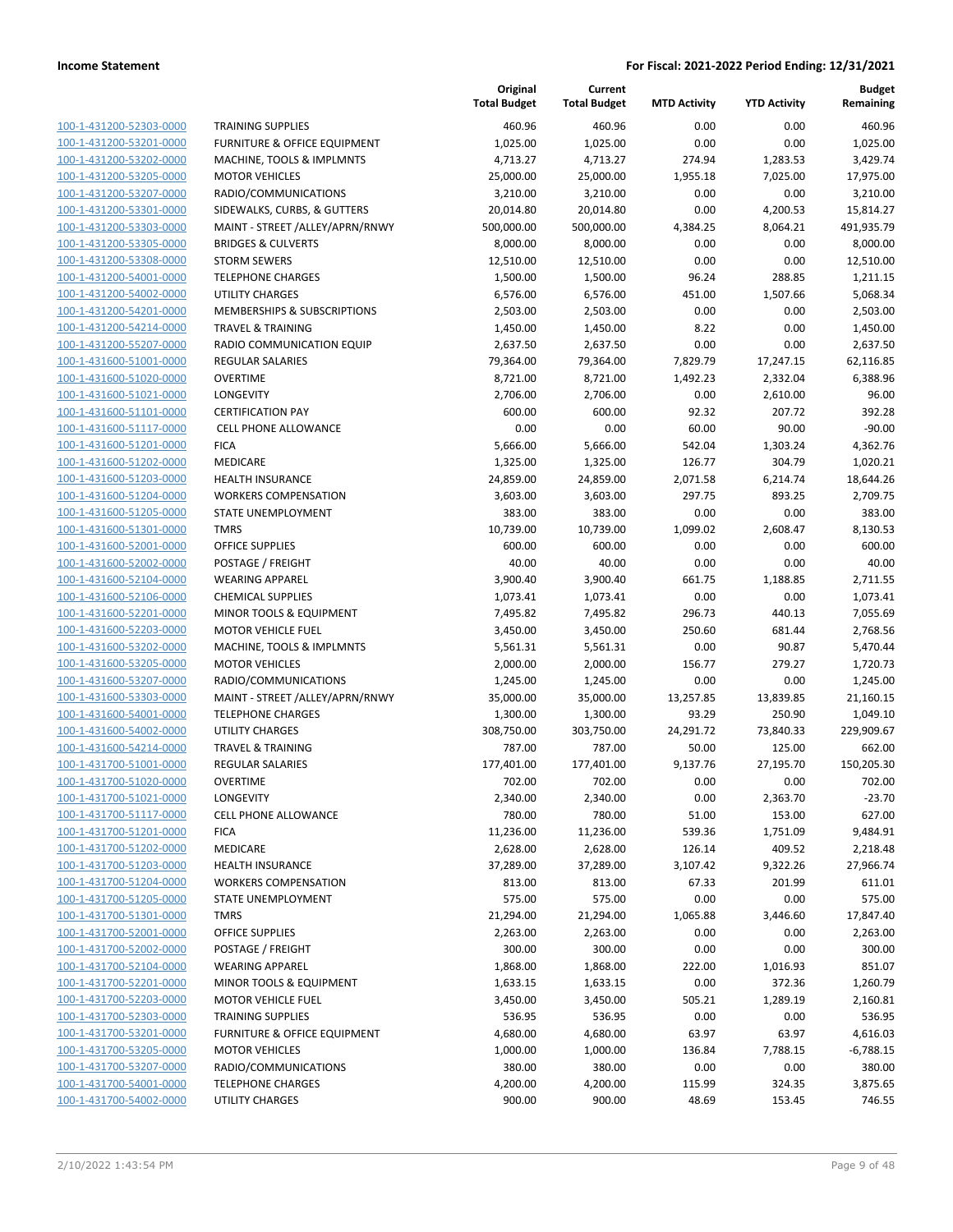| 100-1-431700-54201-0000        |
|--------------------------------|
| 100-1-431700-54212-0000        |
| 100-1-431700-54214-0000        |
| 100-1-431700-54410-0000        |
| 100-1-441100-51001-0000        |
| 100-1-441100-51020-0000        |
| 100-1-441100-51021-0000        |
| 100-1-441100-51102-0000        |
| 100-1-441100-51117-0000        |
| 100-1-441100-51201-0000        |
| 100-1-441100-51202-0000        |
|                                |
| 100-1-441100-51203-0000        |
| 100-1-441100-51204-0000        |
| 100-1-441100-51205-0000        |
| <u>100-1-441100-51301-0000</u> |
| 100-1-441100-52001-0000        |
| 100-1-441100-52002-0000        |
| 100-1-441100-52005-0000        |
| 100-1-441100-54001-0000        |
| 100-1-441100-54002-0000        |
| 100-1-441100-54101-0000        |
| 100-1-441100-54214-0000        |
| 100-1-441200-51001-0000        |
| 100-1-441200-51021-0000        |
| 100-1-441200-51101-0000        |
| 100-1-441200-51117-0000        |
| 100-1-441200-51201-0000        |
|                                |
| 100-1-441200-51202-0000        |
| 100-1-441200-51203-0000        |
| 100-1-441200-51204-0000        |
| 100-1-441200-51205-0000        |
| 100-1-441200-51301-0000        |
| 100-1-441200-52104-0000        |
| <u>100-1-441200-54201-0000</u> |
| 100-1-441200-54214-0000        |
| 100-1-441300-51001-0000        |
| 100-1-441300-51021-0000        |
| 100-1-441300-51101-0000        |
| 100-1-441300-51116-0000        |
| 100-1-441300-51117-0000        |
| 100-1-441300-51201-0000        |
| <u>100-1-441300-51202-0000</u> |
| 100-1-441300-51203-0000        |
| 100-1-441300-51204-0000        |
| <u>100-1-441300-51205-0000</u> |
|                                |
| 100-1-441300-51301-0000        |
| 100-1-441300-52002-0000        |
| 100-1-441300-52005-0000        |
| 100-1-441300-52104-0000        |
| <u>100-1-441300-52201-0000</u> |
| 100-1-441300-52203-0000        |
| 100-1-441300-53205-0000        |
| 100-1-441300-54001-0000        |
| 100-1-441300-54002-0000        |
| <u>100-1-441300-54120-0000</u> |
| <u>100-1-441300-54201-0000</u> |
| 100-1-441300-54214-0000        |
| 100-1-441300-54410-0000        |
| <u>100-1-442200-53205-0000</u> |
|                                |

|                         |                              | Original<br><b>Total Budget</b> | Current<br><b>Total Budget</b> | <b>MTD Activity</b> | <b>YTD Activity</b> | <b>Budget</b><br>Remaining |
|-------------------------|------------------------------|---------------------------------|--------------------------------|---------------------|---------------------|----------------------------|
| 100-1-431700-54201-0000 | MEMBERSHIPS & SUBSCRIPTIONS  | 810.00                          | 810.00                         | 745.00              | 745.00              | 65.00                      |
| 100-1-431700-54212-0000 | PRINTING                     | 425.00                          | 425.00                         | 0.00                | 0.00                | 425.00                     |
| 100-1-431700-54214-0000 | <b>TRAVEL &amp; TRAINING</b> | 2,550.00                        | 2,550.00                       | 0.00                | 0.00                | 2,550.00                   |
| 100-1-431700-54410-0000 | PERMITS/FEES                 | 400.00                          | 400.00                         | 0.00                | 0.00                | 400.00                     |
| 100-1-441100-51001-0000 | <b>REGULAR SALARIES</b>      | 170,847.00                      | 170,847.00                     | 12,884.80           | 36,079.60           | 134,767.40                 |
| 100-1-441100-51020-0000 | <b>OVERTIME</b>              | 1,565.00                        | 1,565.00                       | 0.00                | 95.14               | 1,469.86                   |
| 100-1-441100-51021-0000 | LONGEVITY                    | 1,416.00                        | 1,416.00                       | 0.00                | 1,092.00            | 324.00                     |
| 100-1-441100-51102-0000 | <b>BILINGUAL PAY</b>         | 600.00                          | 600.00                         | 46.16               | 138.48              | 461.52                     |
| 100-1-441100-51117-0000 | <b>CELL PHONE ALLOWANCE</b>  | 960.00                          | 960.00                         | 73.84               | 221.52              | 738.48                     |
| 100-1-441100-51201-0000 | <b>FICA</b>                  | 10,874.00                       | 10,874.00                      | 774.73              | 2,241.25            | 8,632.75                   |
| 100-1-441100-51202-0000 | MEDICARE                     | 2,543.00                        | 2,543.00                       | 181.19              | 524.17              | 2,018.83                   |
| 100-1-441100-51203-0000 | HEALTH INSURANCE             | 49,719.00                       | 49,719.00                      | 4,143.25            | 12,429.75           | 37,289.25                  |
| 100-1-441100-51204-0000 | <b>WORKERS COMPENSATION</b>  | 609.00                          | 609.00                         | 50.33               | 150.99              | 458.01                     |
| 100-1-441100-51205-0000 | STATE UNEMPLOYMENT           | 766.00                          | 766.00                         | 53.76               | 94.08               | 671.92                     |
| 100-1-441100-51301-0000 | <b>TMRS</b>                  | 20,608.00                       | 20,608.00                      | 1,508.56            | 4,364.70            | 16,243.30                  |
| 100-1-441100-52001-0000 | <b>OFFICE SUPPLIES</b>       | 5,163.84                        | 5,163.84                       | 195.93              | 237.16              | 4,926.68                   |
| 100-1-441100-52002-0000 | POSTAGE / FREIGHT            | 1,000.00                        | 1,000.00                       | 4.31                | 88.32               | 911.68                     |
| 100-1-441100-52005-0000 | PRINTED MATERIALS            | 810.44                          | 810.44                         | 0.00                | 0.00                | 810.44                     |
| 100-1-441100-54001-0000 | <b>TELEPHONE CHARGES</b>     | 2,872.00                        | 2,872.00                       | 428.19              | 596.68              | 2,275.32                   |
| 100-1-441100-54002-0000 | <b>UTILITY CHARGES</b>       | 1,000.00                        | 1,000.00                       | 48.69               | 153.45              | 846.55                     |
| 100-1-441100-54101-0000 | PROFESSIONAL SERVICES        | 135,000.00                      | 135,000.00                     | 0.00                | 6,000.00            | 129,000.00                 |
| 100-1-441100-54214-0000 | <b>TRAVEL &amp; TRAINING</b> | 1,000.00                        | 1,000.00                       | 0.00                | 0.00                | 1,000.00                   |
| 100-1-441200-51001-0000 | REGULAR SALARIES             | 58,400.00                       | 58,400.00                      | 4,492.80            | 13,371.20           | 45,028.80                  |
| 100-1-441200-51021-0000 | <b>LONGEVITY</b>             | 510.00                          | 510.00                         | 0.00                | 510.00              | 0.00                       |
| 100-1-441200-51101-0000 | <b>CERTIFICATION PAY</b>     | 1,200.00                        | 1,200.00                       | 0.00                | 0.00                | 1,200.00                   |
| 100-1-441200-51117-0000 | <b>CELL PHONE ALLOWANCE</b>  | 432.00                          | 432.00                         | 0.00                | 0.00                | 432.00                     |
| 100-1-441200-51201-0000 | <b>FICA</b>                  | 3,754.00                        | 3,754.00                       | 254.50              | 788.40              | 2,965.60                   |
| 100-1-441200-51202-0000 | MEDICARE                     | 878.00                          | 878.00                         | 59.52               | 184.39              | 693.61                     |
| 100-1-441200-51203-0000 | <b>HEALTH INSURANCE</b>      | 12,430.00                       | 12,430.00                      | 1,035.83            | 3,107.49            | 9,322.51                   |
| 100-1-441200-51204-0000 | <b>WORKERS COMPENSATION</b>  | 272.00                          | 272.00                         | 22.42               | 67.26               | 204.74                     |
| 100-1-441200-51205-0000 | STATE UNEMPLOYMENT           | 192.00                          | 192.00                         | 0.00                | 0.00                | 192.00                     |
| 100-1-441200-51301-0000 | <b>TMRS</b>                  | 7,114.00                        | 7,114.00                       | 521.16              | 1,610.21            | 5,503.79                   |
| 100-1-441200-52104-0000 | <b>WEARING APPAREL</b>       | 500.04                          | 500.04                         | 0.00                | 0.00                | 500.04                     |
| 100-1-441200-54201-0000 | MEMBERSHIPS & SUBSCRIPTIONS  | 250.00                          | 250.00                         | 0.00                | 0.00                | 250.00                     |
| 100-1-441200-54214-0000 | <b>TRAVEL &amp; TRAINING</b> | 1,000.00                        | 1,000.00                       | 129.05              | 129.05              | 870.95                     |
| 100-1-441300-51001-0000 | <b>REGULAR SALARIES</b>      | 339,437.00                      | 339,437.00                     | 27,742.88           | 81,680.08           | 257,756.92                 |
| 100-1-441300-51021-0000 | LONGEVITY                    | 3,480.00                        | 3,480.00                       | 0.00                | 3,462.00            | 18.00                      |
| 100-1-441300-51101-0000 | <b>CERTIFICATION PAY</b>     | 2,400.00                        | 2,400.00                       | 184.62              | 553.86              | 1,846.14                   |
| 100-1-441300-51116-0000 | <b>CAR ALLOWANCE</b>         | 4,200.00                        | 4,200.00                       | 323.08              | 969.24              | 3,230.76                   |
| 100-1-441300-51117-0000 | <b>CELL PHONE ALLOWANCE</b>  | 3,132.00                        | 3,132.00                       | 253.84              | 761.52              | 2,370.48                   |
| 100-1-441300-51201-0000 | <b>FICA</b>                  | 21,864.00                       | 21,864.00                      | 1,691.74            | 5,224.25            | 16,639.75                  |
| 100-1-441300-51202-0000 | MEDICARE                     | 5,113.00                        | 5,113.00                       | 395.65              | 1,221.81            | 3,891.19                   |
| 100-1-441300-51203-0000 | <b>HEALTH INSURANCE</b>      | 74,578.00                       | 74,578.00                      | 6,214.83            | 18,644.49           | 55,933.51                  |
| 100-1-441300-51204-0000 | <b>WORKERS COMPENSATION</b>  | 1,624.00                        | 1,624.00                       | 134.08              | 402.24              | 1,221.76                   |
| 100-1-441300-51205-0000 | STATE UNEMPLOYMENT           | 1,150.00                        | 1,150.00                       | 0.00                | 184.39              | 965.61                     |
| 100-1-441300-51301-0000 | <b>TMRS</b>                  | 41,436.00                       | 41,436.00                      | 3,306.54            | 10,141.57           | 31,294.43                  |
| 100-1-441300-52002-0000 | POSTAGE / FREIGHT            | 5,000.00                        | 5,000.00                       | 256.37              | 1,044.51            | 3,955.49                   |
| 100-1-441300-52005-0000 | PRINTED MATERIALS            | 1,490.40                        | 1,490.40                       | 192.95              | 216.95              | 1,273.45                   |
| 100-1-441300-52104-0000 | <b>WEARING APPAREL</b>       | 2,400.00                        | 2,400.00                       | 564.48              | 684.47              | 1,715.53                   |
| 100-1-441300-52201-0000 | MINOR TOOLS & EQUIPMENT      | 500.00                          | 500.00                         | 49.95               | 49.95               | 450.05                     |
| 100-1-441300-52203-0000 | <b>MOTOR VEHICLE FUEL</b>    | 4,239.00                        | 4,239.00                       | 536.21              | 1,590.74            | 2,648.26                   |
| 100-1-441300-53205-0000 | <b>MOTOR VEHICLES</b>        | 1,500.00                        | 1,500.00                       | 132.60              | 397.80              | 1,102.20                   |
| 100-1-441300-54001-0000 | <b>TELEPHONE CHARGES</b>     | 5,800.00                        | 5,800.00                       | 1,148.44            | 1,698.85            | 4,101.15                   |
| 100-1-441300-54002-0000 | <b>UTILITY CHARGES</b>       | 925.00                          | 925.00                         | 48.69               | 153.45              | 771.55                     |
| 100-1-441300-54120-0000 | <b>TITLE SEARCHES</b>        | 5,000.00                        | 5,000.00                       | 600.00              | 1,350.00            | 3,650.00                   |
| 100-1-441300-54201-0000 | MEMBERSHIPS & SUBSCRIPTIONS  | 750.00                          | 750.00                         | 0.00                | 0.00                | 750.00                     |
| 100-1-441300-54214-0000 | <b>TRAVEL &amp; TRAINING</b> | 4,000.00                        | 4,000.00                       | 0.00                | 78.00               | 3,922.00                   |
| 100-1-441300-54410-0000 | PERMITS/FEES                 | 35,000.00                       | 35,000.00                      | 6,951.62            | 16,724.02           | 18,275.98                  |
| 100-1-442200-53205-0000 | <b>MOTOR VEHICLES</b>        | 3,000.00                        | 3,000.00                       | 69.60               | 208.80              | 2,791.20                   |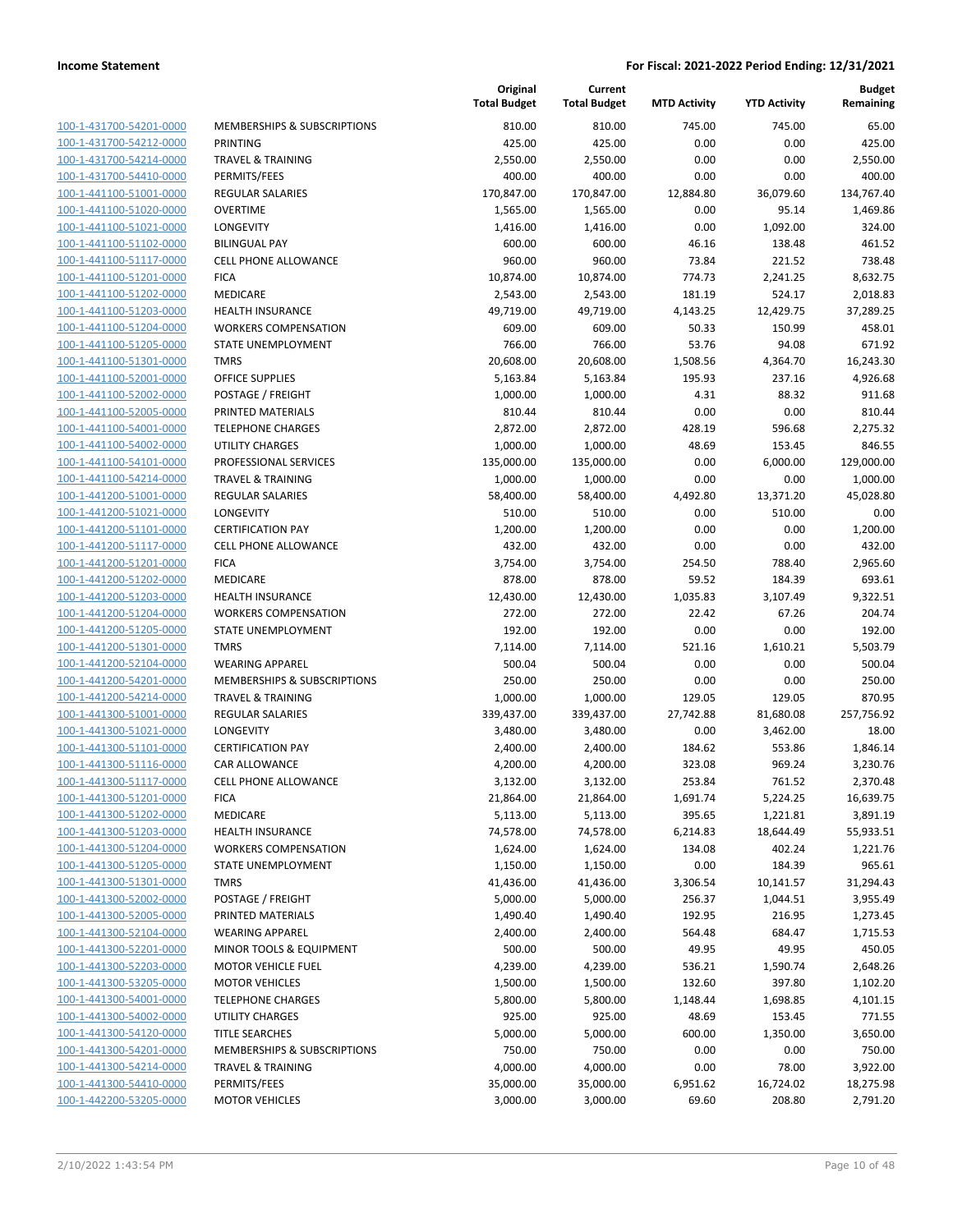| 100-1-443200-51001-0000        |
|--------------------------------|
| 100-1-443200-51020-0000        |
| 100-1-443200-51021-0000        |
| <u>100-1-443200-51102-0000</u> |
| 100-1-443200-51117-0000        |
| 100-1-443200-51201-0000        |
| 100-1-443200-51202-0000        |
| 100-1-443200-51203-0000        |
| 100-1-443200-51204-0000        |
| 100-1-443200-51205-0000        |
| 100-1-443200-51301-0000        |
|                                |
| 100-1-443200-52001-0000        |
| 100-1-443200-52002-0000        |
| <u>100-1-443200-52003-0000</u> |
| 100-1-443200-52101-0000        |
| 100-1-443200-52104-0000        |
| 100-1-443200-52106-0000        |
| 100-1-443200-52108-0000        |
| 100-1-443200-52201-0000        |
| 100-1-443200-52203-0000        |
| 100-1-443200-53202-0000        |
| 100-1-443200-53205-0000        |
| 100-1-443200-54001-0000        |
| <u>100-1-443200-54002-0000</u> |
| 100-1-443200-54107-0000        |
| 100-1-443200-54108-0000        |
| 100-1-443200-54214-0000        |
| 100-1-451100-45310-0000        |
| <u>100-1-451100-51001-0000</u> |
| 100-1-451100-51020-0000        |
|                                |
| 100-1-451100-51021-0000        |
| 100-1-451100-51101-0000        |
| 100-1-451100-51102-0000        |
| <u>100-1-451100-51116-0000</u> |
| 100-1-451100-51117-0000        |
| 100-1-451100-51201-0000        |
| 100-1-451100-51202-0000        |
| 100-1-451100-51203-0000        |
| 100-1-451100-51204-0000        |
| 100-1-451100-51205-0000        |
| 100-1-451100-51301-0000        |
| 100-1-451100-52001-0000        |
| 100-1-451100-52002-0000        |
| <u>100-1-451100-52101-0000</u> |
| 100-1-451100-52104-0000        |
| 100-1-451100-52106-0000        |
| 100-1-451100-52107-0000        |
| 100-1-451100-52201-0000        |
| <u>100-1-451100-52203-0000</u> |
|                                |
| <u>100-1-451100-52401-0000</u> |
| 100-1-451100-53202-0000        |
| 100-1-451100-53205-0000        |
| <u>100-1-451100-53402-0000</u> |
| <u>100-1-451100-53707-0000</u> |
| <u>100-1-451100-53708-0000</u> |
| 100-1-451100-53710-0000        |
| 100-1-451100-54001-0000        |
| <u>100-1-451100-54002-0000</u> |
| <u>100-1-451100-54101-0000</u> |
|                                |

| REGULAR SALARIES                   |
|------------------------------------|
| )VERTIME                           |
| ONGEVITY.                          |
| <b>BILINGUAL PAY</b>               |
| <b>CELL PHONE ALLOWANCE</b>        |
| <b>ICA</b>                         |
| MEDICARE                           |
| <b>IEALTH INSURANCE</b>            |
| <b>NORKERS COMPENSATION</b>        |
| TATE UNEMPLOYMENT                  |
| <b>MRS</b>                         |
| DFFICE SUPPLIES                    |
| POSTAGE / FREIGHT                  |
| <b>MICROCHIP EXPENSE</b>           |
| ANITORIAL SUPPLIES                 |
| VEARING APPAREL                    |
| <b>HEMICAL SUPPLIES</b>            |
| <b>MENAGERIE SUPPLIES</b>          |
| MINOR TOOLS & EQUIPMENT            |
| MOTOR VEHICLE FUEL                 |
| MACHINE, TOOLS & IMPLMNTS          |
| MOTOR VEHICLES                     |
| <b>ELEPHONE CHARGES</b>            |
| <b>JTILITY CHARGES</b>             |
| MEDICAL                            |
| /ETERINARY SERVICES                |
| TRAVEL & TRAINING                  |
| REECY DAVIS SUPPLIES               |
| <b>REGULAR SALARIES</b>            |
| <b>DVERTIME</b>                    |
| ONGEVITY.                          |
| <b>ERTIFICATION PAY</b>            |
| BILINGUAL PAY                      |
| CAR ALLOWANCE                      |
| CELL PHONE ALLOWANCE               |
| <b>ICA</b>                         |
| <b>MEDICARE</b>                    |
| IEALTH INSURANCE                   |
| <b>NORKERS COMPENSATION</b>        |
| STATE UNEMPLOYMENT                 |
| <b>MRS</b>                         |
| DFFICE SUPPLIES                    |
| OSTAGE / FREIGHT                   |
| <b>ANITORIAL SUPPLIES</b>          |
| VEARING APPAREL                    |
| PLASH PAD SUPPLIES                 |
| <b>BOTANICAL SUPPLIES</b>          |
| REPAIR & MAINTENANCE               |
| <b>MOTOR VEHICLE FUEL</b>          |
| <b>ENIOR RECREATIONAL PROGRAMS</b> |
| MACHINE, TOOLS & IMPLMNTS          |
| <b>MOTOR VEHICLES</b>              |
| <b>BUILDING MAINTENANCE</b>        |
| <b>MAINT - GROUNDS</b>             |
| <b>ITHLETIC FIELDS</b>             |
| <b>PARK IMPROVEMENTS</b>           |
| ELEPHONE CHARGES                   |
| <b>JTILITY CHARGES</b>             |

|                                                    |                                                                 | Original<br><b>Total Budget</b> | Current<br><b>Total Budget</b> | <b>MTD Activity</b> | <b>YTD Activity</b> | <b>Budget</b><br>Remaining |
|----------------------------------------------------|-----------------------------------------------------------------|---------------------------------|--------------------------------|---------------------|---------------------|----------------------------|
| 100-1-443200-51001-0000                            | <b>REGULAR SALARIES</b>                                         | 218,138.00                      | 218,138.00                     | 18,442.88           | 53,821.78           | 164,316.22                 |
| 100-1-443200-51020-0000                            | OVERTIME                                                        | 8,019.00                        | 8,019.00                       | 963.78              | 3,315.47            | 4,703.53                   |
| 100-1-443200-51021-0000                            | LONGEVITY                                                       | 6,556.00                        | 6,556.00                       | 0.00                | 6,502.00            | 54.00                      |
| 100-1-443200-51102-0000                            | <b>BILINGUAL PAY</b>                                            | 600.00                          | 600.00                         | 46.16               | 138.48              | 461.52                     |
| 100-1-443200-51117-0000                            | <b>CELL PHONE ALLOWANCE</b>                                     | 1,170.00                        | 1,170.00                       | 90.00               | 270.00              | 900.00                     |
| 100-1-443200-51201-0000                            | <b>FICA</b>                                                     | 14,538.00                       | 14,538.00                      | 1,089.77            | 3,605.29            | 10,932.71                  |
| 100-1-443200-51202-0000                            | MEDICARE                                                        | 3,400.00                        | 3,400.00                       | 254.87              | 843.18              | 2,556.82                   |
| 100-1-443200-51203-0000                            | HEALTH INSURANCE                                                | 74,578.00                       | 74,578.00                      | 6,214.83            | 18,644.49           | 55,933.51                  |
| 100-1-443200-51204-0000                            | <b>WORKERS COMPENSATION</b>                                     | 6,582.00                        | 6,582.00                       | 543.67              | 1,631.01            | 4,950.99                   |
| 100-1-443200-51205-0000                            | STATE UNEMPLOYMENT                                              | 1,150.00                        | 1,150.00                       | 0.00                | 0.00                | 1,150.00                   |
| 100-1-443200-51301-0000                            | <b>TMRS</b>                                                     | 27,552.00                       | 27,552.00                      | 2,266.96            | 7,429.51            | 20,122.49                  |
| 100-1-443200-52001-0000                            | OFFICE SUPPLIES                                                 | 3,578.00                        | 3,578.00                       | 288.00              | 388.95              | 3,189.05                   |
| 100-1-443200-52002-0000                            | POSTAGE / FREIGHT                                               | 50.00                           | 50.00                          | 0.00                | 0.00                | 50.00                      |
| 100-1-443200-52003-0000                            | MICROCHIP EXPENSE                                               | 0.00                            | 5,000.00                       | 0.00                | 0.00                | 5,000.00                   |
| 100-1-443200-52101-0000                            | <b>JANITORIAL SUPPLIES</b>                                      | 2,400.00                        | 2,400.00                       | 12.92               | 192.44              | 2,207.56                   |
| 100-1-443200-52104-0000                            | <b>WEARING APPAREL</b>                                          | 1,800.00                        | 1,800.00                       | 260.00              | 489.22              | 1,310.78                   |
| 100-1-443200-52106-0000                            | <b>CHEMICAL SUPPLIES</b>                                        | 12,000.00                       | 12,000.00                      | 498.93              | 1,076.41            | 10,923.59                  |
| 100-1-443200-52108-0000<br>100-1-443200-52201-0000 | <b>MENAGERIE SUPPLIES</b>                                       | 7,500.00                        | 7,500.00                       | 698.70              | 1,680.31            | 5,819.69                   |
| 100-1-443200-52203-0000                            | <b>MINOR TOOLS &amp; EQUIPMENT</b><br><b>MOTOR VEHICLE FUEL</b> | 1,400.00                        | 1,400.00                       | 139.88              | 343.51              | 1,056.49<br>2,818.79       |
|                                                    |                                                                 | 4,200.00                        | 4,200.00                       | 373.29              | 1,381.21            |                            |
| 100-1-443200-53202-0000<br>100-1-443200-53205-0000 | MACHINE, TOOLS & IMPLMNTS<br><b>MOTOR VEHICLES</b>              | 3,500.00                        | 3,500.00                       | 0.00<br>34.80       | 0.00<br>104.40      | 3,500.00                   |
| 100-1-443200-54001-0000                            | <b>TELEPHONE CHARGES</b>                                        | 1,500.00<br>2,000.00            | 1,500.00<br>2,000.00           | 160.20              | 480.82              | 1,395.60<br>1,519.18       |
| 100-1-443200-54002-0000                            | <b>UTILITY CHARGES</b>                                          | 26,000.00                       | 26,000.00                      | 2,283.61            | 7,195.59            | 18,804.41                  |
| 100-1-443200-54107-0000                            | MEDICAL                                                         | 12,000.00                       | 7,000.00                       | 971.15              | 971.15              | 6,028.85                   |
| 100-1-443200-54108-0000                            | <b>VETERINARY SERVICES</b>                                      | 7,300.00                        | 7,300.00                       | $-2,947.00$         | $-6,597.00$         | 13,897.00                  |
| 100-1-443200-54214-0000                            | <b>TRAVEL &amp; TRAINING</b>                                    | 1,350.00                        | 1,350.00                       | 0.00                | 0.00                | 1,350.00                   |
| 100-1-451100-45310-0000                            | <b>REECY DAVIS SUPPLIES</b>                                     | 12,413.96                       | 12,413.96                      | 1,994.52            | 2,738.79            | 9,675.17                   |
| 100-1-451100-51001-0000                            | <b>REGULAR SALARIES</b>                                         | 793,971.00                      | 793,971.00                     | 43,440.10           | 128,079.24          | 665,891.76                 |
| 100-1-451100-51020-0000                            | <b>OVERTIME</b>                                                 | 25,787.00                       | 25,787.00                      | 804.98              | 4,097.05            | 21,689.95                  |
| 100-1-451100-51021-0000                            | LONGEVITY                                                       | 4,530.00                        | 4,530.00                       | 0.00                | 3,042.00            | 1,488.00                   |
| 100-1-451100-51101-0000                            | <b>CERTIFICATION PAY</b>                                        | 3,000.00                        | 3,000.00                       | 230.80              | 553.92              | 2,446.08                   |
| 100-1-451100-51102-0000                            | <b>BILINGUAL PAY</b>                                            | 1,200.00                        | 1,200.00                       | 46.16               | 138.48              | 1,061.52                   |
| 100-1-451100-51116-0000                            | CAR ALLOWANCE                                                   | 4,200.00                        | 4,200.00                       | 323.08              | 969.24              | 3,230.76                   |
| 100-1-451100-51117-0000                            | <b>CELL PHONE ALLOWANCE</b>                                     | 7,800.00                        | 7,800.00                       | 750.00              | 2,070.00            | 5,730.00                   |
| 100-1-451100-51201-0000                            | <b>FICA</b>                                                     | 52,110.00                       | 52,110.00                      | 2,759.55            | 8,500.91            | 43,609.09                  |
| 100-1-451100-51202-0000                            | MEDICARE                                                        | 12,187.00                       | 12,187.00                      | 645.38              | 1,988.12            | 10,198.88                  |
| 100-1-451100-51203-0000                            | HEALTH INSURANCE                                                | 236,164.00                      | 236,164.00                     | 19,680.33           | 59,040.99           | 177,123.01                 |
| 100-1-451100-51204-0000                            | <b>WORKERS COMPENSATION</b>                                     | 12,046.00                       | 12,046.00                      | 994.83              | 2,984.49            | 9,061.51                   |
| 100-1-451100-51205-0000                            | STATE UNEMPLOYMENT                                              | 3,545.00                        | 3,545.00                       | 130.27              | 408.92              | 3,136.08                   |
| 100-1-451100-51301-0000                            | <b>TMRS</b>                                                     | 98,757.00                       | 98,757.00                      | 5,289.04            | 16,315.44           | 82,441.56                  |
| 100-1-451100-52001-0000                            | OFFICE SUPPLIES                                                 | 660.00                          | 660.00                         | 28.09               | 238.79              | 421.21                     |
| 100-1-451100-52002-0000                            | POSTAGE / FREIGHT                                               | 250.00                          | 250.00                         | 184.06              | 185.96              | 64.04                      |
| 100-1-451100-52101-0000                            | <b>JANITORIAL SUPPLIES</b>                                      | 7,133.50                        | 7,133.50                       | 914.14              | 1,442.49            | 5,691.01                   |
| 100-1-451100-52104-0000                            | <b>WEARING APPAREL</b>                                          | 8,162.02                        | 8,162.02                       | 1,233.15            | 2,500.96            | 5,661.06                   |
| 100-1-451100-52106-0000                            | SPLASH PAD SUPPLIES                                             | 9,071.00                        | 9,071.00                       | 0.00                | 0.00                | 9,071.00                   |
| 100-1-451100-52107-0000                            | <b>BOTANICAL SUPPLIES</b>                                       | 12,590.00                       | 12,590.00                      | 948.80              | 948.80              | 11,641.20                  |
| 100-1-451100-52201-0000                            | <b>REPAIR &amp; MAINTENANCE</b>                                 | 14,560.00                       | 14,560.00                      | 1,604.01            | 2,996.00            | 11,564.00                  |
| 100-1-451100-52203-0000                            | <b>MOTOR VEHICLE FUEL</b>                                       | 19,656.00                       | 19,656.00                      | 1,368.64            | 5,427.09            | 14,228.91                  |
| 100-1-451100-52401-0000                            | SENIOR RECREATIONAL PROGRAMS                                    | 0.00                            | 5,000.00                       | 470.36              | 1,541.31            | 3,458.69                   |
| 100-1-451100-53202-0000                            | MACHINE, TOOLS & IMPLMNTS                                       | 22,937.58                       | 22,937.58                      | 0.00                | 14,797.98           | 8,139.60                   |
| 100-1-451100-53205-0000                            | <b>MOTOR VEHICLES</b>                                           | 5,000.00                        | 5,000.00                       | 837.91              | 1,492.27            | 3,507.73                   |
| 100-1-451100-53402-0000                            | <b>BUILDING MAINTENANCE</b>                                     | 1,800.00                        | 1,800.00                       | 70.45               | 70.45               | 1,729.55                   |
| 100-1-451100-53707-0000                            | <b>MAINT - GROUNDS</b>                                          | 27,200.00                       | 27,200.00                      | 3,464.72            | 16,876.19           | 10,323.81                  |
| 100-1-451100-53708-0000                            | <b>ATHLETIC FIELDS</b>                                          | 19,000.00                       | 19,000.00                      | 0.00                | 3,179.20            | 15,820.80                  |
| 100-1-451100-53710-0000                            | PARK IMPROVEMENTS                                               | 276,330.00                      | 276,330.00                     | 13,370.00           | 157,949.67          | 118,380.33                 |
| 100-1-451100-54001-0000                            | <b>TELEPHONE CHARGES</b>                                        | 6,350.00                        | 6,350.00                       | 1,017.24            | 1,892.26            | 4,457.74                   |
| 100-1-451100-54002-0000                            | UTILITY CHARGES                                                 | 130,000.00                      | 130,000.00                     | 9,596.33            | 30,782.12           | 99,217.88                  |
| 100-1-451100-54101-0000                            | PROFESSIONAL SERVICES                                           | 12,000.00                       | 12,000.00                      | 1,370.00            | 1,370.00            | 10,630.00                  |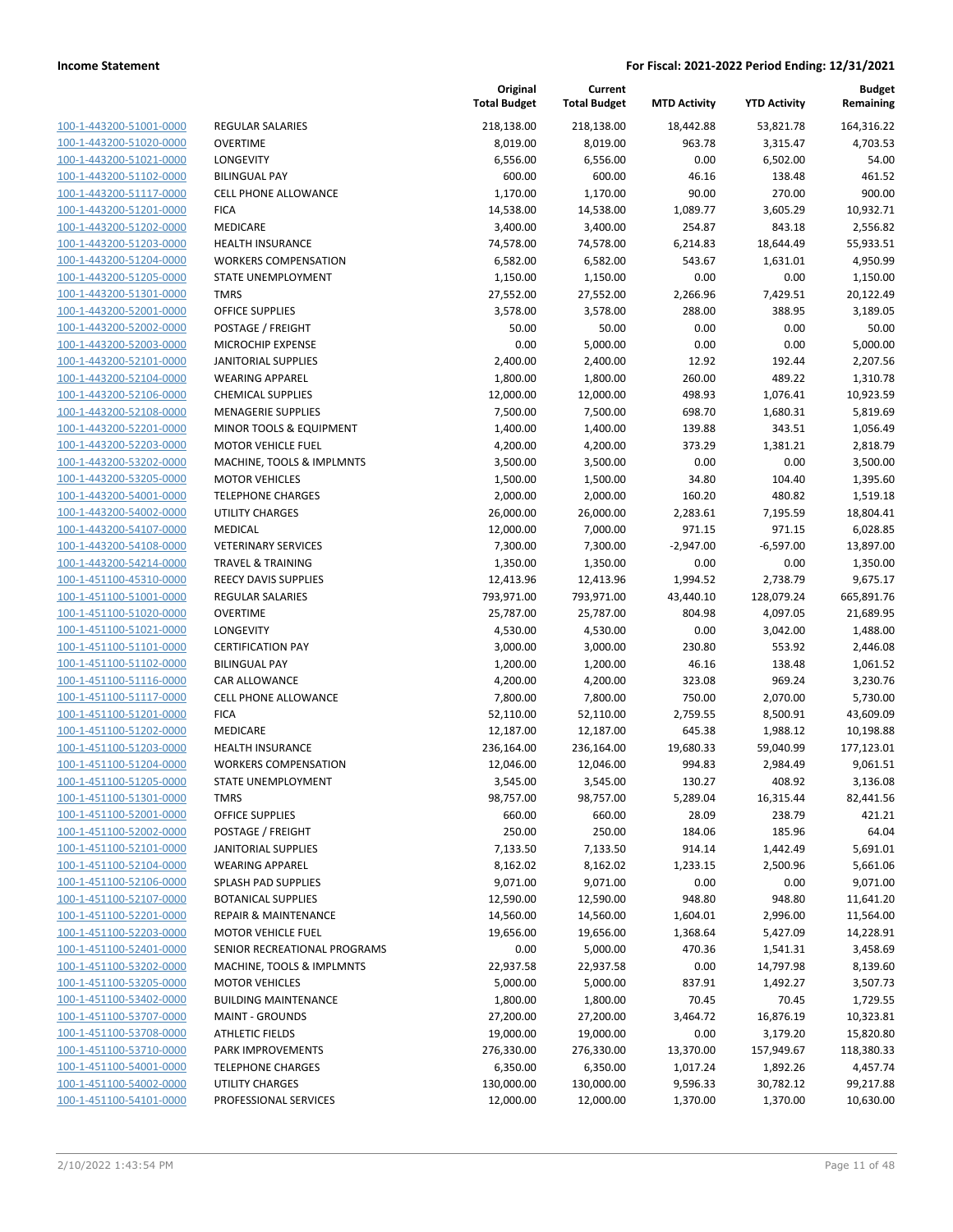| 100-1-451100-54201-0000             |
|-------------------------------------|
| 100-1-451100-54211-0000             |
| 100-1-451100-54212-0000             |
| 100-1-451100-54214-0000             |
| <u>100-1-451100-54301-0000</u>      |
| 100-1-451100-54409-0000             |
| 100-1-455100-51001-0000             |
| 100-1-455100-51021-0000             |
| 100-1-455100-51102-0000             |
| 100-1-455100-51116-0000             |
| 100-1-455100-51117-0000             |
| 100-1-455100-51201-0000             |
| 100-1-455100-51202-0000             |
| 100-1-455100-51203-0000             |
|                                     |
| <u>100-1-455100-51204-0000</u>      |
| 100-1-455100-51205-0000             |
| 100-1-455100-51301-0000             |
| 100-1-455100-52001-0000             |
| 100-1-455100-52002-0000             |
| <u>100-1-455100-52004-0000</u>      |
| 100-1-455100-52005-0000             |
| 100-1-455100-52115-0000             |
| 100-1-455100-52201-0000             |
| 100-1-455100-52402-0000             |
| <u>100-1-455100-53201-0000</u>      |
| 100-1-455100-54001-0000             |
| 100-1-455100-54002-0000             |
| 100-1-455100-54201-0000             |
| 100-1-455100-54202-0000             |
| <u>100-1-455100-54211-0000</u>      |
|                                     |
| 100-1-455100-54214-0000             |
| 100-1-455100-55203-0000             |
| 100-1-455100-55211-0000             |
| 100-1-456100-51001-0000             |
| <u>100-1-456100-51021-0000</u>      |
| 100-1-456100-51116-0000             |
| 100-1-456100-51117-0000             |
| 100-1-456100-51201-0000             |
| 100-1-456100-51202-0000             |
| 100-1-456100-51203-0000             |
| 100-1-456100-51204-0000             |
| 100-1-456100-51205-0000             |
| 100-1-456100-51301-0000             |
| <u>100-1-456100-52001-0000</u>      |
| 100-1-456100-52002-0000             |
| <u>100-1-456100-52103-0000</u>      |
|                                     |
| 100-1-456100-54001-0000             |
| 100-1-456100-54201-0000             |
| <u>100-1-456100-54205-0000</u>      |
| 100-1-456100-54214-0000             |
| <u>100-1-456100-54301-0000</u>      |
| 1-456100-54523-0000<br>100-         |
| 100-1-480000-52003-0000             |
| <u>100-1-480000-52006-0000</u>      |
| 100-1-480000-54002-0000             |
| <u>100-1-480000-54105-0000</u>      |
| 1-480000-54201-0000<br><u> 100-</u> |
| <u>100-1-480000-54904-0000</u>      |
| <u>100-1-480000-56309-0000</u>      |
|                                     |

|                                                    |                                              | Original<br><b>Total Budget</b> | Current<br><b>Total Budget</b> | <b>MTD Activity</b> | <b>YTD Activity</b> | <b>Budget</b><br>Remaining |
|----------------------------------------------------|----------------------------------------------|---------------------------------|--------------------------------|---------------------|---------------------|----------------------------|
| 100-1-451100-54201-0000                            | MEMBERSHIPS & SUBSCRIPTIONS                  | 2,665.40                        | 2,665.40                       | 599.88              | 2,569.28            | 96.12                      |
| 100-1-451100-54211-0000                            | ADVERTISING                                  | 5,750.00                        | 5,750.00                       | 1.00                | 13.04               | 5,736.96                   |
| 100-1-451100-54212-0000                            | <b>PRINTING</b>                              | 200.00                          | 200.00                         | 0.00                | 0.00                | 200.00                     |
| 100-1-451100-54214-0000                            | <b>TRAVEL &amp; TRAINING</b>                 | 2,230.58                        | 2,230.58                       | 388.54              | 1,355.97            | 874.61                     |
| 100-1-451100-54301-0000                            | <b>SPECIAL EVENTS</b>                        | 64,900.00                       | 64,900.00                      | 3,007.92            | 22,289.88           | 42,610.12                  |
| 100-1-451100-54409-0000                            | <b>CEMETERY MAINTENANCE</b>                  | 162,000.00                      | 162,000.00                     | 7,824.80            | 41,618.98           | 120,381.02                 |
| 100-1-455100-51001-0000                            | <b>REGULAR SALARIES</b>                      | 339,835.00                      | 339,835.00                     | 25,554.71           | 74,912.66           | 264,922.34                 |
| 100-1-455100-51021-0000                            | <b>LONGEVITY</b>                             | 4,500.00                        | 4,500.00                       | 0.00                | 4,740.00            | $-240.00$                  |
| 100-1-455100-51102-0000                            | <b>BILINGUAL PAY</b>                         | 600.00                          | 600.00                         | 46.16               | 138.48              | 461.52                     |
| 100-1-455100-51116-0000                            | <b>CAR ALLOWANCE</b>                         | 4,200.00                        | 4,200.00                       | 323.08              | 969.24              | 3,230.76                   |
| 100-1-455100-51117-0000                            | <b>CELL PHONE ALLOWANCE</b>                  | 1,170.00                        | 1,170.00                       | 90.00               | 270.00              | 900.00                     |
| 100-1-455100-51201-0000                            | <b>FICA</b>                                  | 21,719.00                       | 21,719.00                      | 1,576.37            | 4,914.38            | 16,804.62                  |
| 100-1-455100-51202-0000                            | MEDICARE                                     | 5,079.00                        | 5,079.00                       | 368.67              | 1,149.33            | 3,929.67                   |
| 100-1-455100-51203-0000                            | <b>HEALTH INSURANCE</b>                      | 49,719.00                       | 49,719.00                      | 4,143.25            | 12,429.75           | 37,289.25                  |
| 100-1-455100-51204-0000                            | <b>WORKERS COMPENSATION</b>                  | 848.00                          | 848.00                         | 70.00               | 210.00              | 638.00                     |
| 100-1-455100-51205-0000                            | STATE UNEMPLOYMENT                           | 2,280.00                        | 2,280.00                       | 51.27               | 170.34              | 2,109.66                   |
| 100-1-455100-51301-0000                            | <b>TMRS</b>                                  | 33,683.00                       | 33,683.00                      | 2,437.86            | 7,648.87            | 26,034.13                  |
| 100-1-455100-52001-0000                            | <b>OFFICE SUPPLIES</b>                       | 2,500.00                        | 2,500.00                       | 277.27              | 932.28              | 1,567.72                   |
| 100-1-455100-52002-0000                            | POSTAGE / FREIGHT                            | 40.00                           | 40.00                          | 0.00                | 0.00                | 40.00                      |
| 100-1-455100-52004-0000                            | <b>COMPUTER SUPPLIES</b>                     | 75.00                           | 75.00                          | 0.00                | 61.98               | 13.02                      |
| 100-1-455100-52005-0000                            | PRINTED MATERIALS                            | 72.00                           | 72.00                          | 0.00                | 0.00                | 72.00                      |
| 100-1-455100-52115-0000                            | <b>CATALOGING SUPPLIES</b>                   | 1,600.00                        | 1,600.00                       | 0.00                | 180.12              | 1,419.88                   |
| 100-1-455100-52201-0000                            | <b>MINOR TOOLS &amp; EQUIPMENT</b>           | 75.00                           | 75.00                          | 0.00                | 0.00                | 75.00                      |
| 100-1-455100-52402-0000                            | <b>BASIC PROGRAM EXPENSE</b>                 | 4,500.00                        | 4,500.00                       | 241.43              | 1,398.51            | 3,101.49                   |
| 100-1-455100-53201-0000                            | <b>FURNITURE &amp; OFFICE EQUIPMENT</b>      | 669.00                          | 669.00                         | 0.00                | 0.00                | 669.00                     |
| 100-1-455100-54001-0000                            | <b>TELEPHONE CHARGES</b>                     | 4,706.00                        | 4,706.00                       | 392.22              | 1,177.19            | 3,528.81                   |
| 100-1-455100-54002-0000                            | <b>UTILITY CHARGES</b>                       | 27,800.00                       | 27,800.00                      | 2,016.73            | 8,775.06            | 19,024.94                  |
| 100-1-455100-54201-0000                            | MEMBERSHIPS & SUBSCRIPTIONS                  | 19,145.00                       | 19,145.00                      | 199.00              | 10,156.58           | 8,988.42                   |
| 100-1-455100-54202-0000                            | <b>LIBRARY PERIODICALS</b>                   | 650.00                          | 650.00                         | 0.00                | 0.00                | 650.00                     |
| 100-1-455100-54211-0000                            | ADVERTISING                                  | 1,900.00                        | 1,900.00                       | 0.00                | 1,075.00            | 825.00                     |
| 100-1-455100-54214-0000                            | <b>TRAVEL &amp; TRAINING</b>                 | 1,554.00                        | 1,554.00                       | 0.00                | 0.00                | 1,554.00                   |
| 100-1-455100-55203-0000                            | <b>FURNITURE/OFFICE EQUIP</b>                | 2,750.00                        | 2,750.00                       | 0.00                | 2,740.32            | 9.68                       |
| 100-1-455100-55211-0000                            | <b>BOOKS</b>                                 | 46,000.00                       | 46,000.00                      | 4,575.09            | 13,583.99           | 32,416.01                  |
| 100-1-456100-51001-0000                            | <b>REGULAR SALARIES</b><br><b>LONGEVITY</b>  | 70,325.00                       | 70,325.00                      | 5,409.60            | 16,099.60           | 54,225.40                  |
| 100-1-456100-51021-0000                            |                                              | 1,800.00                        | 1,800.00                       | 0.00                | 1,920.00            | $-120.00$                  |
| 100-1-456100-51116-0000<br>100-1-456100-51117-0000 | CAR ALLOWANCE<br><b>CELL PHONE ALLOWANCE</b> | 4,200.00                        | 4,200.00<br>1,170.00           | 323.08<br>90.00     | 969.24<br>270.00    | 3,230.76<br>900.00         |
| 100-1-456100-51201-0000                            |                                              | 1,170.00<br>4,805.00            | 4,805.00                       |                     |                     |                            |
| 100-1-456100-51202-0000                            | <b>FICA</b><br><b>MEDICARE</b>               |                                 | 1,124.00                       | 325.00<br>76.00     | 1,085.92<br>253.94  | 3,719.08<br>870.06         |
| 100-1-456100-51203-0000                            | <b>HEALTH INSURANCE</b>                      | 1,124.00<br>12,430.00           | 12,430.00                      | 1,035.83            | 3,107.49            | 9,322.51                   |
| 100-1-456100-51204-0000                            | <b>WORKERS COMPENSATION</b>                  | 153.00                          | 153.00                         | 12.67               | 38.01               | 114.99                     |
| 100-1-456100-51205-0000                            | STATE UNEMPLOYMENT                           | 192.00                          | 192.00                         | 0.00                | 0.00                | 192.00                     |
| 100-1-456100-51301-0000                            | <b>TMRS</b>                                  | 9,106.00                        | 9,106.00                       | 675.44              | 2,234.05            | 6,871.95                   |
| 100-1-456100-52001-0000                            | OFFICE SUPPLIES                              | 50.00                           | 50.00                          | 0.00                | 0.00                | 50.00                      |
| 100-1-456100-52002-0000                            | POSTAGE / FREIGHT                            | 25.00                           | 25.00                          | 0.00                | 0.00                | 25.00                      |
| 100-1-456100-52103-0000                            | <b>MEETING SUPPLIES</b>                      | 25.00                           | 25.00                          | 0.00                | 0.00                | 25.00                      |
| 100-1-456100-54001-0000                            | <b>TELEPHONE CHARGES</b>                     | 572.00                          | 572.00                         | 40.23               | 120.74              | 451.26                     |
| 100-1-456100-54201-0000                            | MEMBERSHIPS & SUBSCRIPTIONS                  | 1,290.00                        | 1,290.00                       | 0.00                | 0.00                | 1,290.00                   |
| 100-1-456100-54205-0000                            | <b>BUSINESS MEALS</b>                        | 25.00                           | 25.00                          | 0.00                | 0.00                | 25.00                      |
| 100-1-456100-54214-0000                            | TRAVEL & TRAINING                            | 400.00                          | 400.00                         | 0.00                | 0.00                | 400.00                     |
| 100-1-456100-54301-0000                            | SPECIAL EVENTS                               | 9,300.00                        | 9,300.00                       | 965.52              | 1,700.29            | 7,599.71                   |
| 100-1-456100-54523-0000                            | PROPOSED EVENTS                              | 50,000.00                       | 50,000.00                      | 0.00                | 0.00                | 50,000.00                  |
| 100-1-480000-52003-0000                            | <b>COPIER CHARGES</b>                        | 62,000.00                       | 62,000.00                      | 9,716.77            | 19,333.09           | 42,666.91                  |
| 100-1-480000-52006-0000                            | <b>COPIER PAPER</b>                          | 5,250.00                        | 5,250.00                       | 252.81              | 936.27              | 4,313.73                   |
| 100-1-480000-54002-0000                            | UTILITY CHARGES                              | 600.00                          | 600.00                         | 51.00               | 153.00              | 447.00                     |
| 100-1-480000-54105-0000                            | <b>MARKETING</b>                             | 7,000.00                        | 7,000.00                       | 0.00                | 0.00                | 7,000.00                   |
| 100-1-480000-54201-0000                            | MEMBERSHIPS & SUBSCRIPTIONS                  | 8,000.00                        | 8,000.00                       | 0.00                | 0.00                | 8,000.00                   |
| 100-1-480000-54904-0000                            | POSTAGE METER RENTAL                         | 0.00                            | 0.00                           | $-177.85$           | $-533.55$           | 533.55                     |
| 100-1-480000-56309-0000                            | PAYOUT ARRANGEMENT LOCAL SALES TAX           | 400,715.10                      | 400,715.10                     | 0.00                | 0.00                | 400,715.10                 |
|                                                    |                                              |                                 |                                |                     |                     |                            |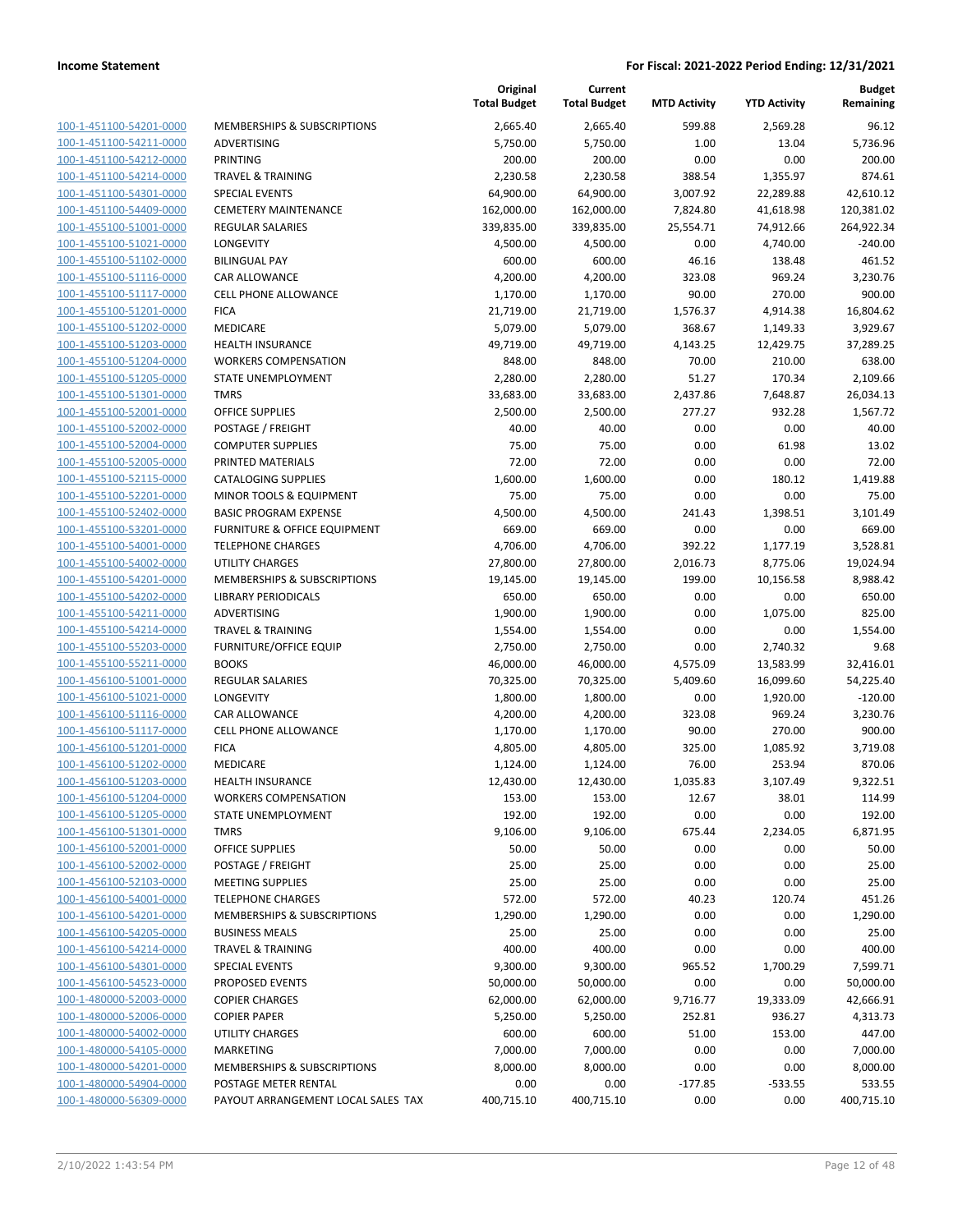|                                                               |                                                                       | Original<br><b>Total Budget</b> | Current<br><b>Total Budget</b> | <b>MTD Activity</b> | <b>YTD Activity</b> | <b>Budget</b><br>Remaining |
|---------------------------------------------------------------|-----------------------------------------------------------------------|---------------------------------|--------------------------------|---------------------|---------------------|----------------------------|
| 100-1-480000-56309-0001                                       | PAYOUT ARRANGEMENT - 380 AGREEMENT                                    | 60,000.00                       | 60,000.00                      | 0.00                | 0.00                | 60,000.00                  |
| 100-1-480000-57005-0000                                       | <b>ACCRUED VAC &amp; SICK PAY</b>                                     | 335,000.00                      | 335,000.00                     | 8,963.55            | 15,615.21           | 319,384.79                 |
| 100-1-480000-57007-0000                                       | <b>COMMUNITY SERVICES</b>                                             | 0.00                            | 0.00                           | 5,000.00            | 5,000.00            | $-5,000.00$                |
| 100-1-480000-57008-0000                                       | <b>BANK CHARGES</b>                                                   | 11,000.00                       | 11,000.00                      | 90.67               | 3,087.15            | 7,912.85                   |
| 100-1-480000-57015-0000                                       | <b>CONTINGENCY EXPENSE</b>                                            | 90,000.00                       | 90,000.00                      | 0.00                | 0.00                | 90,000.00                  |
| 100-1-491000-58040-0000                                       | <b>XFR - GENERAL CIP</b>                                              | 2,511,704.00                    | 2,511,704.00                   | 209,308.68          | 627,926.04          | 1,883,777.96               |
| 100-1-491000-58060-0000                                       | <b>XFR - VENUE</b>                                                    | 150,000.00                      | 150,000.00                     | 12,500.00           | 37,500.00           | 112,500.00                 |
| 100-1-491000-58204-0000                                       | XFR - VEHICLE/EQUIP RPLCMNT                                           | 945,464.00                      | 945,464.00                     | 78,788.67           | 236,366.01          | 709,097.99                 |
| 100-1-495000-58702-0000                                       | CA - GEN GOV TO CENTRAL SERVICE FUND                                  | 5,320.00                        | 5,320.00                       | 443.33              | 1,329.99            | 3,990.01                   |
| 100-1-495000-58703-0000                                       | CA - PUBLIC WORKS TO CENTRAL SERVICE FU                               | 101,120.00                      | 101,120.00                     | 8,426.67            | 25,280.01           | 75,839.99                  |
| 100-1-495000-58704-0000                                       | CA - PUBLIC SAFETY TO CENTRAL SERVICE FU                              | 295,492.00                      | 295,492.00                     | 24,624.33           | 73,872.99           | 221,619.01                 |
| 100-1-495000-58705-0000                                       | CA - COM DEV TO CENTRAL SERVICE FUND                                  | 70,465.00                       | 70,465.00                      | 5,872.08            | 17,616.24           | 52,848.76                  |
| 100-1-495000-58706-0000                                       | CA - PARKS & REC TO CENTRAL SERVICE FUND                              | 278,907.00                      | 278,907.00                     | 23,242.25           | 69,726.75           | 209,180.25                 |
| 100-1-495000-58710-0000                                       | CA - INSURANCE FUND                                                   | 150,000.00                      | 150,000.00                     | 12,500.00           | 37,500.00           | 112,500.00                 |
| 100-1-495000-58712-0000                                       | CA - GEN GOV TO INSURANCE FUND                                        | 1,253.00                        | 1,253.00                       | 104.42              | 313.26              | 939.74                     |
| 100-1-495000-58713-0000                                       | CA - PUBLIC WORKS TO INSURANCE FUND                                   | 26,964.00                       | 26,964.00                      | 2,247.00            | 12,622.50           | 14,341.50                  |
| 100-1-495000-58714-0000                                       | CA - PUBLIC SAFETY TO INSURANCE FUND                                  | 74,782.00                       | 74,782.00                      | 6,231.83            | 18,695.49           | 56,086.51                  |
| 100-1-495000-58715-0000                                       | CA - COM DEV TO INSURANCE FUND                                        | 13,874.00                       | 13,874.00                      | 1,156.17            | 3,468.51            | 10,405.49                  |
| 100-1-495000-58716-0000                                       | CA - PARKS & REC TO INSURANCE FUND                                    |                                 | 53,307.00                      | 4,442.25            | 13,326.75           | 39,980.25                  |
| 100-1-495000-58722-0000                                       | CA - GEN GOVERNMENT TO MIS FUND                                       | 123,410.00                      | 123,410.00                     | 10,284.17           | 30,852.51           | 92,557.49                  |
| 100-1-495000-58723-0000                                       | CA - PUBLIC WORKS TO MIS FUND                                         | 30,562.00                       | 30,562.00                      | 2,546.83            | 7,640.49            | 22,921.51                  |
| 100-1-495000-58724-0000                                       | CA - PUBLIC SAFETY TO MIS FUND                                        | 386,723.00                      | 386,723.00                     | 32,226.92           | 96,680.76           | 290,042.24                 |
| 100-1-495000-58725-0000                                       | CA - COM DEV TO MIS FUND                                              | 142,297.00                      | 142,297.00                     | 11,858.08           | 35,574.24           | 106,722.76                 |
| 100-1-495000-58726-0000                                       | CA - PARKS & REC TO MIS FUND                                          | 175,867.00                      | 175,867.00                     | 14,655.58           | 43,966.74           | 131,900.26                 |
|                                                               | <b>Expense Total:</b>                                                 | 31,811,180.36                   | 31,977,380.36                  | 2,533,058.16        | 7,504,600.07        | 24,472,780.29              |
|                                                               | Fund: 100 - GENERAL FUND Surplus (Deficit):                           | -3,835,106.36                   | -4,001,306.36                  | 2,065,739.87        | 1,030,912.33        |                            |
| Fund: 101 - MUNICIPAL COURT BUILDING SECURITY FEES<br>Revenue |                                                                       |                                 |                                |                     |                     |                            |
| 101-1-318001-44101-0000                                       | MUNICIPAL COURT COST/FEES                                             | 0.00                            | 0.00                           | 15.00               | 106.99              | $-106.99$                  |
| 101-1-318001-44101-0001                                       | LOCAL MUNICIPAL COURT COST/FEES                                       | 0.00                            | 0.00                           | 471.41              | 1,264.41            | $-1,264.41$                |
| 101-1-319001-45401-0000                                       | <b>INTEREST REVENUES</b>                                              | 0.00                            | 0.00                           | $-12.80$            | $-21.86$            | 21.86                      |
|                                                               | <b>Revenue Total:</b>                                                 | 0.00                            | 0.00                           | 473.61              | 1,349.54            | $-1,349.54$                |
| <b>Expense</b>                                                |                                                                       |                                 |                                |                     |                     |                            |
| 101-1-412100-54214-0000                                       | <b>TRAVEL &amp; TRAINING</b>                                          | 0.00                            | 0.00                           | 408.30              | 408.30              | $-408.30$                  |
| 101-1-480000-57008-0000                                       | <b>BANK CHARGES</b>                                                   | 0.00                            | 0.00                           | 0.53                | 1.97                | $-1.97$                    |
|                                                               | <b>Expense Total:</b>                                                 | 0.00                            | 0.00                           | 408.83              | 410.27              | $-410.27$                  |
|                                                               | Fund: 101 - MUNICIPAL COURT BUILDING SECURITY FEES Surplus (Deficit): | 0.00                            | 0.00                           | 64.78               | 939.27              |                            |
| Fund: 102 - MUNICIPAL COURT TECH FUND                         |                                                                       |                                 |                                |                     |                     |                            |
| Revenue                                                       |                                                                       |                                 |                                |                     |                     |                            |
| 102-1-318001-44101-0000                                       | MUNICIPAL COURT COST/FEES                                             | 0.00                            | 0.00                           | 20.00               | 370.09              | $-370.09$                  |
| 102-1-318001-44101-0001                                       | LOCAL MUNICIPAL COURT COST/FEES                                       | 0.00                            | 0.00                           | 384.81              | 1,016.29            | $-1,016.29$                |
| 102-1-319001-45401-0000                                       | <b>INTEREST REVENUES</b>                                              | 0.00                            | 0.00                           | $-9.27$             | $-15.76$            | 15.76                      |
|                                                               | <b>Revenue Total:</b>                                                 | 0.00                            | 0.00                           | 395.54              | 1,370.62            | $-1,370.62$                |
| <b>Expense</b>                                                |                                                                       |                                 |                                |                     |                     |                            |
| 102-1-480000-57008-0000                                       | <b>BANK CHARGES</b>                                                   | 0.00                            | 0.00                           | 0.38                | 1.41                | $-1.41$                    |
|                                                               | <b>Expense Total:</b>                                                 | 0.00                            | 0.00                           | 0.38                | 1.41                | $-1.41$                    |
|                                                               | Fund: 102 - MUNICIPAL COURT TECH FUND Surplus (Deficit):              | 0.00                            | 0.00                           | 395.16              | 1,369.21            |                            |
| <b>Fund: 103 - MUNICIPAL COURT CHILD SAFETY FUND</b>          |                                                                       |                                 |                                |                     |                     |                            |
| Revenue                                                       |                                                                       |                                 |                                |                     |                     |                            |
| 103-1-318001-44101-0000                                       | MUNICIPAL COURT COST/FEES                                             | 350.00<br>29,700.00             | 350.00<br>29,700.00            | 0.00<br>56.44       | 25.00<br>72.44      | 325.00<br>29,627.56        |
| 103-1-318001-44110-0000<br>103-1-319001-45401-0000            | OPTIONAL COUNTY FEE - CHILD SAFETY                                    |                                 |                                | $-1.94$             | $-3.41$             | 13.41                      |
|                                                               | <b>INTEREST REVENUES</b><br><b>Revenue Total:</b>                     | 10.00<br>30,060.00              | 10.00<br>30,060.00             | 54.50               | 94.03               | 29,965.97                  |
| <b>Expense</b>                                                |                                                                       |                                 |                                |                     |                     |                            |
| 103-1-480000-57007-0000                                       | <b>COMMUNITY SERVICES</b>                                             | 25,000.00                       | 25,000.00                      | 0.00                | 7,893.58            | 17,106.42                  |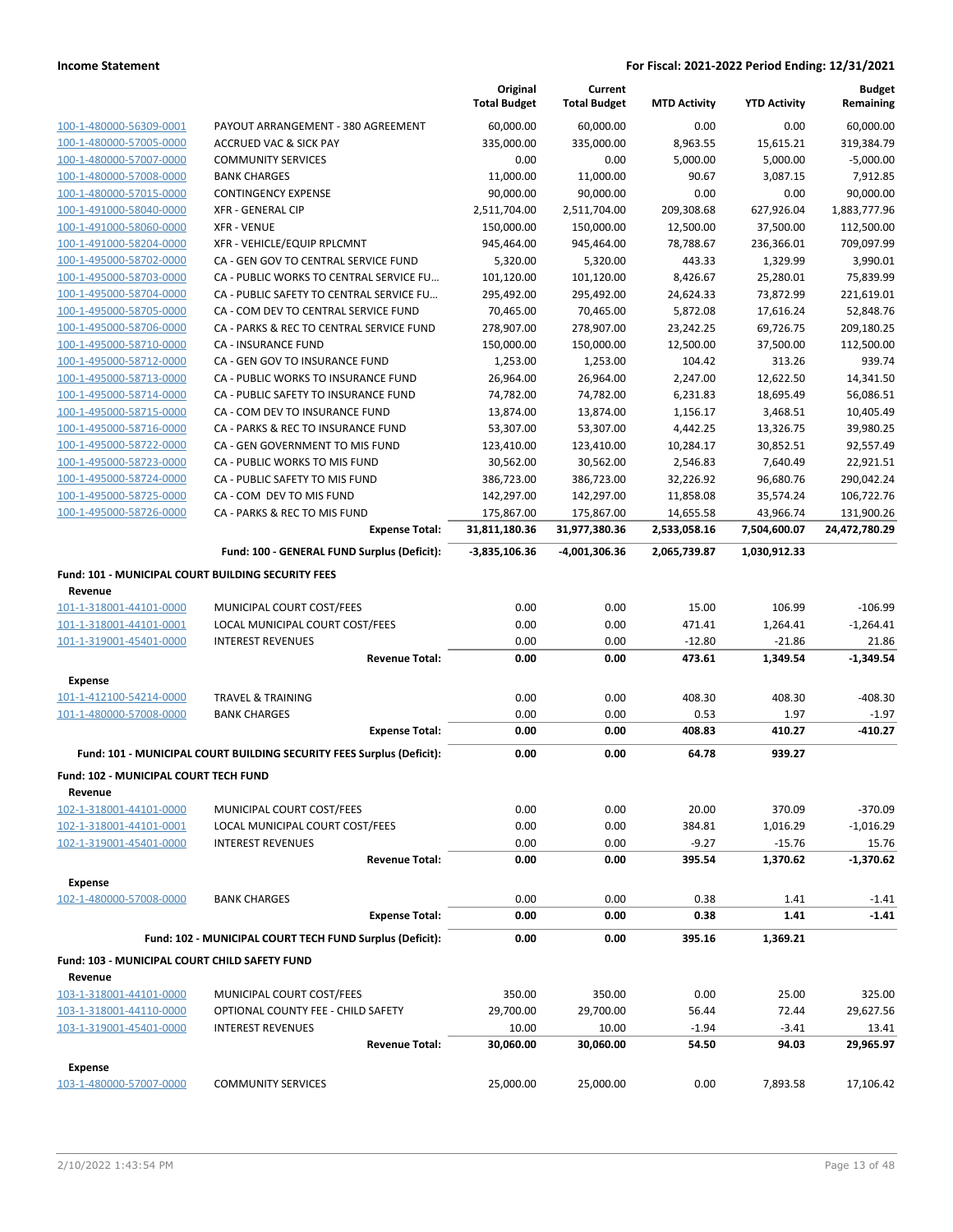|                                                          |                                                                  | Original<br><b>Total Budget</b> | Current<br><b>Total Budget</b> | <b>MTD Activity</b> | <b>YTD Activity</b> | <b>Budget</b><br>Remaining |
|----------------------------------------------------------|------------------------------------------------------------------|---------------------------------|--------------------------------|---------------------|---------------------|----------------------------|
| 103-1-480000-57008-0000                                  | <b>BANK CHARGES</b>                                              | 10.00                           | 10.00                          | 0.09                | 0.32                | 9.68                       |
|                                                          | <b>Expense Total:</b>                                            | 25,010.00                       | 25,010.00                      | 0.09                | 7,893.90            | 17,116.10                  |
|                                                          | Fund: 103 - MUNICIPAL COURT CHILD SAFETY FUND Surplus (Deficit): | 5,050.00                        | 5,050.00                       | 54.41               | -7,799.87           |                            |
| <b>Fund: 111 - RECREATION ACTIVITIES FUND</b><br>Revenue |                                                                  |                                 |                                |                     |                     |                            |
| 111-1-319010-45306-0000                                  | <b>PARK CONCESSIONS</b>                                          | 1,800.00                        | 1,800.00                       | $-2,439.42$         | $-1,293.51$         | 3,093.51                   |
| 111-1-319010-45306-0001                                  | <b>SPLASH KINGDOM</b>                                            | 0.00                            | 0.00                           | 47.39               | 390.39              | $-390.39$                  |
| 111-1-319010-45322-0000                                  | SPLASH KINGDOM SWIMMING LESSONS                                  | 792.00                          | 792.00                         | 0.00                | 147.00              | 645.00                     |
| 111-1-319011-44507-0000                                  | <b>ADULT RECREATION FEES</b>                                     | 35,995.00                       | 35,995.00                      | $-983.91$           | 401.50              | 35,593.50                  |
| 111-1-319011-44508-0000                                  | YOUTH RECREATION FEES                                            | 101,750.00                      | 101,750.00                     | 8,678.25            | 22,229.96           | 79,520.04                  |
| 111-1-319011-44511-0000                                  | REECY DAVIS MEMBERSHIPS                                          | 22,100.00                       | 22,100.00                      | 1,151.45            | 3,356.94            | 18,743.06                  |
| 111-1-319012-44509-0000                                  | SPECIAL EVENT FUNDING                                            | 74,300.00                       | 74,300.00                      | 0.00                | $-593.60$           | 74,893.60                  |
| 111-1-319012-45504-0000                                  | RECREATION FACILTY RENTAL                                        | 33,940.00                       | 33,940.00                      | 3,213.15            | 9,507.86            | 24,432.14                  |
| <b>Expense</b>                                           | <b>Revenue Total:</b>                                            | 270,677.00                      | 270,677.00                     | 9,666.91            | 34,146.54           | 236,530.46                 |
| 111-1-451200-51001-0000                                  | REGULAR SALARIES / PART TIME TEMPORARY                           | 79,833.30                       | 79,833.30                      | 12,017.32           | 35,161.28           | 44,672.02                  |
| 111-1-451200-51020-0000                                  | <b>OVERTIME</b>                                                  | 0.00                            | 0.00                           | 86.54               | 759.36              | $-759.36$                  |
| 111-1-451200-51117-0000                                  | <b>CELL PHONE ALLOWANCE</b>                                      | 0.00                            | 0.00                           | 120.00              | 360.00              | $-360.00$                  |
| 111-1-451200-51201-0000                                  | <b>FICA</b>                                                      | 4,949.66                        | 4,949.66                       | 751.70              | 2,237.06            | 2,712.60                   |
| 111-1-451200-51202-0000                                  | MEDICARE                                                         | 1,157.58                        | 1,157.58                       | 175.80              | 523.18              | 634.40                     |
| 111-1-451200-51204-0000                                  | <b>WORKERS COMPENSATION</b>                                      | 534.00                          | 534.00                         | 44.08               | 132.24              | 401.76                     |
| 111-1-451200-51205-0000                                  | STATE UNEMPLOYMENT                                               | 1,023.00                        | 1,023.00                       | 262.16              | 935.76              | 87.24                      |
| 111-1-451200-51301-0000                                  | <b>TMRS</b>                                                      | 6,554.24                        | 6,554.24                       | 1,045.77            | 3,043.10            | 3,511.14                   |
| 111-1-451200-52101-0000                                  | <b>JANITORIAL SUPPLIES</b>                                       | 750.00                          | 750.00                         | 0.00                | 0.00                | 750.00                     |
| 111-1-451200-52401-0000                                  | YOUTH SPORT SUPPLIES                                             | 52,500.00                       | 52,500.00                      | 2,426.90            | 7,636.14            | 44,863.86                  |
| 111-1-451200-52403-0000                                  | <b>RESALE ITEMS</b>                                              | 4,000.00                        | 4,000.00                       | 499.62              | 717.35              | 3,282.65                   |
| 111-1-451200-52412-0000                                  | <b>ADULT SPORT SUPPLIES</b>                                      | 7,000.00                        | 7,000.00                       | 0.00                | 408.99              | 6,591.01                   |
| 111-1-451200-54301-0000                                  | <b>SPECIAL EVENTS</b>                                            | 77,450.00                       | 77,450.00                      | 8,010.93            | 8,856.40            | 68,593.60                  |
| 111-1-451200-54302-0000                                  | <b>TEAM REGISTRATION</b>                                         | 9,100.00                        | 9,100.00                       | 0.00                | 0.00                | 9,100.00                   |
| 111-1-451200-54303-0000                                  | ADULT OFFICIALS / INSTRUCTORS                                    | 27,850.00                       | 27,850.00                      | 0.00                | 890.02              | 26,959.98                  |
| 111-1-451200-54305-0000                                  | YOUTH OFFICALS/INSTRUCTORS                                       | 39,000.00                       | 39,000.00                      | 607.00              | 5,555.00            | 33,445.00                  |
| 111-1-480000-52003-0000                                  | <b>COPIER CHARGES</b>                                            | 2,000.00                        | 2,000.00                       | 100.91              | 302.73              | 1,697.27                   |
| 111-1-480000-57008-0000                                  | <b>BANK CHARGES</b>                                              | 5,700.00                        | 5,700.00                       | 602.07              | 1,397.86            | 4,302.14                   |
| 111-1-495000-58501-0000                                  | <b>CA - GENERAL FUND</b>                                         | 342.00                          | 342.00                         | 28.50               | 85.50               | 256.50                     |
| 111-1-495000-58701-0000                                  | CA - CENTRAL SERVICE FUND                                        | 68.00                           | 68.00                          | 5.67                | 17.01               | 50.99                      |
| 111-1-495000-58720-0000                                  | CA - MIS FUN<br><b>Expense Total:</b>                            | 3.00<br>319,814.78              | 3.00<br>319,814.78             | 0.25<br>26,785.22   | 0.75<br>69,019.73   | 2.25<br>250,795.05         |
|                                                          | Fund: 111 - RECREATION ACTIVITIES FUND Surplus (Deficit):        | -49,137.78                      | -49,137.78                     | -17,118.31          | $-34.873.19$        |                            |
| <b>Fund: 112 - GUN RANGE FUND</b>                        |                                                                  |                                 |                                |                     |                     |                            |
| Revenue                                                  |                                                                  |                                 |                                |                     |                     |                            |
| 112-1-319001-45401-0000                                  | <b>INTEREST REVENUES</b>                                         | 0.00                            | 0.00                           | $-0.18$             | $-0.30$             | 0.30                       |
| 112-1-319001-45601-0000                                  | MISCELLANEOUS REVENUES                                           | 1,500.00                        | 1,500.00                       | 0.00                | 240.00              | 1,260.00                   |
|                                                          | <b>Revenue Total:</b>                                            | 1,500.00                        | 1,500.00                       | $-0.18$             | 239.70              | 1,260.30                   |
| Expense<br>112-1-421700-52001-0000                       | OFFICE SUPPLIES                                                  | 0.00                            | 0.00                           | 9.87                | 9.87                | $-9.87$                    |
| 112-1-421700-54501-0000                                  | SPECIAL SERVICES                                                 | 2,160.00                        | 2,160.00                       | 380.00              | 760.00              | 1,400.00                   |
| 112-1-480000-57008-0000                                  | <b>BANK CHARGES</b>                                              | 0.00                            | 0.00                           | 0.01                | 0.01                | $-0.01$                    |
|                                                          | <b>Expense Total:</b>                                            | 2,160.00                        | 2,160.00                       | 389.88              | 769.88              | 1,390.12                   |
|                                                          | Fund: 112 - GUN RANGE FUND Surplus (Deficit):                    | $-660.00$                       | $-660.00$                      | -390.06             | $-530.18$           |                            |
| Fund: 113 - HOTEL / MOTEL OCCUPANCY TAX FUND             |                                                                  |                                 |                                |                     |                     |                            |
| Revenue                                                  |                                                                  |                                 |                                |                     |                     |                            |
| 113-1-313005-41402-0000                                  | HOTEL/MOTEL OCCUPANCY TAX                                        | 535,470.00                      | 535,470.00                     | 65,825.77           | 185,186.81          | 350,283.19                 |
| 113-1-319001-45401-0000                                  | <b>INTEREST REVENUES</b>                                         | 350.00                          | 350.00                         | $-108.78$           | $-181.83$           | 531.83                     |
|                                                          | <b>Revenue Total:</b>                                            | 535,820.00                      | 535,820.00                     | 65,716.99           | 185,004.98          | 350,815.02                 |
| Expense                                                  |                                                                  |                                 |                                |                     |                     |                            |
| 113-1-458100-51001-0000                                  | REGULAR                                                          | 45,586.00                       | 45,586.00                      | 2,138.40            | 6,364.28            | 39,221.72                  |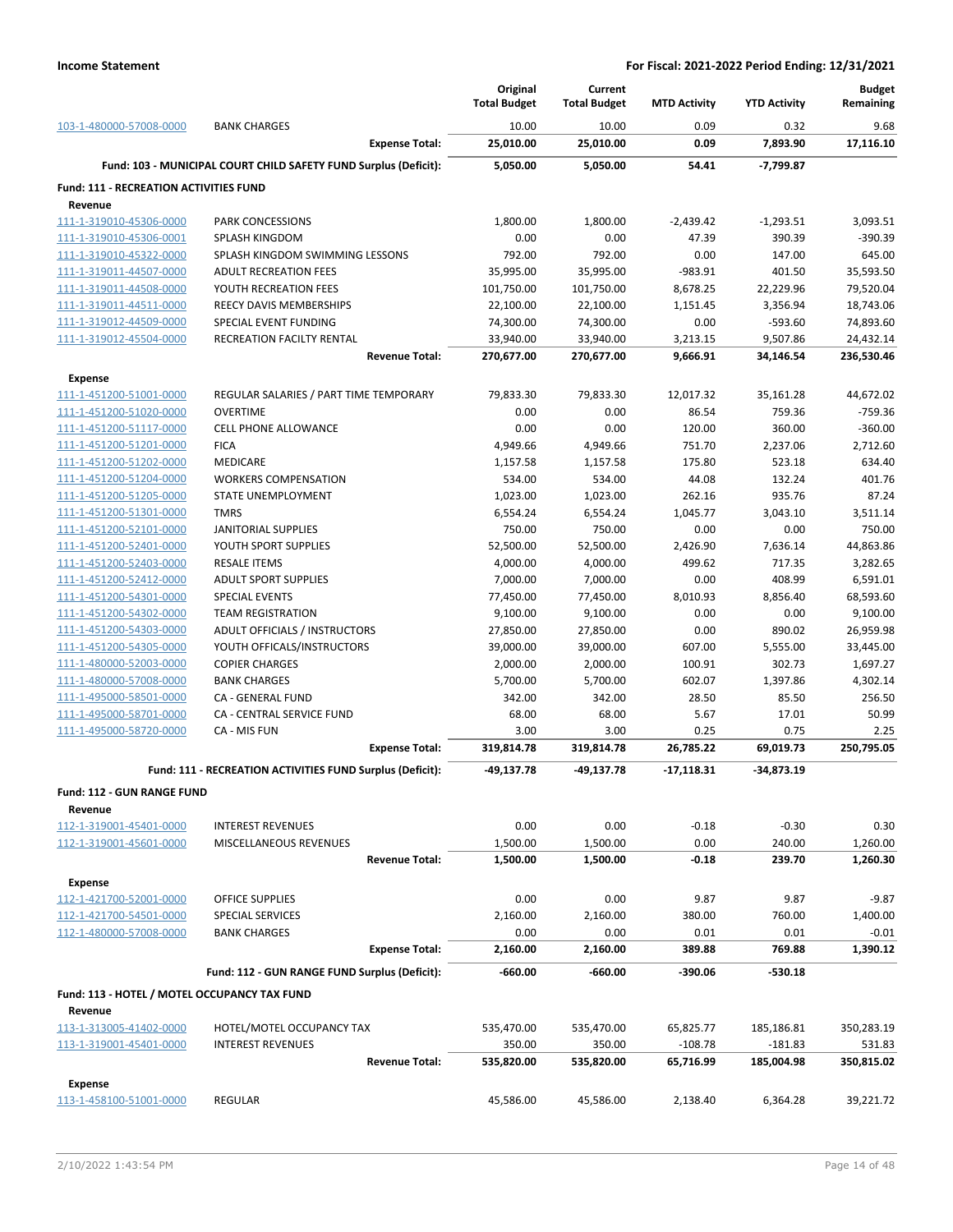|                                   |                                                                 | Original<br><b>Total Budget</b> | Current<br><b>Total Budget</b> | <b>MTD Activity</b> | <b>YTD Activity</b> | <b>Budget</b><br>Remaining |
|-----------------------------------|-----------------------------------------------------------------|---------------------------------|--------------------------------|---------------------|---------------------|----------------------------|
| 113-1-458100-51020-0000           | <b>OVERTIME</b>                                                 | 25.65                           | 25.65                          | 0.00                | 0.00                | 25.65                      |
| 113-1-458100-51021-0000           | LONGEVITY                                                       | 648.00                          | 648.00                         | 0.00                | 231.00              | 417.00                     |
| 113-1-458100-51116-0000           | <b>CAR ALLOWANCE</b>                                            | 2,100.00                        | 2,100.00                       | 161.54              | 484.62              | 1,615.38                   |
| 113-1-458100-51117-0000           | <b>CELL PHONE ALLOWANCE</b>                                     | 585.00                          | 585.00                         | 45.00               | 135.00              | 450.00                     |
| 113-1-458100-51201-0000           | <b>FICA</b>                                                     | 3,035.00                        | 3,035.00                       | 135.38              | 417.30              | 2,617.70                   |
| 113-1-458100-51202-0000           | <b>MEDICARE</b>                                                 | 710.00                          | 710.00                         | 31.66               | 97.59               | 612.41                     |
| 113-1-458100-51203-0000           | HEALTH INSURANCE                                                | 12,430.00                       | 12,430.00                      | 1,035.83            | 3,107.49            | 9,322.51                   |
| 113-1-458100-51204-0000           | <b>WORKERS COMPENSATION</b>                                     | 580.34                          | 580.34                         | 48.00               | 144.00              | 436.34                     |
| 113-1-458100-51205-0000           | UNEMPLOYMENT                                                    | 192.00                          | 192.00                         | 0.00                | 0.00                | 192.00                     |
| 113-1-458100-51301-0000           | <b>TMRS</b>                                                     | 5,751.00                        | 5,751.00                       | 253.28              | 780.73              | 4,970.27                   |
| 113-1-458100-52001-0000           | OFFICE SUPPLIES                                                 | 525.00                          | 525.00                         | 0.00                | 0.00                | 525.00                     |
| 113-1-458100-52002-0000           | POSTAGE / FREIGHT                                               | 750.00                          | 750.00                         | 54.44               | 187.93              | 562.07                     |
| 113-1-458100-54101-0000           | PROFESSIONAL SERVICES                                           | 23,000.00                       | 23,000.00                      | 0.00                | 0.00                | 23,000.00                  |
| 113-1-458100-54105-0000           | <b>MARKETING</b>                                                | 10,000.00                       | 10,000.00                      | 0.00                | 0.00                | 10,000.00                  |
| 113-1-458100-54201-0000           | MEMBERSHIPS & SUBSCRIPTIONS                                     | 2,274.00                        | 2,274.00                       | 0.00                | 540.00              | 1,734.00                   |
| 113-1-458100-54211-0000           | ADVERTISING                                                     | 60,000.00                       | 60,000.00                      | 1,700.00            | 25,366.62           | 34,633.38                  |
| 113-1-458100-54212-0000           | PRINTING                                                        | 5,000.00                        | 5,000.00                       | 0.00                | 0.00                | 5,000.00                   |
| 113-1-458100-54214-0000           | TRAVEL/TRAINING EXPENSE                                         | 3,000.00                        | 3,000.00                       | 0.00                | 0.00                | 3,000.00                   |
| 113-1-458100-54301-0000           | SPECIAL EVENTS                                                  | 26,500.00                       | 26,500.00                      | 0.00                | 7,500.00            | 19,000.00                  |
| 113-1-480000-57008-0000           | <b>BANK CHARGES</b>                                             | 0.00                            | 0.00                           | 4.36                | 15.97               | $-15.97$                   |
| 113-1-491000-58001-0000           | <b>XFR - GENERAL FUND</b>                                       | 98,000.00                       | 98,000.00                      | 8,166.67            | 24,500.01           | 73,499.99                  |
| 113-1-491000-58014-0000           | XFR - VENUE MGMT FUND                                           | 150,000.00                      | 150,000.00                     | 12,500.00           | 37,500.00           | 112,500.00                 |
| 113-1-491000-58040-0000           | XFR - GENERAL CIP FUND                                          | 148,724.00                      | 148,724.00                     | 12,393.67           | 37,181.01           | 111,542.99                 |
| 113-1-491000-58101-0000           | <b>XFR - UTILITY FUND</b>                                       | 45,000.00                       | 45,000.00                      | 3,750.00            | 11,250.00           | 33,750.00                  |
|                                   | <b>Expense Total:</b>                                           | 644,415.99                      | 644,415.99                     | 42,418.23           | 155,803.55          | 488,612.44                 |
|                                   | Fund: 113 - HOTEL / MOTEL OCCUPANCY TAX FUND Surplus (Deficit): | -108,595.99                     | -108,595.99                    | 23,298.76           | 29,201.43           |                            |
| Fund: 114 - VENUE MANAGEMENT FUND |                                                                 |                                 |                                |                     |                     |                            |
| Revenue                           |                                                                 |                                 |                                |                     |                     |                            |
| 114-1-319001-45601-0000           | MISCELLANEOUS REVENUES                                          | 0.00                            | 0.00                           | 11,050.00           | 11,050.00           | $-11,050.00$               |
| 114-1-319010-45306-0000           | CONCESSIONS                                                     | 1,000.00                        | 1,000.00                       | 0.00                | 0.00                | 1,000.00                   |
| 114-1-319030-45506-0000           | <b>AUDITORIUM RENTALS</b>                                       | 28,385.00                       | 28,385.00                      | 3,193.75            | 6,612.50            | 21,772.50                  |
| 114-1-319031-45505-0000           | <b>CIVIC CENTER RENTALS</b>                                     | 25,000.00                       | 25,000.00                      | 4,976.00            | 10,365.50           | 14,634.50                  |
| 114-1-319033-45307-0000           | <b>TICKET SALES</b>                                             | 65,000.00                       | 65,000.00                      | 0.00                | 37,309.30           | 27,690.70                  |
| 114-1-323001-46008-0000           | <b>XFR - TOURISM FUND</b>                                       | 300,000.00                      | 300,000.00                     | 25,000.00           | 75,000.00           | 225,000.00                 |
|                                   | <b>Revenue Total:</b>                                           | 419,385.00                      | 419,385.00                     | 44,219.75           | 140,337.30          | 279,047.70                 |
| <b>Expense</b>                    |                                                                 |                                 |                                |                     |                     |                            |
| 114-1-457100-51001-0000           | <b>REGULAR SALARIES</b>                                         | 47,779.68                       | 47,779.68                      | 4,350.20            | 11,415.28           | 36,364.40                  |
| 114-1-457100-51020-0000           | <b>OVERTIME</b>                                                 | 11,000.00                       | 11,000.00                      | 0.00                | 0.00                | 11,000.00                  |
| 114-1-457100-51021-0000           | LONGEVITY                                                       | 480.00                          | 480.00                         | 0.00                | 480.00              | 0.00                       |
| 114-1-457100-51116-0000           | CAR ALLOWANCE                                                   | 2,100.00                        | 2,100.00                       | 161.54              | 484.62              | 1,615.38                   |
| 114-1-457100-51117-0000           | CELL PHONE ALLOWANCE                                            | 585.00                          | 585.00                         | 45.00               | 135.00              | 450.00                     |
| 114-1-457100-51201-0000           | <b>FICA</b>                                                     | 3,142.00                        | 3,142.00                       | 289.21              | 795.95              | 2,346.05                   |
| 114-1-457100-51202-0000           | MEDICARE                                                        | 738.00                          | 738.00                         | 67.64               | 186.15              | 551.85                     |
| 114-1-457100-51203-0000           | <b>HEALTH INSURANCE</b>                                         | 6,215.00                        | 6,215.00                       | 517.92              | 1,553.76            | 4,661.24                   |
| 114-1-457100-51204-0000           | <b>WORKERS COMPENSATION</b>                                     | 897.00                          | 897.00                         | 74.33               | 222.99              | 674.01                     |
| 114-1-457100-51205-0000           | <b>STATE UNEMPLOYMENT</b>                                       | 192.00                          | 192.00                         | 21.70               | 21.70               | 170.30                     |
| 114-1-457100-51301-0000           | <b>TMRS</b>                                                     | 3,637.00                        | 3,637.00                       | 457.42              | 1,418.04            | 2,218.96                   |
| 114-1-457100-52001-0000           | OFFICE SUPPLIES                                                 | 250.00                          | 250.00                         | 132.03              | 132.03              | 117.97                     |
| 114-1-457100-52002-0000           | POSTAGE / FREIGHT                                               | 5,000.00                        | 5,000.00                       | 31.29               | 57.64               | 4,942.36                   |
| 114-1-457100-52201-0000           | MINOR TOOLS & EQUIPMENT                                         | 2,500.00                        | 2,500.00                       | 0.00                | 0.00                | 2,500.00                   |
| 114-1-457100-52403-0000           | <b>RESALE ITEMS</b>                                             | 1,500.00                        | 1,500.00                       | 0.00                | 0.00                | 1,500.00                   |
| 114-1-457100-53702-0000           | AUDTIORIUM MAINTENANCE                                          | 17,113.00                       | 17,113.00                      | 0.00                | 0.00                | 17,113.00                  |
| 114-1-457100-53704-0000           | <b>CIVIC CENTER</b>                                             | 6,000.00                        | 6,000.00                       | 713.75              | 8,660.73            | $-2,660.73$                |
| 114-1-457100-54005-0000           | CIVIC CENTER UTILITY CHARGES                                    | 25,000.00                       | 25,000.00                      | 1,596.00            | 5,306.00            | 19,694.00                  |
| 114-1-457100-54101-0000           | PROFESSIONAL SERVICES                                           | 7,500.00                        | 7,500.00                       | 0.00                | 0.00                | 7,500.00                   |
| 114-1-457100-54105-0000           | MARKETING                                                       | 2,500.00                        | 2,500.00                       | 0.00                | 0.00                | 2,500.00                   |
| 114-1-457100-54201-0000           | MEMBERSHIPS & SUBSCRIPTIONS                                     | 2,000.00                        | 2,000.00                       | 0.00                | 0.00                | 2,000.00                   |
| 114-1-457100-54205-0000           | <b>BUSINESS MEALS</b>                                           | 100.00                          | 100.00                         | 0.00                | 0.00                | 100.00                     |
|                                   |                                                                 |                                 |                                |                     |                     |                            |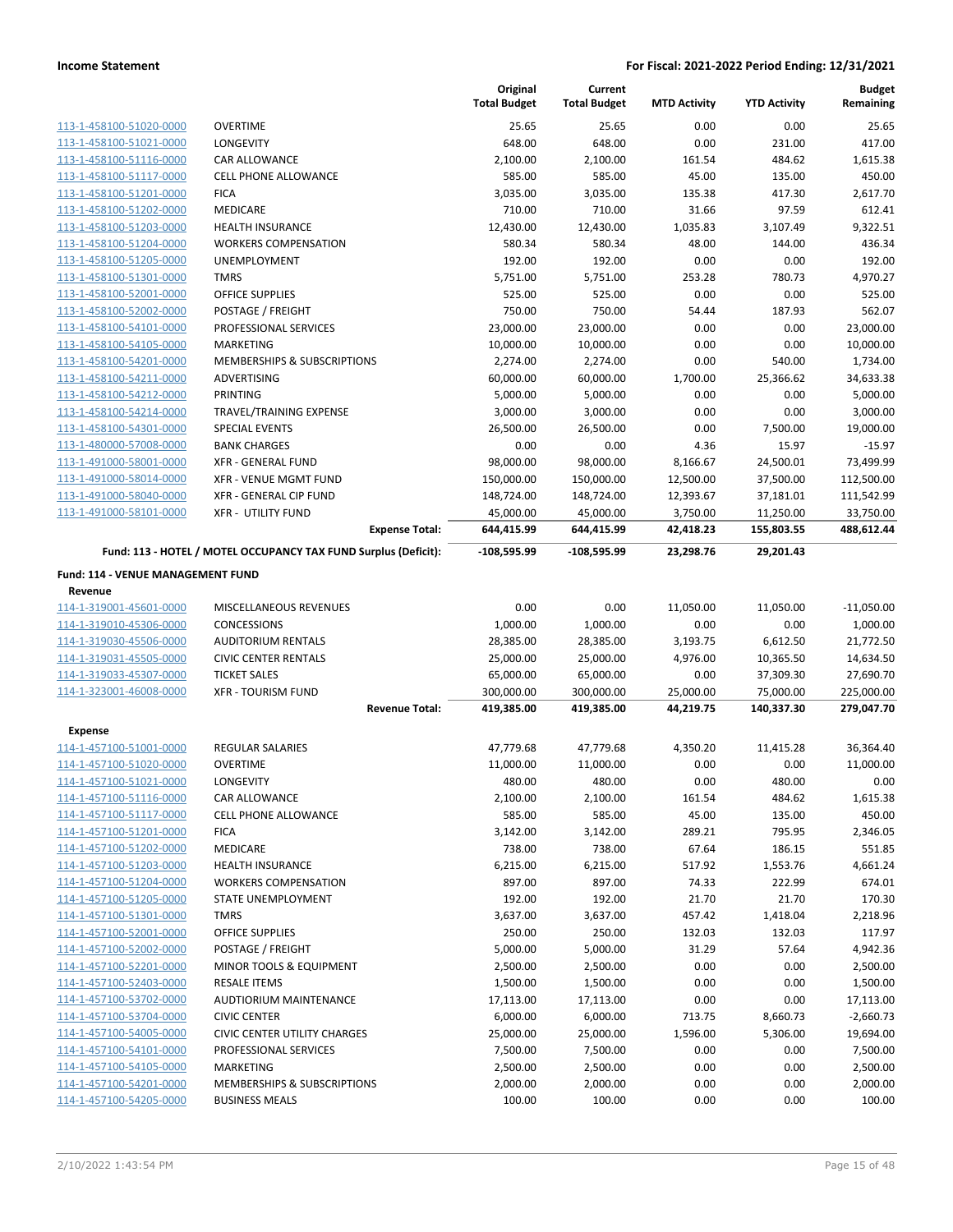|                                                    |                                                                    |                       | Original<br><b>Total Budget</b> | Current<br><b>Total Budget</b> | <b>MTD Activity</b> | <b>YTD Activity</b>   | <b>Budget</b><br>Remaining |
|----------------------------------------------------|--------------------------------------------------------------------|-----------------------|---------------------------------|--------------------------------|---------------------|-----------------------|----------------------------|
| 114-1-457100-54211-0000                            | <b>ADVERTISING</b>                                                 |                       | 25,000.00                       | 25,000.00                      | 220.00              | 6,178.56              | 18,821.44                  |
| 114-1-457100-54214-0000                            | <b>TRAVEL &amp; TRAINING</b>                                       |                       | 1,000.00                        | 1,000.00                       | 0.00                | 0.00                  | 1,000.00                   |
| 114-1-457100-54301-0000                            | <b>SPECIAL EVENTS</b>                                              |                       | 66,000.00                       | 66,000.00                      | 2,515.27            | 34,393.51             | 31,606.49                  |
| 114-1-457100-55203-0000                            | OFFICE FURN & EQUIPMENT                                            |                       | 5,000.00                        | 4,916.00                       | 0.00                | 0.00                  | 4,916.00                   |
| 114-1-480000-52003-0000                            | <b>COPIER CHARGES</b>                                              |                       | 1,200.00                        | 1,200.00                       | 100.91              | 302.73                | 897.27                     |
| 114-1-480000-57008-0000                            | <b>BANK CHARGES</b>                                                |                       | 4,000.00                        | 4,000.00                       | 0.00                | 968.92                | 3,031.08                   |
| 114-1-495000-58501-0000                            | CA - GENERAL FUND                                                  |                       | 5,259.00                        | 5,259.00                       | 438.25              | 1,314.75              | 3,944.25                   |
| 114-1-495000-58701-0000                            | CA - CENTRAL SERVICE FUND                                          |                       | 1,030.00                        | 1,030.00                       | 85.83               | 257.49                | 772.51                     |
| 114-1-495000-58710-0000                            | CA - INSURANCE FUND                                                |                       | 73.00                           | 73.00                          | $-6.08$             | $-18.24$              | 91.24                      |
| 114-1-495000-58720-0000                            | CA - MIS FUN                                                       | <b>Expense Total:</b> | 4,806.00<br>259,596.68          | 4,806.00<br>259,512.68         | 400.50<br>12,212.71 | 1,201.50<br>75,469.11 | 3,604.50<br>184,043.57     |
|                                                    |                                                                    |                       |                                 |                                | 32,007.04           |                       |                            |
|                                                    | Fund: 114 - VENUE MANAGEMENT FUND Surplus (Deficit):               |                       | 159,788.32                      | 159,872.32                     |                     | 64,868.19             |                            |
| Revenue                                            | Fund: 123 - PTRAIN - POLICE REIMBURSEMENT GRANTS & CONT EDUCAT     |                       |                                 |                                |                     |                       |                            |
| 123-1-319001-45401-0000                            | <b>INTEREST REVENUES</b>                                           |                       | 0.00                            | 0.00                           | $-0.72$             | $-1.31$               | 1.31                       |
|                                                    |                                                                    | <b>Revenue Total:</b> | 0.00                            | 0.00                           | $-0.72$             | $-1.31$               | 1.31                       |
| <b>Expense</b>                                     |                                                                    |                       |                                 |                                |                     |                       |                            |
| 123-1-421230-54214-0000                            | <b>TRAVEL &amp; TRAINING</b>                                       |                       | 0.00                            | 0.00                           | 25.00               | 536.00                | $-536.00$                  |
| 123-1-421240-54214-0000                            | <b>TRAVEL &amp; TRAINING</b>                                       |                       | 0.00                            | 0.00                           | 729.60              | 729.60                | $-729.60$                  |
| 123-1-480000-57008-0000                            | <b>BANK CHARGES</b>                                                |                       | 0.00                            | 0.00                           | 0.03                | 0.13                  | $-0.13$                    |
|                                                    |                                                                    | <b>Expense Total:</b> | 0.00                            | 0.00                           | 754.63              | 1,265.73              | $-1.265.73$                |
|                                                    | Fund: 123 - PTRAIN - POLICE REIMBURSEMENT GRANTS & CONT EDUCAT Sur |                       | 0.00                            | 0.00                           | $-755.35$           | $-1,267.04$           |                            |
| Fund: 124 - FIRE HAZMAT GRANT<br><b>Expense</b>    |                                                                    |                       |                                 |                                |                     |                       |                            |
| 124-1-480000-57008-0000                            | <b>BANK CHARGES</b>                                                |                       | 0.00                            | 0.00                           | 0.01                | 0.03                  | $-0.03$                    |
|                                                    |                                                                    | <b>Expense Total:</b> | 0.00                            | 0.00                           | 0.01                | 0.03                  | $-0.03$                    |
|                                                    | Fund: 124 - FIRE HAZMAT GRANT Total:                               |                       | 0.00                            | 0.00                           | 0.01                | 0.03                  |                            |
| Fund: 140 - DEBT SERVICE FUND                      |                                                                    |                       |                                 |                                |                     |                       |                            |
| Revenue                                            |                                                                    |                       |                                 |                                |                     |                       |                            |
| 140-1-311001-41101-0000                            | <b>REAL PROPERTY TAXES</b>                                         |                       | 6,423,189.00                    | 6,423,189.00                   | 2,081,734.05        | 2,619,867.18          | 3,803,321.82               |
| 140-1-311002-41102-0000                            | <b>DELINQUENT TAXES</b>                                            |                       | 68,142.00                       | 68,142.00                      | 6,876.15            | 17,702.22             | 50,439.78                  |
| 140-1-319001-45401-0000                            | <b>INTEREST REVENUES</b>                                           |                       | 1,250.00                        | 1,250.00                       | $-388.85$           | $-471.81$             | 1,721.81                   |
| 140-1-323001-46100-0000                            | <b>XFR - UTILITY FUND</b>                                          |                       | 1,491,276.00                    | 1,491,276.00                   | 124,273.00          | 372,819.00            | 1,118,457.00               |
|                                                    |                                                                    | <b>Revenue Total:</b> | 7,983,857.00                    | 7,983,857.00                   | 2,212,494.35        | 3,009,916.59          | 4,973,940.41               |
| <b>Expense</b>                                     |                                                                    |                       |                                 |                                |                     |                       |                            |
| 140-1-471100-56106-0000                            | 2013 CO PRINCIPAL                                                  |                       | 275,000.00                      | 275,000.00                     | 0.00                | 0.00                  | 275,000.00                 |
| 140-1-471100-56308-0000                            | 2011 GO REFUND PRINCIPAL                                           |                       | 1,200,000.00                    | 1,200,000.00                   | 0.00                | 0.00                  | 1,200,000.00               |
| 140-1-471100-56310-0000                            | 2014 GO REFUND PRINCIPAL                                           |                       | 194,000.00                      | 194,000.00                     | 0.00                | 0.00                  | 194,000.00                 |
| 140-1-471100-56311-0000                            | 2014 GENERAL OBLIGATIONS PRINCIPAL                                 |                       | 330,000.00                      | 330,000.00                     | 0.00                | 0.00                  | 330,000.00                 |
| 140-1-471100-56312-0000                            | 2015 GENERAL OBLIGATIONS PRINCIPAL                                 |                       | 493,000.00                      | 493,000.00                     | 0.00                | 0.00                  | 493,000.00                 |
| 140-1-471100-56313-0000                            | 2017 GO REFUND PRINCIPAL                                           |                       | 1,975,000.00                    | 1,975,000.00                   | 0.00                | 0.00                  | 1,975,000.00               |
| 140-1-471100-56314-0000                            | 2019 GO AND REFUNDING PRINCIPAL                                    |                       | 1,245,000.00                    | 1,245,000.00                   | 0.00                | 0.00                  | 1,245,000.00               |
| 140-1-471200-56206-0000                            | 2013 CO INTEREST                                                   |                       | 7,431.50                        | 7,431.50                       | 0.00                | 0.00                  | 7,431.50                   |
| 140-1-471200-56207-0000<br>140-1-471200-56408-0000 | 2021 PUBLIC SAFETY CERTIFICATES INTEREST                           |                       | 222,451.54<br>28,375.00         | 222,451.54<br>28,375.00        | 0.00                | 0.00                  | 222,451.54                 |
| 140-1-471200-56409-0000                            | 2011 GO REFUND INTEREST<br>2014 GENERAL OBLIGATIONS - INTEREST     |                       |                                 |                                | 0.00<br>0.00        | 0.00<br>0.00          | 28,375.00<br>78,430.00     |
| 140-1-471200-56410-0000                            | 2015 GO - INTEREST                                                 |                       | 78,430.00<br>109,421.40         | 78,430.00<br>109,421.40        | 0.00                | 0.00                  | 109,421.40                 |
| 140-1-471200-56411-0000                            | 2014 GO REFUND INTEREST                                            |                       | 13,940.00                       | 13,940.00                      | 0.00                | 0.00                  | 13,940.00                  |
| 140-1-471200-56413-0000                            | 2017 GO REFUND INTEREST                                            |                       | 49,375.00                       | 49,375.00                      | 0.00                | 0.00                  | 49,375.00                  |
| 140-1-471200-56414-0000                            | 2019 GO AND REFUNDING INTEREST                                     |                       | 732,031.26                      | 732,031.26                     | 0.00                | 0.00                  | 732,031.26                 |
| 140-1-471200-56415-0000                            | 2021 GO - ROY WARREN AND STREETS - INTE                            |                       | 961,009.39                      | 961,009.39                     | 0.00                | 0.00                  | 961,009.39                 |
| 140-1-475100-56002-0000                            | <b>AGENT FEE</b>                                                   |                       | 1,500.00                        | 1,500.00                       | 0.00                | 0.00                  | 1,500.00                   |
| 140-1-475100-56005-0000                            | ARBITRAGE                                                          |                       | 4,000.00                        | 4,000.00                       | 0.00                | 0.00                  | 4,000.00                   |
| 140-1-480000-57008-0000                            | <b>BANK CHARGES</b>                                                |                       | 450.00                          | 450.00                         | 6.73                | 19.52                 | 430.48                     |
|                                                    |                                                                    | <b>Expense Total:</b> | 7,920,415.09                    | 7,920,415.09                   | 6.73                | 19.52                 | 7,920,395.57               |
|                                                    | Fund: 140 - DEBT SERVICE FUND Surplus (Deficit):                   |                       | 63,441.91                       | 63,441.91                      | 2,212,487.62        | 3,009,897.07          |                            |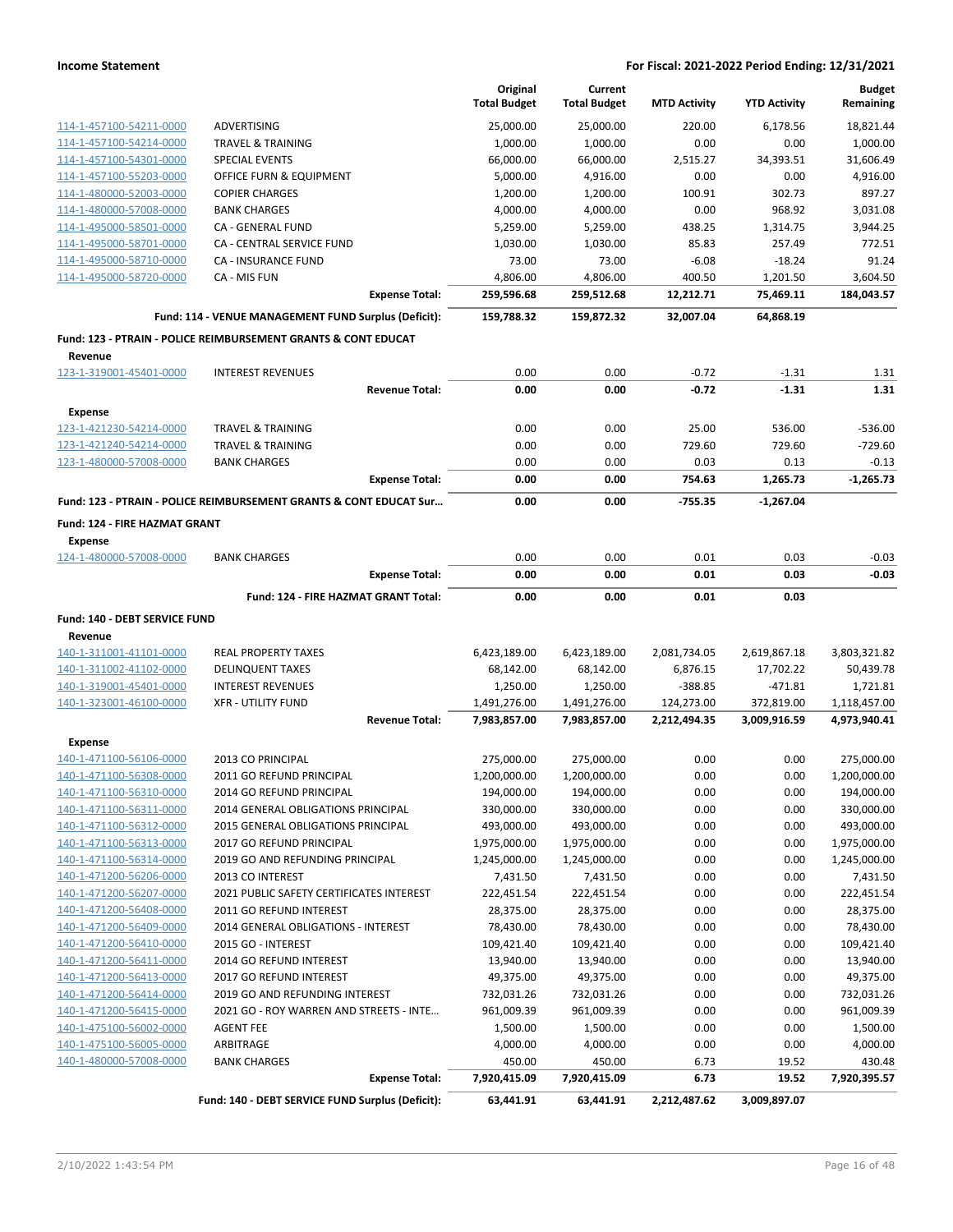|                                              |                                                                 |                       | Original<br><b>Total Budget</b> | Current<br><b>Total Budget</b> | <b>MTD Activity</b> | <b>YTD Activity</b> | <b>Budget</b><br>Remaining |
|----------------------------------------------|-----------------------------------------------------------------|-----------------------|---------------------------------|--------------------------------|---------------------|---------------------|----------------------------|
| Fund: 160 - GENERAL CAPITAL IMPROVEMENT FUND |                                                                 |                       |                                 |                                |                     |                     |                            |
| Revenue                                      |                                                                 |                       |                                 |                                |                     |                     |                            |
| 160-1-000000-11705-0000                      | TXFIT GO/CO FEES 2021                                           |                       | 0.00                            | 0.00                           | 0.00                | 11,828.45           | $-11,828.45$               |
| 160-1-000000-11707-0000                      | TX FIT INTEREST REVENUE, 160s                                   |                       | 0.00                            | 0.00                           | 2,244.57            | 4,132.61            | $-4,132.61$                |
| 160-1-314004-41808-0000                      | FRANCHISE FEES/CABLE-SICFA                                      |                       | 10,000.00                       | 10,000.00                      | 0.00                | 0.00                | 10,000.00                  |
| 160-1-319001-45401-0000                      | <b>INTEREST REVENUES</b>                                        |                       | 12,580.00                       | 12,580.00                      | 144.75              | $-140.08$           | 12,720.08                  |
| 160-1-319001-47201-0000                      | <b>GO BOND PROCEEDS</b>                                         |                       | 17,325,000.00                   | 17,325,000.00                  | 0.00                | 71,935,116.34       | $-54,610,116.34$           |
| 160-1-323001-46001-0000                      | <b>XFR - GENERAL FUND</b>                                       |                       | 2,511,704.00                    | 2,511,704.00                   | 209,308.68          | 627,926.04          | 1,883,777.96               |
| 160-1-323001-46008-0000                      | <b>XFR - TOURISM FUND</b>                                       |                       | 148,724.00                      | 148,724.00                     | 12,393.67           | 37,181.01           | 111,542.99                 |
|                                              |                                                                 | <b>Revenue Total:</b> | 20,008,008.00                   | 20,008,008.00                  | 224,091.67          | 72,616,044.37       | -52,608,036.37             |
| <b>Expense</b>                               |                                                                 |                       |                                 |                                |                     |                     |                            |
| 160-1-000000-55098-0000                      | <b>GBOD INDUSTRIAL PROJECT - TRACKING ONLY</b>                  |                       | 0.00                            | 0.00                           | 47,611.94           | 47,611.94           | $-47,611.94$               |
| 160-1-421230-55201-0000                      | <b>EQUIPMENT PURCHASES</b>                                      |                       | 45,940.00                       | 45,940.00                      | 0.00                | 7,132.80            | 38,807.20                  |
| 160-1-421240-55003-0000                      | <b>BUILDING IMPROVEMENTS</b>                                    |                       | 19,743.00                       | 19,743.00                      | 0.00                | 0.00                | 19,743.00                  |
| 160-1-421240-55207-0000                      | RADIO COMMUNICATION EQUIP                                       |                       | 8,250,000.00                    | 8,250,000.00                   | 19,523.64           | 30,276.14           | 8,219,723.86               |
| 160-1-422200-55003-0000                      | <b>BUILDING IMPROVEMENTS</b>                                    |                       | 8,900,000.00                    | 8,900,000.00                   | 0.00                | 0.00                | 8,900,000.00               |
| 160-1-422200-55201-0000                      | <b>EQUIPMENT PURCHASES</b>                                      |                       | 37,500.00                       | 37,500.00                      | 0.00                | 0.00                | 37,500.00                  |
| 160-1-431200-53304-0000                      | STREET IMPROV PROGRAM                                           |                       | 0.00                            | 0.00                           | 69,070.09           | 168,281.81          | $-168,281.81$              |
| 160-1-431200-55002-0000                      | <b>IMPROVEMENTS</b>                                             |                       | 1,750,000.00                    | 1,750,000.00                   | 3,695.00            | 12,844.00           | 1,737,156.00               |
| 160-1-431200-55102-0000                      | <b>STREETS</b>                                                  |                       | 0.00                            | 0.00                           | 1,062,428.33        | 3,151,546.58        | $-3,151,546.58$            |
| 160-1-431200-55103-0000                      | <b>STREET IMPROVEMENTS</b>                                      |                       | 0.00                            | 0.00                           | 45,000.00           | 45,000.00           | $-45,000.00$               |
| 160-1-431600-55102-0000                      | <b>STREETS</b>                                                  |                       | 0.00                            | 0.00                           | 675,574.98          | 2,125,043.92        | $-2,125,043.92$            |
| 160-1-443200-55201-0000                      | <b>EQUIPMENT PURCHASES</b>                                      |                       | 12,900.00                       | 12,900.00                      | 20,000.00           | 33,670.00           | $-20,770.00$               |
| 160-1-451100-55012-0000                      | <b>CONSTRUCTION</b>                                             |                       | 660,320.00                      | 660,320.00                     | 5,000.00            | 16,980.00           | 643,340.00                 |
| 160-1-451100-55201-0000                      | <b>EQUIPMENT PURCHASES</b>                                      |                       | 34,935.00                       | 34,935.00                      | 0.00                | 0.00                | 34,935.00                  |
| 160-1-455100-55003-0000                      | <b>BUILDING IMPROVEMENTS</b>                                    |                       | 171,768.00                      | 171,768.00                     | 0.00                | 0.00                | 171,768.00                 |
| 160-1-456100-55204-0000                      | <b>OLD TOWN GREENVILLE</b>                                      |                       | 22,000.00                       | 22,000.00                      | 0.00                | 741.82              | 21,258.18                  |
| 160-1-458100-55002-0000                      | <b>EQUIPMENT PURCHASES</b>                                      |                       | 34,205.00                       | 34,205.00                      | 0.00                | 0.00                | 34,205.00                  |
| 160-1-461200-55201-0000                      | <b>EQUIPMENT PURCHASES</b>                                      |                       | 0.00                            | 423,471.00                     | 0.00                | 0.00                | 423,471.00                 |
| 160-1-480000-55002-0000                      | <b>IMPROVEMENTS</b>                                             |                       | 46,117.00                       | 46,117.00                      | 0.00                | 0.00                | 46,117.00                  |
| 160-1-480000-55201-0000                      | <b>EQUIPMENT PURCHASES</b>                                      |                       | 0.00                            | 0.00                           | 0.00                | 6,000.00            | $-6,000.00$                |
| 160-1-480000-57008-0000                      | <b>BANK CHARGES</b>                                             |                       | 500.00                          | 500.00                         | 456.34              | 506.85              | $-6.85$                    |
|                                              |                                                                 | <b>Expense Total:</b> | 19,985,928.00                   | 20,409,399.00                  | 1,948,360.32        | 5,645,635.86        | 14,763,763.14              |
|                                              | Fund: 160 - GENERAL CAPITAL IMPROVEMENT FUND Surplus (Deficit): |                       | 22,080.00                       | -401,391.00                    | -1,724,268.65       | 66,970,408.51       |                            |
| Fund: 161 - STREET CONSTRUCTION FUND         |                                                                 |                       |                                 |                                |                     |                     |                            |
| Revenue                                      |                                                                 |                       |                                 |                                |                     |                     |                            |
| 161-1-319001-45401-0000                      | <b>INTEREST REVENUES</b>                                        |                       | 7,580.00                        | 7,580.00                       | 0.00                | 0.00                | 7,580.00                   |
| 161-1-322001-47201-0000                      | C OF O BOND PROCEEDS                                            |                       | 54,500,000.00                   | 54,500,000.00                  | 0.00                | 0.00                | 54,500,000.00              |
|                                              |                                                                 | <b>Revenue Total:</b> | 54,507,580.00                   | 54,507,580.00                  | 0.00                | 0.00                | 54,507,580.00              |
| <b>Expense</b>                               |                                                                 |                       |                                 |                                |                     |                     |                            |
| 161-1-431200-55012-0000                      | <b>CONSTRUCTION</b>                                             |                       | 54,500,000.00                   | 54,500,000.00                  | 0.00                | 0.00                | 54,500,000.00              |
| 161-1-480000-57008-0000                      | <b>BANK CHARGES</b>                                             |                       | 200.00                          | 200.00                         | 0.00                | 0.00                | 200.00                     |
|                                              |                                                                 | <b>Expense Total:</b> | 54,500,200.00                   | 54,500,200.00                  | 0.00                | 0.00                | 54,500,200.00              |
|                                              | Fund: 161 - STREET CONSTRUCTION FUND Surplus (Deficit):         |                       | 7,380.00                        | 7,380.00                       | 0.00                | 0.00                |                            |
|                                              |                                                                 |                       |                                 |                                |                     |                     |                            |
| Fund: 164 - 2013 CO CAPITAL FUND<br>Revenue  |                                                                 |                       |                                 |                                |                     |                     |                            |
| 164-1-319001-45401-0000                      | <b>INTEREST REVENUES</b>                                        |                       | 0.00                            | 0.00                           | $-5.43$             | $-9.25$             | 9.25                       |
|                                              |                                                                 | <b>Revenue Total:</b> | 0.00                            | 0.00                           | $-5.43$             | $-9.25$             | 9.25                       |
| <b>Expense</b>                               |                                                                 |                       |                                 |                                |                     |                     |                            |
| 164-1-480000-57008-0000                      | <b>BANK CHARGES</b>                                             |                       | 0.00                            | 0.00                           | 0.23                | 0.85                | $-0.85$                    |
|                                              |                                                                 | <b>Expense Total:</b> | 0.00                            | 0.00                           | 0.23                | 0.85                | -0.85                      |
|                                              | Fund: 164 - 2013 CO CAPITAL FUND Surplus (Deficit):             |                       | 0.00                            | 0.00                           | $-5.66$             | $-10.10$            |                            |
|                                              |                                                                 |                       |                                 |                                |                     |                     |                            |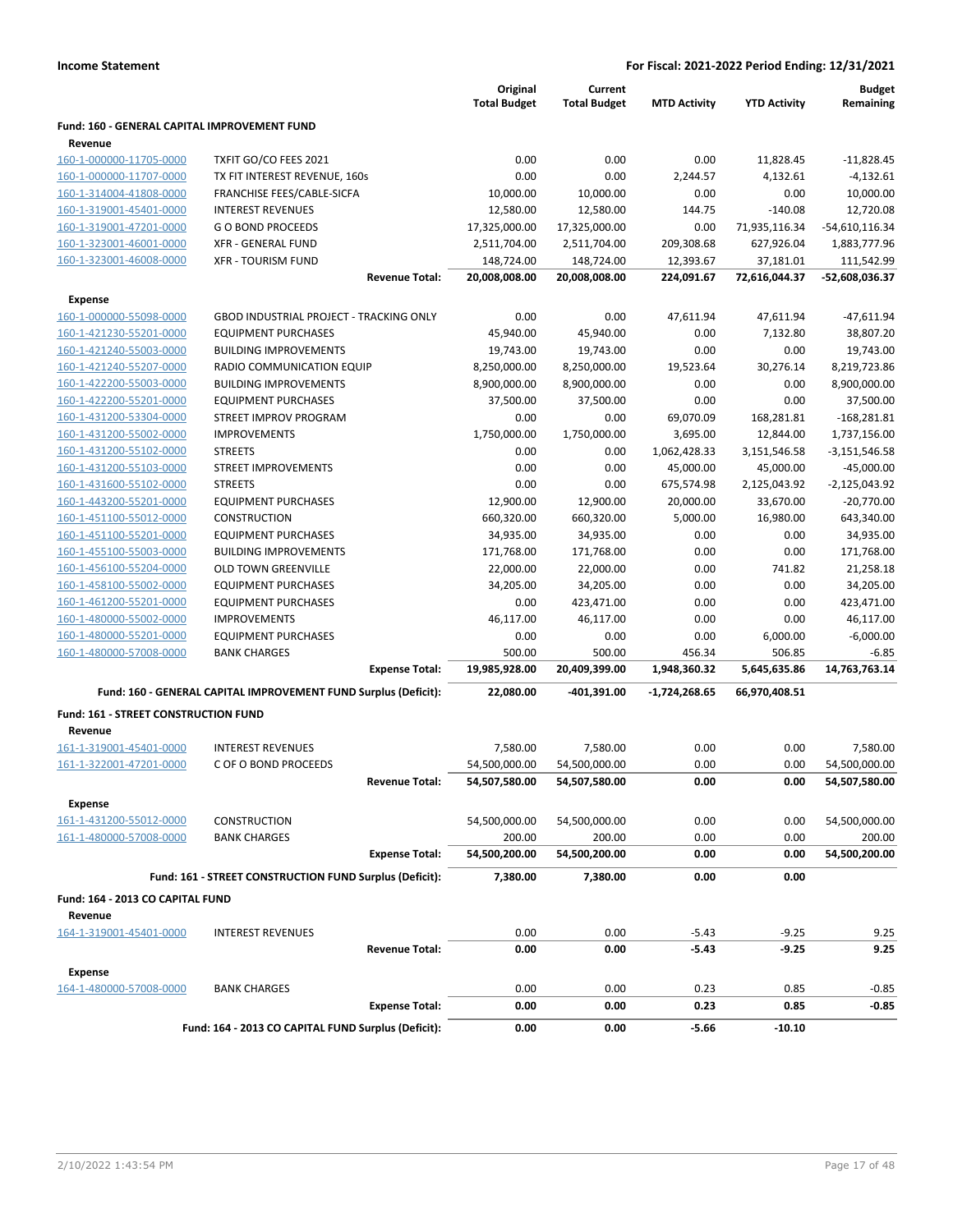| <b>Income Statement</b>                            |                                                            |                                 | For Fiscal: 2021-2022 Period Ending: 12/31/2021 |                      |                       |                            |  |
|----------------------------------------------------|------------------------------------------------------------|---------------------------------|-------------------------------------------------|----------------------|-----------------------|----------------------------|--|
|                                                    |                                                            | Original<br><b>Total Budget</b> | Current<br><b>Total Budget</b>                  | <b>MTD Activity</b>  | <b>YTD Activity</b>   | <b>Budget</b><br>Remaining |  |
| Fund: 165 - 2014 GO FUND                           |                                                            |                                 |                                                 |                      |                       |                            |  |
| Revenue                                            |                                                            |                                 |                                                 |                      |                       |                            |  |
| 165-1-319001-45401-0000                            | <b>INTEREST REVENUES</b>                                   | 500.00                          | 500.00                                          | 11.31                | 33.53                 | 466.47                     |  |
|                                                    | <b>Revenue Total:</b>                                      | 500.00                          | 500.00                                          | 11.31                | 33.53                 | 466.47                     |  |
|                                                    | Fund: 165 - 2014 GO FUND Total:                            | 500.00                          | 500.00                                          | 11.31                | 33.53                 |                            |  |
| <b>Fund: 171 - MAIN STREET SPECIAL REVENUE</b>     |                                                            |                                 |                                                 |                      |                       |                            |  |
| Revenue                                            |                                                            |                                 |                                                 |                      |                       |                            |  |
| 171-1-310001-43101-0000                            | <b>GRANT REVENUE - FEDERAL</b>                             | 0.00                            | 0.00                                            | 52,451.35            | 52,451.35             | $-52,451.35$               |  |
|                                                    | <b>Revenue Total:</b>                                      | 0.00                            | 0.00                                            | 52,451.35            | 52,451.35             | $-52,451.35$               |  |
| <b>Expense</b>                                     |                                                            |                                 |                                                 |                      |                       |                            |  |
| 171-1-456100-54501-0000                            | <b>SPECIAL SERVICES</b>                                    | 0.00                            | 0.00                                            | 0.00                 | 0.00                  | 0.00                       |  |
|                                                    | <b>Expense Total:</b>                                      | 0.00                            | 0.00                                            | 0.00                 | 0.00                  | 0.00                       |  |
|                                                    | Fund: 171 - MAIN STREET SPECIAL REVENUE Surplus (Deficit): | 0.00                            | 0.00                                            | 52,451.35            | 52,451.35             |                            |  |
| Fund: 172 - MINOR GRANTS FUND                      |                                                            |                                 |                                                 |                      |                       |                            |  |
| Revenue                                            |                                                            |                                 |                                                 |                      |                       |                            |  |
| 172-1-310001-43106-0000                            | <b>GRANT REVENUE FEDERAL</b>                               | 0.00                            | 0.00                                            | 0.00                 | $-2,488.47$           | 2,488.47                   |  |
| 172-1-310001-43108-0000                            | <b>GRANTS / LIBRARY GRANT</b><br><b>Revenue Total:</b>     | 0.00<br>0.00                    | 0.00<br>0.00                                    | 1,650.00<br>1,650.00 | 6,800.00<br>4,311.53  | $-6,800.00$<br>$-4,311.53$ |  |
|                                                    |                                                            |                                 |                                                 |                      |                       |                            |  |
| <b>Expense</b>                                     |                                                            |                                 |                                                 |                      |                       |                            |  |
| 172-1-455100-52402-0000<br>172-1-455100-55201-0000 | <b>BASIC PROGRAM EXPENSE</b><br><b>EQUIPMENT PURCHASES</b> | 0.00<br>0.00                    | 0.00<br>0.00                                    | 0.00<br>3,500.00     | 60.00<br>3,500.00     | $-60.00$<br>$-3,500.00$    |  |
|                                                    | <b>Expense Total:</b>                                      | 0.00                            | 0.00                                            | 3,500.00             | 3,560.00              | $-3,560.00$                |  |
|                                                    |                                                            | 0.00                            | 0.00                                            |                      | 751.53                |                            |  |
|                                                    | Fund: 172 - MINOR GRANTS FUND Surplus (Deficit):           |                                 |                                                 | $-1,850.00$          |                       |                            |  |
| Fund: 200 - WATER / WASTEWATER FUND                |                                                            |                                 |                                                 |                      |                       |                            |  |
| Revenue<br>200-2-318003-42304-0000                 | <b>BACKFLOW INSPECTION FEES</b>                            | 6,000.00                        | 6,000.00                                        | 0.00                 | 0.00                  | 6,000.00                   |  |
| 200-2-318003-44302-0000                            | WATER REVENUES / SERVICE CHARGES                           | 725,000.00                      | 725,000.00                                      | 115,817.51           | 237,022.62            | 487,977.38                 |  |
| 200-2-318003-44305-0000                            | LATE CHARGES - WATER                                       | 23,247.00                       | 23,247.00                                       | 6,075.10             | 20,563.36             | 2,683.64                   |  |
| 200-2-318003-44312-0000                            | <b>METER TAMPERING</b>                                     | 1,275.00                        | 1,275.00                                        | 0.00                 | 250.00                | 1,025.00                   |  |
| 200-2-318003-44317-0000                            | WATER REVENUES / METER CHANGE-OUTS                         | 600,000.00                      | 600,000.00                                      | 106,100.00           | 244,650.00            | 355,350.00                 |  |
| 200-2-318003-45103-0000                            | <b>GEUS RAW WATER CONSUMPTN</b>                            | 100,000.00                      | 100,000.00                                      | 0.00                 | 0.00                  | 100,000.00                 |  |
| 200-2-318004-42303-0000                            | <b>WASTE HAULER PERMITS</b>                                | 2,540.00                        | 2,540.00                                        | 100.00               | 1,400.00              | 1,140.00                   |  |
| 200-2-318004-44309-0000                            | SEWER REVENUES / SERVICE CHARGES                           | 33,264.00                       | 33,264.00                                       | 6,892.96             | 19,300.64             | 13,963.36                  |  |
| 200-2-318004-44310-0000<br>200-2-318004-44318-0000 | LATE CHARGES - SEWER<br>LATE CHARGES - WASTEHAULERS        | 25,370.00<br>4,112.00           | 25,370.00<br>4,112.00                           | 5,600.75<br>208.23   | 18,037.70<br>208.23   | 7,332.30<br>3,903.77       |  |
| 200-2-318004-45106-0000                            | L-3 COMM COD DISCHARGE                                     | 126,360.00                      | 126,360.00                                      | 10,530.00            | 31,590.00             | 94,770.00                  |  |
| 200-2-318004-45201-0000                            | SEWER REV/ SEWER HAULER FEES                               | 427,852.00                      | 427,852.00                                      | 55,216.63            | 100,876.92            | 326,975.08                 |  |
| 200-2-319003-45101-0000                            | WATER REVENUES / METERED SALES                             | 7,738,500.00                    | 7,738,500.00                                    | 547,746.85           | 1,889,902.11          | 5,848,597.89               |  |
| 200-2-319004-45104-0000                            | SEWER COLLECTION FEES                                      | 6,414,598.00                    | 6,414,598.00                                    | 506,666.15           | 1,597,663.63          | 4,816,934.37               |  |
| 200-2-319004-45105-0000                            | SEWER REVENUES / EPA REVENUE                               | 250.00                          | 250.00                                          | 94.69                | 342.28                | $-92.28$                   |  |
| 200-2-320003-45401-0000                            | <b>INTEREST REVENUES</b>                                   | 100.00                          | 100.00                                          | $-17.58$             | $-30.04$              | 130.04                     |  |
| 200-2-323001-58013-0000                            | <b>XFR - TOURISM FUND</b>                                  | 45,000.00                       | 45,000.00                                       | 3,750.00             | 11,250.00             | 33,750.00                  |  |
|                                                    | <b>Revenue Total:</b>                                      | 16,273,468.00                   | 16,273,468.00                                   | 1,364,781.29         | 4,173,027.45          | 12,100,440.55              |  |
| <b>Expense</b>                                     |                                                            |                                 |                                                 |                      |                       |                            |  |
| 200-2-436100-51001-0000<br>200-2-436100-51020-0000 | <b>REGULAR SALARIES</b><br><b>OVERTIME</b>                 | 99,372.00<br>307.50             | 99,372.00<br>307.50                             | 9,392.00<br>1,642.08 | 24,887.60<br>3,267.46 | 74,484.40<br>$-2,959.96$   |  |
| 200-2-436100-51021-0000                            | LONGEVITY                                                  | 1,456.00                        | 1,456.00                                        | 0.00                 | 1,290.00              | 166.00                     |  |
| 200-2-436100-51101-0000                            | <b>CERTIFICATION PAY</b>                                   | 600.00                          | 600.00                                          | 92.32                | 276.96                | 323.04                     |  |
| 200-2-436100-51102-0000                            | <b>BILINGUAL PAY</b>                                       | 600.00                          | 600.00                                          | 46.16                | 138.48                | 461.52                     |  |
| 200-2-436100-51117-0000                            | CELL PHONE ALLOWANCE                                       | 780.00                          | 780.00                                          | 0.00                 | 60.00                 | 720.00                     |  |
| 200-2-436100-51201-0000                            | <b>FICA</b>                                                | 6,393.00                        | 6,393.00                                        | 660.54               | 1,762.15              | 4,630.85                   |  |
| 200-2-436100-51202-0000                            | MEDICARE                                                   | 1,495.00                        | 1,495.00                                        | 154.48               | 412.12                | 1,082.88                   |  |
| 200-2-436100-51203-0000                            | <b>HEALTH INSURANCE</b>                                    | 24,859.00                       | 24,859.00                                       | 2,071.58             | 6,214.74              | 18,644.26                  |  |
| 200-2-436100-51204-0000<br>200-2-436100-51205-0000 | <b>WORKERS COMPENSATION</b><br>STATE UNEMPLOYMENT          | 1,145.00<br>383.00              | 1,145.00<br>383.00                              | 94.50<br>0.00        | 283.50<br>0.00        | 861.50<br>383.00           |  |
| 200-2-436100-51301-0000                            | <b>TMRS</b>                                                | 12,001.00                       | 12,001.00                                       | 1,296.01             | 3,470.76              | 8,530.24                   |  |
|                                                    |                                                            |                                 |                                                 |                      |                       |                            |  |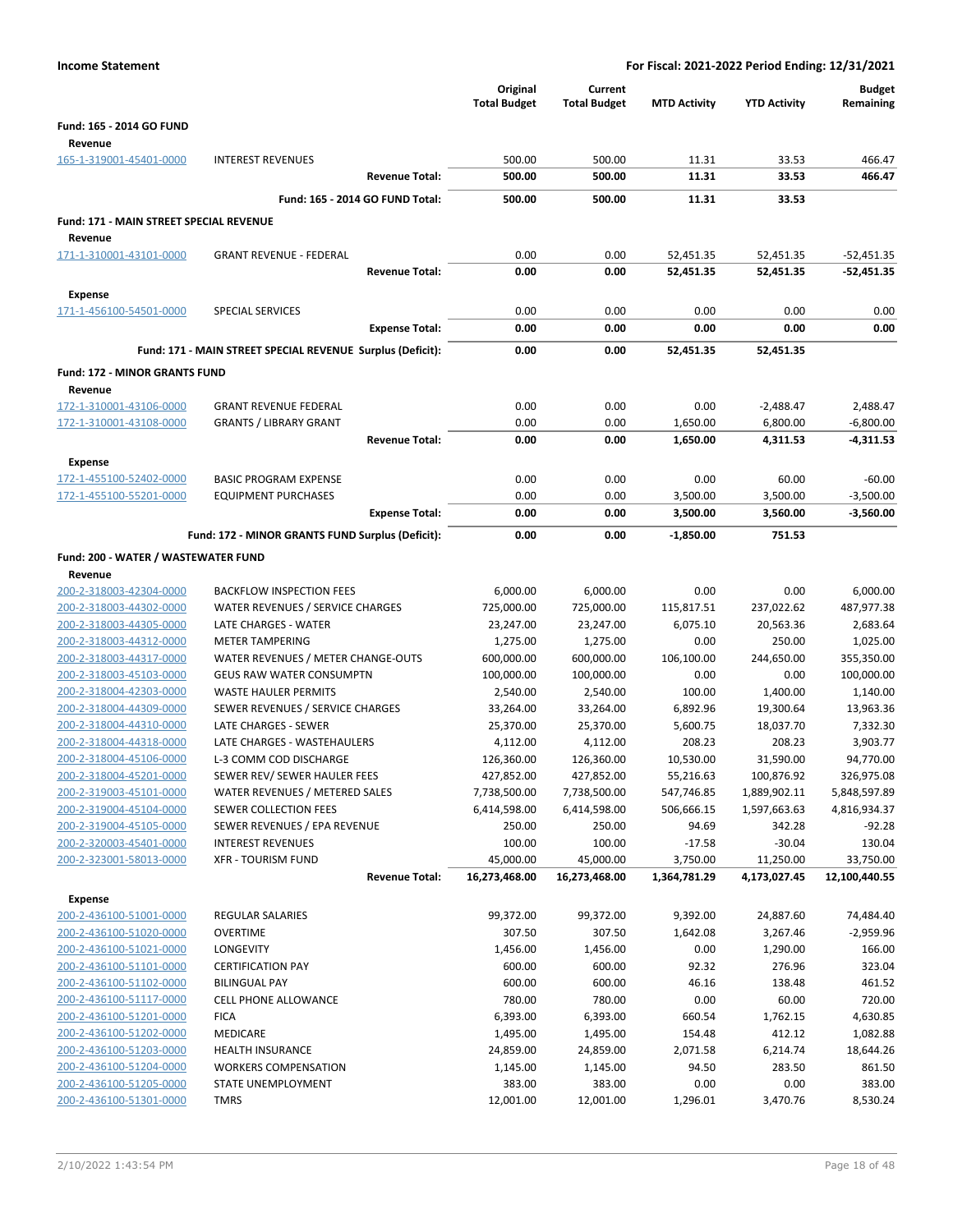| 200-2-436100-52001-0000          |
|----------------------------------|
| 200-2-436100-52002-0000          |
| 200-2-436100-52201-0000          |
| 200-2-436100-52305-0000          |
| 200-2-436100-53402-0000          |
| 200-2-436100-54001-0000          |
| 200-2-436100-54002-0000          |
| 200-2-436100-54101-0000          |
| 200-2-436200-51001-0000          |
| 200-2-436200-51020-0000          |
| 200-2-436200-51021-0000          |
| 2-436200-51101-<br>200-<br>-0000 |
| 200-2-436200-51117-0000          |
| 200-2-436200-51201-0000          |
| 200-2-436200-51202-0000          |
| 200-2-436200-51203-0000          |
| 2-436200-51204-0000<br>200-      |
| 200-2-436200-51205-0000          |
| 200-2-436200-51301-0000          |
| 200-2-436200-52001-0000          |
| 200-2-436200-52002-0000          |
| 2-436200-52101-<br>200-<br>-0000 |
| 200-2-436200-52104-0000          |
| 200-2-436200-52105-0000          |
| 200-2-436200-52106-0000          |
| 200-2-436200-52201-0000          |
| 2-436200-52202-0000<br>200-      |
| 200-2-436200-52203-0000          |
| 200-2-436200-52301-0000          |
| <u>200-2-436200-53201-0000</u>   |
| 200-2-436200-53202-0000          |
| 2-436200-53203-0000<br>200-      |
| 200-2-436200-53205-0000          |
| 200-2-436200-53310-0000          |
| <u>200-2-436200-53402-0000</u>   |
| 200-2-436200-53403-0000          |
| 200-2-436200-53404-0000          |
| 200-2-436200-53605-0000          |
| 200-2-436200-53606-0000          |
| 200-2-436200-54001-0000          |
| 200-2-436200-54002-0000          |
| 200-2-436200-54201-0000          |
| 200-2-436200-54208-0000          |
|                                  |
| 200-2-436200-54212-0000          |
| <u>200-2-436200-54214-0000</u>   |
| 200-2-436200-54219-0000          |
| 200-2-436200-54410-0000          |
| 200-2-436300-51001-0000          |
| 200-2-436300-51020-0000          |
| 200-2-436300-51021-0000          |
| <u>200-2-436300-51101-0000</u>   |
| 2-436300-51102-0000<br>200-      |
| 200-2-436300-51117-0000          |
| 200-2-436300-51201-0000          |
| <u>200-2-436300-51202-0000</u>   |
| 200-2-436300-51203-0000          |
| 2-436300-51204-0000<br>200-      |
| 200-2-436300-51205-0000          |
| 200-2-436300-51301-0000          |
|                                  |

|                                                    |                                               | Original<br><b>Total Budget</b> | Current<br><b>Total Budget</b> | <b>MTD Activity</b>   | <b>YTD Activity</b>   | <b>Budget</b><br>Remaining |
|----------------------------------------------------|-----------------------------------------------|---------------------------------|--------------------------------|-----------------------|-----------------------|----------------------------|
| 200-2-436100-52001-0000                            | <b>OFFICE SUPPLIES</b>                        | 653.48                          | 653.48                         | 16.23                 | 16.23                 | 637.25                     |
| 200-2-436100-52002-0000                            | POSTAGE / FREIGHT                             | 7,000.00                        | 7,000.00                       | 550.00                | 550.00                | 6,450.00                   |
| 200-2-436100-52201-0000                            | MINOR TOOLS & EQUIPMENT                       | 880.07                          | 880.07                         | 0.00                  | 0.00                  | 880.07                     |
| 200-2-436100-52305-0000                            | PUBLIC EDUCATION                              | 7,000.00                        | 7,000.00                       | 0.00                  | 0.00                  | 7,000.00                   |
| 200-2-436100-53402-0000                            | <b>BUILDING MAINTENANCE</b>                   | 0.00                            | 0.00                           | 411.04                | 1,256.51              | $-1,256.51$                |
| 200-2-436100-54001-0000                            | <b>TELEPHONE CHARGES</b>                      | 961.00                          | 961.00                         | 80.19                 | 240.68                | 720.32                     |
| 200-2-436100-54002-0000                            | <b>UTILITY CHARGES</b>                        | 33,000.00                       | 33,000.00                      | 1,379.78              | 5,383.17              | 27,616.83                  |
| 200-2-436100-54101-0000                            | PROFESSIONAL SERVICES                         | 45,000.00                       | 45,000.00                      | 8,935.00              | 8,935.00              | 36,065.00                  |
| 200-2-436200-51001-0000                            | <b>REGULAR SALARIES</b>                       | 433,224.00                      | 433,224.00                     | 29,083.04             | 83,861.97             | 349,362.03                 |
| 200-2-436200-51020-0000                            | <b>OVERTIME</b>                               | 24,427.00                       | 24,427.00                      | 8,231.50              | 15,707.74             | 8,719.26                   |
| 200-2-436200-51021-0000                            | LONGEVITY                                     | 4,086.00                        | 4,086.00                       | 0.00                  | 3,696.30              | 389.70                     |
| 200-2-436200-51101-0000                            | <b>CERTIFICATION PAY</b>                      | 3,000.00                        | 3,000.00                       | 92.32                 | 276.96                | 2,723.04                   |
| 200-2-436200-51117-0000                            | <b>CELL PHONE ALLOWANCE</b>                   | 780.00                          | 780.00                         | 9.00                  | 27.00                 | 753.00                     |
| 200-2-436200-51201-0000                            | <b>FICA</b>                                   | 28,862.00                       | 28,862.00                      | 4,518.03              | 8,357.66              | 20,504.34                  |
| 200-2-436200-51202-0000                            | MEDICARE                                      | 6,750.00                        | 6,750.00                       | 1,056.64              | 1,954.63              | 4,795.37                   |
| 200-2-436200-51203-0000                            | <b>HEALTH INSURANCE</b>                       | 111,867.00                      | 111,867.00                     | 9,322.25              | 27,966.75             | 83,900.25                  |
| 200-2-436200-51204-0000                            | <b>WORKERS COMPENSATION</b>                   | 9,217.00                        | 9,217.00                       | 761.33                | 2,283.99              | 6,933.01                   |
| 200-2-436200-51205-0000                            | STATE UNEMPLOYMENT                            | 1,916.00                        | 1,916.00                       | 93.66                 | 285.22                | 1,630.78                   |
| 200-2-436200-51301-0000                            | <b>TMRS</b>                                   | 53,275.00                       | 53,275.00                      | 8,698.52              | 16,177.54             | 37,097.46                  |
| 200-2-436200-52001-0000                            | <b>OFFICE SUPPLIES</b>                        | 1,488.00                        | 1,488.00                       | 162.12                | 162.12                | 1,325.88                   |
| 200-2-436200-52002-0000                            | POSTAGE / FREIGHT                             | 4,196.80                        | 4,196.80                       | 17.73                 | 39.46                 | 4,157.34                   |
| 200-2-436200-52101-0000                            | <b>JANITORIAL SUPPLIES</b>                    | 1,613.00                        | 1,613.00                       | 193.34                | 209.41                | 1,403.59                   |
| 200-2-436200-52104-0000                            | <b>WEARING APPAREL</b>                        | 6,955.00                        | 6,955.00                       | 0.00                  | 1,906.72              | 5,048.28                   |
| 200-2-436200-52105-0000<br>200-2-436200-52106-0000 | <b>LABORATORY</b><br><b>CHEMICAL SUPPLIES</b> | 14,538.00<br>325,000.00         | 14,538.00<br>325,000.00        | 2,175.60<br>25,293.76 | 2,463.72<br>73,325.04 | 12,074.28<br>251,674.96    |
| 200-2-436200-52201-0000                            | MINOR TOOLS & EQUIPMENT                       | 4,590.00                        | 4,590.00                       | 175.88                | 1,109.36              | 3,480.64                   |
| 200-2-436200-52202-0000                            | MECHANICAL SUPPLIES                           | 1,736.00                        | 1,736.00                       | 0.00                  | 0.00                  | 1,736.00                   |
| 200-2-436200-52203-0000                            | <b>MOTOR VEHICLE FUEL</b>                     | 3,900.00                        | 3,900.00                       | 418.70                | 1,250.23              | 2,649.77                   |
| 200-2-436200-52301-0000                            | <b>SAFETY SUPPLIES</b>                        | 2,975.00                        | 2,975.00                       | 223.77                | 223.77                | 2,751.23                   |
| 200-2-436200-53201-0000                            | FURNITURE & OFFICE EQUIPMENT                  | 400.00                          | 400.00                         | 0.00                  | 0.00                  | 400.00                     |
| 200-2-436200-53202-0000                            | MACHINE, TOOLS & IMPLMNTS                     | 3,200.00                        | 3,200.00                       | 119.97                | 119.97                | 3,080.03                   |
| 200-2-436200-53203-0000                            | <b>INSTRUMENTS &amp; APPARATUS</b>            | 12,000.00                       | 12,000.00                      | 0.00                  | 0.00                  | 12,000.00                  |
| 200-2-436200-53205-0000                            | <b>MOTOR VEHICLES</b>                         | 1,900.00                        | 1,900.00                       | 76.95                 | 230.85                | 1,669.15                   |
| 200-2-436200-53310-0000                            | RESVRS/STRG TANKS/ST PIPE                     | 41,620.00                       | 41,620.00                      | 1,396.68              | 9,951.96              | 31,668.04                  |
| 200-2-436200-53402-0000                            | <b>BUILDING MAINTENANCE</b>                   | 6,810.00                        | 6,810.00                       | 141.17                | 478.41                | 6,331.59                   |
| 200-2-436200-53403-0000                            | <b>HEATING &amp; COOLING SYSTEMS</b>          | 3,400.00                        | 3,400.00                       | 0.00                  | 0.00                  | 3,400.00                   |
| 200-2-436200-53404-0000                            | STRUCTURES / EXTERIOR STRUCTURES              | 4,400.00                        | 4,400.00                       | 1,497.92              | 1,497.92              | 2,902.08                   |
| 200-2-436200-53605-0000                            | STRUCTURES / FILTRATION PLANT                 | 45,709.00                       | 45,709.00                      | 1,306.78              | 6,270.96              | 39,438.04                  |
| 200-2-436200-53606-0000                            | <b>MAINT - GROUNDS</b>                        | 3,340.00                        | 3,340.00                       | 0.00                  | 669.02                | 2,670.98                   |
| 200-2-436200-54001-0000                            | <b>TELEPHONE CHARGES</b>                      | 4,988.00                        | 4,988.00                       | 428.51                | 1,201.22              | 3,786.78                   |
| 200-2-436200-54002-0000                            | UTILITY CHARGES                               | 365,000.00                      | 365,000.00                     | 36,339.11             | 72,014.86             | 292,985.14                 |
| 200-2-436200-54201-0000                            | MEMBERSHIPS & SUBSCRIPTIONS                   | 1,461.00                        | 1,461.00                       | 0.00                  | 0.00                  | 1,461.00                   |
| 200-2-436200-54208-0000                            | <b>LABORATORY WORK</b>                        | 64,946.00                       | 64,946.00                      | 2,515.84              | 2,773.84              | 62,172.16                  |
| 200-2-436200-54212-0000                            | PRINTING                                      | 950.00                          | 950.00                         | 0.00                  | 0.00                  | 950.00                     |
| 200-2-436200-54214-0000                            | <b>TRAVEL &amp; TRAINING</b>                  | 7,243.00                        | 7,243.00                       | 0.00                  | 0.00                  | 7,243.00                   |
| 200-2-436200-54219-0000                            | SABINE RIVER AUTHORITY                        | 1,082,699.00                    | 1,082,699.00                   | 72,818.50             | 145,637.00            | 937,062.00                 |
| 200-2-436200-54410-0000                            | PERMITS/FEES                                  | 30,000.00                       | 30,000.00                      | 27,557.60             | 27,557.60             | 2,442.40                   |
| 200-2-436300-51001-0000                            | <b>REGULAR SALARIES</b>                       | 595,647.00                      | 595,647.00                     | 43,155.53             | 132,539.64            | 463,107.36                 |
| 200-2-436300-51020-0000                            | <b>OVERTIME</b>                               | 74,264.84                       | 74,264.84                      | 12,505.55             | 29,293.39             | 44,971.45                  |
| 200-2-436300-51021-0000                            | LONGEVITY                                     | 6,932.00                        | 6,932.00                       | 0.00                  | 4,164.00              | 2,768.00                   |
| 200-2-436300-51101-0000                            | <b>CERTIFICATION PAY</b>                      | 600.00                          | 600.00                         | 0.00                  | 46.16                 | 553.84                     |
| 200-2-436300-51102-0000                            | <b>BILINGUAL PAY</b>                          | 0.00                            | 0.00                           | 46.16                 | 138.48                | $-138.48$                  |
| 200-2-436300-51117-0000                            | <b>CELL PHONE ALLOWANCE</b>                   | 2,130.00                        | 2,130.00                       | 30.00                 | 150.00                | 1,980.00                   |
| 200-2-436300-51201-0000                            | <b>FICA</b>                                   | 42,133.00                       | 42,133.00                      | 3,291.62              | 9,800.69              | 32,332.31                  |
| 200-2-436300-51202-0000                            | MEDICARE                                      | 9,854.00                        | 9,854.00                       | 769.81                | 2,292.10              | 7,561.90                   |
| 200-2-436300-51203-0000                            | HEALTH INSURANCE                              | 211,305.00                      | 211,305.00                     | 17,608.75             | 52,826.25             | 158,478.75                 |
| 200-2-436300-51204-0000                            | <b>WORKERS COMPENSATION</b>                   | 13,225.00                       | 13,225.00                      | 1,092.83              | 3,278.49              | 9,946.51                   |
| 200-2-436300-51205-0000                            | STATE UNEMPLOYMENT                            | 3,353.00                        | 3,353.00                       | 142.27                | 418.76                | 2,934.24                   |
| 200-2-436300-51301-0000                            | <b>TMRS</b>                                   | 79,850.00                       | 79,850.00                      | 6,465.54              | 19,294.52             | 60,555.48                  |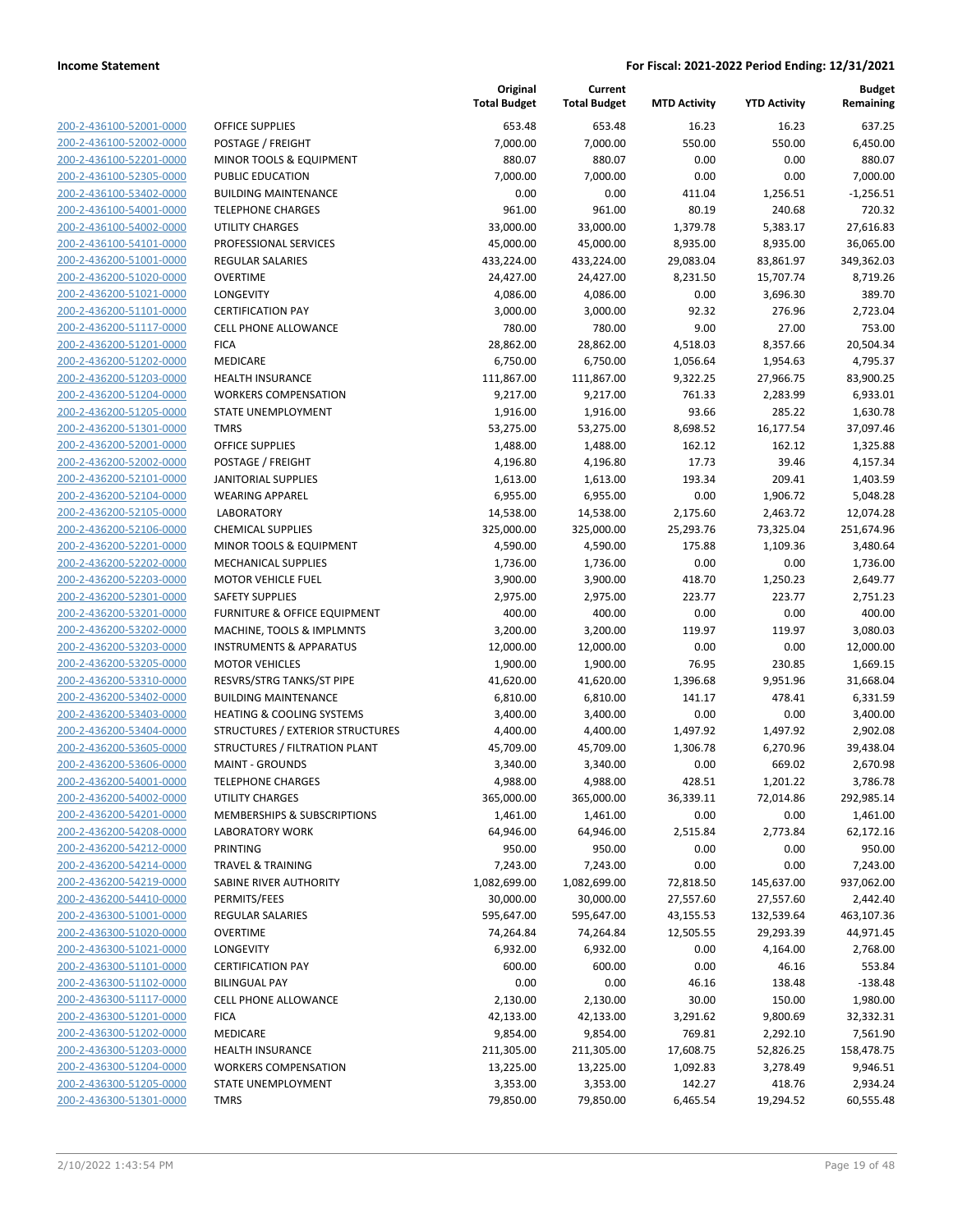|                                                    |                                                   | Original<br><b>Total Budget</b> | Current<br><b>Total Budget</b> | <b>MTD Activity</b> | <b>YTD Activity</b> | <b>Budget</b><br>Remaining |
|----------------------------------------------------|---------------------------------------------------|---------------------------------|--------------------------------|---------------------|---------------------|----------------------------|
| 200-2-436300-52001-0000                            | <b>OFFICE SUPPLIES</b>                            | 300.00                          | 300.00                         | 0.00                | 16.23               | 283.77                     |
| 200-2-436300-52002-0000                            | POSTAGE / FREIGHT                                 | 50.00                           | 50.00                          | 438.07              | 438.07              | $-388.07$                  |
| 200-2-436300-52005-0000                            | PRINTED MATERIALS                                 | 100.00                          | 100.00                         | 0.00                | 0.00                | 100.00                     |
| 200-2-436300-52104-0000                            | <b>WEARING APPAREL</b>                            | 15,450.00                       | 15,450.00                      | 5,924.41            | 10,305.70           | 5,144.30                   |
| 200-2-436300-52106-0000                            | <b>CHEMICAL SUPPLIES</b>                          | 500.00                          | 500.00                         | 0.00                | 0.00                | 500.00                     |
| 200-2-436300-52201-0000                            | MINOR TOOLS & EQUIPMENT                           | 15,801.00                       | 15,801.00                      | 5,553.09            | 7,930.02            | 7,870.98                   |
| 200-2-436300-52203-0000                            | <b>MOTOR VEHICLE FUEL</b>                         | 46,000.00                       | 46,000.00                      | 5,164.76            | 13,395.80           | 32,604.20                  |
| 200-2-436300-52303-0000                            | <b>TRAINING SUPPLIES</b>                          | 510.00                          | 510.00                         | 0.00                | 0.00                | 510.00                     |
| 200-2-436300-53201-0000                            | <b>FURNITURE &amp; OFFICE EQUIPMENT</b>           | 496.00                          | 496.00                         | 0.00                | 450.00              | 46.00                      |
| 200-2-436300-53202-0000                            | MACHINE, TOOLS & IMPLMNTS                         | 4,598.00                        | 4,598.00                       | 1,497.18            | 1,570.13            | 3,027.87                   |
| 200-2-436300-53202-0001                            | METER & SETTINGS - MACHINE, TOOLS & IMP           | 5,495.30                        | 5,495.30                       | 8.98                | 419.62              | 5,075.68                   |
| 200-2-436300-53202-0002                            | UTILITY CONSTRUCTION - MACHINE, TOOLS &           | 4,598.00                        | 4,598.00                       | 0.00                | 0.00                | 4,598.00                   |
| 200-2-436300-53205-0000                            | <b>MOTOR VEHICLES</b>                             | 25,000.00                       | 25,000.00                      | 2,943.78            | 3,843.98            | 21,156.02                  |
| 200-2-436300-53207-0000                            | RADIO/COMMUNICATIONS                              | 6,484.00                        | 6,484.00                       | 0.00                | 0.00                | 6,484.00                   |
| 200-2-436300-53210-0000                            | <b>FIRE HYDRANTS</b>                              | 15,500.00                       | 15,500.00                      | 0.00                | 0.00                | 15,500.00                  |
| 200-2-436300-53211-0000                            | <b>METERS &amp; SETTINGS</b>                      | 0.00                            | 0.00                           | 84,777.00           | 174,273.64          | $-174,273.64$              |
| 200-2-436300-53211-0001                            | <b>METERS &amp; SETTINGS - MATERIALS</b>          | 708,882.00                      | 708,882.00                     | 0.00                | $-1,138.01$         | 710,020.01                 |
| 200-2-436300-53214-0000                            | UTILITY CONSTRUCTION - MATERIALS                  | 225,000.00                      | 225,000.00                     | 0.00                | 0.00                | 225,000.00                 |
| 200-2-436300-53306-0000                            | <b>WATER MAINS</b>                                | 292,794.23                      | 292,794.23                     | 30,683.70           | 44,583.04           | 248,211.19                 |
| 200-2-436300-53306-0001                            | <b>UTILITY TAPS</b>                               | 260,000.00                      | 260,000.00                     | 0.00                | 212.04              | 259,787.96                 |
| 200-2-436300-54001-0000                            | <b>TELEPHONE CHARGES</b>                          | 1,800.00                        | 1,800.00                       | 155.28              | 310.83              | 1,489.17                   |
| 200-2-436300-54214-0000                            | <b>TRAVEL &amp; TRAINING</b>                      | 3,985.00                        | 3,985.00                       | 1,123.75            | 1,565.00            | 2,420.00                   |
| 200-2-437200-51001-0000                            | <b>REGULAR SALARIES</b>                           | 377,275.00                      | 377,275.00                     | 30,334.39           | 89,534.76           | 287,740.24                 |
| 200-2-437200-51020-0000                            | <b>OVERTIME</b>                                   | 56,411.00                       | 56,411.00                      | 7,604.41            | 20,908.73           | 35,502.27                  |
| 200-2-437200-51021-0000                            | LONGEVITY                                         | 14,438.00                       | 14,438.00                      | 0.00                | 14,192.00           | 246.00                     |
| 200-2-437200-51101-0000                            | <b>CERTIFICATION PAY</b>                          | 1,200.00                        | 1,200.00                       | 92.30               | 276.90              | 923.10                     |
| 200-2-437200-51117-0000                            | <b>CELL PHONE ALLOWANCE</b>                       | 780.00                          | 780.00                         | 150.00              | 450.00              | 330.00                     |
| 200-2-437200-51201-0000                            | <b>FICA</b>                                       | 27,906.00                       | 27,906.00                      | 2,254.89            | 7,435.45            | 20,470.55                  |
| 200-2-437200-51202-0000                            | MEDICARE                                          | 6,527.00                        | 6,527.00                       | 527.35              | 1,738.93            | 4,788.07                   |
| 200-2-437200-51203-0000                            | <b>HEALTH INSURANCE</b>                           | 124,297.00                      | 124,297.00                     | 10,358.08           | 31,074.24           | 93,222.76                  |
| 200-2-437200-51204-0000                            | <b>WORKERS COMPENSATION</b>                       | 8,681.00                        | 8,681.00                       | 717.67              | 2,153.01            | 6,527.99                   |
| 200-2-437200-51205-0000                            | STATE UNEMPLOYMENT                                | 1,820.00                        | 1,820.00                       | 0.00                | 0.00                | 1,820.00                   |
| 200-2-437200-51301-0000                            | <b>TMRS</b>                                       | 52,887.00                       | 52,887.00                      | 4,429.03            | 14,542.09           | 38,344.91                  |
| 200-2-437200-52104-0000                            | <b>WEARING APPAREL</b>                            | 15,000.00                       | 15,000.00                      | 3,214.97            | 5,033.18            | 9,966.82                   |
| 200-2-437200-52106-0000                            | <b>CHEMICAL SUPPLIES</b>                          | 2,400.00                        | 2,400.00                       | 0.00                | 0.00                | 2,400.00                   |
| 200-2-437200-52107-0000                            | <b>BOTANICAL SUPPLIES</b>                         | 390.00                          | 390.00                         | 0.00                | 0.00                | 390.00                     |
| 200-2-437200-52201-0000                            | MINOR TOOLS & EQUIPMENT                           | 10,995.00                       | 10,995.00                      | 467.86              | 643.54              | 10,351.46                  |
| 200-2-437200-52203-0000                            | <b>MOTOR VEHICLE FUEL</b>                         | 18,772.00                       | 18,772.00                      | 1,881.36            | 5,514.48            | 13,257.52                  |
| 200-2-437200-52303-0000                            | <b>TRAINING SUPPLIES</b>                          | 275.00                          | 275.00                         | 0.00                | 0.00                | 275.00                     |
| 200-2-437200-53202-0000                            | MACHINE, TOOLS & IMPLMNTS                         | 4,963.00                        | 4,963.00                       | 0.00                | 405.65              | 4,557.35                   |
| 200-2-437200-53205-0000                            | <b>MOTOR VEHICLES</b>                             | 11,000.00<br>3,000.00           | 11,000.00                      | 445.58              | 1,581.54            | 9,418.46                   |
| 200-2-437200-53207-0000<br>200-2-437200-53309-0000 | RADIO/COMMUNICATIONS<br>SANITARY SEWER & TCEQ SSO | 107,020.76                      | 3,000.00<br>107,020.76         | 0.00<br>11,070.26   | 0.00<br>11,561.80   | 3,000.00<br>95,458.96      |
| 200-2-437200-53311-0000                            | <b>LIFT STATIONS</b>                              | 63,120.00                       | 63,120.00                      | 2,163.70            | 4,599.20            | 58,520.80                  |
| 200-2-437200-54001-0000                            | <b>TELEPHONE CHARGES</b>                          | 5,069.00                        | 5,069.00                       | 446.06              | 928.52              | 4,140.48                   |
| 200-2-437200-54002-0000                            | UTILITY CHARGES                                   | 35,000.00                       | 35,000.00                      | 2,374.38            | 7,976.85            | 27,023.15                  |
| 200-2-437200-54214-0000                            | <b>TRAVEL &amp; TRAINING</b>                      | 2,800.00                        | 2,800.00                       | 81.00               | 81.00               | 2,719.00                   |
| 200-2-437200-55202-0000                            | <b>VEHICLES</b>                                   | 32,045.00                       | 32,045.00                      | 0.00                | 0.00                | 32,045.00                  |
| 200-2-437300-51001-0000                            | <b>REGULAR SALARIES</b>                           | 593,431.00                      | 593,431.00                     | 42,545.07           | 121,518.25          | 471,912.75                 |
| 200-2-437300-51020-0000                            | <b>OVERTIME</b>                                   | 44,767.00                       | 44,767.00                      | 3,733.11            | 9,507.31            | 35,259.69                  |
| 200-2-437300-51021-0000                            | LONGEVITY                                         | 13,646.00                       | 13,646.00                      | 0.00                | 13,220.00           | 426.00                     |
| 200-2-437300-51101-0000                            | <b>CERTIFICATION PAY</b>                          | 7,800.00                        | 7,800.00                       | 553.84              | 1,661.52            | 6,138.48                   |
| 200-2-437300-51117-0000                            | <b>CELL PHONE ALLOWANCE</b>                       | 2,076.00                        | 2,076.00                       | 180.00              | 540.00              | 1,536.00                   |
| 200-2-437300-51201-0000                            | <b>FICA</b>                                       | 41,027.00                       | 41,027.00                      | 2,781.67            | 8,680.47            | 32,346.53                  |
| 200-2-437300-51202-0000                            | MEDICARE                                          | 9,595.00                        | 9,595.00                       | 650.56              | 2,030.12            | 7,564.88                   |
| 200-2-437300-51203-0000                            | <b>HEALTH INSURANCE</b>                           | 161,586.00                      | 161,586.00                     | 13,465.50           | 40,396.50           | 121,189.50                 |
| 200-2-437300-51204-0000                            | <b>WORKERS COMPENSATION</b>                       | 13,102.00                       | 13,102.00                      | 1,083.25            | 3,249.75            | 9,852.25                   |
| 200-2-437300-51205-0000                            | STATE UNEMPLOYMENT                                | 2,491.00                        | 2,491.00                       | 83.43               | 142.39              | 2,348.61                   |
| 200-2-437300-51301-0000                            | <b>TMRS</b>                                       | 77,752.00                       | 77,752.00                      | 5,453.38            | 16,987.82           | 60,764.18                  |
|                                                    |                                                   |                                 |                                |                     |                     |                            |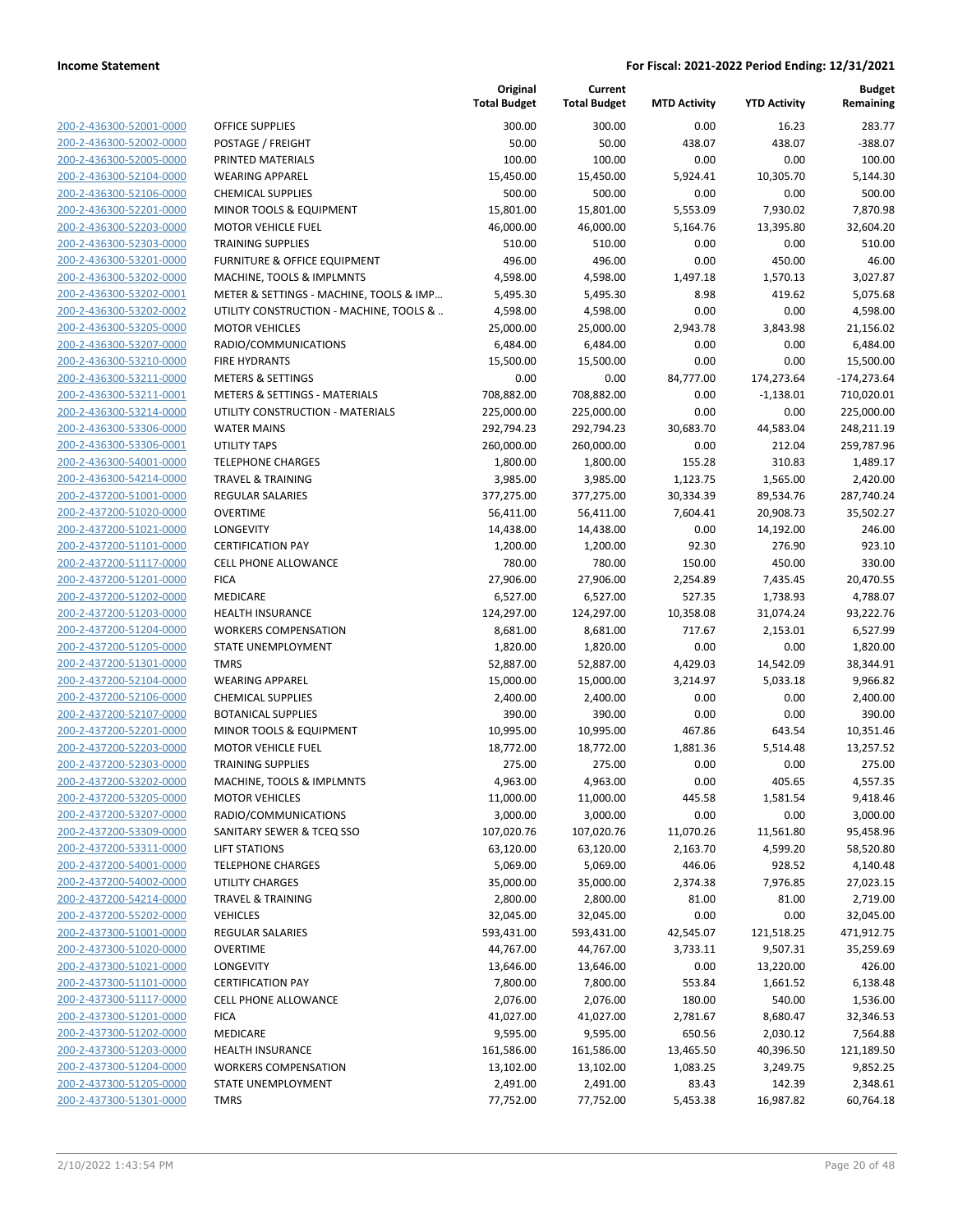| 200-2-437300-52001-0000     |
|-----------------------------|
| 200-2-437300-52002-0000     |
| 200-2-437300-52005-0000     |
| 2-437300-52101-0000<br>200- |
| 200-2-437300-52102-0000     |
| 200-2-437300-52104-0000     |
| 200-2-437300-52105-0000     |
| 200-2-437300-52106-0000     |
| 2-437300-52107-0000<br>200- |
| 200-2-437300-52201-0000     |
| 200-2-437300-52202-0000     |
| 200-2-437300-52203-0000     |
| 200-2-437300-52301-0000     |
| 2-437300-53202-0000<br>200- |
| 200-2-437300-53203-0000     |
| 200-2-437300-53205-0000     |
| 200-2-437300-53402-0000     |
| 200-2-437300-54001-0000     |
| 2-437300-54002-0000<br>200- |
| 200-2-437300-54103-0000     |
| 200-2-437300-54201-0000     |
| 200-2-437300-54208-0000     |
| 200-2-437300-54214-0000     |
| 2-437300-54410-0000<br>200- |
| 200-2-471100-56507-0000     |
|                             |
| 200-2-471100-56508-0000     |
| 200-2-471100-56510-0000     |
| 200-2-471100-56511-0000     |
| 2-471200-56607-0000<br>200- |
| 200-2-471200-56611-0000     |
| 200-2-471200-56612-0000     |
| 200-2-480000-52003-0000     |
| 200-2-480000-52006-0000     |
| 200-2-480000-54002-0000     |
| 200-2-480000-54226-0000     |
| 200-2-480000-57002-0000     |
| 200-2-480000-57005-0000     |
| 200-2-480000-57008-0000     |
| 200-2-480000-57015-0000     |
| 200-2-491000-58001-0000     |
| 200-2-491000-58037-0000     |
| 200-2-491000-58120-0000     |
| 200-2-495000-58580-0000     |
| 200-2-495000-58581-0000     |
| 200-2-495000-58701-0000     |
| 200-2-495000-58710-0000     |
| 200-2-495000-58720-0000     |
| 200-2-495000-58900-0000     |
|                             |

|                               |                                                        | Original<br><b>Total Budget</b> | Current<br><b>Total Budget</b> | <b>MTD Activity</b> | <b>YTD Activity</b> | <b>Budget</b><br>Remaining |
|-------------------------------|--------------------------------------------------------|---------------------------------|--------------------------------|---------------------|---------------------|----------------------------|
| 200-2-437300-52001-0000       | <b>OFFICE SUPPLIES</b>                                 | 600.00                          | 600.00                         | 0.00                | 311.75              | 288.25                     |
| 200-2-437300-52002-0000       | POSTAGE / FREIGHT                                      | 602.00                          | 602.00                         | 33.80               | 143.39              | 458.61                     |
| 200-2-437300-52005-0000       | PRINTED MATERIALS                                      | 1,280.00                        | 1,280.00                       | 0.00                | 0.00                | 1,280.00                   |
| 200-2-437300-52101-0000       | <b>JANITORIAL SUPPLIES</b>                             | 1,650.00                        | 1,650.00                       | 71.06               | 440.18              | 1,209.82                   |
| 200-2-437300-52102-0000       | REFERENCE SUPPLIES                                     | 500.00                          | 500.00                         | 0.00                | 0.00                | 500.00                     |
| 200-2-437300-52104-0000       | <b>WEARING APPAREL</b>                                 | 11,720.00                       | 11,720.00                      | 186.92              | 236.97              | 11,483.03                  |
| 200-2-437300-52105-0000       | <b>LABORATORY</b>                                      | 28,500.00                       | 28,500.00                      | 2,526.68            | 3,304.53            | 25,195.47                  |
| 200-2-437300-52106-0000       | <b>CHEMICAL SUPPLIES</b>                               | 55,804.00                       | 55,804.00                      | 0.00                | 13,402.94           | 42,401.06                  |
| 200-2-437300-52107-0000       | <b>BOTANICAL SUPPLIES</b>                              | 900.00                          | 900.00                         | 0.00                | 0.00                | 900.00                     |
| 200-2-437300-52201-0000       | MINOR TOOLS & EQUIPMENT                                | 6,300.00                        | 6,300.00                       | 321.00              | 590.41              | 5,709.59                   |
| 200-2-437300-52202-0000       | <b>MECHANICAL SUPPLIES</b>                             | 18,400.00                       | 18,400.00                      | 1,191.69            | 1,931.46            | 16,468.54                  |
| 200-2-437300-52203-0000       | <b>MOTOR VEHICLE FUEL</b>                              | 13,086.00                       | 13,086.00                      | 769.30              | 1,983.86            | 11,102.14                  |
| 200-2-437300-52301-0000       | <b>SAFETY SUPPLIES</b>                                 | 2,300.00                        | 2,300.00                       | 0.00                | 779.34              | 1,520.66                   |
| 200-2-437300-53202-0000       | MACHINE, TOOLS & IMPLMNTS                              | 80,000.00                       | 80,000.00                      | 12,239.87           | 20,840.28           | 59,159.72                  |
| 200-2-437300-53203-0000       | <b>INSTRUMENTS &amp; APPARATUS</b>                     | 6,000.00                        | 6,000.00                       | 283.55              | 283.55              | 5,716.45                   |
| 200-2-437300-53205-0000       | <b>MOTOR VEHICLES</b>                                  | 5,300.00                        | 5,300.00                       | 845.00              | 845.00              | 4,455.00                   |
| 200-2-437300-53402-0000       | <b>BUILDING MAINTENANCE</b>                            | 6,500.00                        | 6,500.00                       | 938.27              | 1,115.73            | 5,384.27                   |
| 200-2-437300-54001-0000       | <b>TELEPHONE CHARGES</b>                               | 6,000.00                        | 6,000.00                       | 437.30              | 1,207.26            | 4,792.74                   |
| 200-2-437300-54002-0000       | <b>UTILITY CHARGES</b>                                 | 350,000.00                      | 350,000.00                     | 29,187.00           | 85,568.00           | 264,432.00                 |
| 200-2-437300-54103-0000       | <b>CONSULTING</b>                                      | 250,000.00                      | 250,000.00                     | 0.00                | 0.00                | 250,000.00                 |
| 200-2-437300-54201-0000       | MEMBERSHIPS & SUBSCRIPTIONS                            | 12,900.00                       | 12,900.00                      | 0.00                | 282.00              | 12,618.00                  |
| 200-2-437300-54208-0000       | <b>LABORATORY WORK</b>                                 | 15,000.00                       | 15,000.00                      | 625.00              | 625.00              | 14,375.00                  |
| 200-2-437300-54214-0000       | <b>TRAVEL &amp; TRAINING</b>                           | 4,500.00                        | 4,500.00                       | 209.00              | 209.00              | 4,291.00                   |
| 200-2-437300-54410-0000       | PERMITS/FEES                                           | 44,459.00                       | 44,459.00                      | 102.51              | 37,505.83           | 6,953.17                   |
| 200-2-471100-56507-0000       | 08 REV BONDS - PRINCIPAL                               | 1,015,000.00                    | 1,015,000.00                   | 0.00                | 0.00                | 1,015,000.00               |
| 200-2-471100-56508-0000       | 09 TWDP REV BOND - PRINC                               | 15,000.00                       | 15,000.00                      | 0.00                | 0.00                | 15,000.00                  |
| 200-2-471100-56510-0000       | 2019 REVENUE BONDS PRINCIPAL                           | 390,000.00                      | 390,000.00                     | 0.00                | 0.00                | 390,000.00                 |
| 200-2-471100-56511-0000       | 2021 RAW WATER LINE PRINCIPAL                          | 600,000.00                      | 600,000.00                     | 0.00                | 0.00                | 600,000.00                 |
| 200-2-471200-56607-0000       | 08 REV BONDS - INTEREST                                | 239,717.50                      | 239,717.50                     | 0.00                | 0.00                | 239,717.50                 |
| 200-2-471200-56611-0000       | <b>2019 REVENUE BONDS INTEREST</b>                     | 709,762.50                      | 709,762.50                     | 0.00                | 0.00                | 709,762.50                 |
| 200-2-471200-56612-0000       | 2021 RAW WATER LINE INTEREST                           | 1,098,036.00                    | 1,098,036.00                   | 0.00                | 0.00                | 1,098,036.00               |
| 200-2-480000-52003-0000       | <b>COPIER CHARGES</b>                                  | 7,500.00                        | 7,500.00                       | 989.54              | 2,302.64            | 5,197.36                   |
| 200-2-480000-52006-0000       | <b>COPIER PAPER</b>                                    | 260.00                          | 260.00                         | 0.00                | 107.43              | 152.57                     |
| 200-2-480000-54002-0000       | <b>UTILITY CHARGES</b>                                 | 15,000.00                       | 15,000.00                      | 1,097.70            | 3,396.86            | 11,603.14                  |
| 200-2-480000-54226-0000       | <b>INSURANCE EXPENSE</b>                               | 77,000.00                       | 77,000.00                      | 0.00                | 81,079.06           | $-4,079.06$                |
| 200-2-480000-57002-0000       | <b>BAD DEBT EXPENSE</b>                                | 29,000.00                       | 29,000.00                      | 0.00                | 0.00                | 29,000.00                  |
| 200-2-480000-57005-0000       | <b>ACCRUED VAC &amp; SICK PAY</b>                      | 50,000.00                       | 50,000.00                      | 37,571.20           | 37,571.20           | 12,428.80                  |
| 200-2-480000-57008-0000       | <b>BANK CHARGES</b>                                    | 30,000.00                       | 30,000.00                      | 5,536.14            | 9,979.25            | 20,020.75                  |
| 200-2-480000-57015-0000       | <b>CONTINGENCY EXPENSE</b>                             | 50,000.00                       | 50,000.00                      | 0.00                | 0.00                | 50,000.00                  |
| 200-2-491000-58001-0000       | <b>XFR - GENERAL FUND</b>                              | 681,579.00                      | 681,579.00                     | 125,058.12          | 379,072.49          | 302,506.51                 |
| 200-2-491000-58037-0000       | XFR - DEBT SERVICE FUND                                | 1,491,276.00                    | 1,491,276.00                   | 124,273.00          | 372,819.00          | 1,118,457.00               |
| 200-2-491000-58120-0000       | XFR - UTILITY CIP FUND                                 | 1,332,045.00                    | 1,332,045.00                   | 111,003.75          | 333,011.25          | 999,033.75                 |
| 200-2-495000-58580-0000       | CA - GENERAL FUND - GENERAL GOVERNMENT                 | 294,215.00                      | 294,215.00                     | 24,517.92           | 73,553.76           | 220,661.24                 |
| 200-2-495000-58581-0000       | CA - GENERAL FUND - PUBLIC WORKS                       | 170,599.00                      | 170,599.00                     | 14,216.58           | 42,649.74           | 127,949.26                 |
| 200-2-495000-58701-0000       | CA - CENTRAL SERVICE FUND                              | 256,080.00                      | 256,080.00                     | 21,340.00           | 64,020.00           | 192,060.00                 |
| 200-2-495000-58710-0000       | <b>CA - INSURANCE FUND</b>                             | 217,347.00                      | 217,347.00                     | 18,112.25           | 54,336.75           | 163,010.25                 |
| 200-2-495000-58720-0000       | CA - MIS FUN                                           | 105,933.00                      | 105,933.00                     | 8,827.75            | 26,483.25           | 79,449.75                  |
| 200-2-495000-58900-0000       | <b>CA - ELECTRIC FUND</b>                              | 490,550.00                      | 490,550.00                     | 40,879.17           | 122,637.51          | 367,912.49                 |
|                               | <b>Expense Total:</b>                                  | 17,880,530.98                   | 17,880,530.98                  | 1,217,460.36        | 3,293,745.80        | 14,586,785.18              |
|                               | Fund: 200 - WATER / WASTEWATER FUND Surplus (Deficit): | $-1,607,062.98$                 | $-1,607,062.98$                | 147,320.93          | 879,281.65          |                            |
| Fund: 216 - UTILIITY CIP FUND |                                                        |                                 |                                |                     |                     |                            |
| Revenue                       |                                                        |                                 |                                |                     |                     |                            |
| 216-2-000000-11706-0000       | TX FIT INTEREST REVENUE, 216                           | 0.00                            | 0.00                           | 1,608.96            | 3,016.93            | $-3,016.93$                |
| 216-2-319001-45401-0000       | <b>INTEREST REVENUES</b>                               | 15,500.00                       | 15,500.00                      | $-2,131.38$         | $-3,474.02$         | 18,974.02                  |
| 216-2-319001-47221-0000       | <b>BOND PROCEEDS</b>                                   | 50,000,000.00                   | 50,000,000.00                  | 0.00                | 49,885,883.66       | 114,116.34                 |
| 216-2-323001-46100-0000       | <b>XFR - UTILITY FUND</b>                              | 1,300,000.00                    | 1,300,000.00                   | 108,333.33          | 324,999.99          | 975,000.01                 |

**Revenue Total: 51,315,500.00 51,315,500.00 107,810.91 50,210,426.56 1,105,073.44**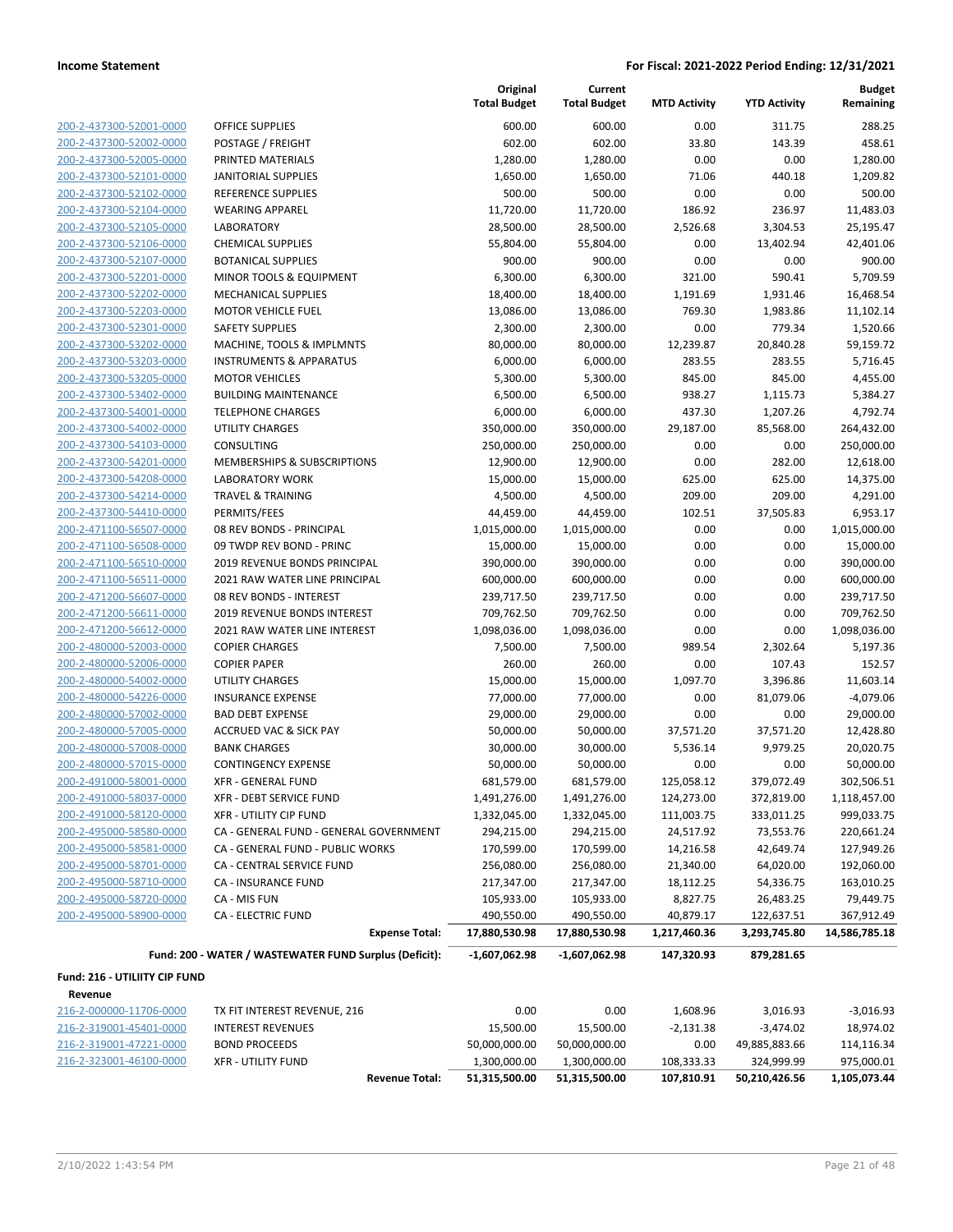|                                                |                                                       | Original<br><b>Total Budget</b> | Current<br><b>Total Budget</b> | <b>MTD Activity</b> | <b>YTD Activity</b> | <b>Budget</b><br>Remaining |
|------------------------------------------------|-------------------------------------------------------|---------------------------------|--------------------------------|---------------------|---------------------|----------------------------|
| <b>Expense</b>                                 |                                                       |                                 |                                |                     |                     |                            |
| 216-2-436200-55002-0000                        | <b>IMPROVEMENTS</b>                                   | 1,300,000.00                    | 1,300,000.00                   | 480,952.50          | 605,045.24          | 694,954.76                 |
| 216-2-436200-55201-0000                        | <b>EQUIPMENT PURCHASES</b>                            | 0.00                            | 0.00                           | 0.00                | 0.00                | 0.00                       |
| 216-2-436300-55105-0000                        | <b>WATER MAINS</b>                                    | 0.00                            | 0.00                           | 1,620.00            | 1,620.00            | $-1,620.00$                |
| 216-2-437300-53605-0000                        | STRUCTURES / FILTRATION PLANT                         | 0.00                            | 0.00                           | 0.00                | 50,147.33           | $-50,147.33$               |
| 216-2-437300-55002-0000                        | <b>IMPROVEMENTS</b>                                   | 50,000,000.00                   | 50,000,000.00                  | 0.00                | 0.00                | 50,000,000.00              |
| 216-2-437300-55110-0000                        | <b>LIFT STATIONS</b>                                  | 0.00                            | 0.00                           | 0.00                | 0.00                | 0.00                       |
| 216-2-480000-57008-0000                        | <b>BANK CHARGES</b>                                   | 2,350.00                        | 2,350.00                       | 441.09              | 717.62              | 1,632.38                   |
|                                                | <b>Expense Total:</b>                                 | 51,302,350.00                   | 51,302,350.00                  | 483,013.59          | 657,530.19          | 50,644,819.81              |
|                                                | Fund: 216 - UTILIITY CIP FUND Surplus (Deficit):      | 13,150.00                       | 13,150.00                      | -375,202.68         | 49,552,896.37       |                            |
| <b>Fund: 217 - WASTEWATER RECLAMATION FUND</b> |                                                       |                                 |                                |                     |                     |                            |
| Revenue                                        |                                                       |                                 |                                |                     |                     |                            |
| 217-2-319001-45401-0000                        | <b>INTEREST REVENUES</b>                              | 400.00                          | 400.00                         | 10.97               | 32.53               | 367.47                     |
|                                                | <b>Revenue Total:</b>                                 | 400.00                          | 400.00                         | 10.97               | 32.53               | 367.47                     |
|                                                | <b>Fund: 217 - WASTEWATER RECLAMATION FUND Total:</b> | 400.00                          | 400.00                         | 10.97               | 32.53               |                            |
| Fund: 300 - AIRPORT FUND                       |                                                       |                                 |                                |                     |                     |                            |
| Revenue                                        |                                                       |                                 |                                |                     |                     |                            |
| 300-2-319001-45401-0000                        | <b>INTEREST REVENUES</b>                              | 2,500.00                        | 2,500.00                       | $-585.39$           | $-985.22$           | 3,485.22                   |
| 300-2-321001-45507-0000                        | L-3 COMM LEASE                                        | 639,217.00                      | 639,217.00                     | 59,966.81           | 179,900.43          | 459,316.57                 |
| 300-2-321001-45508-0000                        | AIR EVAC HANGAR FEES                                  | 8,101.00                        | 8,101.00                       | 0.00                | 1,350.18            | 6,750.82                   |
| 300-2-321001-45509-0000                        | BLUE SKY T-HANGAR & LA ND LEASES                      | 4,768.00                        | 4,768.00                       | 0.00                | 0.00                | 4,768.00                   |
| 300-2-321001-45510-0000                        | ARKOMA - HORIZONS AHEAD LEASE                         | 48,096.00                       | 48,096.00                      | 4,210.80            | 8,421.60            | 39,674.40                  |
| 300-2-321001-45513-0000                        | MAJORS FLYING CLUB LAND LEASE                         | 1,396.00                        | 1,396.00                       | 127.97              | 255.94              | 1,140.06                   |
| 300-2-321001-45515-0000                        | TEXSAN AVIATION LAND LEASE                            | 1,080.00                        | 1,080.00                       | 0.00                | 0.00                | 1,080.00                   |
|                                                | <b>Revenue Total:</b>                                 | 705,158.00                      | 705,158.00                     | 63,720.19           | 188,942.93          | 516,215.07                 |
| <b>Expense</b>                                 |                                                       |                                 |                                |                     |                     |                            |
| 300-2-438100-51001-0000                        | REGULAR SALARIES                                      | 64,537.00                       | 64,537.00                      | 4,870.40            | 14,539.60           | 49,997.40                  |
| 300-2-438100-51021-0000                        | <b>LONGEVITY</b>                                      | 438.00                          | 438.00                         | 0.00                | 438.00              | 0.00                       |
| 300-2-438100-51117-0000                        | <b>CELL PHONE ALLOWANCE</b>                           | 1,170.00                        | 1,170.00                       | 90.00               | 225.00              | 945.00                     |
| 300-2-438100-51201-0000                        | <b>FICA</b>                                           | 4,101.00                        | 4,101.00                       | 307.72              | 943.08              | 3,157.92                   |
| 300-2-438100-51202-0000                        | <b>MEDICARE</b>                                       | 959.00                          | 959.00                         | 71.96               | 220.54              | 738.46                     |
| 300-2-438100-51203-0000                        | <b>HEALTH INSURANCE</b>                               | 12,430.00                       | 12,430.00                      | 1,035.83            | 3,107.49            | 9,322.51                   |
| 300-2-438100-51204-0000                        | <b>WORKERS COMPENSATION</b>                           | 1,065.00                        | 1,065.00                       | 87.92               | 263.76              | 801.24                     |
| 300-2-438100-51205-0000                        | STATE UNEMPLOYMENT                                    | 383.00                          | 383.00                         | 0.00                | 0.00                | 383.00                     |
| 300-2-438100-51301-0000                        | <b>TMRS</b>                                           | 7,772.00                        | 7,772.00                       | 575.40              | 1,763.49            | 6,008.51                   |
| 300-2-438100-52001-0000                        | OFFICE SUPPLIES                                       | 200.00                          | 200.00                         | 0.00                | 0.00                | 200.00                     |
| 300-2-438100-52002-0000                        | POSTAGE / FREIGHT                                     | 100.00                          | 100.00                         | 0.00                | 0.00                | 100.00                     |
| 300-2-438100-52201-0000                        | MINOR TOOLS & EQUIPMENT                               | 150.00                          | 150.00                         | 0.00                | 0.00                | 150.00                     |
| 300-2-438100-53202-0000                        | MACHINE, TOOLS & IMPLMNTS                             | 4,750.00                        | 4,750.00                       | 3,111.63            | 3,111.63            | 1,638.37                   |
| 300-2-438100-53205-0000                        | <b>MOTOR VEHICLES</b>                                 | 500.00                          | 500.00                         | 0.00                | 0.00                | 500.00                     |
| 300-2-438100-53303-0000                        | MAINT - STREET /ALLEY/APRN/RNWY                       | 2,500.00                        | 2,500.00                       | 0.00                | 0.00                | 2,500.00                   |
| 300-2-438100-53402-0000                        | <b>BUILDING MAINTENANCE</b>                           | 10,000.00                       | 10,000.00                      | 177.41              | 532.15              | 9,467.85                   |
| 300-2-438100-54001-0000                        | <b>TELEPHONE CHARGES</b>                              | 1,689.00                        | 1,689.00                       | 133.02              | 358.22              | 1,330.78                   |
| 300-2-438100-54002-0000                        | <b>UTILITY CHARGES</b>                                | 13,000.00                       | 13,000.00                      | 800.27              | 2,307.77            | 10,692.23                  |
| 300-2-438100-54105-0000                        | MARKETING                                             | 18,000.00                       | 18,000.00                      | 0.00                | 14,257.21           | 3,742.79                   |
| 300-2-438100-54110-0000                        | <b>AUDIT</b>                                          | 10,000.00                       | 10,000.00                      | 0.00                | 0.00                | 10,000.00                  |
| 300-2-438100-54201-0000                        | MEMBERSHIPS & SUBSCRIPTIONS                           | 515.00                          | 515.00                         | 275.00              | 365.00              | 150.00                     |
| 300-2-438100-54214-0000                        | TRAVEL & TRAINING                                     | 6,530.00                        | 6,530.00                       | 0.00                | 3,765.69            | 2,764.31                   |
| 300-2-438100-54408-0000                        | OTHER / INSURANCE EXPENSE                             | 8,300.00                        | 8,300.00                       | 0.00                | 8,718.18            | $-418.18$                  |
| 300-2-438100-54410-0000                        | PERMITS/FEES                                          | 1,395.00                        | 1,395.00                       | 0.00                | 0.00                | 1,395.00                   |
|                                                |                                                       |                                 |                                |                     |                     |                            |
| 300-2-480000-52003-0000                        | <b>COPIER CHARGES</b>                                 | 1,500.00                        | 1,500.00                       | 182.33              | 445.14              | 1,054.86                   |
| 300-2-480000-57008-0000                        | <b>BANK CHARGES</b>                                   | 400.00                          | 400.00                         | 23.19               | 87.00               | 313.00                     |
| 300-2-491000-58127-0000                        | <b>AIRPORT CIP FUND</b>                               | 1,350,000.00                    | 1,350,000.00                   | 108,333.33          | 324,999.99          | 1,025,000.01               |
|                                                | <b>Expense Total:</b>                                 | 1,522,384.00                    | 1,522,384.00                   | 120,075.41          | 380,448.94          | 1,141,935.06               |
|                                                | Fund: 300 - AIRPORT FUND Surplus (Deficit):           | $-817,226.00$                   | $-817,226.00$                  | $-56,355.22$        | $-191,506.01$       |                            |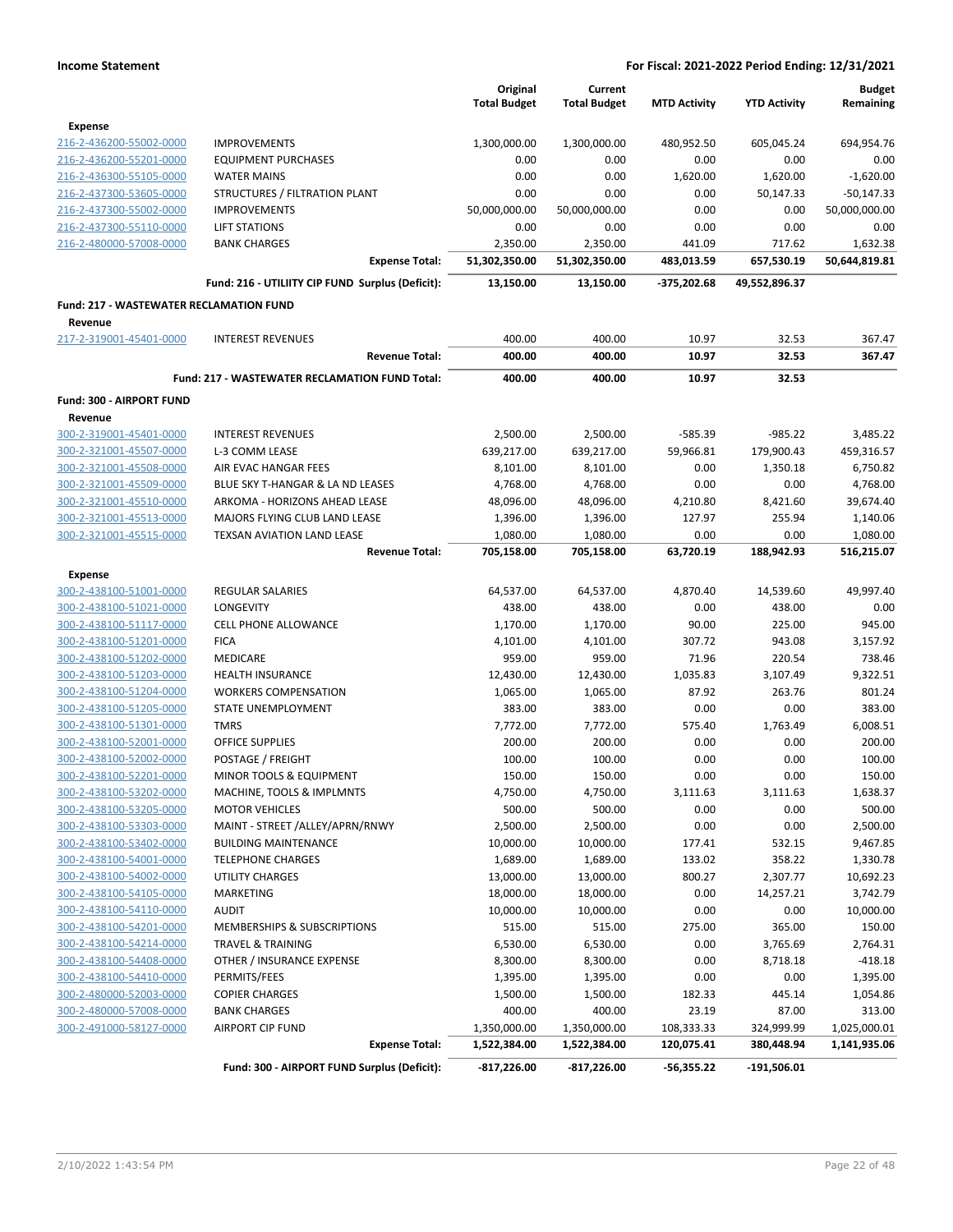| <b>Income Statement</b>                            |                                                        |                                 |                                | For Fiscal: 2021-2022 Period Ending: 12/31/2021 |                     |                            |
|----------------------------------------------------|--------------------------------------------------------|---------------------------------|--------------------------------|-------------------------------------------------|---------------------|----------------------------|
|                                                    |                                                        | Original<br><b>Total Budget</b> | Current<br><b>Total Budget</b> | <b>MTD Activity</b>                             | <b>YTD Activity</b> | <b>Budget</b><br>Remaining |
| Fund: 360 - AIRPORT CAPITAL FUND                   |                                                        |                                 |                                |                                                 |                     |                            |
| Revenue                                            |                                                        |                                 |                                |                                                 |                     |                            |
| 360-2-319001-45401-0000                            | <b>INTEREST REVENUES</b>                               | 0.00                            | 0.00                           | $-1,659.25$                                     | $-2,793.88$         | 2,793.88                   |
| 360-2-323001-46107-0000                            | <b>XFR - AIRPORT FUND</b>                              | 1,300,000.00                    | 1,300,000.00                   | 108,333.33                                      | 324,999.99          | 975,000.01                 |
|                                                    | <b>Revenue Total:</b>                                  | 1,300,000.00                    | 1,300,000.00                   | 106,674.08                                      | 322,206.11          | 977,793.89                 |
| <b>Expense</b>                                     |                                                        |                                 |                                |                                                 |                     |                            |
| 360-2-438100-52422-0000                            | AIRPORT - PILOT SUPPLIES                               | 0.00                            | 0.00                           | 180.04                                          | 180.04              | $-180.04$                  |
| 360-2-438100-55012-0000                            | CONSTRUCTION                                           | 1,300,000.00                    | 1,300,000.00                   | 9,360.00                                        | 20,614.50           | 1,279,385.50               |
| 360-2-480000-57008-0000                            | <b>BANK CHARGES</b>                                    | 0.00                            | 0.00                           | 66.71                                           | 247.57              | $-247.57$                  |
|                                                    | <b>Expense Total:</b>                                  | 1,300,000.00                    | 1,300,000.00                   | 9,606.75                                        | 21,042.11           | 1,278,957.89               |
|                                                    | Fund: 360 - AIRPORT CAPITAL FUND Surplus (Deficit):    | 0.00                            | 0.00                           | 97,067.33                                       | 301,164.00          |                            |
| Fund: 362 - AIRPORT FBO FUEL                       |                                                        |                                 |                                |                                                 |                     |                            |
| Revenue                                            |                                                        |                                 |                                |                                                 |                     |                            |
| 362-2-319001-44315-0000                            | <b>AIRPORT - FUEL FEES</b>                             | 452,150.00                      | 452,150.00                     | 48,712.30                                       | 146,929.70          | 305,220.30                 |
| 362-2-319001-44316-0000                            | AIRPORT - PARKING, TIE DOWNS, & RAMP FE                | 2,500.00                        | 2,500.00                       | 200.50                                          | 390.25              | 2,109.75                   |
| 362-2-319001-44320-0000                            | AIRPORT - OIL                                          | 2,250.00                        | 2,250.00                       | 213.09                                          | 395.07              | 1,854.93                   |
| 362-2-319001-44322-0000                            | <b>AIRPORT - PILOT SUPPLIES</b>                        | 125.00                          | 125.00                         | 0.00                                            | 43.65               | 81.35                      |
| 362-2-319001-45401-0000                            | <b>INTEREST REVENUES</b>                               | 300.00                          | 300.00                         | $-72.45$                                        | $-117.31$           | 417.31                     |
|                                                    | <b>Revenue Total:</b>                                  | 457,325.00                      | 457,325.00                     | 49,053.44                                       | 147,641.36          | 309,683.64                 |
| <b>Expense</b>                                     |                                                        |                                 |                                |                                                 |                     |                            |
| 362-2-438100-52221-0000                            | <b>AIRPORT - FUEL FEES</b>                             | 325,000.00                      | 325,000.00                     | 0.00                                            | 13,960.01           | 311,039.99                 |
| 362-2-438100-52422-0000                            | <b>AIRPORT - PILOT SUPPLIES</b>                        | 0.00                            | 0.00                           | 48.65                                           | 206.25              | $-206.25$                  |
| 362-2-438100-57003-0000                            | <b>CREDIT CARD FEES</b>                                | 0.00                            | 0.00                           | 1,484.62                                        | 4,603.77            | $-4,603.77$                |
| 362-2-480000-57008-0000                            | <b>BANK CHARGES</b>                                    | 0.00                            | 0.00                           | 2.63                                            | 9.78                | $-9.78$                    |
|                                                    | <b>Expense Total:</b>                                  | 325,000.00                      | 325,000.00                     | 1,535.90                                        | 18,779.81           | 306,220.19                 |
|                                                    | Fund: 362 - AIRPORT FBO FUEL Surplus (Deficit):        | 132,325.00                      | 132,325.00                     | 47,517.54                                       | 128,861.55          |                            |
| Fund: 400 - GOLF FUND                              |                                                        |                                 |                                |                                                 |                     |                            |
| Revenue                                            |                                                        |                                 |                                |                                                 |                     |                            |
| 400-2-319005-44510-0000                            | <b>GREENS FEES</b>                                     | 98,030.00                       | 98,030.00                      | 6,614.33                                        | 23,756.60           | 74,273.40                  |
| 400-2-319006-45308-0000                            | PRO SHOP CONCESSIONS                                   | 9,841.00                        | 9,841.00                       | 454.84                                          | 1,459.26            | 8,381.74                   |
| 400-2-319007-45309-0000                            | <b>MERCHANDISE SALES</b>                               | 7,940.00                        | 7,940.00                       | 896.87                                          | 1,954.57            | 5,985.43                   |
| 400-2-319008-45511-0000                            | <b>CART RENTALS</b>                                    | 61,464.00                       | 61,464.00                      | 5,569.67                                        | 18,727.47           | 42,736.53                  |
| 400-2-319009-45512-0000                            | <b>GOLF LEASES / MEMBERSHIPS</b>                       | 67,095.00                       | 67,095.00                      | 7,058.62                                        | 15,350.64           | 51,744.36                  |
|                                                    | <b>Revenue Total:</b>                                  | 244,370.00                      | 244,370.00                     | 20,594.33                                       | 61,248.54           | 183,121.46                 |
| <b>Expense</b>                                     |                                                        |                                 |                                |                                                 |                     |                            |
| 400-2-451250-51001-0000                            | <b>REGULAR SALARIES</b>                                | 117,362.00                      | 117,362.00                     | 9.327.62                                        | 26,520.54           | 90,841.46                  |
| 400-2-451250-51020-0000                            | <b>OVERTIME</b>                                        | 5,482.00                        | 5,482.00                       | 214.77                                          | 1,794.95            | 3,687.05                   |
| 400-2-451250-51021-0000                            | LONGEVITY                                              | 7,712.00                        | 7,712.00                       | 0.00                                            | 6,730.00            | 982.00                     |
| 400-2-451250-51101-0000                            | <b>CERTIFICATION PAY</b>                               | 600.00                          | 600.00                         | 46.16                                           | 138.48              | 461.52                     |
| 400-2-451250-51117-0000                            | CELL PHONE ALLOWANCE                                   | 780.00                          | 780.00                         | 60.00                                           | 180.00              | 600.00                     |
| 400-2-451250-51201-0000                            | <b>FICA</b>                                            | 8,111.00                        | 8,111.00                       | 596.85                                          | 2,186.18            | 5,924.82                   |
| 400-2-451250-51202-0000                            | MEDICARE                                               | 1,913.00                        | 1,913.00                       | 139.58                                          | 511.29              | 1,401.71                   |
| 400-2-451250-51203-0000<br>400-2-451250-51204-0000 | <b>HEALTH INSURANCE</b><br><b>WORKERS COMPENSATION</b> | 12,430.00<br>2,600.00           | 12,430.00<br>2,600.00          | 1,035.83<br>214.92                              | 3,107.49<br>644.76  | 9,322.51<br>1,955.24       |
| 400-2-451250-51205-0000                            | STATE UNEMPLOYMENT                                     | 1,117.00                        | 1,117.00                       | 56.16                                           | 207.21              | 909.79                     |
| 400-2-451250-51301-0000                            | TMRS                                                   | 12,509.00                       | 12,509.00                      | 868.72                                          | 3,127.55            | 9,381.45                   |
| 400-2-451250-52001-0000                            | <b>OFFICE SUPPLIES</b>                                 | 400.00                          | 400.00                         | 0.00                                            | 0.00                | 400.00                     |
| 400-2-451250-52101-0000                            | JANITORIAL SUPPLIES                                    | 600.00                          | 600.00                         | 0.00                                            | 108.39              | 491.61                     |
| 400-2-451250-52104-0000                            | <b>WEARING APPAREL</b>                                 | 500.00                          | 500.00                         | 0.00                                            | 0.00                | 500.00                     |
| 400-2-451250-52107-0000                            | <b>BOTANICAL SUPPLIES</b>                              | 6,900.00                        | 6,900.00                       | 0.00                                            | 522.50              | 6,377.50                   |
| 400-2-451250-52201-0000                            | MINOR TOOLS & EQUIPMENT                                | 600.00                          | 600.00                         | 49.40                                           | 270.20              | 329.80                     |
| 400-2-451250-52203-0000                            | <b>MOTOR VEHICLE FUEL</b>                              | 1,632.77                        | 1,632.77                       | 48.39                                           | 346.46              | 1,286.31                   |
| 400-2-451250-52401-0000                            | RECREATIONAL SUPPLIES                                  | 500.00                          | 500.00                         | 0.00                                            | 0.00                | 500.00                     |
| 400-2-451250-52403-0000                            | <b>RESALE ITEMS</b>                                    | 15,000.00                       | 15,000.00                      | 0.00                                            | 2,188.11            | 12,811.89                  |
| 400-2-451250-53201-0000                            | FURNITURE & OFFICE EQUIPMENT                           | 0.00                            | 0.00                           | 0.00                                            | 125.81              | $-125.81$                  |
| 400-2-451250-53202-0000                            | MACHINE, TOOLS & IMPLMNTS                              | 6,000.00                        | 6,000.00                       | 1,798.00                                        | 1,798.00            | 4,202.00                   |
| 400-2-451250-53205-0000                            | <b>MOTOR VEHICLES</b>                                  | 400.00                          | 400.00                         | 71.93                                           | 71.93               | 328.07                     |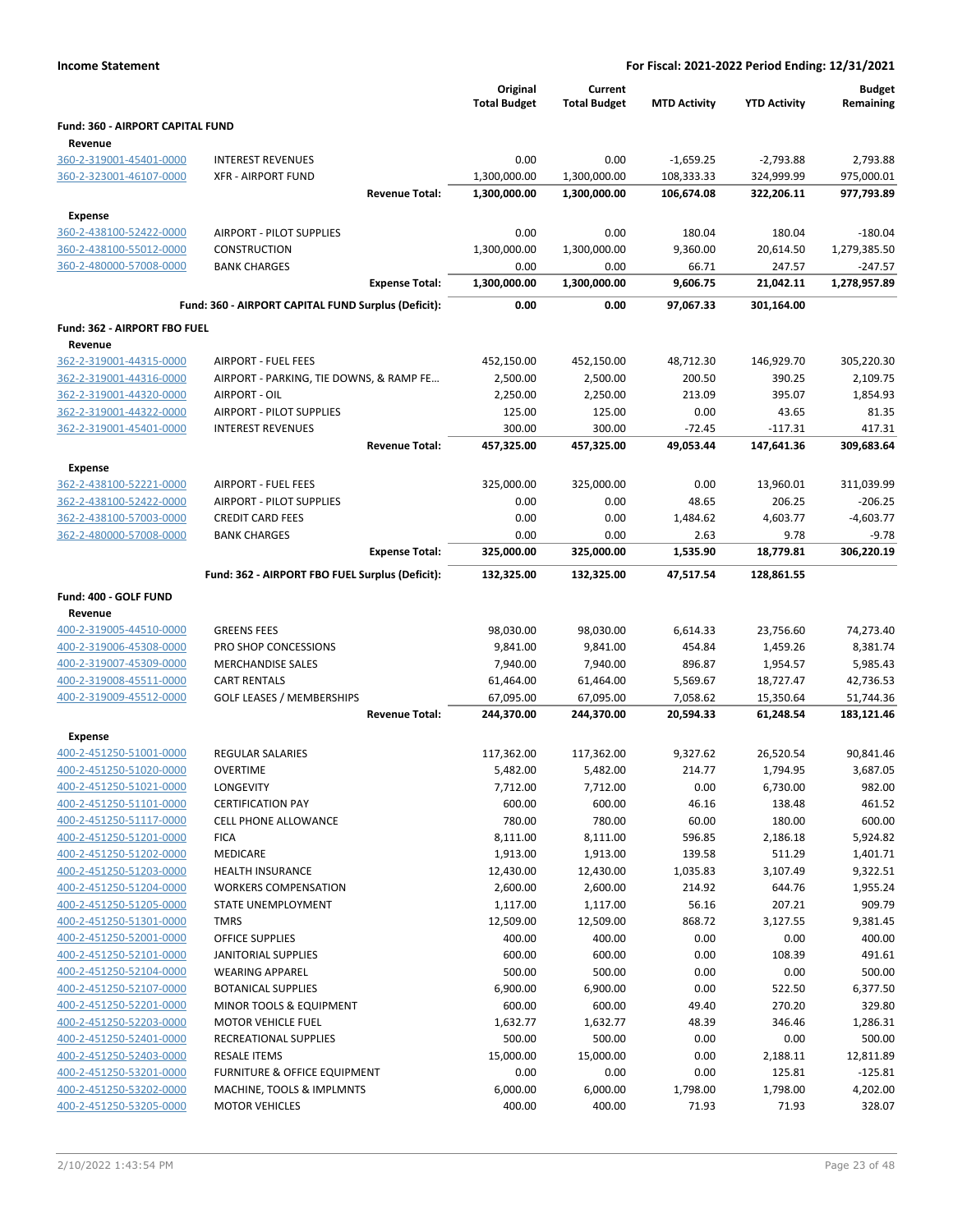|                                    |                                                | Original            | Current             |                     |                     | <b>Budget</b> |
|------------------------------------|------------------------------------------------|---------------------|---------------------|---------------------|---------------------|---------------|
|                                    |                                                | <b>Total Budget</b> | <b>Total Budget</b> | <b>MTD Activity</b> | <b>YTD Activity</b> | Remaining     |
| 400-2-451250-53307-0000            | <b>IRRIGATION</b>                              | 1,500.00            | 1,500.00            | 0.00                | 0.00                | 1,500.00      |
| 400-2-451250-53402-0000            | <b>BUILDING MAINTENANCE</b>                    | 1,450.00            | 1,450.00            | 0.00                | 0.00                | 1,450.00      |
| 400-2-451250-54001-0000            | <b>TELEPHONE CHARGES</b>                       | 1,200.00            | 1,200.00            | 64.23               | 192.78              | 1,007.22      |
| 400-2-451250-54002-0000            | <b>UTILITY CHARGES</b>                         | 10,688.09           | 10,688.09           | 860.37              | 2,493.11            | 8,194.98      |
| 400-2-451250-54201-0000            | MEMBERSHIPS & SUBSCRIPTIONS                    | 785.00              | 785.00              | 0.00                | 0.00                | 785.00        |
| 400-2-451250-54214-0000            | TRAVEL & TRAINING                              | 2,100.00            | 2,100.00            | 0.00                | 0.00                | 2,100.00      |
| 400-2-451250-54226-0000            | <b>INSURANCE EXPENSE</b>                       | 500.00              | 500.00              | 0.00                | 0.00                | 500.00        |
| 400-2-451250-54909-0000            | <b>GOLF CART LEASE EXPENSE</b>                 | 31,000.00           | 31,000.00           | 4,500.00            | 6,750.00            | 24,250.00     |
| 400-2-480000-52003-0000            | <b>COPIER CHARGES</b>                          | 642.27              | 642.27              | 143.57              | 397.05              | 245.22        |
| 400-2-480000-57008-0000            | <b>BANK CHARGES</b>                            | 4,500.00            | 4,500.00            | 0.00                | 333.48              | 4,166.52      |
| 400-2-491000-58204-0000            | VEHICLE/EQUIP REPLACEMENT                      | 24,200.00           | 24,200.00           | 0.00                | 0.00                | 24,200.00     |
|                                    | <b>Expense Total:</b>                          | 281,714.13          | 281,714.13          | 20,096.50           | 60,746.27           | 220,967.86    |
|                                    | Fund: 400 - GOLF FUND Surplus (Deficit):       | -37,344.13          | -37,344.13          | 497.83              | 502.27              |               |
| <b>Fund: 500 - SANITATION FUND</b> |                                                |                     |                     |                     |                     |               |
| Revenue                            |                                                |                     |                     |                     |                     |               |
| 500-2-318001-44314-0000            | LATE CHARGES                                   | 67,250.00           | 67,250.00           | 19,754.70           | 55,152.85           | 12,097.15     |
| 500-2-319001-45401-0000            | <b>INTEREST REVENUES</b>                       | 1,000.00            | 1,000.00            | $-131.93$           | $-233.91$           | 1,233.91      |
| 500-2-319020-44313-0000            | <b>FUEL SURCHARGE</b>                          | 81,695.00           | 81,695.00           | 7,699.54            | 22,634.25           | 59,060.75     |
| 500-2-319020-45107-0000            | <b>COLLECTION CHARGES</b>                      | 4,882,500.00        | 4,882,500.00        | 415,546.63          | 1,238,429.00        | 3,644,071.00  |
| 500-2-319021-45108-0000            | <b>DISPOSAL CHARGES</b>                        | 380,000.00          | 380,000.00          | 35,011.61           | 109,483.68          | 270,516.32    |
| 500-2-319022-45612-0000            | REG HH HAZ WASTE COL CTR                       | 16,245.00           | 16,245.00           | 0.00                | 14,850.00           | 1,395.00      |
|                                    | <b>Revenue Total:</b>                          | 5,428,690.00        | 5,428,690.00        | 477,880.55          | 1,440,315.87        | 3,988,374.13  |
| Expense                            |                                                |                     |                     |                     |                     |               |
| 500-2-432300-54412-0000            | <b>COLLECTION CHARGES</b>                      | 4,906,800.00        | 4,906,800.00        | 434,620.41          | 861,098.37          | 4,045,701.63  |
| 500-2-432500-54002-0000            | UTILITY CHARGES                                | 2,400.00            | 2,400.00            | 208.48              | 607.79              | 1,792.21      |
| 500-2-432500-54403-0000            | <b>DISPOSAL CHARGES</b>                        | 24,500.00           | 24,500.00           | 0.00                | 0.00                | 24,500.00     |
| 500-2-442200-51001-0000            | <b>REGULAR SALARIES</b>                        | 149,193.00          | 149,193.00          | 11,338.73           | 31,941.40           | 117,251.60    |
| 500-2-442200-51021-0000            | LONGEVITY                                      | 4,170.00            | 4,170.00            | 0.00                | 3,240.00            | 930.00        |
| 500-2-442200-51101-0000            | <b>CERTIFICATION PAY</b>                       | 1,200.00            | 1,200.00            | 92.30               | 276.90              | 923.10        |
| 500-2-442200-51201-0000            | <b>FICA</b>                                    | 9,582.00            | 9,582.00            | 697.77              | 2,165.51            | 7,416.49      |
| 500-2-442200-51202-0000            | MEDICARE                                       | 2,241.00            | 2,241.00            | 163.18              | 506.43              | 1,734.57      |
| 500-2-442200-51203-0000            | <b>HEALTH INSURANCE</b>                        | 12,430.00           | 12,430.00           | 1,035.83            | 3,107.49            | 9,322.51      |
| 500-2-442200-51204-0000            | <b>WORKERS COMPENSATION</b>                    | 2,720.00            | 2,720.00            | 224.58              | 673.74              | 2,046.26      |
| 500-2-442200-51205-0000            | <b>STATE UNEMPLOYMENT</b>                      | 1,533.00            | 1,533.00            | 51.47               | 167.32              | 1,365.68      |
| 500-2-442200-51301-0000            | <b>TMRS</b>                                    | 18,161.00           | 18,161.00           | 1,326.03            | 4,113.23            | 14,047.77     |
| 500-2-442200-52104-0000            | <b>WEARING APPAREL</b>                         | 2,462.00            | 2,462.00            | 0.00                | 1,281.22            | 1,180.78      |
| 500-2-442200-52203-0000            | <b>MOTOR VEHICLE FUEL</b>                      | 5,890.00            | 5,890.00            | 510.22              | 1,931.19            | 3,958.81      |
| 500-2-442200-53202-0000            | MACHINE, TOOLS & IMPLMNTS                      | 11,406.32           | 11,406.32           | 0.00                | 691.73              | 10,714.59     |
| 500-2-442200-53205-0000            | <b>MOTOR VEHICLES</b>                          | 12,050.00           | 12,050.00           | 237.00              | 263.00              | 11,787.00     |
| 500-2-442200-55201-0000            | <b>EQUIPMENT PURCHASES</b>                     | 1,860.00            | 1,860.00            | 0.00                | 0.00                | 1,860.00      |
| 500-2-480000-54413-0000            | <b>BULK WASTE PICK-UP</b>                      | 42,000.00           | 42,000.00           | 0.00                | 0.00                | 42,000.00     |
| 500-2-480000-54901-0000            | <b>RENTALS / LEASES</b>                        | 55,692.13           | 55,692.13           | 4,315.00            | 4,315.00            | 51,377.13     |
| 500-2-480000-57005-0000            | <b>ACCRUED VAC &amp; SICK PAY</b>              | 700.00              | 700.00              | 0.00                | 0.00                | 700.00        |
| 500-2-480000-57007-0000            | <b>COMMUNITY SERVICES</b>                      | 98,000.00           | 98,000.00           | 0.00                | 3,300.00            | 94,700.00     |
| 500-2-480000-57008-0000            | <b>BANK CHARGES</b>                            | 13,350.00           | 13,350.00           | 1,871.88            | 3,252.32            | 10,097.68     |
| 500-2-491000-58001-0000            | <b>XFR - GENERAL FUND</b>                      | 496,585.00          | 496,585.00          | 41,382.08           | 124,146.24          | 372,438.76    |
| 500-2-495000-58501-0000            | CA - GENERAL FUND                              | 49,054.00           | 49,054.00           | 4,087.83            | 12,263.49           | 36,790.51     |
| 500-2-495000-58701-0000            | CA - CENTRAL SERVICE FUND                      | 6,110.00            | 6,110.00            | 509.17              | 1,527.51            | 4,582.49      |
| 500-2-495000-58710-0000            | CA - INSURANCE FUND                            | 118.00              | 118.00              | 9.83                | 29.49               | 88.51         |
| 500-2-495000-58720-0000            | CA - MIS FUN                                   | 35,602.00           | 35,602.00           | 2,966.83            | 8,900.49            | 26,701.51     |
| 500-2-495000-58900-0000            | <b>CA - ELECTRIC FUND</b>                      | 524,925.00          | 524,925.00          | 43,743.75           | 131,231.25          | 393,693.75    |
|                                    | <b>Expense Total:</b>                          | 6,490,734.45        | 6,490,734.45        | 549,392.37          | 1,201,031.11        | 5,289,703.34  |
|                                    | Fund: 500 - SANITATION FUND Surplus (Deficit): | $-1,062,044.45$     | $-1,062,044.45$     | $-71,511.82$        | 239,284.76          |               |
| Fund: 601 - CENTRAL SERVICE FUND   |                                                |                     |                     |                     |                     |               |
| Revenue                            |                                                |                     |                     |                     |                     |               |
| 601-2-324001-46501-0000            | CA - GENERAL FUND                              | 751,304.00          | 751,304.00          | 62,608.66           | 187,825.98          | 563,478.02    |
| 601-2-324001-46506-0000            | CA - RECREATION FUND                           | 68.00               | 68.00               | 5.67                | 17.01               | 50.99         |
| 601-2-324001-46509-0000            | CA - VENUE MGMT FUND                           | 1,030.00            | 1,030.00            | 85.83               | 257.49              | 772.51        |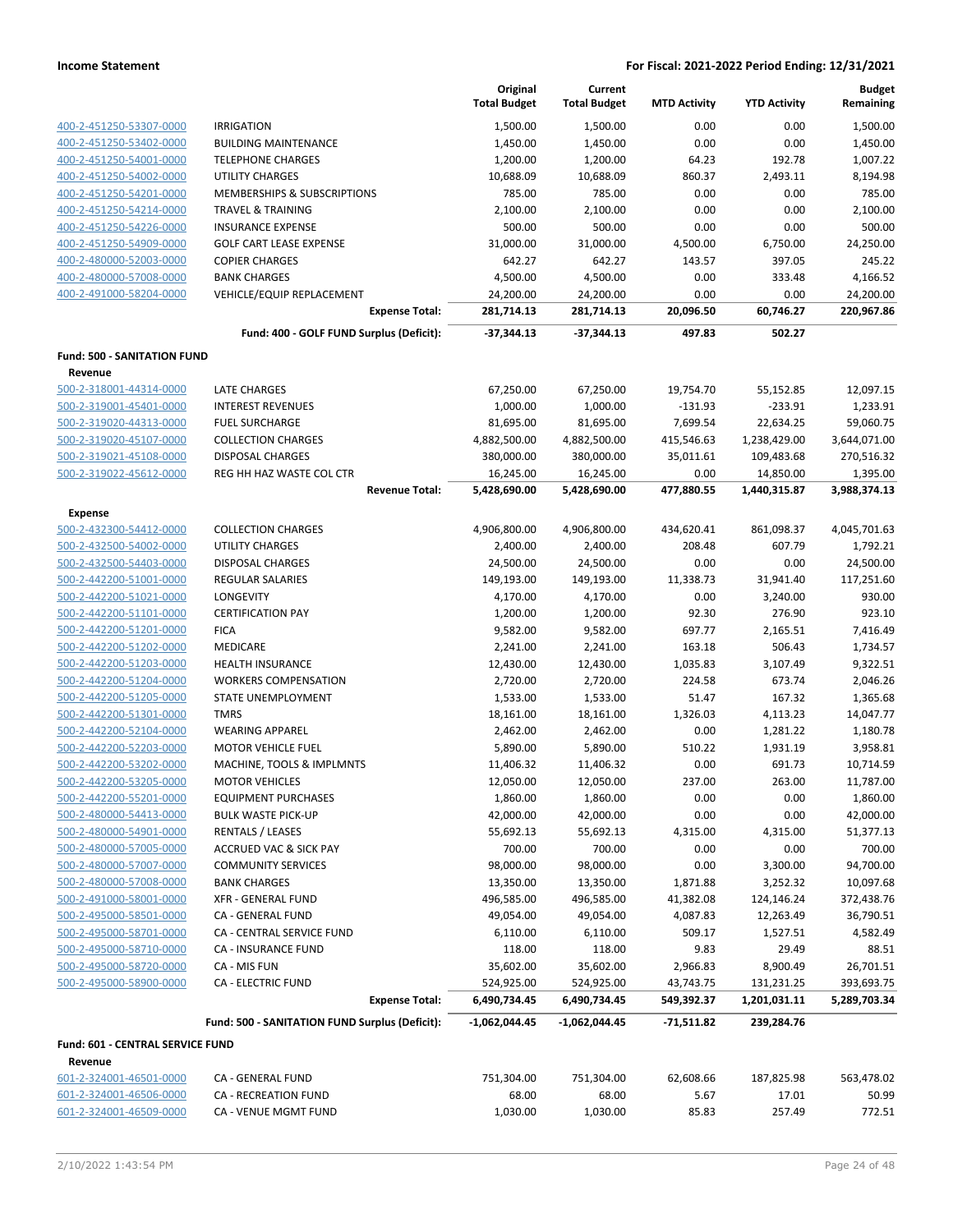|                         |                                 |                       | Original<br><b>Total Budget</b> | Current<br><b>Total Budget</b> | <b>MTD Activity</b> | <b>YTD Activity</b> | Budget<br>Remaining |
|-------------------------|---------------------------------|-----------------------|---------------------------------|--------------------------------|---------------------|---------------------|---------------------|
| 601-2-324001-46611-0000 | <b>CA - UTILITY FUND</b>        |                       | 256,080.00                      | 256,080.00                     | 21,340.00           | 64,020.00           | 192,060.00          |
| 601-2-324001-46614-0000 | CA - SANITATION FUND COLLECTION |                       | 6,110.00                        | 6,110.00                       | 509.17              | 1,527.51            | 4,582.49            |
| 601-2-324009-46901-0000 | <b>CA - ELECTRIC UTILITY</b>    |                       | 81,215.00                       | 81,215.00                      | 6,767.91            | 20,303.73           | 60,911.27           |
| 601-2-324009-46906-0000 | <b>CA - CABLE UTILITY</b>       |                       | 12,839.00                       | 12,839.00                      | 1,069.92            | 3,209.76            | 9,629.24            |
|                         |                                 | <b>Revenue Total:</b> | 1,108,646.00                    | 1,108,646.00                   | 92,387.16           | 277,161.48          | 831,484.52          |
| <b>Expense</b>          |                                 |                       |                                 |                                |                     |                     |                     |
| 601-2-461100-51001-0000 | <b>REGULAR SALARIES</b>         |                       | 302,571.00                      | 302,571.00                     | 24,528.44           | 70,694.46           | 231,876.54          |
| 601-2-461100-51020-0000 | <b>OVERTIME</b>                 |                       | 11,703.00                       | 11,703.00                      | 2,018.44            | 4,526.96            | 7,176.04            |
| 601-2-461100-51021-0000 | LONGEVITY                       |                       | 4,244.00                        | 4,244.00                       | 0.00                | 3,584.00            | 660.00              |
| 601-2-461100-51101-0000 | <b>CERTIFICATION PAY</b>        |                       | 1,200.00                        | 1,200.00                       | 46.16               | 138.48              | 1,061.52            |
| 601-2-461100-51117-0000 | <b>CELL PHONE ALLOWANCE</b>     |                       | 1,560.00                        | 1,560.00                       | 120.00              | 360.00              | 1,200.00            |
| 601-2-461100-51201-0000 | <b>FICA</b>                     |                       | 19,919.00                       | 19,919.00                      | 1,547.37            | 4,590.34            | 15,328.66           |
| 601-2-461100-51202-0000 | MEDICARE                        |                       | 4,659.00                        | 4,659.00                       | 361.89              | 1,073.55            | 3,585.45            |
| 601-2-461100-51203-0000 | <b>HEALTH INSURANCE</b>         |                       | 105,653.00                      | 105,653.00                     | 8,804.42            | 26,413.26           | 79,239.74           |
| 601-2-461100-51204-0000 | <b>WORKERS COMPENSATION</b>     |                       | 7,442.00                        | 7,442.00                       | 614.58              | 1,843.74            | 5,598.26            |
| 601-2-461100-51205-0000 | STATE UNEMPLOYMENT              |                       | 1,820.00                        | 1,820.00                       | 37.70               | 144.67              | 1,675.33            |
| 601-2-461100-51301-0000 | <b>TMRS</b>                     |                       | 36,175.00                       | 36,175.00                      | 2,982.61            | 8,812.86            | 27,362.14           |
| 601-2-461100-52001-0000 | <b>OFFICE SUPPLIES</b>          |                       | 100.00                          | 100.00                         | 0.00                | 11.78               | 88.22               |
| 601-2-461100-52002-0000 | POSTAGE / FREIGHT               |                       | 75.00                           | 75.00                          | 0.00                | 0.00                | 75.00               |
| 601-2-461100-52101-0000 | JANITORIAL/CLEANING             |                       | 22,000.00                       | 22,000.00                      | 1,853.19            | 6,159.84            | 15,840.16           |
| 601-2-461100-52104-0000 | <b>WEARING APPAREL</b>          |                       | 4,000.00                        | 4,000.00                       | 99.95               | 1,377.16            | 2,622.84            |
| 601-2-461100-52201-0000 | MINOR TOOLS & EQUIPMENT         |                       | 2,000.00                        | 2,000.00                       | 13.98               | 65.92               | 1,934.08            |
| 601-2-461100-52203-0000 | MOTOR VEHICLE FUEL              |                       | 4,290.00                        | 4,290.00                       | 293.74              | 1,030.83            | 3,259.17            |
| 601-2-461100-53205-0000 | <b>MOTOR VEHICLES</b>           |                       | 1,000.00                        | 1,000.00                       | 103.28              | 313.78              | 686.22              |
| 601-2-461100-53302-0000 | <b>WALKS &amp; PARKING LOTS</b> |                       | 9,100.00                        | 9,100.00                       | 480.00              | 2,003.74            | 7,096.26            |
| 601-2-461100-53406-0000 | <b>CITY HALL</b>                |                       | 36,000.00                       | 36,000.00                      | 1,074.24            | 4,595.80            | 31,404.20           |
| 601-2-461100-53407-0000 | <b>ANIMAL SHELTER</b>           |                       | 6,500.00                        | 6,500.00                       | 213.20              | 593.97              | 5,906.03            |
| 601-2-461100-53408-0000 | <b>FLEET MAINTENANCE</b>        |                       | 2,000.00                        | 2,000.00                       | 0.00                | 0.00                | 2,000.00            |
| 601-2-461100-53501-0000 | POLICE & COURTS BLDG            |                       | 30,000.00                       | 30,000.00                      | 1,668.53            | 5,375.88            | 24,624.12           |
| 601-2-461100-53503-0000 | FIRE ADMINISTRATION             |                       | 750.00                          | 750.00                         | 48.92               | 167.47              | 582.53              |
| 601-2-461100-53504-0000 | <b>FIRE STATION 1</b>           |                       | 2,500.00                        | 2,500.00                       | 34.95               | 1,163.80            | 1,336.20            |
| 601-2-461100-53505-0000 | <b>FIRE STATION 2</b>           |                       | 2,500.00                        | 2,500.00                       | 34.95               | 404.90              | 2,095.10            |
| 601-2-461100-53506-0000 | <b>FIRE STATION 3</b>           |                       | 7,880.00                        | 7,880.00                       | 93.35               | 2,896.30            | 4,983.70            |
| 601-2-461100-53507-0000 | <b>FIRE STATION 4</b>           |                       | 2,500.00                        | 2,500.00                       | 34.95               | 346.80              | 2,153.20            |
| 601-2-461100-53601-0000 | ANNEX                           |                       | 6,000.00                        | 6,000.00                       | 3,520.69            | 3,904.98            | 2,095.02            |
| 601-2-461100-53602-0000 | <b>SERVICE CENTER</b>           |                       | 6,000.00                        | 6,000.00                       | 4,103.47            | 6,025.97            | $-25.97$            |
| 601-2-461100-53603-0000 | WATER TREATMENT BLDG            |                       | 500.00                          | 500.00                         | 0.00                | 0.00                | 500.00              |
| 601-2-461100-53604-0000 | <b>WASTEWATER TRTMNT BLDG</b>   |                       | 300.00                          | 300.00                         | 0.00                | 0.00                | 300.00              |
| 601-2-461100-53701-0000 | LIBRARY                         |                       | 3,000.00                        | 3,000.00                       | 647.10              | 1,350.43            | 1,649.57            |
| 601-2-461100-53703-0000 | REECY DAVIS REC CENTER          |                       | 15,000.00                       | 15,000.00                      | 4,635.80            | 5,157.26            | 9,842.74            |
| 601-2-461100-53704-0000 | <b>CIVIC CENTER</b>             |                       | 7,500.00                        | 7,500.00                       | 0.00                | 0.00                | 7,500.00            |
| 601-2-461100-53706-0000 | SPORTSPARK                      |                       | 7,000.00                        | 7,000.00                       | 986.70              | 1,600.68            | 5,399.32            |
| 601-2-461100-54001-0000 | <b>TELEPHONE CHARGES</b>        |                       | 4,187.00                        | 4,187.00                       | 364.45              | 878.08              | 3,308.92            |
| 601-2-461100-54002-0000 | UTILITY CHARGES                 |                       | 85,740.00                       | 85,740.00                      | 5,936.61            | 16,849.83           | 68,890.17           |
| 601-2-461100-54112-0000 | <b>ALARM MONITOR SERVICE</b>    |                       | 0.00                            | 0.00                           | 0.00                | 500.00              | $-500.00$           |
| 601-2-461200-51001-0000 | <b>REGULAR SALARIES</b>         |                       | 165,766.00                      | 165,766.00                     | 12,752.00           | 37,817.60           | 127,948.40          |
| 601-2-461200-51020-0000 | <b>OVERTIME</b>                 |                       | 6,831.00                        | 6,831.00                       | 565.68              | 3,814.86            | 3,016.14            |
| 601-2-461200-51021-0000 | LONGEVITY                       |                       | 3,480.00                        | 3,480.00                       | 0.00                | 3,480.00            | 0.00                |
| 601-2-461200-51101-0000 | <b>CERTIFICATION PAY</b>        |                       | 1,800.00                        | 1,800.00                       | 184.64              | 553.92              | 1,246.08            |
| 601-2-461200-51117-0000 | <b>CELL PHONE ALLOWANCE</b>     |                       | 2,520.00                        | 2,520.00                       | 193.84              | 581.52              | 1,938.48            |
| 601-2-461200-51201-0000 | <b>FICA</b>                     |                       | 11,185.00                       | 11,185.00                      | 775.63              | 2,646.77            | 8,538.23            |
| 601-2-461200-51202-0000 | MEDICARE                        |                       | 2,616.00                        | 2,616.00                       | 181.40              | 619.01              | 1,996.99            |
| 601-2-461200-51203-0000 | <b>HEALTH INSURANCE</b>         |                       | 49,719.00                       | 49,719.00                      | 4,143.25            | 12,429.75           | 37,289.25           |
| 601-2-461200-51204-0000 | <b>WORKERS COMPENSATION</b>     |                       | 6,279.00                        | 6,279.00                       | 518.58              | 1,555.74            | 4,723.26            |
| 601-2-461200-51205-0000 | STATE UNEMPLOYMENT              |                       | 766.00                          | 766.00                         | 0.00                | 0.00                | 766.00              |
| 601-2-461200-51301-0000 | <b>TMRS</b>                     |                       | 21,197.00                       | 21,197.00                      | 1,588.74            | 5,364.78            | 15,832.22           |
| 601-2-461200-52001-0000 | <b>OFFICE SUPPLIES</b>          |                       | 100.00                          | 100.00                         | 0.00                | 6.49                | 93.51               |
| 601-2-461200-52002-0000 | POSTAGE / FREIGHT               |                       | 50.00                           | 50.00                          | 0.00                | 0.00                | 50.00               |
| 601-2-461200-52104-0000 | <b>WEARING APPAREL</b>          |                       | 3,000.00                        | 3,000.00                       | 37.50               | 1,616.43            | 1,383.57            |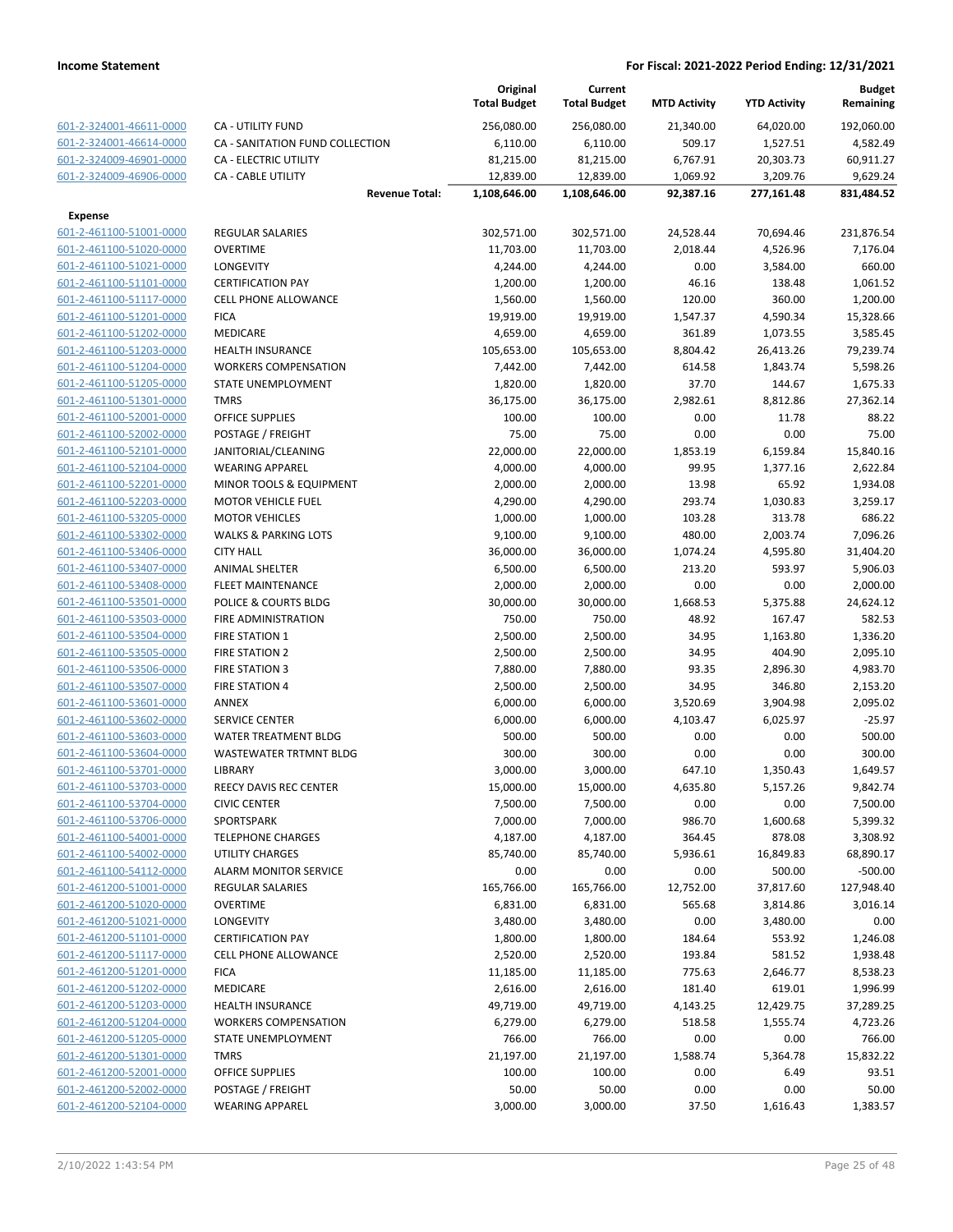|                            |                                                     | Original<br><b>Total Budget</b> | Current<br><b>Total Budget</b> | <b>MTD Activity</b> | <b>YTD Activity</b>   | <b>Budget</b><br>Remaining |
|----------------------------|-----------------------------------------------------|---------------------------------|--------------------------------|---------------------|-----------------------|----------------------------|
| 601-2-461200-52106-0000    | <b>CHEMICAL SUPPLIES</b>                            | 400.00                          | 400.00                         | 0.00                | 0.00                  | 400.00                     |
| 601-2-461200-52201-0000    | MINOR TOOLS & EQUIPMENT                             | 3,000.00                        | 3,000.00                       | 12.99               | 696.86                | 2,303.14                   |
| 601-2-461200-52202-0000    | <b>MECHANICAL SUPPLIES</b>                          | 12,000.00                       | 12,000.00                      | 3,824.38            | 6,068.08              | 5,931.92                   |
| 601-2-461200-52203-0000    | <b>MOTOR VEHICLE FUEL</b>                           | 7,190.00                        | 7,190.00                       | 256.83              | 1,055.53              | 6,134.47                   |
| 601-2-461200-53202-0000    | MACHINE, TOOLS & IMPLMNTS                           | 500.00                          | 500.00                         | 0.00                | 0.00                  | 500.00                     |
| 601-2-461200-53205-0000    | <b>MOTOR VEHICLES</b>                               | 1,200.00                        | 1,200.00                       | 5.07                | 5.07                  | 1,194.93                   |
| 601-2-461200-53402-0000    | <b>BUILDING MAINTENANCE</b>                         | 250.00                          | 250.00                         | 0.00                | 0.00                  | 250.00                     |
| 601-2-461200-54001-0000    | <b>TELEPHONE CHARGES</b>                            | 1,956.00                        | 1,956.00                       | 171.01              | 434.20                | 1,521.80                   |
| 601-2-461200-54002-0000    | <b>UTILITY CHARGES</b>                              | 12,000.00                       | 12,000.00                      | 884.34              | 2,386.00              | 9,614.00                   |
| 601-2-461200-54201-0000    | MEMBERSHIPS & SUBSCRIPTIONS                         | 1,500.00                        | 1,500.00                       | 1,500.00            | 1,500.00              | 0.00                       |
| 601-2-461200-54214-0000    | <b>TRAVEL &amp; TRAINING</b>                        | 1,000.00                        | 1,000.00                       | 0.00                | 122.15                | 877.85                     |
| 601-2-480000-57004-0000    | <b>INVENTORY LOSS/GAIN</b>                          | 0.00                            | 0.00                           | $-543.26$           | $-1,442.66$           | 1,442.66                   |
|                            | <b>Expense Total:</b>                               | 1,081,673.00                    | 1,081,673.00                   | 94,356.28           | 266,269.62            | 815,403.38                 |
|                            | Fund: 601 - CENTRAL SERVICE FUND Surplus (Deficit): | 26,973.00                       | 26,973.00                      | $-1,969.12$         | 10,891.86             |                            |
| Fund: 602 - INSURANCE FUND |                                                     |                                 |                                |                     |                       |                            |
| Revenue                    |                                                     |                                 |                                |                     |                       |                            |
| 602-2-319001-45401-0000    | <b>INTEREST REVENUES</b>                            | 120.00                          | 120.00                         | $-26.36$            | $-108.94$             | 228.94                     |
| 602-2-322001-43201-0000    | <b>EMPLOYEE PORTION</b>                             | 495,000.00                      | 495,000.00                     | 42,890.19           | 127,610.73            | 367,389.27                 |
| 602-2-322001-43202-0000    | <b>CITY PORTION-HEALTH</b>                          | 3,498,962.42                    | 3,498,962.42                   | 293,419.80          | 880,259.40            | 2,618,703.02               |
| 602-2-322001-43203-0000    | <b>CITY PORTION-WORK COMP</b>                       | 317,289.77                      | 317,289.77                     | 26,501.87           | 79,505.61             | 237,784.16                 |
| 602-2-322001-43204-0000    | <b>CITY PORTION-TWC FUTA</b>                        | 250.00                          | 250.00                         | 19.26               | 57.78                 | 192.22                     |
| 602-2-322001-43205-0000    | <b>GEUS EMPLOYEE PORTION</b>                        | 273,600.00                      | 273,600.00                     | 21,591.24           | 64,648.72             | 208,951.28                 |
| 602-2-322001-43206-0000    | <b>GEUS PORTION-HEALTH</b>                          | 1,465,119.00                    | 1,465,119.00                   | 122,093.25          | 366,279.75            | 1,098,839.25               |
| 602-2-322001-43207-0000    | <b>GEUS PORTION-WORK COMP</b>                       | 145,550.00                      | 145,550.00                     | 12,129.17           | 36,387.51             | 109,162.49                 |
| 602-2-322001-48610-0000    | OTHER REV / CITY EMPL-DEPENDENT CARE                | 25,250.00                       | 25,250.00                      | 2,120.36            | 6,361.08              | 18,888.92                  |
| 602-2-323001-46001-0000    | <b>XFR - GENERAL FUND</b>                           | 150,000.00                      | 150,000.00                     | 12,500.00           | 37,500.00             | 112,500.00                 |
| 602-2-323001-46100-0000    | <b>XFR - UTILITY FUND</b>                           | 150,000.00                      | 150,000.00                     | 12,500.00           | 37,500.00             | 112,500.00                 |
| 602-2-324001-46501-0000    | CA - GENERAL FUND                                   | 170,180.00                      | 170,180.00                     | 14,181.67           | 42,545.01             | 127,634.99                 |
| 602-2-324001-46509-0000    | CA - VENUE MGMT FUND                                | 73.00                           | 73.00                          | $-6.08$             | $-18.24$              | 91.24                      |
| 602-2-324001-46611-0000    | CA - UTILITY FUND                                   | 67,347.00                       | 67,347.00                      | 5,612.25            | 16,836.75             | 50,510.25                  |
| 602-2-324001-46614-0000    | CA - SANITATION FUND COLLECTION                     | 118.00                          | 118.00                         | 9.83                | 29.49                 | 88.51                      |
| 602-2-324009-46612-0000    | CA - ELECTRIC UTILITY                               | 945.00                          | 945.00                         | 78.75               | 236.25                | 708.75                     |
| 602-2-324009-46613-0000    | <b>CA - CABLE UTILITY</b><br><b>Revenue Total:</b>  | 148.00<br>6,759,952.19          | 148.00<br>6,759,952.19         | 12.33<br>565,627.53 | 36.99<br>1,695,667.89 | 111.01<br>5,064,284.30     |
| <b>Expense</b>             |                                                     |                                 |                                |                     |                       |                            |
| 602-2-462100-54101-0000    | PROFESSIONAL SERVICES                               | 25,000.00                       | 25,000.00                      | 19,523.58           | 24,780.60             | 219.40                     |
| 602-2-462100-54801-0000    | <b>WELLNESS PROGRAM</b>                             | 10,000.00                       | 10,000.00                      | 2,775.00            | 2,775.00              | 7,225.00                   |
| 602-2-462100-54809-0000    | HEALTH AND DENTAL / PREMIUMS                        | 5,743,387.00                    | 5,743,387.00                   | 23,904.70           | 1,312,650.43          | 4,430,736.57               |
| 602-2-462100-54810-0000    | RETIREE INSURANCE PREMIUM                           | 45,000.00                       | 45,000.00                      | 3,337.01            | 12,717.15             | 32,282.85                  |
| 602-2-462100-54812-0000    | LONG TERM DISABILITY                                | 50,000.00                       | 50,000.00                      | 4,991.08            | 15,926.35             | 34,073.65                  |
| 602-2-462100-54813-0000    | LIFE / AD & D INSURANCE                             | 23,000.00                       | 23,000.00                      | 1,896.42            | 5,539.02              | 17,460.98                  |
| 602-2-462100-54820-0000    | AIR EVAC PREMIUMS                                   | 24,500.00                       | 24,500.00                      | 871.00              | 23,653.00             | 847.00                     |
| 602-2-462100-54821-0000    | <b>WORKERS' COMPENSATION</b>                        | 435,000.00                      | 435,000.00                     | 0.00                | 345,635.22            | 89,364.78                  |
| 602-2-462100-54822-0000    | STATE UNEMPLOYMENT INS.                             | 0.00                            | 0.00                           | $-0.06$             | $-0.08$               | 0.08                       |
| 602-2-462100-54823-0000    | HEALTH CARE-125 FLEX PLAN & HSA                     | 160,000.00                      | 160,000.00                     | 3,000.00            | 8,268.20              | 151,731.80                 |
| 602-2-480000-54101-0000    | PROFESSIONAL SERVICES                               | 95,000.00                       | 95,000.00                      | 9,293.57            | 19,691.32             | 75,308.68                  |
| 602-2-480000-54226-0000    | PROP INSURANCE EXP                                  | 390,000.00                      | 390,000.00                     | 833.00              | 463,730.60            | $-73,730.60$               |
| 602-2-480000-57008-0000    | <b>BANK CHARGES</b>                                 | 30.00                           | 30.00                          | 0.67                | 14.70                 | 15.30                      |
|                            | <b>Expense Total:</b>                               | 7,000,917.00                    | 7,000,917.00                   | 70,425.97           | 2,235,381.51          | 4,765,535.49               |
|                            | Fund: 602 - INSURANCE FUND Surplus (Deficit):       | -240,964.81                     | -240,964.81                    | 495,201.56          | -539,713.62           |                            |
| Fund: 604 - MIS FUND       |                                                     |                                 |                                |                     |                       |                            |
| Revenue                    |                                                     |                                 |                                |                     |                       |                            |
| 604-2-324001-46501-0000    | CA - GENERAL FUND                                   | 858,859.00                      | 858,859.00                     | 71,571.58           | 214,714.74            | 644,144.26                 |
| 604-2-324001-46506-0000    | CA - RECREATION FUND                                | 3.00                            | 3.00                           | 0.25                | 0.75                  | 2.25                       |
| 604-2-324001-46509-0000    | CA - VENUE MGMT FUND                                | 4,806.00                        | 4,806.00                       | 400.50              | 1,201.50              | 3,604.50                   |
| 604-2-324001-46611-0000    | CA - UTILITY FUND                                   | 105,933.00                      | 105,933.00                     | 8,827.75            | 26,483.25             | 79,449.75                  |
| 604-2-324001-46614-0000    | CA - SANITATION FUND COLLECTION                     | 35,602.00                       | 35,602.00                      | 2,966.83            | 8,900.49              | 26,701.51                  |
| 604-2-324009-46901-0000    | CA - ELECTRIC UTILITY                               | 89,519.00                       | 89,519.00                      | 7,459.92            | 22,379.76             | 67,139.24                  |
|                            |                                                     |                                 |                                |                     |                       |                            |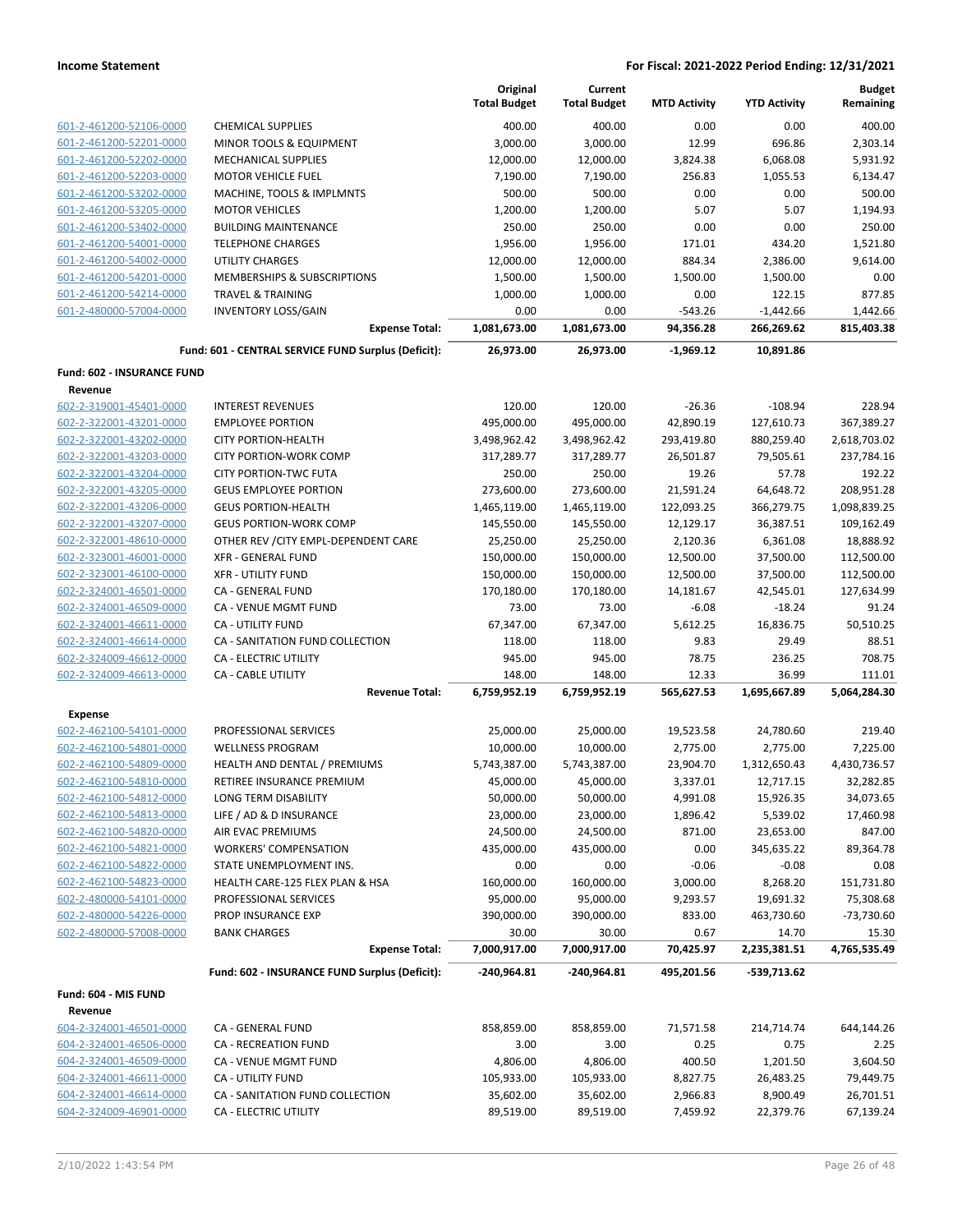|                                      |                                         | Original<br><b>Total Budget</b> | Current<br><b>Total Budget</b> | <b>MTD Activity</b> | <b>YTD Activity</b> | <b>Budget</b><br>Remaining |
|--------------------------------------|-----------------------------------------|---------------------------------|--------------------------------|---------------------|---------------------|----------------------------|
| 604-2-324009-46906-0000              | <b>CA - CABLE UTILITY</b>               | 13,795.00                       | 13,795.00                      | 1,149.58            | 3,448.74            | 10,346.26                  |
|                                      | <b>Revenue Total:</b>                   | 1,108,517.00                    | 1,108,517.00                   | 92,376.41           | 277,129.23          | 831,387.77                 |
| Expense                              |                                         |                                 |                                |                     |                     |                            |
| 604-2-441400-54001-0000              | <b>TELEPHONE CHARGES</b>                | 511.00                          | 511.00                         | 36.23               | 108.74              | 402.26                     |
| 604-2-441400-54002-0000              | UTILITY CHARGES                         | 950.00                          | 950.00                         | 48.70               | 153.46              | 796.54                     |
| 604-2-465100-51001-0000              | <b>REGULAR SALARIES</b>                 | 301,975.00                      | 301,975.00                     | 20,615.45           | 60,666.60           | 241,308.40                 |
| 604-2-465100-51020-0000              | OVERTIME                                | 7,706.00                        | 7,706.00                       | 444.28              | 2,023.52            | 5,682.48                   |
| 604-2-465100-51021-0000              | <b>LONGEVITY</b>                        | 5,386.00                        | 5,386.00                       | 0.00                | 5,506.00            | $-120.00$                  |
| 604-2-465100-51102-0000              | <b>BILINGUAL PAY</b>                    | 600.00                          | 600.00                         | 46.16               | 138.48              | 461.52                     |
| 604-2-465100-51116-0000              | CAR ALLOWANCE                           | 1,800.00                        | 1,800.00                       | 276.92              | 830.76              | 969.24                     |
| 604-2-465100-51117-0000              | <b>CELL PHONE ALLOWANCE</b>             | 1,920.00                        | 1,920.00                       | 295.36              | 886.08              | 1,033.92                   |
| 604-2-465100-51201-0000              | <b>FICA</b>                             | 19,802.00                       | 19,802.00                      | 1,276.47            | 4,140.37            | 15,661.63                  |
| 604-2-465100-51202-0000              | <b>MEDICARE</b>                         | 4,631.00                        | 4,631.00                       | 298.53              | 968.32              | 3,662.68                   |
| 604-2-465100-51203-0000              | <b>HEALTH INSURANCE</b>                 | 49,719.00                       | 49,719.00                      | 4,143.25            | 12,429.75           | 37,289.25                  |
| 604-2-465100-51204-0000              | <b>WORKERS COMPENSATION</b>             | 627.00                          | 627.00                         | 52.25               | 156.75              | 470.25                     |
| 604-2-465100-51205-0000              | STATE UNEMPLOYMENT                      | 383.00                          | 383.00                         | 0.00                | 0.00                | 383.00                     |
| 604-2-465100-51301-0000              | <b>TMRS</b>                             | 37,527.00                       | 37,527.00                      | 2,514.67            | 8,125.97            | 29,401.03                  |
| 604-2-465100-52001-0000              | <b>OFFICE SUPPLIES</b>                  | 150.00                          | 150.00                         | 0.00                | 0.00                | 150.00                     |
| 604-2-465100-52002-0000              | POSTAGE / FREIGHT                       | 25.00                           | 25.00                          | 0.00                | 0.00                | 25.00                      |
| 604-2-465100-52201-0000              | MINOR TOOLS & EQUIPMENT                 | 500.00                          | 500.00                         | 0.00                | 0.00                | 500.00                     |
| 604-2-465100-52203-0000              | <b>MOTOR VEHICLE FUEL</b>               | 720.00                          | 720.00                         | 32.19               | 101.96              | 618.04                     |
| 604-2-465100-52303-0000              | <b>TRAINING SUPPLIES</b>                | 450.00                          | 450.00                         | 0.00                | 0.00                | 450.00                     |
| 604-2-465100-53201-0000              | FURNITURE & OFFICE EQUIPMENT            | 100.00                          | 100.00                         | 0.00                | 0.00                | 100.00                     |
| 604-2-465100-53205-0000              | <b>MOTOR VEHICLES</b>                   | 600.00                          | 600.00                         | 33.15               | 99.45               | 500.55                     |
| 604-2-465100-53209-0000              | HARDWARE/SOFTWARE                       | 365,663.00                      | 365,747.00                     | 29,315.62           | 125,405.02          | 240,341.98                 |
| 604-2-465100-54001-0000              | <b>TELEPHONE CHARGES</b>                | 9,702.00                        | 9,702.00                       | 749.85              | 2,163.19            | 7,538.81                   |
| 604-2-465100-54101-0000              | PROFESSIONAL SERVICES                   | 8,000.00                        | 8,000.00                       | 0.00                | 55.00               | 7,945.00                   |
| 604-2-465100-54201-0000              | MEMBERSHIPS & SUBSCRIPTIONS             | 900.00                          | 900.00                         | 0.00                | 0.00                | 900.00                     |
| 604-2-465100-54214-0000              | <b>TRAVEL &amp; TRAINING</b>            | 10,000.00                       | 10,000.00                      | 0.00                | 34.67               | 9,965.33                   |
| 604-2-465100-54901-0000              | <b>RENTALS / LEASES</b>                 | 0.00                            | 0.00                           | 1,794.53            | 5,383.59            | $-5,383.59$                |
| 604-2-465100-54908-0000              | LEASE PURCHASE PAYMENTS                 | 99,402.00                       | 99,402.00                      | 24,824.43           | 32,913.96           | 66,488.04                  |
| 604-2-465100-55205-0000              | COMPUTER EQUIPMENT / SOFTWARE           | 35,920.00                       | 35,920.00                      | 0.00                | 0.00                | 35,920.00                  |
| 604-2-480000-55205-0000              | <b>COMPUTER EQUIPMENT</b>               | 50,000.00                       | 50,000.00                      | 4,263.70            | 5,507.61            | 44,492.39                  |
|                                      | <b>Expense Total:</b>                   | 1,015,669.00                    | 1,015,753.00                   | 91,061.74           | 267,799.25          | 747,953.75                 |
|                                      | Fund: 604 - MIS FUND Surplus (Deficit): | 92,848.00                       | 92,764.00                      | 1,314.67            | 9,329.98            |                            |
| Fund: 660 - VEHICLE REPLACEMENT FUND |                                         |                                 |                                |                     |                     |                            |
| Revenue                              |                                         |                                 |                                |                     |                     |                            |
| 660-2-319001-45401-0000              | <b>INTEREST REVENUES</b>                | 0.00                            | 0.00                           | $-62.95$            | $-90.05$            | 90.05                      |
| 660-2-323001-46001-0000              | XFR - GENERAL FUND                      | 945,464.00                      | 945,464.00                     | 78,788.67           | 236,366.01          | 709,097.99                 |
| 660-2-323001-46105-0000              | XFR - UTILITY CIP FUND                  | 32,045.00                       | 32,045.00                      | 2,670.42            | 8,011.26            | 24,033.74                  |
|                                      | <b>Revenue Total:</b>                   | 977,509.00                      | 977,509.00                     | 81,396.14           | 244,287.22          | 733,221.78                 |
| Expense                              |                                         |                                 |                                |                     |                     |                            |
| 660-2-421210-55202-0000              | <b>VEHICLES</b>                         | 312,596.00                      | 312,596.00                     | 2,455.66            | 7,376.96            | 305,219.04                 |
| 660-2-421230-55202-0000              | <b>VEHICLES</b>                         | 70,000.00                       | 70,000.00                      | 2,539.65            | 131,605.96          | $-61,605.96$               |
| 660-2-421600-55202-0000              | <b>VEHICLES</b>                         | 264,627.00                      | 264,627.00                     | 0.00                | 0.00                | 264,627.00                 |
| 660-2-422200-55202-0000              | <b>VEHICLES</b>                         | 250,000.00                      | 250,000.00                     | 0.00                | 1,008.52            | 248,991.48                 |
| 660-2-422300-55202-0000              | <b>VEHICLES</b>                         | 0.00                            | 0.00                           | 17,600.45           | 17,600.45           | $-17,600.45$               |
| 660-2-431200-55201-0000              | <b>EQUIPMENT PURCHASES</b>              | 80,286.00                       | 80,286.00                      | 766.74              | 2,300.22            | 77,985.78                  |
| 660-2-431700-55202-0000              | <b>VEHICLES</b>                         | 0.00                            | 0.00                           | 1,054.18            | 3,162.54            | $-3,162.54$                |
| 660-2-436200-55202-0000              | <b>VEHICLES</b>                         | 0.00                            | 0.00                           | 1,133.29            | 1,483.49            | $-1,483.49$                |
| 660-2-436300-55202-0000              | <b>VEHICLES</b>                         | 0.00                            | 0.00                           | 1,026.16            | 3,145.48            | $-3,145.48$                |
| 660-2-437200-55202-0000              | <b>VEHICLES</b>                         | 0.00                            | 0.00                           | 1,024.54            | 3,073.63            | $-3,073.63$                |
| 660-2-441300-55202-0000              | <b>VEHICLES</b>                         | 0.00                            | 0.00                           | 860.49              | 2,581.47            | $-2,581.47$                |
| 660-2-443200-55202-0000              | <b>VEHICLES</b>                         | 0.00                            | 0.00                           | 659.01              | 1,977.03            | $-1,977.03$                |
| 660-2-451100-55202-0000              | <b>VEHICLES</b>                         | 0.00                            | 0.00                           | 3,264.20            | 9,792.59            | $-9,792.59$                |
| 660-2-461100-55201-0000              | <b>EQUIPMENT PURCHASES</b>              | 0.00                            | 0.00                           | 1,098.42            | 4,149.70            | $-4,149.70$                |
| 660-2-461200-55201-0000              | <b>EQUIPMENT PURCHASES</b>              | 0.00                            | 0.00                           | 1,153.61            | 2,590.39            | $-2,590.39$                |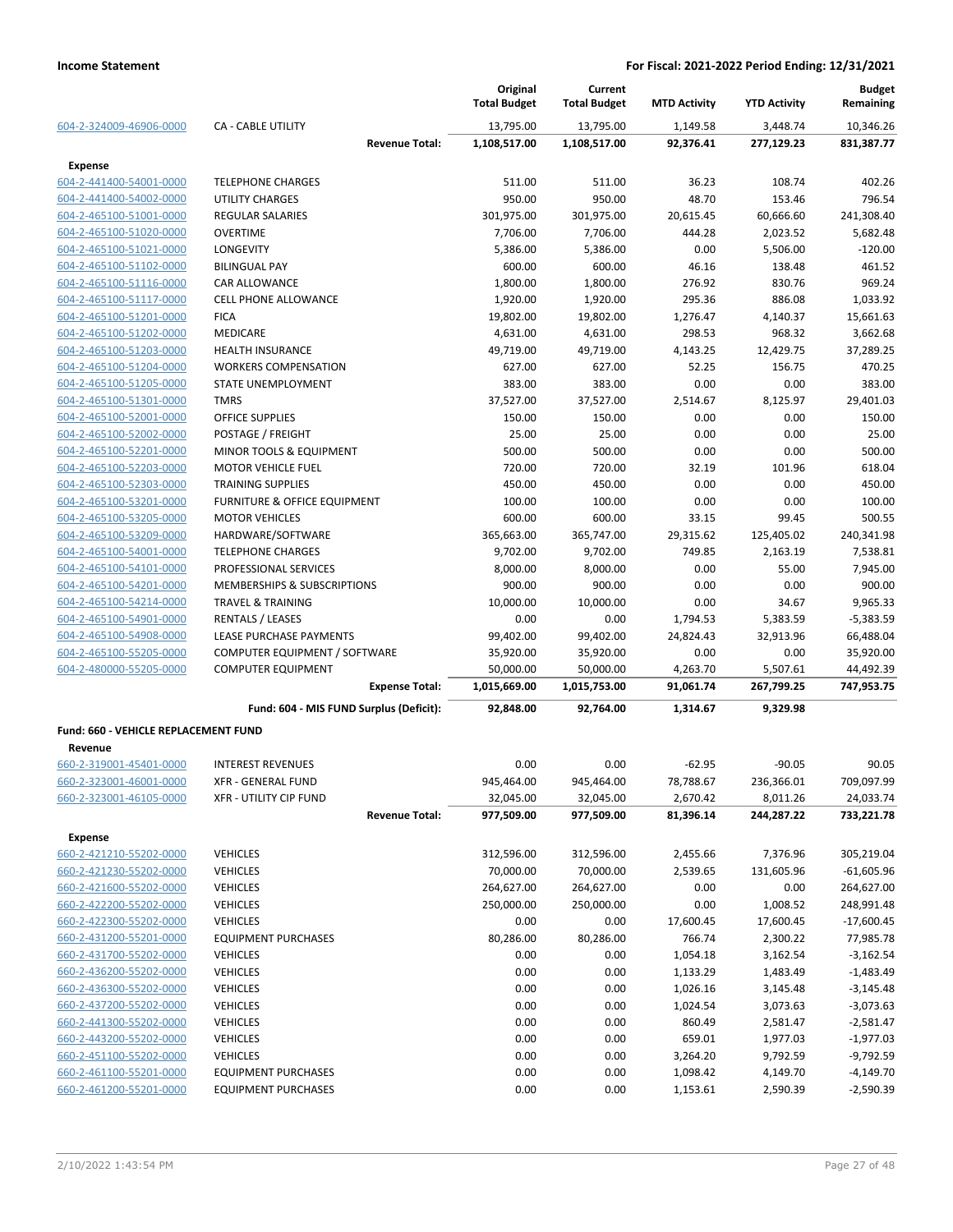|                                           |                                                                            | Original            | Current             |                     |                     | <b>Budget</b>    |
|-------------------------------------------|----------------------------------------------------------------------------|---------------------|---------------------|---------------------|---------------------|------------------|
|                                           |                                                                            | <b>Total Budget</b> | <b>Total Budget</b> | <b>MTD Activity</b> | <b>YTD Activity</b> | Remaining        |
| 660-2-480000-57008-0000                   | <b>BANK CHARGES</b>                                                        | 0.00                | 0.00                | 3.06                | 11.35               | $-11.35$         |
|                                           | <b>Expense Total:</b>                                                      | 977,509.00          | 977,509.00          | 34,639.46           | 191,859.78          | 785,649.22       |
|                                           | Fund: 660 - VEHICLE REPLACEMENT FUND Surplus (Deficit):                    | 0.00                | 0.00                | 46,756.68           | 52,427.44           |                  |
| Fund: 800 - SPENCE FUND                   |                                                                            |                     |                     |                     |                     |                  |
| Revenue                                   |                                                                            |                     |                     |                     |                     |                  |
| 800-3-319001-45401-0000                   | <b>INTEREST REVENUES</b>                                                   | 300.00              | 300.00              | 8.49                | 25.17               | 274.83           |
|                                           | <b>Revenue Total:</b>                                                      | 300.00              | 300.00              | 8.49                | 25.17               | 274.83           |
|                                           |                                                                            |                     |                     |                     |                     |                  |
| <b>Expense</b><br>800-3-495000-58501-0000 | CA - GENERAL FUND                                                          | 600.00              | 600.00              | 50.00               | 150.00              | 450.00           |
|                                           | <b>Expense Total:</b>                                                      | 600.00              | 600.00              | 50.00               | 150.00              | 450.00           |
|                                           |                                                                            |                     |                     |                     |                     |                  |
|                                           | Fund: 800 - SPENCE FUND Surplus (Deficit):                                 | -300.00             | $-300.00$           | $-41.51$            | $-124.83$           |                  |
| Fund: 801 - JONES LIBRARY TRUST           |                                                                            |                     |                     |                     |                     |                  |
| Revenue                                   |                                                                            |                     |                     |                     |                     |                  |
| 801-3-319001-45401-0000                   | <b>INTEREST REVENUES</b>                                                   | 0.00                | 0.00                | $-2.70$             | $-4.60$             | 4.60             |
|                                           | <b>Revenue Total:</b>                                                      | 0.00                | 0.00                | $-2.70$             | $-4.60$             | 4.60             |
| <b>Expense</b>                            |                                                                            |                     |                     |                     |                     |                  |
| 801-3-480000-57008-0000                   | <b>BANK CHARGES</b>                                                        | 0.00                | 0.00                | 0.11                | 0.41                | $-0.41$          |
|                                           | <b>Expense Total:</b>                                                      | 0.00                | 0.00                | 0.11                | 0.41                | $-0.41$          |
|                                           | Fund: 801 - JONES LIBRARY TRUST Surplus (Deficit):                         | 0.00                | 0.00                | $-2.81$             | $-5.01$             |                  |
| Fund: 810 - SEIZURE FUNDS - STATE RULES   |                                                                            |                     |                     |                     |                     |                  |
| Revenue                                   |                                                                            |                     |                     |                     |                     |                  |
| 810-3-319001-45401-0000                   | <b>INTEREST REVENUES</b>                                                   | 250.00              | 250.00              | $-35.87$            | $-61.38$            | 311.38           |
|                                           | <b>Revenue Total:</b>                                                      | 250.00              | 250.00              | $-35.87$            | $-61.38$            | 311.38           |
| <b>Expense</b>                            |                                                                            |                     |                     |                     |                     |                  |
| 810-3-421230-55501-0000                   | SERVICE ANIMALS                                                            | 0.00                | 0.00                | 235.00              | 656.04              | $-656.04$        |
| 810-3-480000-57008-0000                   | <b>BANK CHARGES</b>                                                        | 75.00               | 75.00               | 1.48                | 5.55                | 69.45            |
|                                           | <b>Expense Total:</b>                                                      | 75.00               | 75.00               | 236.48              | 661.59              | $-586.59$        |
|                                           | Fund: 810 - SEIZURE FUNDS - STATE RULES Surplus (Deficit):                 | 175.00              | 175.00              | $-272.35$           | -722.97             |                  |
|                                           |                                                                            |                     |                     |                     |                     |                  |
| Fund: 811 - SEIZURE FUNDS - FED RULES     |                                                                            |                     |                     |                     |                     |                  |
| Revenue                                   | <b>INTEREST REVENUES</b>                                                   | 150.00              | 150.00              | $-36.09$            | $-61.67$            |                  |
| 811-3-319001-45401-0000                   | <b>Revenue Total:</b>                                                      | 150.00              | 150.00              | $-36.09$            | $-61.67$            | 211.67<br>211.67 |
|                                           |                                                                            |                     |                     |                     |                     |                  |
| <b>Expense</b>                            |                                                                            |                     |                     |                     |                     |                  |
| 811-3-480000-57008-0000                   | <b>BANK CHARGES</b>                                                        | 75.00               | 75.00               | 1.49                | 5.57                | 69.43            |
|                                           | <b>Expense Total:</b>                                                      | 75.00               | 75.00               | 1.49                | 5.57                | 69.43            |
|                                           | Fund: 811 - SEIZURE FUNDS - FED RULES Surplus (Deficit):                   | 75.00               | 75.00               | $-37.58$            | $-67.24$            |                  |
|                                           | Fund: 820 - TIRZ FUND (Tax Increment Reinvestment Zone)                    |                     |                     |                     |                     |                  |
| Revenue                                   |                                                                            |                     |                     |                     |                     |                  |
| 820-3-311001-41101-0000                   | REAL PROPERTY TAXES - CITY                                                 | 508,577.00          | 508,577.00          | 51,481.11           | 70,650.92           | 437,926.08       |
| 820-3-311001-41111-0000                   | REAL PROPERTY TAXES - COUNTY                                               | 211,289.00          | 211,289.00          | 0.00                | 0.00                | 211,289.00       |
| 820-3-311001-41112-0000                   | REAL PROPERTY TAXES - HOSPITAL                                             | 95,566.00           | 95,566.00           | 0.00                | 0.00                | 95,566.00        |
| 820-3-311002-41102-0000                   | <b>DELINQUENT TAXES</b>                                                    | 3,000.00            | 3,000.00            | $-71.27$            | 2.56                | 2,997.44         |
| 820-3-319001-45401-0000                   | <b>INTEREST REVENUES</b>                                                   | 1,570.00            | 1,570.00            | $-529.70$           | $-899.24$           | 2,469.24         |
|                                           | <b>Revenue Total:</b>                                                      | 820,002.00          | 820,002.00          | 50,880.14           | 69,754.24           | 750,247.76       |
| <b>Expense</b>                            |                                                                            |                     |                     |                     |                     |                  |
| 820-3-416100-54101-0000                   | PROFESSIONAL SERVICES                                                      | 35,247.00           | 35,247.00           | 27.50               | 27.50               | 35,219.50        |
| 820-3-416100-55002-0000                   | <b>IMPROVEMENTS</b>                                                        | 155,000.00          | 155,000.00          | 0.00                | 0.00                | 155,000.00       |
| 820-3-480000-57008-0000                   | <b>BANK CHARGES</b>                                                        | 700.00              | 700.00              | 21.68               | 80.61               | 619.39           |
|                                           | <b>Expense Total:</b>                                                      | 190,947.00          | 190,947.00          | 49.18               | 108.11              | 190,838.89       |
|                                           | Fund: 820 - TIRZ FUND (Tax Increment Reinvestment Zone) Surplus (Deficit): | 629,055.00          | 629,055.00          | 50,830.96           | 69,646.13           |                  |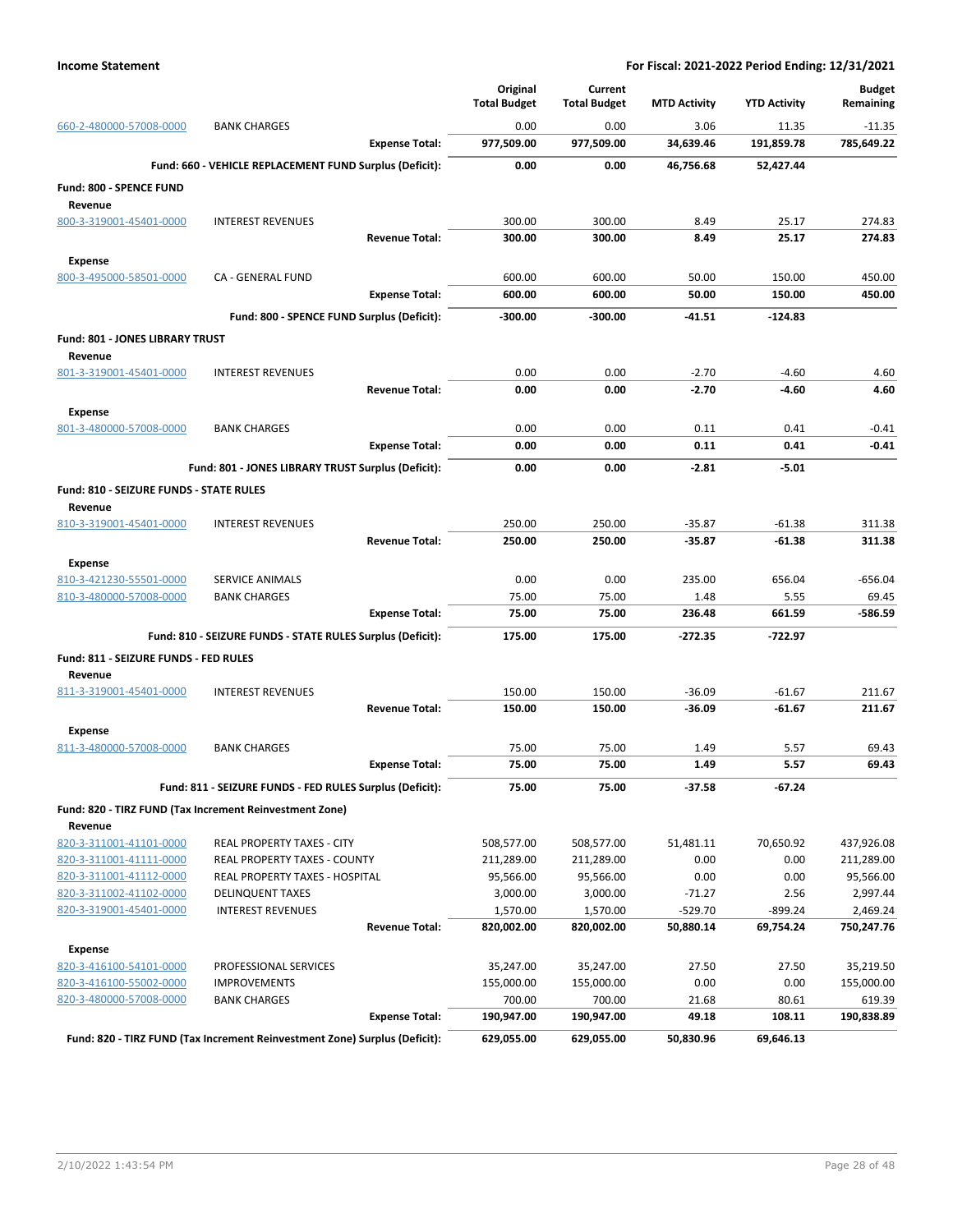|                                            |                                         | Original<br><b>Total Budget</b> | Current<br><b>Total Budget</b> | <b>MTD Activity</b> | <b>YTD Activity</b> | <b>Budget</b><br>Remaining |
|--------------------------------------------|-----------------------------------------|---------------------------------|--------------------------------|---------------------|---------------------|----------------------------|
|                                            |                                         |                                 |                                |                     |                     |                            |
| Fund: 899 - POOLED CASH<br>Revenue         |                                         |                                 |                                |                     |                     |                            |
| 899-8-319001-45401-0000                    | <b>INTEREST REVENUES</b>                | 0.00                            | 0.00                           | 0.00                | $-10,600.00$        | 10,600.00                  |
|                                            | <b>Revenue Total:</b>                   | 0.00                            | 0.00                           | 0.00                | $-10,600.00$        | 10,600.00                  |
|                                            | Fund: 899 - POOLED CASH Total:          | 0.00                            | 0.00                           | 0.00                | $-10,600.00$        |                            |
|                                            |                                         |                                 |                                |                     |                     |                            |
| <b>Fund: 910 - ELECTRIC OPERATING FUND</b> |                                         |                                 |                                |                     |                     |                            |
| Revenue                                    |                                         |                                 |                                |                     |                     |                            |
| 910-9-000000-49001-4400                    | METERED SALES - RESIDENTIAL             | 12,776,556.00                   | 12,776,556.00                  | 724,902.99          | 2,575,562.46        | 10,200,993.54              |
| 910-9-000000-49010-4421                    | METERED SALES - GS-NO DEMAND            | 754,758.00                      | 754,758.00                     | 57,867.69           | 191,045.74          | 563,712.26                 |
| 910-9-000000-49020-4422                    | METERED SALES - GS-DEMAND               | 17,869,324.00                   | 17,869,324.00                  | 930,979.35          | 3,192,435.31        | 14,676,888.69              |
| 910-9-000000-49021-4423                    | METERED SALES - GS-DEMAND INDUSTRIAL    | 0.00                            | 0.00                           | 231,162.61          | 624,301.80          | $-624,301.80$              |
| 910-9-000000-49030-4424                    | METERED SALES - GS-PRIMARY              | 370,627.00                      | 370,627.00                     | 43,106.31           | 126,975.46          | 243,651.54                 |
| 910-9-000000-49040-4440                    | METERED SALES - STREET LIGHTS           | 223,109.00                      | 223,109.00                     | 17,798.72           | 54,128.33           | 168,980.67                 |
| 910-9-000000-49050-4400                    | <b>FUEL ADJUSTMENT</b>                  | 18,694,699.00                   | 18,694,699.00                  | 927,626.66          | 3,304,129.64        | 15,390,569.36              |
| 910-9-000000-49057-4490                    | POWER COST RECOVERY                     | 0.00                            | 0.00                           | 2.59                | 12.37               | $-12.37$                   |
| 910-9-000000-49058-4400                    | <b>REGULATORY CHARGE</b>                | 3,101,449.00                    | 3,101,449.00                   | 50,785.95           | 170,895.18          | 2,930,553.82               |
| 910-9-000000-49140-4490                    | <b>VAPOR LIGHT REVENUES</b>             | 156,500.00                      | 156,500.00                     | 12,382.44           | 37,134.95           | 119,365.05                 |
| 910-9-000000-49201-4510                    | <b>LATE CHARGES</b>                     | 246,029.00                      | 246,029.00                     | 34,058.96           | 141,709.53          | 104,319.47                 |
| 910-9-000000-49209-4511                    | SERVICE CHARGES - CLEARING              | 0.00                            | 0.00                           | $-15.00$            | $-15.00$            | 15.00                      |
| 910-9-000000-49210-4511                    | <b>ELECTRIC SERVICE CHARGES</b>         | 85,538.00                       | 85,538.00                      | 10,731.54           | 30,864.12           | 54,673.88                  |
| 910-9-000000-49211-4511                    | VAPOR LIGHT SERVICE CHARGES             | 439.00                          | 439.00                         | 3.82                | 111.46              | 327.54                     |
| 910-9-000000-49212-4511                    | SAW POLES SERVICE CHARGES               | 1,427.00                        | 1,427.00                       | 0.00                | 560.00              | 867.00                     |
| 910-9-000000-49213-4511                    | AMPY SERVICE CHARGES                    | 0.00                            | 0.00                           | 89.91               | 152.41              | $-152.41$                  |
| 910-9-000000-49220-4512                    | <b>RE-READ CHARGES</b>                  | 53.00                           | 53.00                          | 0.00                | 0.00                | 53.00                      |
| 910-9-000000-49301-4490                    | METERED SALES - 5% XFER to GENERAL FUND | 2,732,421.00                    | 2,732,421.00                   | 149,509.54          | 513,940.40          | 2,218,480.60               |
| 910-9-000000-49307-4490                    | METERED SALES - 1% XFER to GBOD         | 546,484.00                      | 546,484.00                     | 29,965.92           | 102,853.70          | 443,630.30                 |
| 910-9-000000-49410-4564                    | <b>CUSTOMER AID TO CONSTRUCTION</b>     | 134,686.00                      | 134,686.00                     | 18,714.60           | 34,574.06           | 100,111.94                 |
| 910-9-000000-49420-4564                    | UNDERGROUND SERVICE                     | 24,883.00                       | 24,883.00                      | 0.00                | 770.93              | 24,112.07                  |
| 910-9-000000-49430-4564                    | <b>RELOCATION OF SERVICE</b>            | 7,744.00                        | 7,744.00                       | 0.00                | 0.00                | 7,744.00                   |
| 910-9-000000-49450-4564                    | <b>ACCIDENTS</b>                        | 12,954.00                       | 12,954.00                      | 0.00                | 233.40              | 12,720.60                  |
| 910-9-000000-49455-4564                    | <b>INSURANCE REIMBURSEMENTS</b>         | 5,105.00                        | 5,105.00                       | 5,039.41            | 5,039.41            | 65.59                      |
| 910-9-000000-49460-4564                    | <b>METER DAMAGE</b>                     | 203.00                          | 203.00                         | 0.00                | 0.00                | 203.00                     |
| 910-9-000000-49470-4564                    | OTHER REIMBURSEMENTS                    | 8,407.00                        | 8,407.00                       | 0.00                | 9,178.68            | $-771.68$                  |
| 910-9-000000-49480-4564                    | <b>METER BASES</b>                      | 4,367.00                        | 4,367.00                       | 118.79              | 450.80              | 3,916.20                   |
| 910-9-000000-49490-4564                    | <b>MATERIAL SALES</b>                   | 15,749.00                       | 15,749.00                      | 0.00                | 0.00                | 15,749.00                  |
| 910-9-000000-49520-4470                    | <b>ENERGY SALES</b>                     | 10,150,493.00                   | 10,150,493.00                  | 1,056,430.32        | 4,742,678.04        | 5,407,814.96               |
| 910-9-000000-49521-4470                    | <b>RUC REVENUES</b>                     | 745.00                          | 745.00                         | $-544.78$           | 5,644.62            | $-4,899.62$                |
| 910-9-000000-49523-4470                    | RENEWABLE ENERGY CREDITS                | 25,500.00                       | 25,500.00                      | 0.00                | 0.00                | 25,500.00                  |
| 910-9-000000-49530-4572                    | <b>TCR AUCTION PROCEEDS</b>             | 704,513.00                      | 704,513.00                     | 59,538.56           | 213,932.13          | 490,580.87                 |
| 910-9-000000-49560-4571                    | <b>TCOS REVENUES</b>                    | 676,482.00                      | 676,482.00                     | 38,279.50           | 89,513.51           | 586,968.49                 |
| 910-9-000000-49601-4540                    | POLE USE REVENUES                       | 51,995.00                       | 51,995.00                      | 3,075.98            | 10,801.12           | 41,193.88                  |
| 910-9-000000-49602-4118                    | EPA ALLOWANCE SALES                     | 1.00                            | 1.00                           | 0.00                | 0.00                | 1.00                       |
| 910-9-000000-49670-4116                    | ROUNDUP PROGRAM                         | 6,000.00                        | 6,000.00                       | 310.71              | 797.73              | 5,202.27                   |
| 910-9-000000-49699-4116                    | OTHER GAINS/LOSSES                      | 20,076.00                       | 20,076.00                      | 0.00                | 0.00                | 20,076.00                  |
| 910-9-000000-49700-4990                    | REDEMPTION OF LONG TERM DEBT            | 20,115,000.00                   | 20,115,000.00                  | 0.00                | 0.00                | 20,115,000.00              |
| 910-9-000000-49701-4567                    | XFER FROM COG - GEN FUND                | 1,015,475.00                    | 1,015,475.00                   | 84,622.92           | 253,868.76          | 761,606.24                 |
| 910-9-000000-49754-4994                    | XFER FROM 950 - BILLING                 | 50,812.00                       | 50,812.00                      | 4,234.34            | 12,703.02           | 38,108.98                  |
| 910-9-000000-49755-4995                    | XFER FROM 950 - CASHIERS                | 68,089.00                       | 68,089.00                      | 5,674.09            | 17,022.27           | 51,066.73                  |
| 910-9-000000-49759-4545                    | XFER FROM 950 FOR POLE USE              | 33,000.00                       | 33,000.00                      | 0.00                | 0.00                | 33,000.00                  |
| 910-9-000000-49801-4190                    | <b>INTEREST INCOME</b>                  | 100,000.00                      | 100,000.00                     | $-2,699.61$         | $-3,752.99$         | 103,752.99                 |
| 910-9-000000-49809-4190                    | INTEREST ON ERCOT COLLATERAL            | 63.00                           | 63.00                          | 0.00                | 0.00                | 63.00                      |
| 910-9-000000-49900-4171                    | <b>ENERGY EFFICIENCY CREDITS</b>        | 0.00                            | 0.00                           | $-50.00$            | $-325.00$           | 325.00                     |
|                                            | <b>Revenue Total:</b>                   | 90,791,755.00                   | 90,791,755.00                  | 4,493,704.83        | 16,459,928.35       | 74,331,826.65              |
| Expense                                    |                                         |                                 |                                |                     |                     |                            |
| 910-9-901000-51001-5000                    | REGULAR SALARIES                        | 445,690.00                      | 445,690.00                     | 37,161.08           | 109,613.59          | 336,076.41                 |
| 910-9-901000-51020-5000                    | <b>OVERTIME</b>                         | 55,045.00                       | 55,045.00                      | 7,453.32            | 18,998.30           | 36,046.70                  |
| 910-9-901000-51115-5000                    | <b>CLOTHING ALLOWANCE</b>               | 3,800.00                        | 3,800.00                       | 0.00                | 0.00                | 3,800.00                   |
| 910-9-901000-51116-5000                    | CAR ALLOWANCE                           | 975.00                          | 975.00                         | 300.00              | 825.00              | 150.00                     |
|                                            |                                         |                                 |                                |                     |                     |                            |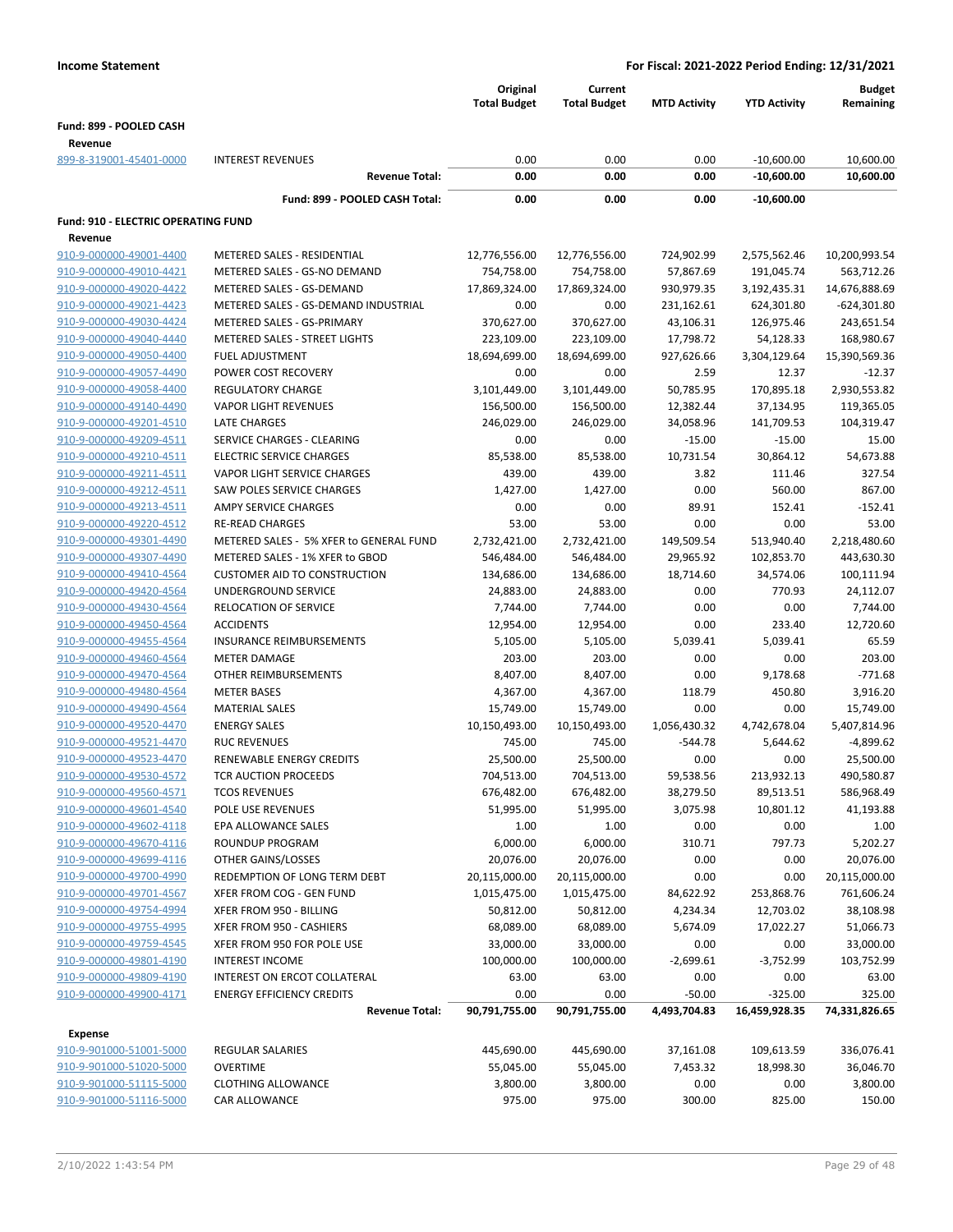**Budget**

| 910-9-901000-51117-5000                                   |
|-----------------------------------------------------------|
| 910-9-901000-51201-5000                                   |
| 910-9-901000-51202-5000                                   |
| 910-9-901000-51203-5000                                   |
| <u>910-9-901000-51204-5000</u>                            |
| 910-9-901000-51205-5000                                   |
| 910-9-901000-51301-5000                                   |
| 910-9-901001-59020-5010                                   |
| 910-9-901008-59110-5080                                   |
| <u>910-9-901008-59112-5080</u><br>910-9-901008-59121-5080 |
| 910-9-901008-59122-5080                                   |
| 910-9-901008-59125-5080                                   |
| 910-9-901008-59141-5080                                   |
| <u>910-9-901008-59144-5080</u>                            |
| 910-9-901008-59145-5080                                   |
| 910-9-901008-59146-5080                                   |
| 910-9-901008-59148-5080                                   |
| <u>910-9-901008-59149-5080</u>                            |
| <u>910-9-901015-51001-5150</u>                            |
| 910-9-901015-51020-5150                                   |
| 910-9-901015-51115-5150                                   |
| 910-9-901015-51116-5150                                   |
| 910-9-901015-51117-5150                                   |
| <u>910-9-901015-51201-5150</u>                            |
| 910-9-901015-51202-5150                                   |
| 910-9-901015-51203-5150                                   |
| 910-9-901015-51204-5150                                   |
| <u>910-9-901015-51205-5150</u>                            |
| <u>910-9-901015-51301-5150</u>                            |
| 910-9-901015-59201-5150                                   |
| 910-9-901015-59205-5150                                   |
| 910-9-901015-59290-5150                                   |
| 910-9-901015-59291-5150                                   |
| <u>910-9-901015-59292-5150</u>                            |
| 910-9-901015-59293-5150                                   |
| 910-9-901090-59312-9900                                   |
| 910-9-901146-51001-5460                                   |
| 910-9-901146-51020-5460                                   |
| <u>910-9-901146-51115-5460</u>                            |
| 910-9-901146-51116-5460                                   |
| 910-9-901146-51117-5460                                   |
| 910-9-901146-51201-5460                                   |
| <u>910-9-901146-51202-5460</u>                            |
| <u>910-9-901146-51203-5460</u>                            |
| 910-9-901146-51204-5460                                   |
| 910-9-901146-51205-5460                                   |
| <u>910-9-901146-51301-5460</u>                            |
| <u>910-9-901147-59020-5470</u>                            |
| <u>910-9-901151-59110-5501</u>                            |
| <u>910-9-901151-59112-5501</u><br>910-9-901151-59121-5501 |
| 910-9-901151-59122-5501                                   |
| <u>910-9-901151-59125-5501</u>                            |
| <u>910-9-901151-59141-5501</u>                            |
| <u>910-9-901151-59144-5501</u>                            |
| 910-9-901151-59145-5501                                   |
| <u>910-9-901151-59146-5501</u>                            |
| <u>910-9-901151-59149-5501</u>                            |
|                                                           |

|                         |                                           | Original<br><b>Total Budget</b> | Current<br><b>Total Budget</b> | <b>MTD Activity</b> | <b>YTD Activity</b> | <b>Budget</b><br>Remaining |
|-------------------------|-------------------------------------------|---------------------------------|--------------------------------|---------------------|---------------------|----------------------------|
| 910-9-901000-51117-5000 | <b>CELL PHONE ALLOWANCE</b>               | 864.00                          | 864.00                         | 64.54               | 185.31              | 678.69                     |
| 910-9-901000-51201-5000 | <b>FICA</b>                               | 30,043.00                       | 30,043.00                      | 2,458.34            | 7,069.71            | 22,973.29                  |
| 910-9-901000-51202-5000 | MEDICARE                                  | 7,027.00                        | 7,027.00                       | 574.94              | 1,653.41            | 5,373.59                   |
| 910-9-901000-51203-5000 | <b>HEALTH INSURANCE</b>                   | 69,234.00                       | 69,234.00                      | 5,769.50            | 17,308.50           | 51,925.50                  |
| 910-9-901000-51204-5000 | <b>WORKERS COMPENSATION</b>               | 8,701.00                        | 8,701.00                       | 725.08              | 2,175.24            | 6,525.76                   |
| 910-9-901000-51205-5000 | UNEMPLOYMENT                              | 990.00                          | 990.00                         | 0.00                | 0.00                | 990.00                     |
| 910-9-901000-51301-5000 | <b>TMRS</b>                               | 56,936.00                       | 56,936.00                      | 5,217.53            | 15,036.13           | 41,899.87                  |
| 910-9-901001-59020-5010 | <b>NATURAL GAS</b>                        | 395,699.00                      | 395,699.00                     | 475.16              | 115,409.25          | 280,289.75                 |
| 910-9-901008-59110-5080 | <b>GEUS OPERATIONS</b>                    | 35,000.00                       | 35,000.00                      | 2,094.15            | 3,664.71            | 31,335.29                  |
| 910-9-901008-59112-5080 | <b>SAFETY</b>                             | 8,200.00                        | 8,200.00                       | 602.38              | 1,723.06            | 6,476.94                   |
| 910-9-901008-59121-5080 | MECHANICAL SUPPLIES                       | 15,000.00                       | 15,000.00                      | 67.85               | 1,613.27            | 13,386.73                  |
| 910-9-901008-59122-5080 | <b>ELECTRICAL SUPPLIES</b>                | 15,000.00                       | 15,000.00                      | 838.62              | 1,010.39            | 13,989.61                  |
| 910-9-901008-59125-5080 | <b>CHEMICAL &amp; LABORATORY SUPPLIES</b> | 35,000.00                       | 35,000.00                      | 2,369.00            | 3,611.65            | 31,388.35                  |
| 910-9-901008-59141-5080 | <b>UTILITY BILLS</b>                      | 250,000.00                      | 250,000.00                     | 3,766.40            | 21,443.84           | 228,556.16                 |
| 910-9-901008-59144-5080 | MISCELLANEOUS SERVICES                    | 60,250.00                       | 60,250.00                      | 0.00                | 29,698.44           | 30,551.56                  |
| 910-9-901008-59145-5080 | <b>ENVIRONMENTAL SERVICES</b>             | 130,400.00                      | 130,400.00                     | 15.16               | 39,496.85           | 90,903.15                  |
| 910-9-901008-59146-5080 | TRAINING AND TRAVEL                       | 26,000.00                       | 26,000.00                      | 0.00                | 0.00                | 26,000.00                  |
| 910-9-901008-59148-5080 | <b>FUEL</b>                               | 1,500.00                        | 1,500.00                       | 147.07              | 147.07              | 1,352.93                   |
| 910-9-901008-59149-5080 | <b>EMPLOYEE RELATIONS</b>                 | 1,000.00                        | 1,000.00                       | 0.00                | 0.00                | 1,000.00                   |
| 910-9-901015-51001-5150 | <b>REGULAR SALARIES</b>                   | 311,138.00                      | 311,138.00                     | 19,522.48           | 55,456.41           | 255,681.59                 |
| 910-9-901015-51020-5150 | <b>OVERTIME</b>                           | 25,000.00                       | 25,000.00                      | 2,782.13            | 6,458.65            | 18,541.35                  |
| 910-9-901015-51115-5150 | <b>CLOTHING ALLOWANCE</b>                 | 3,500.00                        | 3,500.00                       | 190.78              | 190.78              | 3,309.22                   |
| 910-9-901015-51116-5150 | <b>CAR ALLOWANCE</b>                      | 975.00                          | 975.00                         | 0.00                | 75.00               | 900.00                     |
| 910-9-901015-51117-5150 | <b>CELL PHONE ALLOWANCE</b>               | 432.00                          | 432.00                         | 15.00               | 23.31               | 408.69                     |
| 910-9-901015-51201-5150 | <b>FICA</b>                               | 19,656.00                       | 19,656.00                      | 1,239.00            | 3,393.14            | 16,262.86                  |
| 910-9-901015-51202-5150 | MEDICARE                                  | 5,694.00                        | 5,694.00                       | 289.76              | 793.55              | 4,900.45                   |
| 910-9-901015-51203-5150 | <b>HEALTH INSURANCE</b>                   | 56,646.00                       | 56,646.00                      | 4,720.50            | 14,161.50           | 42,484.50                  |
| 910-9-901015-51204-5150 | <b>WORKERS COMPENSATION</b>               | 5,373.00                        | 5,373.00                       | 447.75              | 1,343.25            | 4,029.75                   |
| 910-9-901015-51205-5150 | UNEMPLOYMENT                              | 810.00                          | 810.00                         | 31.66               | 31.66               | 778.34                     |
| 910-9-901015-51301-5150 | <b>TMRS</b>                               | 37,247.00                       | 37,247.00                      | 2,589.06            | 7,193.53            | 30,053.47                  |
| 910-9-901015-59201-5150 | <b>BUILDING MAINTENANCE</b>               | 19,500.00                       | 19,500.00                      | 288.57              | 2,511.03            | 16,988.97                  |
| 910-9-901015-59205-5150 | <b>EQUIPMENT MAINTENANCE</b>              | 7,100.00                        | 7,100.00                       | 784.30              | 784.30              | 6,315.70                   |
| 910-9-901015-59290-5150 | GENERAL PLANT EQUIPMENT MAINTENANCE       | 27,500.00                       | 27,500.00                      | 0.00                | 3,644.70            | 23,855.30                  |
| 910-9-901015-59291-5150 | UNIT 1 MAINTENANCE                        | 210,600.00                      | 210,600.00                     | 1,055.36            | 4,770.67            | 205,829.33                 |
| 910-9-901015-59292-5150 | UNIT 2 MAINTENANCE                        | 213,100.00                      | 213,100.00                     | 10,009.34           | 36,194.25           | 176,905.75                 |
| 910-9-901015-59293-5150 | <b>UNIT 3 MAINTENANCE</b>                 | 267,600.00                      | 267,600.00                     | 722.00              | 5,044.49            | 262,555.51                 |
| 910-9-901090-59312-9900 | <b>BOILER PLANT EQUIPMENT</b>             | 637,800.00                      | 637,800.00                     | 13,501.50           | 13,501.50           | 624,298.50                 |
| 910-9-901146-51001-5460 | <b>REGULAR SALARIES</b>                   | 475,274.00                      | 475,274.00                     | 33,005.08           | 98,513.17           | 376,760.83                 |
| 910-9-901146-51020-5460 | <b>OVERTIME</b>                           | 55,045.00                       | 55,045.00                      | 7,453.31            | 18,998.29           | 36,046.71                  |
| 910-9-901146-51115-5460 | <b>CLOTHING ALLOWANCE</b>                 | 3,800.00                        | 3,800.00                       | 0.00                | 0.00                | 3,800.00                   |
| 910-9-901146-51116-5460 | CAR ALLOWANCE                             | 975.00                          | 975.00                         | 0.00                | 0.00                | 975.00                     |
| 910-9-901146-51117-5460 | <b>CELL PHONE ALLOWANCE</b>               | 0.00                            | 0.00                           | 47.88               | 143.64              | $-143.64$                  |
| 910-9-901146-51201-5460 | <b>FICA</b>                               | 31,889.00                       | 31,889.00                      | 2,511.39            | 7,294.62            | 24,594.38                  |
| 910-9-901146-51202-5460 | MEDICARE                                  | 7,458.00                        | 7,458.00                       | 587.34              | 1,706.00            | 5,752.00                   |
| 910-9-901146-51203-5460 | HEALTH INSURANCE                          | 73,011.00                       | 73,011.00                      | 6,084.25            | 18,252.75           | 54,758.25                  |
| 910-9-901146-51204-5460 | <b>WORKERS COMPENSATION</b>               | 9,235.00                        | 9,235.00                       | 769.58              | 2,308.74            | 6,926.26                   |
| 910-9-901146-51205-5460 | UNEMPLOYMENT                              | 1,044.00                        | 1,044.00                       | 0.00                | 0.00                | 1,044.00                   |
| 910-9-901146-51301-5460 | <b>TMRS</b>                               | 60,434.00                       | 60,434.00                      | 4,698.71            | 13,647.97           | 46,786.03                  |
| 910-9-901147-59020-5470 | <b>NATURAL GAS</b>                        | 880,074.00                      | 880,074.00                     | 41,547.50           | 389,529.23          | 490,544.77                 |
| 910-9-901151-59110-5501 | <b>GEUS OPERATIONS</b>                    | 23,300.00                       | 23,300.00                      | 1,384.55            | 2,160.52            | 21,139.48                  |
| 910-9-901151-59112-5501 | SAFETY PROGRAM                            | 2,950.00                        | 2,950.00                       | 486.66              | 486.66              | 2,463.34                   |
| 910-9-901151-59121-5501 | MECHANICAL SUPPLIES                       | 10,000.00                       | 10,000.00                      | 39.04               | 39.04               | 9,960.96                   |
| 910-9-901151-59122-5501 | <b>ELECTRICAL SUPPLIES</b>                | 5,000.00                        | 5,000.00                       | 0.00                | 82.12               | 4,917.88                   |
| 910-9-901151-59125-5501 | <b>CHEMICAL &amp; LABORATORY</b>          | 12,000.00                       | 12,000.00                      | 0.00                | 0.00                | 12,000.00                  |
| 910-9-901151-59141-5501 | UTILITY BILLS                             | 200.00                          | 200.00                         | 13.99               | 26.22               | 173.78                     |
| 910-9-901151-59144-5501 | MISCELLANEOUS SERVICES                    | 4,750.00                        | 4,750.00                       | 0.00                | $-2,595.91$         | 7,345.91                   |
| 910-9-901151-59145-5501 | <b>ENVIRONMENTAL SERVICES</b>             | 29,500.00                       | 29,500.00                      | 0.00                | 0.00                | 29,500.00                  |
| 910-9-901151-59146-5501 | <b>TRAINING AND TRAVEL</b>                | 28,000.00                       | 28,000.00                      | 0.00                | 0.00                | 28,000.00                  |
| 910-9-901151-59149-5501 | <b>EMPLOYEE RELATIONS</b>                 | 1,000.00                        | 1,000.00                       | 0.00                | 0.00                | 1,000.00                   |

**Original**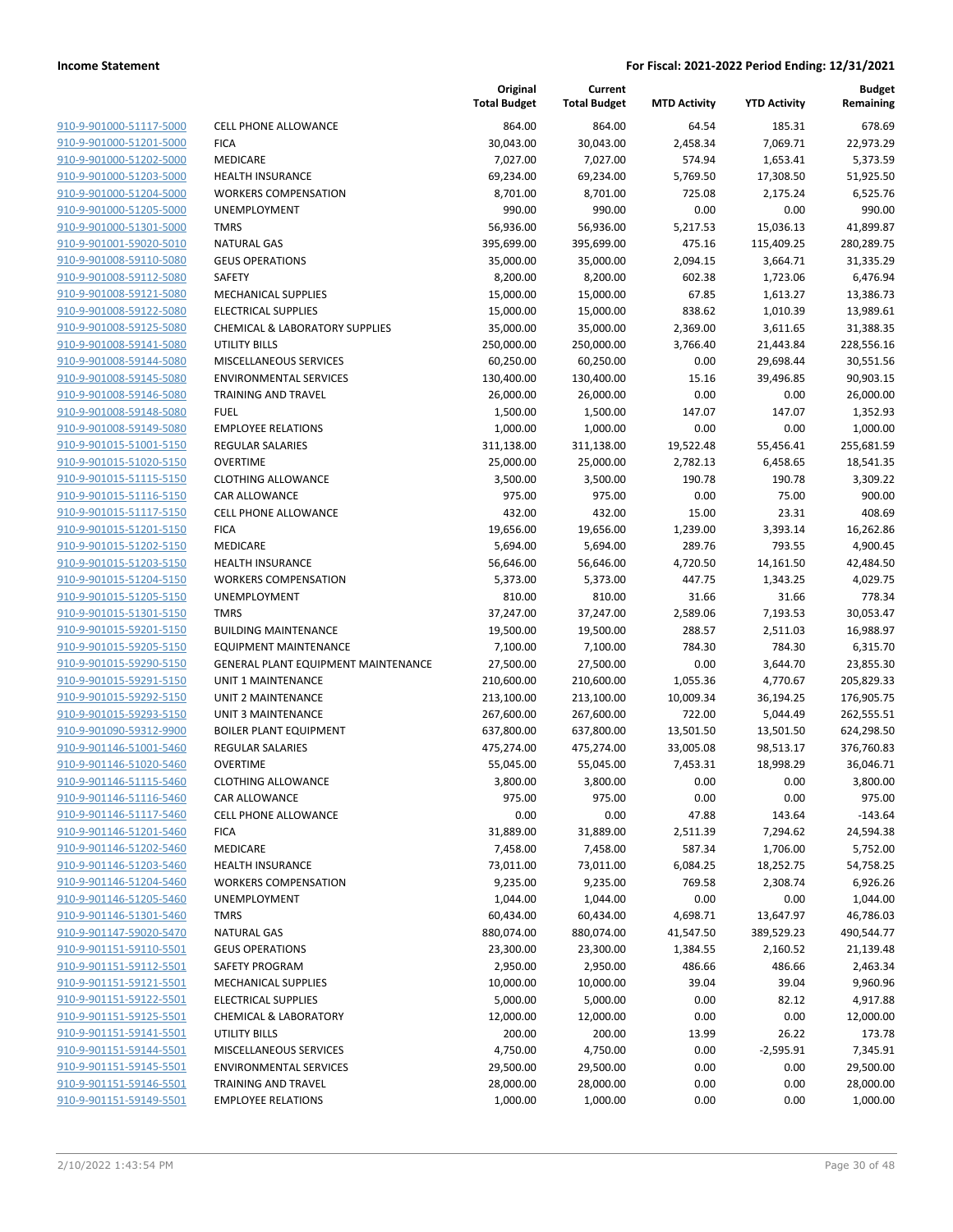|                                                    |                                     | Original<br><b>Total Budget</b> | Current<br><b>Total Budget</b> | <b>MTD Activity</b> | <b>YTD Activity</b> | <b>Budget</b><br>Remaining |
|----------------------------------------------------|-------------------------------------|---------------------------------|--------------------------------|---------------------|---------------------|----------------------------|
| 910-9-901154-51001-5541                            | REGULAR SALARIES                    | 293,288.00                      | 293,288.00                     | 23,678.49           | 65,846.40           | 227,441.60                 |
| 910-9-901154-51020-5541                            | <b>OVERTIME</b>                     | 25,000.00                       | 25,000.00                      | 2,782.12            | 6,458.61            | 18,541.39                  |
| 910-9-901154-51115-5541                            | <b>CLOTHING ALLOWANCE</b>           | 3,500.00                        | 3,500.00                       | 0.00                | 0.00                | 3,500.00                   |
| 910-9-901154-51116-5541                            | <b>CAR ALLOWANCE</b>                | 975.00                          | 975.00                         | 0.00                | 0.00                | 975.00                     |
| 910-9-901154-51117-5541                            | <b>CELL PHONE ALLOWANCE</b>         | 0.00                            | 0.00                           | 31.60               | 64.80               | $-64.80$                   |
| 910-9-901154-51201-5541                            | <b>FICA</b>                         | 18,549.00                       | 18,549.00                      | 1,642.52            | 4,486.93            | 14,062.07                  |
| 910-9-901154-51202-5541                            | MEDICARE                            | 4,340.00                        | 4,340.00                       | 384.14              | 1,049.37            | 3,290.63                   |
| 910-9-901154-51203-5541                            | <b>HEALTH INSURANCE</b>             | 50,352.00                       | 50,352.00                      | 4,196.00            | 12,588.00           | 37,764.00                  |
| 910-9-901154-51204-5541                            | <b>WORKERS COMPENSATION</b>         | 5,373.00                        | 5,373.00                       | 447.75              | 1,343.25            | 4,029.75                   |
| 910-9-901154-51205-5541                            | UNEMPLOYMENT                        | 720.00                          | 720.00                         | 31.66               | 31.66               | 688.34                     |
| 910-9-901154-51301-5541                            | <b>TMRS</b>                         | 35,149.00                       | 35,149.00                      | 3,073.09            | 8,394.89            | 26,754.11                  |
| 910-9-901154-59201-5541                            | <b>BUILDINGS MAINTENANCE</b>        | 34,100.00                       | 34,100.00                      | 227.99              | 1,422.63            | 32,677.37                  |
| 910-9-901154-59205-5541                            | <b>EQUIPMENT MAINTENANCE</b>        | 6,100.00                        | 6,100.00                       | 1,333.54            | 1,333.54            | 4,766.46                   |
| 910-9-901154-59206-5541                            | <b>GENERATOR MAINTENANCE</b>        | 5,000.00                        | 5,000.00                       | 0.00                | 0.00                | 5,000.00                   |
| 910-9-901154-59290-5541                            | GENERAL PLANT EQUIPMENT MAINTENANCE | 45,500.00                       | 45,500.00                      | 0.00                | 0.00                | 45,500.00                  |
| 910-9-901154-59291-5541                            | UNIT 1 MAINTENANCE                  | 107,500.00                      | 107,500.00                     | 96.10               | 464.18              | 107,035.82                 |
| 910-9-901154-59292-5541                            | UNIT 2 MAINTENANCE                  | 107,500.00                      | 107,500.00                     | 96.10               | 3,642.95            | 103,857.05                 |
| 910-9-901154-59293-5541                            | <b>UNIT 3 MAINTENANCE</b>           | 107,500.00                      | 107,500.00                     | 96.10               | 1,380.43            | 106,119.57                 |
| 910-9-901190-59344-9900                            | <b>ENGINE PLANT GENERATORS</b>      | 140,000.00                      | 140,000.00                     | 0.00                | 0.00                | 140,000.00                 |
| 910-9-901500-59040-5550                            | <b>TMPA FIXED COST</b>              | 293,000.00                      | 293,000.00                     | -7,057,524.24       | -7,010,089.56       | 7,303,089.56               |
| 910-9-901500-59050-5550                            | <b>DUKE WIND ENERGY</b>             | 3,129,447.00                    | 3,129,447.00                   | 57,313.62           | 490,470.57          | 2,638,976.43               |
| 910-9-901500-59051-5550                            | <b>SOLAR ENERGY</b>                 | 1,321,375.00                    | 1,321,375.00                   | 55,528.76           | 230,503.32          | 1,090,871.68               |
| 910-9-901500-59052-5550                            | OFF-SYSTEM NET PURCHASES            | 12,224,851.00                   | 12,224,851.00                  | 788,991.88          | 2,320,768.20        | 9,904,082.80               |
| 910-9-901500-59053-5550                            | <b>ERCOT BALANCING ENERGY</b>       | 5,050,756.00                    | 5,050,756.00                   | 1,144,247.94        | 4,844,008.64        | 206,747.36                 |
| 910-9-901500-59054-5550                            | <b>ANCILLARY SERVICES</b>           | 438,500.00                      | 438,500.00                     | $-7,589.68$         | $-131,955.38$       | 570,455.38                 |
| 910-9-901500-59055-5550                            | <b>CONTROL CENTER COSTS</b>         | 258,000.00                      | 258,000.00                     | 21,500.00           | 65,000.00           | 193,000.00                 |
| 910-9-901500-59057-5550                            | <b>ERCOT UPLIFT</b>                 | 224,802.00                      | 224,802.00                     | 33,004.07           | 89,190.30           | 135,611.70                 |
| 910-9-901500-59059-5550                            | EILS                                | 80,000.00                       | 80,000.00                      | 0.00                | $-20,000.09$        | 100,000.09                 |
| 910-9-901500-59061-5550                            | <b>RUC</b>                          | 0.00                            | 0.00                           | 0.00                | 6,089.02            | $-6,089.02$                |
| 910-9-901500-59063-5550                            | <b>ERCOT CONGESTION RIGHTS</b>      | 79,988.00                       | 79,988.00                      | $-14,188.32$        | $-54,149.39$        | 134,137.39                 |
| 910-9-901500-59099-5550                            | GARLAND CLEARING ACCOUNT            | 0.00                            | 0.00                           | $-102, 142.57$      | $-52,145.50$        | 52,145.50                  |
| 910-9-901600-51001-5750                            | REGULAR SALARIES                    | 210,126.00                      | 210,126.00                     | 16,163.20           | 48,489.60           | 161,636.40                 |
| 910-9-901600-51116-5750                            | CAR ALLOWANCE                       | 1,950.00                        | 1,950.00                       | 150.00              | 450.00              | 1,500.00                   |
| 910-9-901600-51117-5750                            | <b>CELL PHONE ALLOWANCE</b>         | 1,272.00                        | 1,272.00                       | 97.84               | 293.52              | 978.48                     |
| 910-9-901600-51201-5750                            | <b>FICA</b>                         | 11,956.00                       | 11,956.00                      | 999.15              | 3,001.79            | 8,954.21                   |
| 910-9-901600-51202-5750                            | MEDICARE                            | 3,093.00                        | 3,093.00                       | 234.18              | 702.54              | 2,390.46                   |
| 910-9-901600-51203-5750                            | <b>HEALTH INSURANCE</b>             | 25,176.00                       | 25,176.00                      | 2,098.00            | 6,294.00            | 18,882.00                  |
| 910-9-901600-51204-5750                            | <b>WORKERS COMPENSATION</b>         | 3,830.00                        | 3,830.00                       | 319.17              | 957.51              | 2,872.49                   |
| 910-9-901600-51205-5750                            | UNEMPLOYMENT                        | 360.00                          | 360.00                         | 0.00                | 0.00                | 360.00                     |
| 910-9-901600-51301-5750                            | <b>TMRS</b>                         | 25,068.00                       | 25,068.00                      | 1,903.68            | 5,711.04            | 19,356.96                  |
| 910-9-901600-59110-5750                            | <b>GEUS OPERATIONS</b>              | 93,440.00                       | 93,440.00                      | 3,403.98            | 8,886.59            | 84,553.41                  |
| 910-9-901600-59146-5750                            | TRAINING AND TRAVEL                 | 4,000.00                        | 4,000.00                       | 0.00                | 592.88              | 3,407.12                   |
| 910-9-901600-59149-5750                            | <b>EMPLOYEE RELATIONS</b>           | 500.00                          | 500.00                         | 0.00                | 0.00                | 500.00                     |
| 910-9-901690-59303-9900                            | <b>MISC INTANGIBLE</b>              | 120,000.00                      | 120,000.00                     | 0.00                | 0.00                | 120,000.00                 |
| 910-9-910120-51001-9200                            | REGULAR SALARIES                    | 283,302.00                      | 283,302.00                     | 22,401.84           | 66,933.04           | 216,368.96                 |
| 910-9-910120-51115-9200                            | <b>CLOTHING ALLOWANCE</b>           | 500.00                          | 500.00                         | 0.00                | 131.15              | 368.85                     |
| 910-9-910120-51116-9200<br>910-9-910120-51117-9200 | CAR ALLOWANCE                       | 5,600.00                        | 5,600.00                       | 538.46              | 1,615.38            | 3,984.62                   |
| 910-9-910120-51201-9200                            | <b>CELL PHONE ALLOWANCE</b>         | 1,209.00                        | 1,209.00                       | 92.96               | 278.88              | 930.12                     |
|                                                    | <b>FICA</b>                         | 13,929.00                       | 13,929.00                      | 583.34              | 1,751.70            | 12,177.30                  |
| 910-9-910120-51202-9200<br>910-9-910120-51203-9200 | MEDICARE                            | 4,206.00                        | 4,206.00                       | 314.42              | 943.66              | 3,262.34                   |
|                                                    | <b>HEALTH INSURANCE</b>             | 36,505.00                       | 36,505.00                      | 3,042.08            | 9,126.24            | 27,378.76                  |
| 910-9-910120-51204-9200                            | <b>WORKERS COMPENSATION</b>         | 5,207.00                        | 5,207.00                       | 433.92              | 1,301.76            | 3,905.24                   |
| 910-9-910120-51205-9200                            | UNEMPLOYMENT                        | 522.00                          | 522.00                         | 0.00                | 72.80               | 449.20                     |
| 910-9-910120-51301-9200                            | <b>TMRS</b>                         | 34,088.00                       | 34,088.00                      | 2,656.04            | 7,968.12            | 26,119.88                  |
| 910-9-910121-59110-9210                            | <b>GEUS OPERATIONS</b>              | 6,700.00                        | 6,700.00                       | 478.86              | 1,400.76            | 5,299.24                   |
| 910-9-910121-59116-9210                            | <b>BUILDING OPERATIONS</b>          | 4,000.00                        | 4,000.00                       | 0.00                | 435.71              | 3,564.29                   |
| 910-9-910121-59141-9210                            | UTILITY BILLS                       | 81,000.00                       | 81,000.00                      | 4,627.57            | 14,795.22           | 66,204.78                  |
| 910-9-910121-59143-9210                            | PROFESSIONAL SERVICES               | 195,000.00                      | 195,000.00                     | 5,733.00            | 11,170.50           | 183,829.50                 |
| 910-9-910121-59143-9230                            | LEGISLATIVE SUPPORT                 | 50,000.00                       | 50,000.00                      | 5,416.65            | 16,249.95           | 33,750.05                  |
|                                                    |                                     |                                 |                                |                     |                     |                            |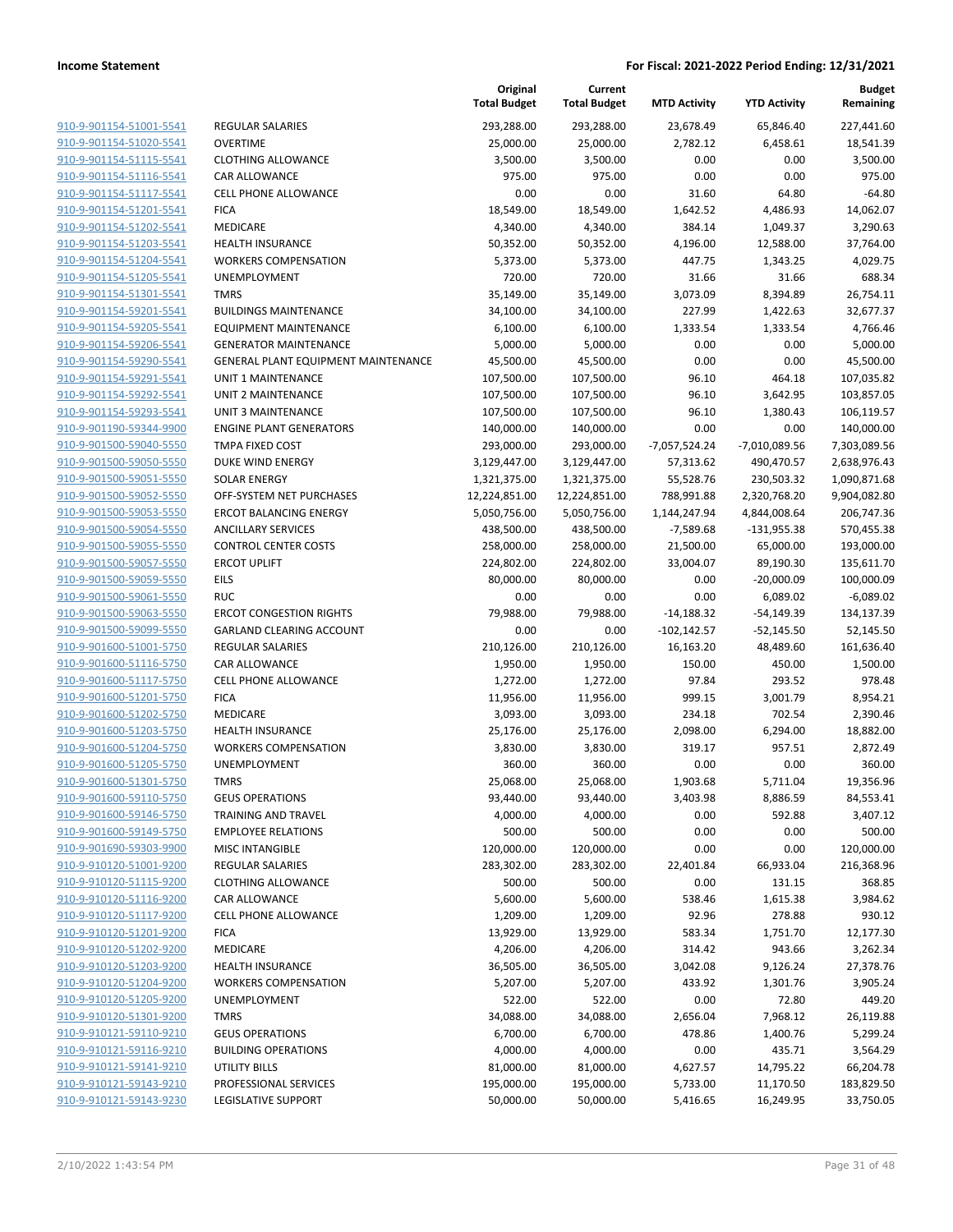| 910-9-910121-59144-9210        |
|--------------------------------|
| 910-9-910121-59148-9210        |
| 910-9-910121-59149-9210        |
| <u>910-9-910121-59193-9210</u> |
| <u>910-9-910121-59198-9210</u> |
| 910-9-910132-59110-9302        |
| 910-9-910132-59142-9302        |
| 910-9-910132-59146-9302        |
|                                |
| <u>910-9-910135-59200-9350</u> |
| 910-9-910135-59201-9350        |
| 910-9-910135-59205-9350        |
| 910-9-910190-59390-9900        |
| 910-9-910190-59391-9900        |
| 910-9-911120-51001-9201        |
| <u>910-9-911120-51020-9201</u> |
| 910-9-911120-51102-9201        |
| 910-9-911120-51115-9201        |
| 910-9-911120-51116-9201        |
| 910-9-911120-51117-9201        |
|                                |
| 910-9-911120-51201-9201        |
| 910-9-911120-51202-9201        |
| 910-9-911120-51203-9201        |
| 910-9-911120-51204-9201        |
| 910-9-911120-51205-9201        |
| <u>910-9-911120-51301-9201</u> |
| 910-9-911120-51401-9201        |
| 910-9-911121-59110-9211        |
| 910-9-911121-59142-9211        |
| <u>910-9-911121-59146-9211</u> |
| 910-9-911121-59148-9211        |
| 910-9-911121-59149-9211        |
| 910-9-911135-59205-9351        |
| 910-9-911190-59391-9900        |
| <u>910-9-911190-59393-9900</u> |
|                                |
| <u>910-9-911388-51001-5880</u> |
| 910-9-911388-51117-5880        |
| 910-9-911388-51201-5880        |
| 910-9-911388-51202-5880        |
| 910-9-911388-51203-5880        |
| 910-9-911388-51204-5880        |
| 910-9-911388-51205-5880        |
| 910-9-911388-51301-5880        |
| 910-9-911388-59110-5880        |
| 910-9-911388-59146-5880        |
| <u>910-9-911388-59149-5880</u> |
| 910-9-911392-51001-9202        |
| 910-9-911392-51116-9202        |
| 910-9-911392-51117-9202        |
|                                |
| <u>910-9-911392-51201-9202</u> |
| 910-9-911392-51202-9202        |
| 910-9-911392-51203-9202        |
| 910-9-911392-51204-9202        |
| 910-9-911392-51205-9202        |
| <u>910-9-911392-51301-9202</u> |
| <u>910-9-911392-59110-9212</u> |
| 910-9-911392-59130-9212        |
|                                |
| 910-9-911392-59133-9212        |
| 910-9-911392-59146-9212        |
| 910-9-911392-59149-9212        |

|                         |                              | Original<br><b>Total Budget</b> | Current<br><b>Total Budget</b> | <b>MTD Activity</b> | <b>YTD Activity</b> | <b>Budget</b><br>Remaining |
|-------------------------|------------------------------|---------------------------------|--------------------------------|---------------------|---------------------|----------------------------|
| 910-9-910121-59144-9210 | MISCELLANEOUS SERVICES       | 22,600.00                       | 22,600.00                      | 675.00              | 2,640.44            | 19,959.56                  |
| 910-9-910121-59148-9210 | <b>FUEL</b>                  | 500.00                          | 500.00                         | 0.42                | 74.41               | 425.59                     |
| 910-9-910121-59149-9210 | <b>EMPLOYEE RELATIONS</b>    | 500.00                          | 500.00                         | 0.00                | 0.00                | 500.00                     |
| 910-9-910121-59193-9210 | <b>GEUS INTERNET SERVICE</b> | 38,000.00                       | 38,000.00                      | 0.00                | 0.00                | 38,000.00                  |
| 910-9-910121-59198-9210 | <b>COLOCATION CHARGES</b>    | 10,189.00                       | 10,189.00                      | 0.00                | 0.00                | 10,189.00                  |
| 910-9-910132-59110-9302 | <b>GEUS OPERATIONS</b>       | 10,000.00                       | 10,000.00                      | 279.13              | 1,096.89            | 8,903.11                   |
| 910-9-910132-59142-9302 | <b>MEMBERSHIP FEES</b>       | 58,500.00                       | 58,500.00                      | 0.00                | 26,599.19           | 31,900.81                  |
| 910-9-910132-59146-9302 | <b>TRAINING AND TRAVEL</b>   | 8,000.00                        | 8,000.00                       | 0.00                | 0.00                | 8.000.00                   |
| 910-9-910135-59200-9350 | LANDSCAPING MAINTENANCE      | 18,500.00                       | 18,500.00                      | 0.00                | 2,235.34            | 16,264.66                  |
| 910-9-910135-59201-9350 | <b>BUILDING MAINTENANCE</b>  | 35,000.00                       | 35,000.00                      | 1,784.90            | 7,480.18            | 27,519.82                  |
| 910-9-910135-59205-9350 | <b>EQUIPMENT MAINTENANCE</b> | 250.00                          | 250.00                         | 0.00                | 3.14                | 246.86                     |
| 910-9-910190-59390-9900 | STRUCTURES AND IMPROVEMENTS  | 33,500.00                       | 33,500.00                      | 0.00                | 0.00                | 33,500.00                  |
| 910-9-910190-59391-9900 | FURNITURE & OFFICE EQUIPMENT | 19,000.00                       | 19,000.00                      | 0.00                | 0.00                | 19,000.00                  |
| 910-9-911120-51001-9201 | <b>REGULAR SALARIES</b>      | 447,166.00                      | 447,166.00                     | 34,395.03           | 103,184.65          | 343,981.35                 |
| 910-9-911120-51020-9201 | <b>OVERTIME</b>              | 0.00                            | 0.00                           | 25.45               | 80.28               | $-80.28$                   |
| 910-9-911120-51102-9201 | <b>BILINGUAL PAY</b>         | 600.00                          | 600.00                         | 46.16               | 138.48              | 461.52                     |
| 910-9-911120-51115-9201 | <b>CLOTHING ALLOWANCE</b>    | 850.00                          | 850.00                         | 0.00                | 0.00                | 850.00                     |
| 910-9-911120-51116-9201 | CAR ALLOWANCE                | 1,950.00                        | 1,950.00                       | 150.00              | 450.00              | 1,500.00                   |
| 910-9-911120-51117-9201 | CELL PHONE ALLOWANCE         | 1,435.00                        | 1,435.00                       | 110.38              | 331.14              | 1,103.86                   |
| 910-9-911120-51201-9201 | <b>FICA</b>                  | 27,118.00                       | 27,118.00                      | 2,048.87            | 6,146.83            | 20,971.17                  |
| 910-9-911120-51202-9201 | MEDICARE                     | 6,542.00                        | 6,542.00                       | 479.17              | 1,437.56            | 5,104.44                   |
| 910-9-911120-51203-9201 | <b>HEALTH INSURANCE</b>      | 78,676.00                       | 78,676.00                      | 6,556.33            | 19,668.99           | 59,007.01                  |
| 910-9-911120-51204-9201 | <b>WORKERS COMPENSATION</b>  | 8,097.00                        | 8,097.00                       | 674.75              | 2,024.25            | 6,072.75                   |
| 910-9-911120-51205-9201 | UNEMPLOYMENT                 | 1,125.00                        | 1,125.00                       | 0.00                | 0.00                | 1,125.00                   |
| 910-9-911120-51301-9201 | <b>TMRS</b>                  | 53,009.00                       | 53,009.00                      | 4,028.32            | 12,085.35           | 40,923.65                  |
| 910-9-911120-51401-9201 | <b>CONTRA - SALARIES</b>     | 2.00                            | 2.00                           | 0.00                | 0.00                | 2.00                       |
| 910-9-911121-59110-9211 | <b>GEUS OPERATIONS</b>       | 33,391.00                       | 33,391.00                      | 1,313.59            | 2,878.82            | 30,512.18                  |
| 910-9-911121-59142-9211 | <b>MEMBERSHIP FEES</b>       | 17,474.00                       | 17,474.00                      | 80.00               | 80.00               | 17,394.00                  |
| 910-9-911121-59146-9211 | <b>TRAINING AND TRAVEL</b>   | 8,425.00                        | 8,425.00                       | 0.00                | 294.63              | 8,130.37                   |
| 910-9-911121-59148-9211 | <b>FUEL</b>                  | 275.00                          | 275.00                         | 84.74               | 148.89              | 126.11                     |
| 910-9-911121-59149-9211 | <b>EMPLOYEE RELATIONS</b>    | 1,000.00                        | 1,000.00                       | 0.00                | 0.00                | 1,000.00                   |
| 910-9-911135-59205-9351 | <b>EQUIPMENT MAINTENANCE</b> | 9,500.00                        | 9,500.00                       | 217.45              | 217.45              | 9,282.55                   |
| 910-9-911190-59391-9900 | FURNITURE & OFFICE EQUIPMENT | 0.00                            | 0.00                           | 11,800.00           | 11,800.00           | $-11,800.00$               |
| 910-9-911190-59393-9900 | <b>WAREHOUSE EQUIPMENT</b>   | 45,000.00                       | 45,000.00                      | 0.00                | 0.00                | 45,000.00                  |
| 910-9-911388-51001-5880 | <b>REGULAR SALARIES</b>      | 54,502.00                       | 54,502.00                      | 0.00                | 0.00                | 54,502.00                  |
| 910-9-911388-51117-5880 | <b>CELL PHONE ALLOWANCE</b>  | 960.00                          | 960.00                         | 0.00                | 0.00                | 960.00                     |
| 910-9-911388-51201-5880 | <b>FICA</b>                  | 3,439.00                        | 3,439.00                       | 0.00                | 0.00                | 3,439.00                   |
| 910-9-911388-51202-5880 | MEDICARE                     | 804.00                          | 804.00                         | 0.00                | 0.00                | 804.00                     |
| 910-9-911388-51203-5880 | HEALTH INSURANCE             | 12,588.00                       | 12,588.00                      | 1,049.00            | 3,147.00            | 9,441.00                   |
| 910-9-911388-51204-5880 | <b>WORKERS COMPENSATION</b>  | 996.00                          | 996.00                         | 83.00               | 249.00              | 747.00                     |
| 910-9-911388-51205-5880 | <b>UNEMPLOYMENT</b>          | 180.00                          | 180.00                         | 0.00                | 0.00                | 180.00                     |
| 910-9-911388-51301-5880 | <b>TMRS</b>                  | 6,517.00                        | 6,517.00                       | 0.00                | 0.00                | 6,517.00                   |
| 910-9-911388-59110-5880 | <b>GEUS OPERATIONS</b>       | 319,700.00                      | 319,700.00                     | 694.89              | 855.72              | 318,844.28                 |
| 910-9-911388-59146-5880 | <b>TRAINING AND TRAVEL</b>   | 2,500.00                        | 2,500.00                       | 0.00                | 0.00                | 2,500.00                   |
| 910-9-911388-59149-5880 | <b>EMPLOYEE RELATIONS</b>    | 500.00                          | 500.00                         | 0.00                | 0.00                | 500.00                     |
| 910-9-911392-51001-9202 | <b>REGULAR SALARIES</b>      | 264,209.00                      | 264,209.00                     | 10,466.40           | 52,332.00           | 211,877.00                 |
| 910-9-911392-51116-9202 | CAR ALLOWANCE                | 3,705.00                        | 3,705.00                       | 150.00              | 750.00              | 2,955.00                   |
| 910-9-911392-51117-9202 | <b>CELL PHONE ALLOWANCE</b>  | 2,268.00                        | 2,268.00                       | 90.92               | 454.60              | 1,813.40                   |
| 910-9-911392-51201-9202 | <b>FICA</b>                  | 15,984.00                       | 15,984.00                      | 637.62              | 3,194.38            | 12,789.62                  |
| 910-9-911392-51202-9202 | MEDICARE                     | 3,917.00                        | 3,917.00                       | 149.12              | 747.07              | 3,169.93                   |
| 910-9-911392-51203-9202 | <b>HEALTH INSURANCE</b>      | 33,987.00                       | 33,987.00                      | 2,832.25            | 8,496.75            | 25,490.25                  |
| 910-9-911392-51204-9202 | <b>WORKERS COMPENSATION</b>  | 4,850.00                        | 4,850.00                       | 404.17              | 1,212.51            | 3,637.49                   |
| 910-9-911392-51205-9202 | UNEMPLOYMENT                 | 486.00                          | 486.00                         | 0.00                | 0.00                | 486.00                     |
| 910-9-911392-51301-9202 | <b>TMRS</b>                  | 31,747.00                       | 31,747.00                      | 1,242.05            | 6,210.25            | 25,536.75                  |
| 910-9-911392-59110-9212 | <b>GEUS OPERATIONS</b>       | 48,660.00                       | 48,660.00                      | 10,555.29           | 12,186.87           | 36,473.13                  |
| 910-9-911392-59130-9212 | PHONE MANAGEMENT SERVICE     | 81,375.00                       | 81,375.00                      | 6,672.00            | 20,016.00           | 61,359.00                  |
| 910-9-911392-59133-9212 | OFFICE 365                   | 26,202.00                       | 26,202.00                      | 2,321.00            | 6,763.00            | 19,439.00                  |
| 910-9-911392-59146-9212 | <b>TRAINING AND TRAVEL</b>   | 9,280.00                        | 9,280.00                       | 649.50              | 1,286.84            | 7,993.16                   |
| 910-9-911392-59149-9212 | <b>EMPLOYEE RELATIONS</b>    | 500.00                          | 500.00                         | 0.00                | 0.00                | 500.00                     |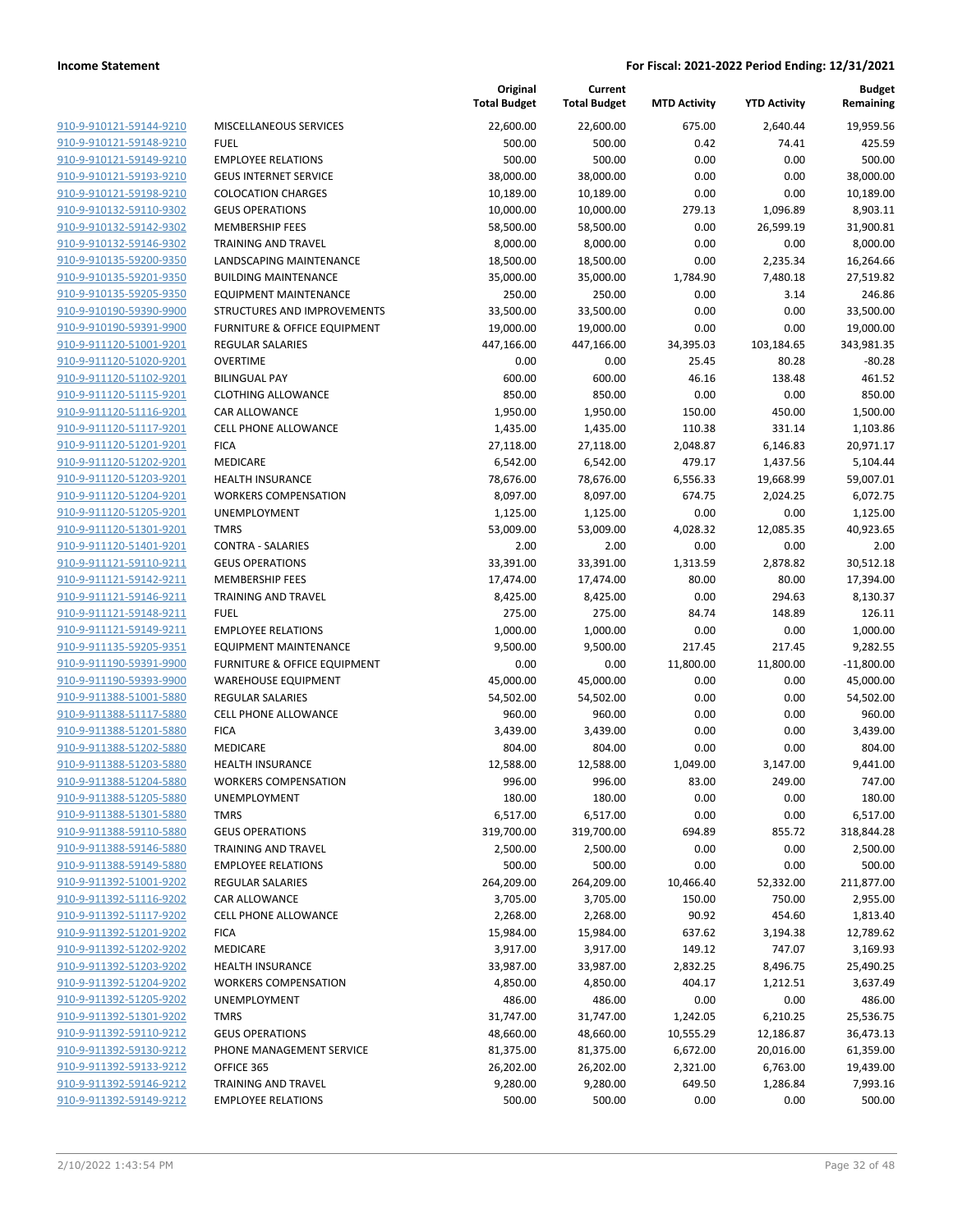|                         |                                         | Original<br><b>Total Budget</b> | Current<br><b>Total Budget</b> | <b>MTD Activity</b> | <b>YTD Activity</b> | Budget<br>Remaining |
|-------------------------|-----------------------------------------|---------------------------------|--------------------------------|---------------------|---------------------|---------------------|
| 910-9-911393-59205-9352 | EQUIPMENT MAINTENANCE - IT              | 91,400.00                       | 91,400.00                      | 0.00                | 0.00                | 91,400.00           |
| 910-9-911399-59391-9900 | <b>FURNITURE &amp; OFFICE EQUIPMENT</b> | 258,090.00                      | 258,090.00                     | 42,791.91           | 42,791.91           | 215,298.09          |
| 910-9-911399-59397-9900 | <b>COMMUNICATION EQUIPMENT</b>          | 725,533.00                      | 725,533.00                     | 0.00                | 0.00                | 725,533.00          |
| 910-9-913101-51001-9301 | <b>REGULAR SALARIES</b>                 | 135,507.00                      | 135,507.00                     | 10,456.01           | 31,342.45           | 104,164.55          |
| 910-9-913101-51020-9301 | <b>OVERTIME</b>                         | 0.00                            | 0.00                           | 0.00                | 145.70              | $-145.70$           |
| 910-9-913101-51115-9301 | <b>CLOTHING ALLOWANCE</b>               | 350.00                          | 350.00                         | 0.00                | 0.00                | 350.00              |
| 910-9-913101-51117-9301 | <b>CELL PHONE ALLOWANCE</b>             | 636.00                          | 636.00                         | 48.92               | 146.76              | 489.24              |
| 910-9-913101-51201-9301 | <b>FICA</b>                             | 8,440.00                        | 8,440.00                       | 625.49              | 1,882.14            | 6,557.86            |
| 910-9-913101-51202-9301 | MEDICARE                                | 1,974.00                        | 1,974.00                       | 146.29              | 440.18              | 1,533.82            |
| 910-9-913101-51203-9301 | <b>HEALTH INSURANCE</b>                 | 25,176.00                       | 25,176.00                      | 2,098.00            | 6,294.00            | 18,882.00           |
| 910-9-913101-51204-9301 | <b>WORKERS COMPENSATION</b>             | 2,444.00                        | 2,444.00                       | 203.67              | 611.01              | 1,832.99            |
| 910-9-913101-51205-9301 | UNEMPLOYMENT                            | 360.00                          | 360.00                         | 0.00                | 0.00                | 360.00              |
| 910-9-913101-51301-9301 | <b>TMRS</b>                             | 15,997.00                       | 15,997.00                      | 1,218.58            | 3,669.67            | 12,327.33           |
| 910-9-913101-59110-9301 | <b>GEUS OPERATIONS</b>                  | 7,100.00                        | 7,100.00                       | 238.88              | 990.24              | 6,109.76            |
| 910-9-913101-59112-9301 | <b>SAFETY</b>                           | 2,660.00                        | 2,660.00                       | 0.00                | 0.00                | 2,660.00            |
| 910-9-913101-59131-9301 | NON-BAD DEBT WRITE OFFS                 | 2,000.00                        | 2,000.00                       | 308.21              | 616.23              | 1,383.77            |
| 910-9-913101-59146-9301 | <b>TRAINING AND TRAVEL</b>              | 2,500.00                        | 2,500.00                       | 25.00               | 25.00               | 2,475.00            |
| 910-9-913101-59149-9301 | <b>EMPLOYEE RELATIONS</b>               | 500.00                          | 500.00                         | 0.00                | 0.00                | 500.00              |
| 910-9-913101-59195-9301 | PUBLIC SERVICE BY GEUS C/I              | 15,000.00                       | 15,000.00                      | 0.00                | 0.00                | 15,000.00           |
| 910-9-913102-51020-9020 | <b>OVERTIME</b>                         | 0.00                            | 0.00                           | 1,479.18            | 1,479.18            | $-1,479.18$         |
| 910-9-913102-51117-9020 | <b>CELL PHONE ALLOWANCE</b>             | 0.00                            | 0.00                           | 33.22               | 33.22               | $-33.22$            |
| 910-9-913102-51201-9020 | <b>FICA</b>                             | 0.00                            | 0.00                           | 502.21              | 502.21              | $-502.21$           |
| 910-9-913102-51202-9020 | MEDICARE                                | 0.00                            | 0.00                           | 117.45              | 117.45              | $-117.45$           |
| 910-9-913102-51301-9020 | <b>TMRS</b>                             | 0.00                            | 0.00                           | 980.89              | 980.89              | -980.89             |
| 910-9-913102-59110-9020 | <b>GEUS OPERATIONS</b>                  | 0.00                            | 0.00                           | 205.00              | 205.00              | $-205.00$           |
| 910-9-913103-51001-9303 | REGULAR SALARIES                        | 72,794.00                       | 72,794.00                      | 5,600.73            | 15,439.21           | 57,354.79           |
| 910-9-913103-51020-9303 | <b>OVERTIME</b>                         | 628.00                          | 628.00                         | 1.72                | 1.72                | 626.28              |
| 910-9-913103-51102-9303 | <b>BILINGUAL PAY</b>                    | 150.00                          | 150.00                         | 0.00                | 5.77                | 144.23              |
| 910-9-913103-51115-9303 | <b>CLOTHING ALLOWANCE</b>               | 200.00                          | 200.00                         | 0.00                | 0.00                | 200.00              |
| 910-9-913103-51117-9303 | CELL PHONE ALLOWANCE                    | 585.00                          | 585.00                         | 45.00               | 122.55              | 462.45              |
| 910-9-913103-51201-9303 | <b>FICA</b>                             | 4,559.00                        | 4,559.00                       | 329.92              | 910.34              | 3,648.66            |
| 910-9-913103-51202-9303 | MEDICARE                                | 1,066.00                        | 1,066.00                       | 77.16               | 212.91              | 853.09              |
| 910-9-913103-51203-9303 | <b>HEALTH INSURANCE</b>                 | 12,588.00                       | 12,588.00                      | 1,049.00            | 3,147.00            | 9,441.00            |
| 910-9-913103-51204-9303 | <b>WORKERS COMPENSATION</b>             | 1,321.00                        | 1,321.00                       | 110.08              | 330.24              | 990.76              |
| 910-9-913103-51205-9303 | UNEMPLOYMENT                            | 180.00                          | 180.00                         | 20.88               | 20.88               | 159.12              |
| 910-9-913103-51301-9303 | <b>TMRS</b>                             | 8,640.00                        | 8,640.00                       | 655.11              | 1,819.45            | 6,820.55            |
| 910-9-913103-59110-9303 | <b>GEUS OPERATIONS</b>                  | 9,400.00                        | 9,400.00                       | 994.99              | 1,524.36            | 7,875.64            |
| 910-9-913103-59146-9303 | <b>TRAINING AND TRAVEL</b>              | 3,000.00                        | 3,000.00                       | 0.00                | 872.25              | 2,127.75            |
| 910-9-913103-59149-9303 | <b>EMPLOYEE RELATIONS</b>               | 250.00                          | 250.00                         | 0.00                | 0.00                | 250.00              |
| 910-9-913103-59160-9303 | ADVERTISING                             | 64,250.00                       | 64,250.00                      | 3,890.97            | 16,795.09           | 47,454.91           |
| 910-9-913103-59167-9303 | <b>ENERGY EFFICIENCY OPERATIONS</b>     | 10,000.00                       | 10,000.00                      | 0.00                | 0.00                | 10,000.00           |
| 910-9-913130-51001-9030 | <b>REGULAR SALARIES</b>                 | 366,154.00                      | 366,154.00                     | 27,649.35           | 82,445.21           | 283,708.79          |
| 910-9-913130-51010-9030 | PART TIME REGULAR                       | 29,994.00                       | 29,994.00                      | 0.00                | 0.00                | 29,994.00           |
| 910-9-913130-51020-9030 | <b>OVERTIME</b>                         | 4,000.00                        | 4,000.00                       | 872.26              | 2,619.75            | 1,380.25            |
| 910-9-913130-51102-9030 | <b>BILINGUAL PAY</b>                    | 2,400.00                        | 2,400.00                       | 126.94              | 380.82              | 2,019.18            |
| 910-9-913130-51201-9030 | <b>FICA</b>                             | 24,709.00                       | 24,709.00                      | 1,717.74            | 5,128.04            | 19,580.96           |
| 910-9-913130-51202-9030 | MEDICARE                                | 5,780.00                        | 5,780.00                       | 401.73              | 1,199.29            | 4,580.71            |
| 910-9-913130-51203-9030 | <b>HEALTH INSURANCE</b>                 | 125,880.00                      | 125,880.00                     | 10,490.00           | 31,470.00           | 94,410.00           |
| 910-9-913130-51204-9030 | <b>WORKERS COMPENSATION</b>             | 7,153.00                        | 7,153.00                       | 596.08              | 1,788.24            | 5,364.76            |
| 910-9-913130-51205-9030 | UNEMPLOYMENT                            | 2,160.00                        | 2,160.00                       | 98.01               | 399.73              | 1,760.27            |
| 910-9-913130-51301-9030 | <b>TMRS</b>                             | 46,828.00                       | 46,828.00                      | 3,175.80            | 9,619.69            | 37,208.31           |
| 910-9-913130-59110-9030 | <b>GEUS OPERATIONS</b>                  | 24,200.00                       | 24,200.00                      | 349.66              | 2,806.52            | 21,393.48           |
| 910-9-913130-59146-9030 | <b>TRAINING AND TRAVEL</b>              | 2,500.00                        | 2,500.00                       | 0.00                | 0.00                | 2,500.00            |
| 910-9-913130-59149-9030 | <b>EMPLOYEE RELATIONS</b>               | 1,500.00                        | 1,500.00                       | 0.00                | 0.00                | 1,500.00            |
| 910-9-913130-59166-9030 | LOW INCOME ASSISTANCE                   | 15,000.00                       | 15,000.00                      | 150.00              | 2,000.00            | 13,000.00           |
| 910-9-913131-51001-9031 | REGULAR SALARIES                        | 47,176.00                       | 47,176.00                      | 3,625.60            | 10,876.80           | 36,299.20           |
| 910-9-913131-51102-9031 | <b>BILINGUAL PAY</b>                    | 600.00                          | 600.00                         | 46.16               | 138.48              | 461.52              |
| 910-9-913131-51201-9031 | <b>FICA</b>                             | 2,962.00                        | 2,962.00                       | 224.54              | 673.62              | 2,288.38            |
| 910-9-913131-51202-9031 | MEDICARE                                | 693.00                          | 693.00                         | 52.52               | 157.56              | 535.44              |
|                         |                                         |                                 |                                |                     |                     |                     |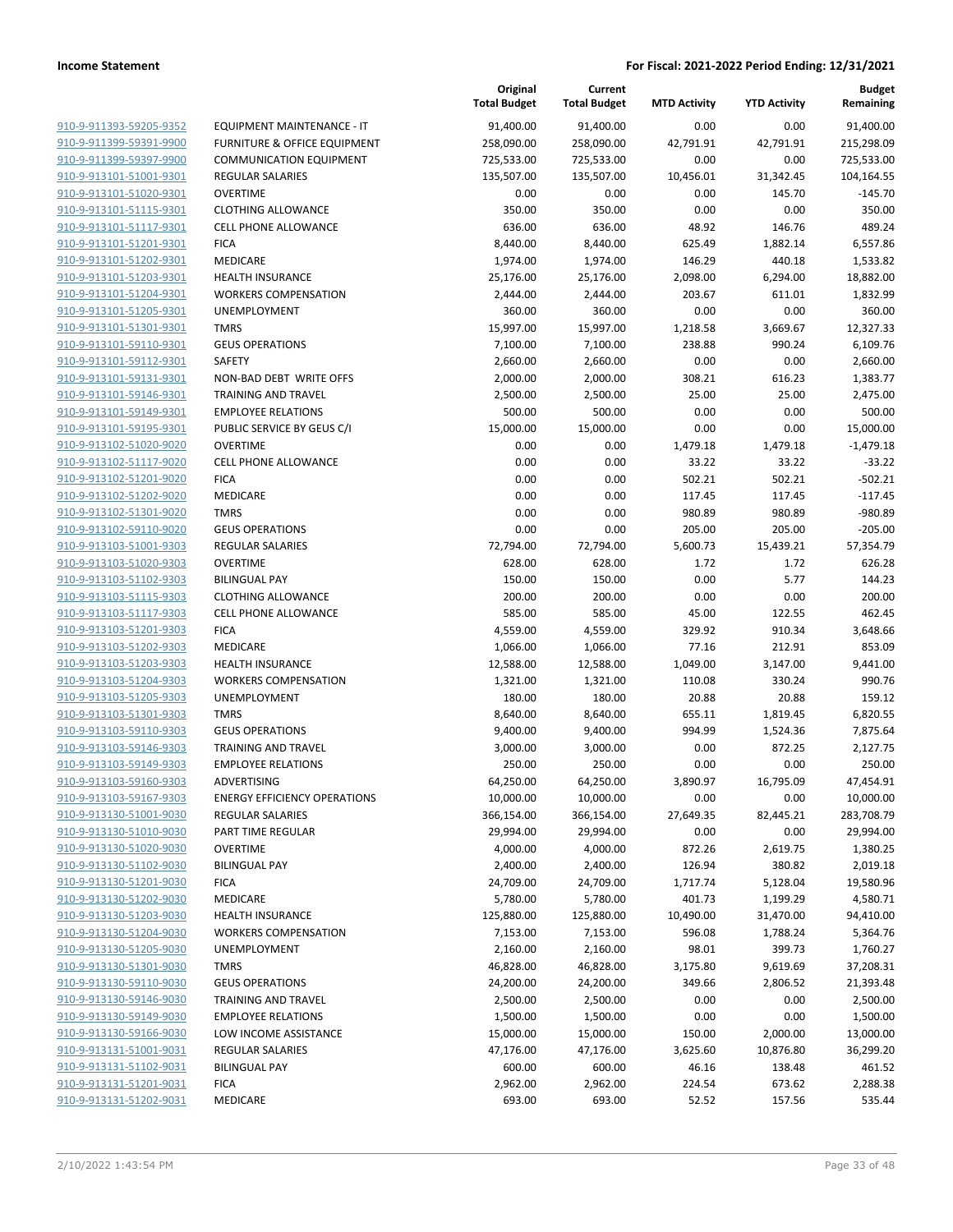| 910-9-913131-51203-9031                                          |
|------------------------------------------------------------------|
| 910-9-913131-51204-9031                                          |
| 910-9-913131-51205-9031                                          |
| 910-9-913131-51301-9031                                          |
| <u>910-9-913131-59110-9031</u>                                   |
| 910-9-913131-59146-9031                                          |
| 910-9-913131-59149-9031                                          |
| 910-9-913134-51001-9034                                          |
| 910-9-913134-51020-9034                                          |
| 910-9-913134-51201-9034                                          |
| 910-9-913134-51202-9034                                          |
| 910-9-913134-51203-9034                                          |
| 910-9-913134-51204-9034                                          |
| 910-9-913134-51205-9034                                          |
| <u>910-9-913134-51301-9034</u>                                   |
| 910-9-913134-59110-9034                                          |
| 910-9-913134-59146-9034                                          |
| 910-9-913134-59149-9034                                          |
| 910-9-913135-51001-9035                                          |
| <u>910-9-913135-51010-9035</u>                                   |
| 910-9-913135-51020-9035                                          |
| 910-9-913135-51102-9035                                          |
| 910-9-913135-51201-9035                                          |
| 910-9-913135-51202-9035                                          |
| <u>910-9-913135-51203-9035</u>                                   |
| 910-9-913135-51204-9035                                          |
| 910-9-913135-51205-9035                                          |
| 910-9-913135-51301-9035                                          |
| 910-9-913135-59146-9035                                          |
| <u>910-9-913135-59170-9035</u>                                   |
| 910-9-913135-59172-9035                                          |
| 910-9-913135-59173-9035                                          |
| 910-9-913135-59174-9035                                          |
| 910-9-913135-59175-9035                                          |
| <u>910-9-913135-59179-9035</u>                                   |
| 910-9-913136-51001-9036                                          |
| 910-9-913136-51020-9036                                          |
| 910-9-913136-51115-9036                                          |
| 910-9-913136-51201-9036                                          |
| 910-9-913136-51202-9036                                          |
| 910-9-913136-51203-9036                                          |
| 910-9-913136-51204-9036                                          |
| 910-9-913136-51205-9036                                          |
| <u>910-9-913136-51301-9036</u>                                   |
| <u>910-9-913136-59110-9036</u>                                   |
| <u>910-9-913136-59141-9036</u>                                   |
| 910-9-913136-59149-9036                                          |
| 910-9-913139-59780-9240                                          |
| <u>910-9-913139-59781-9250</u>                                   |
|                                                                  |
| <u>910-9-913139-59902-9301</u><br><u>910-9-913139-59926-9301</u> |
| 910-9-913139-59927-9301                                          |
| 910-9-913139-59928-9301                                          |
|                                                                  |
| <u>910-9-913159-59200-9353</u>                                   |
| <u>910-9-913159-59201-9353</u>                                   |
| <u>910-9-913159-59205-9353</u>                                   |
| 910-9-913190-59390-9900                                          |
| <u>910-9-913190-59391-9900</u>                                   |
| <u>910-9-930000-59060-5650</u>                                   |

|                         |                                         | Original<br><b>Total Budget</b> | Current<br><b>Total Budget</b> | <b>MTD Activity</b> | <b>YTD Activity</b> | <b>Budget</b><br>Remaining |
|-------------------------|-----------------------------------------|---------------------------------|--------------------------------|---------------------|---------------------|----------------------------|
| 910-9-913131-51203-9031 | <b>HEALTH INSURANCE</b>                 | 12,588.00                       | 12,588.00                      | 1,049.00            | 3,147.00            | 9,441.00                   |
| 910-9-913131-51204-9031 | <b>WORKERS COMPENSATION</b>             | 858.00                          | 858.00                         | 71.50               | 214.50              | 643.50                     |
| 910-9-913131-51205-9031 | UNEMPLOYMENT                            | 180.00                          | 180.00                         | 0.00                | 0.00                | 180.00                     |
| 910-9-913131-51301-9031 | <b>TMRS</b>                             | 5,614.00                        | 5,614.00                       | 425.92              | 1,277.76            | 4,336.24                   |
| 910-9-913131-59110-9031 | <b>GEUS OPERATIONS</b>                  | 25,100.00                       | 25,100.00                      | 186.92              | 2,295.14            | 22,804.86                  |
| 910-9-913131-59146-9031 | <b>TRAINING AND TRAVEL</b>              | 750.00                          | 750.00                         | 0.00                | 0.00                | 750.00                     |
| 910-9-913131-59149-9031 | <b>EMPLOYEE RELATIONS</b>               | 250.00                          | 250.00                         | 0.00                | 0.00                | 250.00                     |
| 910-9-913134-51001-9034 | <b>REGULAR SALARIES</b>                 | 156,174.00                      | 156,174.00                     | 12,032.96           | 35,836.63           | 120,337.37                 |
| 910-9-913134-51020-9034 | <b>OVERTIME</b>                         | 2,000.00                        | 2,000.00                       | 0.00                | 183.72              | 1,816.28                   |
| 910-9-913134-51201-9034 | <b>FICA</b>                             | 9,682.00                        | 9,682.00                       | 717.72              | 2,148.30            | 7,533.70                   |
| 910-9-913134-51202-9034 | MEDICARE                                | 2,266.00                        | 2,266.00                       | 167.86              | 502.43              | 1,763.57                   |
| 910-9-913134-51203-9034 | HEALTH INSURANCE                        | 47,834.00                       | 47,834.00                      | 3,986.17            | 11,958.51           | 35,875.49                  |
| 910-9-913134-51204-9034 | <b>WORKERS COMPENSATION</b>             | 2,803.00                        | 2,803.00                       | 233.58              | 700.74              | 2,102.26                   |
| 910-9-913134-51205-9034 | UNEMPLOYMENT                            | 684.00                          | 684.00                         | 0.00                | 0.00                | 684.00                     |
| 910-9-913134-51301-9034 | <b>TMRS</b>                             | 18,350.00                       | 18,350.00                      | 1,395.82            | 4,178.36            | 14,171.64                  |
| 910-9-913134-59110-9034 | <b>GEUS OPERATIONS</b>                  | 241,412.42                      | 241,412.42                     | 8,201.07            | 15,945.53           | 225,466.89                 |
| 910-9-913134-59146-9034 | TRAINING AND TRAVEL                     | 3,500.00                        | 3,500.00                       | 0.00                | 0.00                | 3,500.00                   |
| 910-9-913134-59149-9034 | <b>EMPLOYEE RELATIONS</b>               | 500.00                          | 500.00                         | 0.00                | 0.00                | 500.00                     |
| 910-9-913135-51001-9035 | <b>REGULAR SALARIES</b>                 | 133,192.00                      | 133,192.00                     | 11,224.00           | 33,672.00           | 99,520.00                  |
| 910-9-913135-51010-9035 | PART TIME REGULAR                       | 29,994.00                       | 29,994.00                      | 0.00                | 0.00                | 29,994.00                  |
| 910-9-913135-51020-9035 | <b>OVERTIME</b>                         | 9,000.00                        | 9,000.00                       | 247.96              | 471.77              | 8,528.23                   |
| 910-9-913135-51102-9035 | <b>BILINGUAL PAY</b>                    | 600.00                          | 600.00                         | 46.16               | 138.48              | 461.52                     |
| 910-9-913135-51201-9035 | <b>FICA</b>                             | 10,154.00                       | 10,154.00                      | 654.86              | 1,954.81            | 8,199.19                   |
| 910-9-913135-51202-9035 | MEDICARE                                | 2,374.00                        | 2,374.00                       | 153.15              | 457.17              | 1,916.83                   |
| 910-9-913135-51203-9035 | <b>HEALTH INSURANCE</b>                 | 37,764.00                       | 37,764.00                      | 3,147.00            | 9,441.00            | 28,323.00                  |
| 910-9-913135-51204-9035 | <b>WORKERS COMPENSATION</b>             | 2,941.00                        | 2,941.00                       | 245.08              | 735.24              | 2,205.76                   |
| 910-9-913135-51205-9035 | UNEMPLOYMENT                            | 900.00                          | 900.00                         | 0.00                | 0.00                | 900.00                     |
| 910-9-913135-51301-9035 | <b>TMRS</b>                             | 19,244.00                       | 19,244.00                      | 1,336.09            | 3,976.70            | 15,267.30                  |
| 910-9-913135-59146-9035 | <b>TRAINING AND TRAVEL</b>              | 1,500.00                        | 1,500.00                       | 0.00                | 0.00                | 1,500.00                   |
| 910-9-913135-59170-9035 | <b>CREDIT CARD FEES</b>                 | 115,600.00                      | 115,600.00                     | 18,401.96           | 12,004.98           | 103,595.02                 |
| 910-9-913135-59172-9035 | LOCKBOX OVER/SHORT                      | 500.00                          | 500.00                         | 0.00                | 0.00                | 500.00                     |
| 910-9-913135-59173-9035 | <b>ONLINE PAYMENT OVER/SHORT</b>        | 500.00                          | 500.00                         | 0.00                | 0.00                | 500.00                     |
| 910-9-913135-59174-9035 | <b>BANK RECS OVER/SHORT</b>             | 100.00                          | 100.00                         | 0.00                | 0.00                | 100.00                     |
| 910-9-913135-59175-9035 | <b>CASHIERS OVER/SHORT</b>              | 100.00                          | 100.00                         | 8.25                | 16.77               | 83.23                      |
| 910-9-913135-59179-9035 | <b>AMPY OVER/SHORT</b>                  | 100.00                          | 100.00                         | 0.00                | 0.00                | 100.00                     |
| 910-9-913136-51001-9036 | REGULAR SALARIES                        | 33,465.00                       | 33,465.00                      | 2,548.80            | 7,646.40            | 25,818.60                  |
| 910-9-913136-51020-9036 | <b>OVERTIME</b>                         | 0.00                            | 0.00                           | 35.85               | 35.85               | $-35.85$                   |
| 910-9-913136-51115-9036 | <b>CLOTHING ALLOWANCE</b>               | 300.00                          | 300.00                         | 0.00                | 0.00                | 300.00                     |
| 910-9-913136-51201-9036 | <b>FICA</b>                             | 2,075.00                        | 2,075.00                       | 139.74              | 414.78              | 1,660.22                   |
| 910-9-913136-51202-9036 | MEDICARE                                | 485.00                          | 485.00                         | 32.68               | 97.00               | 388.00                     |
| 910-9-913136-51203-9036 | <b>HEALTH INSURANCE</b>                 | 12,588.00                       | 12,588.00                      | 1,049.00            | 3,147.00            | 9,441.00                   |
| 910-9-913136-51204-9036 | <b>WORKERS COMPENSATION</b>             | 601.00                          | 601.00                         | 50.08               | 150.24              | 450.76                     |
| 910-9-913136-51205-9036 | UNEMPLOYMENT                            | 108.00                          | 108.00                         | 0.00                | 0.00                | 108.00                     |
| 910-9-913136-51301-9036 | <b>TMRS</b>                             | 3,932.00                        | 3,932.00                       | 299.82              | 891.14              | 3,040.86                   |
| 910-9-913136-59110-9036 | <b>GEUS OPERATIONS</b>                  | 19,860.00                       | 19,860.00                      | 1,412.25            | 3,037.68            | 16,822.32                  |
| 910-9-913136-59141-9036 | <b>UTILITY BILLS</b>                    | 50,000.00                       | 50,000.00                      | 3,506.29            | 10,772.62           | 39,227.38                  |
| 910-9-913136-59149-9036 | <b>EMPLOYEE RELATIONS</b>               | 250.00                          | 250.00                         | 0.00                | 0.00                | 250.00                     |
| 910-9-913139-59780-9240 | PROPERTY INSURANCE                      | 13,454.12                       | 7,045.70                       | 0.00                | 7,045.70            | 0.00                       |
| 910-9-913139-59781-9250 | <b>LIABILITY INSURANCE</b>              | 7,139.57                        | 15,693.18                      | 0.00                | 4,851.85            | 10,841.33                  |
| 910-9-913139-59902-9301 | XFER to COG - ADMIN EXPENSES            | 88,942.36                       | 88,942.36                      | 4,515.49            | 13,546.47           | 75,395.89                  |
| 910-9-913139-59926-9301 | XFER to COG - GARAGE                    | 18,250.00                       | 18,250.00                      | 692.17              | 2,076.51            | 16,173.49                  |
| 910-9-913139-59927-9301 | <b>XFER to COG - INSURANCE</b>          | 4,295.52                        | 4,295.52                       | 15.27               | 45.81               | 4,249.71                   |
| 910-9-913139-59928-9301 | XFER to COG - IT                        | 128,514.50                      | 128,514.50                     | 877.77              | 2,633.31            | 125,881.19                 |
| 910-9-913159-59200-9353 | LANDSCAPING MAINTENANCE                 | 3,500.00                        | 3,500.00                       | 0.00                | 278.38              | 3,221.62                   |
| 910-9-913159-59201-9353 | <b>BUILDING MAINTENANCE</b>             | 22,488.00                       | 22,488.00                      | 190.00              | 4,046.48            | 18,441.52                  |
| 910-9-913159-59205-9353 | <b>EQUIPMENT MAINTENANCE</b>            | 0.00                            | 0.00                           | 38.99               | 0.00                | 0.00                       |
| 910-9-913190-59390-9900 | STRUCTURES AND IMPROVEMENTS             | 63,300.00                       | 63,300.00                      | 0.00                | 0.00                | 63,300.00                  |
| 910-9-913190-59391-9900 | <b>FURNITURE &amp; OFFICE EQUIPMENT</b> | 6,000.00                        | 6,000.00                       | 1,281.97            | 1,281.97            | 4,718.03                   |
| 910-9-930000-59060-5650 | <b>TRANSMISSION COSTS</b>               | 3,780,170.00                    | 3,780,170.00                   | 280,282.54          | 840,759.12          | 2,939,410.88               |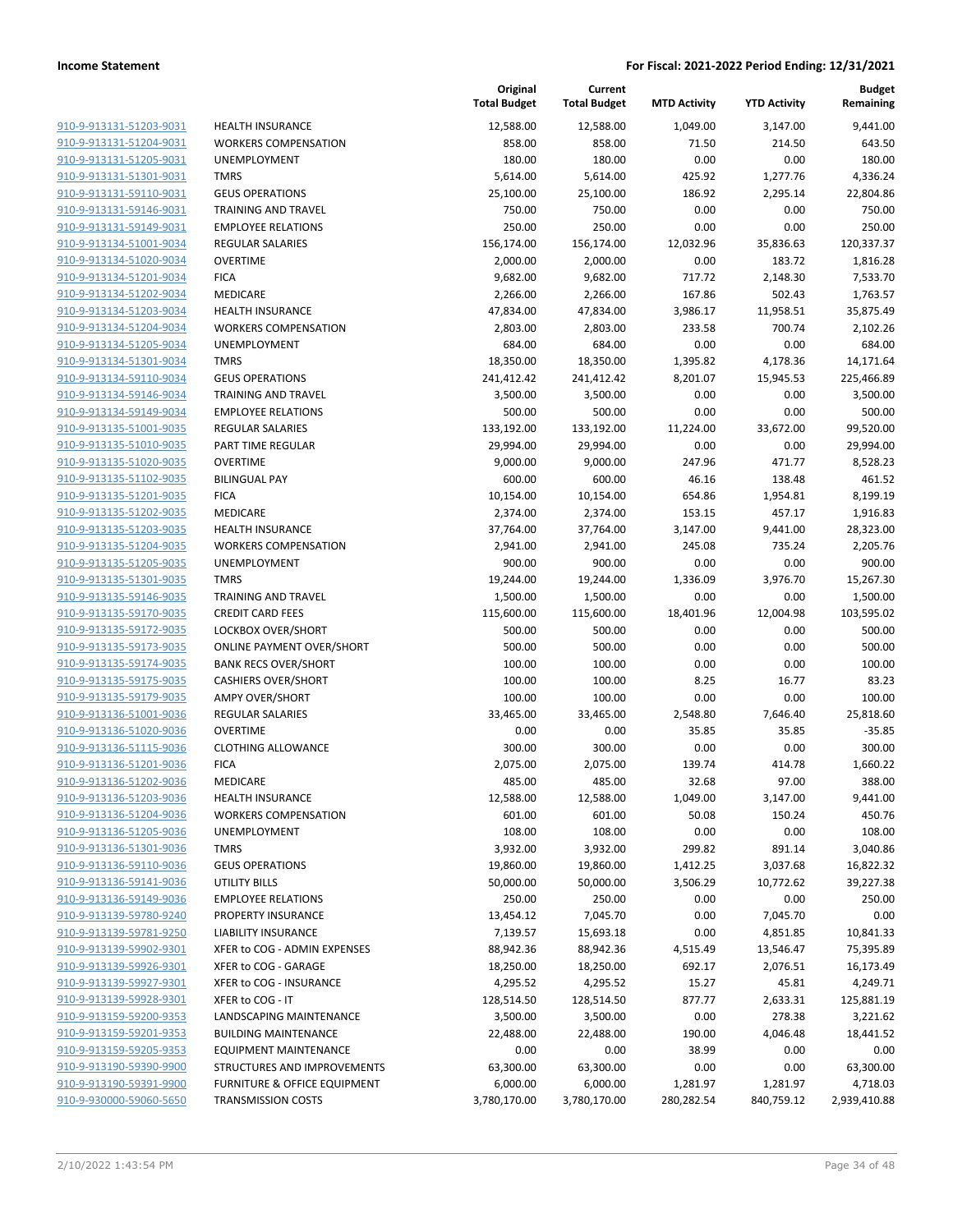| 910-9-930000-59110-5600        | GEL        |
|--------------------------------|------------|
| 910-9-930161-51001-5610        | REG        |
| 910-9-930161-51020-5610        | OVE        |
|                                |            |
| 910-9-930161-51115-5610        | CLO        |
| 910-9-930161-51116-5610        | CAF        |
| 910-9-930161-51117-5610        | <b>CEL</b> |
| 910-9-930161-51201-5610        | FIC/       |
| 910-9-930161-51202-5610        | MEI        |
| 910-9-930161-51203-5610        | HE/        |
| 910-9-930161-51204-5610        | WO         |
| 910-9-930161-51205-5610        | UNI        |
| 910-9-930161-51301-5610        | TMI        |
| 910-9-930161-59110-5610        | GEL        |
| 910-9-930161-59146-5610        | TRA        |
|                                |            |
| 910-9-930161-59149-5610        | <b>EMI</b> |
| 910-9-930181-51001-5810        | <b>REG</b> |
| 910-9-930181-51020-5810        | OVE        |
| 910-9-930181-51115-5810        | CLO        |
| 910-9-930181-51201-5810        | FIC/       |
| 910-9-930181-51202-5810        | MEI        |
| 910-9-930181-51203-5810        | HE/        |
| 910-9-930181-51204-5810        | WO         |
| 910-9-930181-51205-5810        | UNI        |
| 910-9-930181-51301-5810        | TMI        |
| 910-9-930181-59110-5810        | GEL        |
| 910-9-930181-59149-5810        | <b>EMI</b> |
| 910-9-930190-59390-9900        | <b>STR</b> |
| 910-9-930190-59391-9900        | <b>FUR</b> |
| 910-9-931080-51001-5800        | REG        |
|                                |            |
| 910-9-931080-51010-5800        | PAR        |
| 910-9-931080-51020-5800        | OVE        |
| 910-9-931080-51115-5800        | CLO        |
| 910-9-931080-51116-5800        | CAF        |
| 910-9-931080-51117-5800        | CEL        |
| 910-9-931080-51201-5800        | FIC/       |
| 910-9-931080-51202-5800        | MEI        |
| 910-9-931080-51203-5800        | HE/        |
| 910-9-931080-51204-5800        | <b>WO</b>  |
| 910-9-931080-51205-5800        | UNI        |
| 910-9-931080-51301-5800        | TMI        |
| 910-9-931080-59110-5800        | GEL        |
| 910-9-931080-59146-5800        | <b>TRA</b> |
| 910-9-931080-59148-5800        | fue        |
| 910-9-931080-59149-5800        | EMI        |
| <u>910-9-931080-59205-5800</u> | EQl        |
| 910-9-931088-51001-5880        | REG        |
|                                |            |
| 910-9-931088-51117-5880        | CEL        |
| 910-9-931088-51201-5880        | FIC/       |
| 910-9-931088-51202-5880        | MEI        |
| <u>910-9-931088-51205-5880</u> | UNI        |
| 910-9-931088-51301-5880        | <b>TMI</b> |
| 910-9-931092-51001-9202        | <b>REG</b> |
| 910-9-931092-51116-9202        | CAF        |
| 910-9-931092-51117-9202        | CEL        |
| 910-9-931092-51201-9202        | FIC/       |
| 910-9-931092-51202-9202        | MEI        |
| 910-9-931092-51301-9202        | TMI        |
| 910-9-931092-59110-9212        | GEL        |
| 910-9-931093-59205-9352        | ΕQι        |
|                                |            |

|                                                    |                                       | Original<br><b>Total Budget</b> | Current<br><b>Total Budget</b> | <b>MTD Activity</b> | <b>YTD Activity</b> | <b>Budget</b><br>Remaining |
|----------------------------------------------------|---------------------------------------|---------------------------------|--------------------------------|---------------------|---------------------|----------------------------|
| 910-9-930000-59110-5600                            | <b>GEUS OPERATIONS</b>                | 113,370.00                      | 113,370.00                     | 0.00                | 9,231.63            | 104,138.37                 |
| 910-9-930161-51001-5610                            | <b>REGULAR SALARIES</b>               | 264,820.00                      | 264,820.00                     | 20,033.48           | 60,175.88           | 204,644.12                 |
| 910-9-930161-51020-5610                            | <b>OVERTIME</b>                       | 31,000.00                       | 31,000.00                      | 3,619.62            | 8,059.19            | 22,940.81                  |
| 910-9-930161-51115-5610                            | <b>CLOTHING ALLOWANCE</b>             | 100.00                          | 100.00                         | 0.00                | 0.00                | 100.00                     |
| 910-9-930161-51116-5610                            | CAR ALLOWANCE                         | 2,347.00                        | 2,347.00                       | 150.00              | 450.00              | 1,897.00                   |
| 910-9-930161-51117-5610                            | <b>CELL PHONE ALLOWANCE</b>           | 432.00                          | 432.00                         | 33.22               | 99.66               | 332.34                     |
| 910-9-930161-51201-5610                            | <b>FICA</b>                           | 16,593.00                       | 16,593.00                      | 1,346.38            | 3,870.23            | 12,722.77                  |
| 910-9-930161-51202-5610                            | <b>MEDICARE</b>                       | 3,882.00                        | 3,882.00                       | 314.88              | 905.14              | 2,976.86                   |
| 910-9-930161-51203-5610                            | <b>HEALTH INSURANCE</b>               | 42,483.00                       | 42,483.00                      | 3,540.25            | 10,620.75           | 31,862.25                  |
| 910-9-930161-51204-5610                            | <b>WORKERS COMPENSATION</b>           | 4,805.00                        | 4,805.00                       | 400.42              | 1,201.26            | 3,603.74                   |
| 910-9-930161-51205-5610                            | <b>UNEMPLOYMENT</b>                   | 610.00                          | 610.00                         | 0.00                | 0.00                | 610.00                     |
| 910-9-930161-51301-5610                            | <b>TMRS</b>                           | 31,442.00                       | 31,442.00                      | 2,765.02            | 7,979.04            | 23,462.96                  |
| 910-9-930161-59110-5610                            | <b>GEUS OPERATIONS</b>                | 11,757.00                       | 11,757.00                      | 271.62              | 613.61              | 11,143.39                  |
| 910-9-930161-59146-5610                            | <b>TRAINING AND TRAVEL</b>            | 38,200.00                       | 38,200.00                      | 0.00                | 0.00                | 38,200.00                  |
| 910-9-930161-59149-5610                            | <b>EMPLOYEE RELATIONS</b>             | 500.00                          | 500.00                         | 0.00                | 0.00                | 500.00                     |
| 910-9-930181-51001-5810                            | REGULAR SALARIES                      | 160,870.00                      | 160,870.00                     | 12,037.35           | 36,187.50           | 124,682.50                 |
| 910-9-930181-51020-5810                            | <b>OVERTIME</b>                       | 31,000.00                       | 31,000.00                      | 3,619.63            | 8,059.18            | 22,940.82                  |
| 910-9-930181-51115-5810                            | <b>CLOTHING ALLOWANCE</b>             | 850.00                          | 850.00                         | 0.00                | 0.00                | 850.00                     |
| 910-9-930181-51201-5810                            | <b>FICA</b>                           | 10,000.00                       | 10,000.00                      | 970.73              | 2,743.29            | 7,256.71                   |
| 910-9-930181-51202-5810                            | MEDICARE                              | 2,340.00                        | 2,340.00                       | 227.03              | 641.59              | 1,698.41                   |
| 910-9-930181-51203-5810                            | <b>HEALTH INSURANCE</b>               | 29,895.00                       | 29,895.00                      | 2,491.25            | 7,473.75            | 22,421.25                  |
| 910-9-930181-51204-5810                            | <b>WORKERS COMPENSATION</b>           | 2,896.00                        | 2,896.00                       | 241.33              | 723.99              | 2,172.01                   |
| 910-9-930181-51205-5810                            | UNEMPLOYMENT                          | 430.00                          | 430.00                         | 0.00                | 0.00                | 430.00                     |
| 910-9-930181-51301-5810                            | <b>TMRS</b><br><b>GEUS OPERATIONS</b> | 18,948.00                       | 18,948.00                      | 1,816.22            | 5,132.61            | 13,815.39                  |
| 910-9-930181-59110-5810<br>910-9-930181-59149-5810 | <b>EMPLOYEE RELATIONS</b>             | 10,957.00<br>500.00             | 10,957.00                      | 119.01<br>0.00      | 291.39<br>0.00      | 10,665.61<br>500.00        |
| 910-9-930190-59390-9900                            | STRUCTURES AND IMPROVEMENTS           | 1,224,750.00                    | 500.00<br>1,224,750.00         | 0.00                | 0.00                | 1,224,750.00               |
| 910-9-930190-59391-9900                            | FURNITURE AND OFFICE EQUIPMENT        | 0.00                            | 0.00                           | 0.00                | 26,400.00           | $-26,400.00$               |
| 910-9-931080-51001-5800                            | <b>REGULAR SALARIES</b>               | 638,598.00                      | 638,598.00                     | 45,935.69           | 135,573.88          | 503,024.12                 |
| 910-9-931080-51010-5800                            | PART TIME REGULAR                     | 79,279.00                       | 79,279.00                      | 0.00                | 0.00                | 79,279.00                  |
| 910-9-931080-51020-5800                            | <b>OVERTIME</b>                       | 3,000.00                        | 3,000.00                       | 0.00                | 104.85              | 2,895.15                   |
| 910-9-931080-51115-5800                            | <b>CLOTHING ALLOWANCE</b>             | 900.00                          | 900.00                         | 0.00                | 0.00                | 900.00                     |
| 910-9-931080-51116-5800                            | <b>CAR ALLOWANCE</b>                  | 1,950.00                        | 1,950.00                       | 150.00              | 450.00              | 1,500.00                   |
| 910-9-931080-51117-5800                            | <b>CELL PHONE ALLOWANCE</b>           | 3,434.00                        | 3,434.00                       | 264.16              | 792.48              | 2,641.52                   |
| 910-9-931080-51201-5800                            | <b>FICA</b>                           | 42,334.00                       | 42,334.00                      | 1,957.55            | 7,158.43            | 35,175.57                  |
| 910-9-931080-51202-5800                            | MEDICARE                              | 10,487.00                       | 10,487.00                      | 636.51              | 1,879.66            | 8,607.34                   |
| 910-9-931080-51203-5800                            | <b>HEALTH INSURANCE</b>               | 80,563.00                       | 80,563.00                      | 6,713.58            | 20,140.74           | 60,422.26                  |
| 910-9-931080-51204-5800                            | <b>WORKERS COMPENSATION</b>           | 12,984.00                       | 12,984.00                      | 1,082.01            | 3,246.03            | 9,737.97                   |
| 910-9-931080-51205-5800                            | <b>UNEMPLOYMENT</b>                   | 1,512.00                        | 1,512.00                       | 17.20               | 26.19               | 1,485.81                   |
| 910-9-931080-51301-5800                            | <b>TMRS</b>                           | 84,984.00                       | 84,984.00                      | 5,113.85            | 15,240.28           | 69,743.72                  |
| 910-9-931080-59110-5800                            | <b>GEUS OPERATIONS</b>                | 8,980.00                        | 8,980.00                       | 706.13              | 1,502.78            | 7,477.22                   |
| 910-9-931080-59146-5800                            | <b>TRAINING AND TRAVEL</b>            | 14,600.00                       | 14,600.00                      | 0.00                | 0.00                | 14,600.00                  |
| 910-9-931080-59148-5800                            | <b>FUEL</b>                           | 3,500.00                        | 3,500.00                       | 327.84              | 883.64              | 2,616.36                   |
| 910-9-931080-59149-5800                            | <b>EMPLOYEE RELATIONS</b>             | 1,000.00                        | 1,000.00                       | 0.00                | 0.00                | 1,000.00                   |
| 910-9-931080-59205-5800                            | <b>EQUIPMENT MAINTENANCE</b>          | 1,500.00                        | 1,500.00                       | 81.83               | 81.83               | 1,418.17                   |
| 910-9-931088-51001-5880                            | <b>REGULAR SALARIES</b>               | 0.00                            | 0.00                           | 732.26              | 732.26              | $-732.26$                  |
| 910-9-931088-51117-5880                            | CELL PHONE ALLOWANCE                  | 0.00                            | 0.00                           | 24.46               | 24.46               | $-24.46$                   |
| 910-9-931088-51201-5880                            | <b>FICA</b>                           | 0.00                            | 0.00                           | 46.92               | 46.92               | $-46.92$                   |
| 910-9-931088-51202-5880                            | MEDICARE                              | 0.00                            | 0.00                           | 10.97               | 10.97               | $-10.97$                   |
| 910-9-931088-51205-5880                            | UNEMPLOYMENT                          | 0.00                            | 0.00                           | 21.19               | 21.19               | $-21.19$                   |
| 910-9-931088-51301-5880                            | <b>TMRS</b>                           | 0.00                            | 0.00                           | 87.78               | 87.78               | -87.78                     |
| 910-9-931092-51001-9202                            | REGULAR SALARIES                      | 0.00                            | 0.00                           | 10,256.80           | 10,256.80           | $-10,256.80$               |
| 910-9-931092-51116-9202                            | CAR ALLOWANCE                         | 0.00                            | 0.00                           | 150.00              | 150.00              | $-150.00$                  |
| 910-9-931092-51117-9202                            | <b>CELL PHONE ALLOWANCE</b>           | 0.00                            | 0.00                           | 90.92               | 90.92               | $-90.92$                   |
| 910-9-931092-51201-9202                            | <b>FICA</b>                           | 0.00                            | 0.00                           | 624.63              | 624.63              | $-624.63$                  |
| 910-9-931092-51202-9202                            | MEDICARE                              | 0.00                            | 0.00                           | 146.08              | 146.08              | $-146.08$                  |
| 910-9-931092-51301-9202                            | <b>TMRS</b>                           | 0.00                            | 0.00                           | 1,217.73            | 1,217.73            | $-1,217.73$                |
| 910-9-931092-59110-9212                            | <b>GEUS OPERATIONS</b>                | 0.00                            | 0.00                           | $-116.33$           | 0.00                | 0.00                       |
| 910-9-931093-59205-9352                            | EQUIPMENT MAINTENANCE - IT            | 0.00                            | 0.00                           | 4,915.00            | 0.00                | 0.00                       |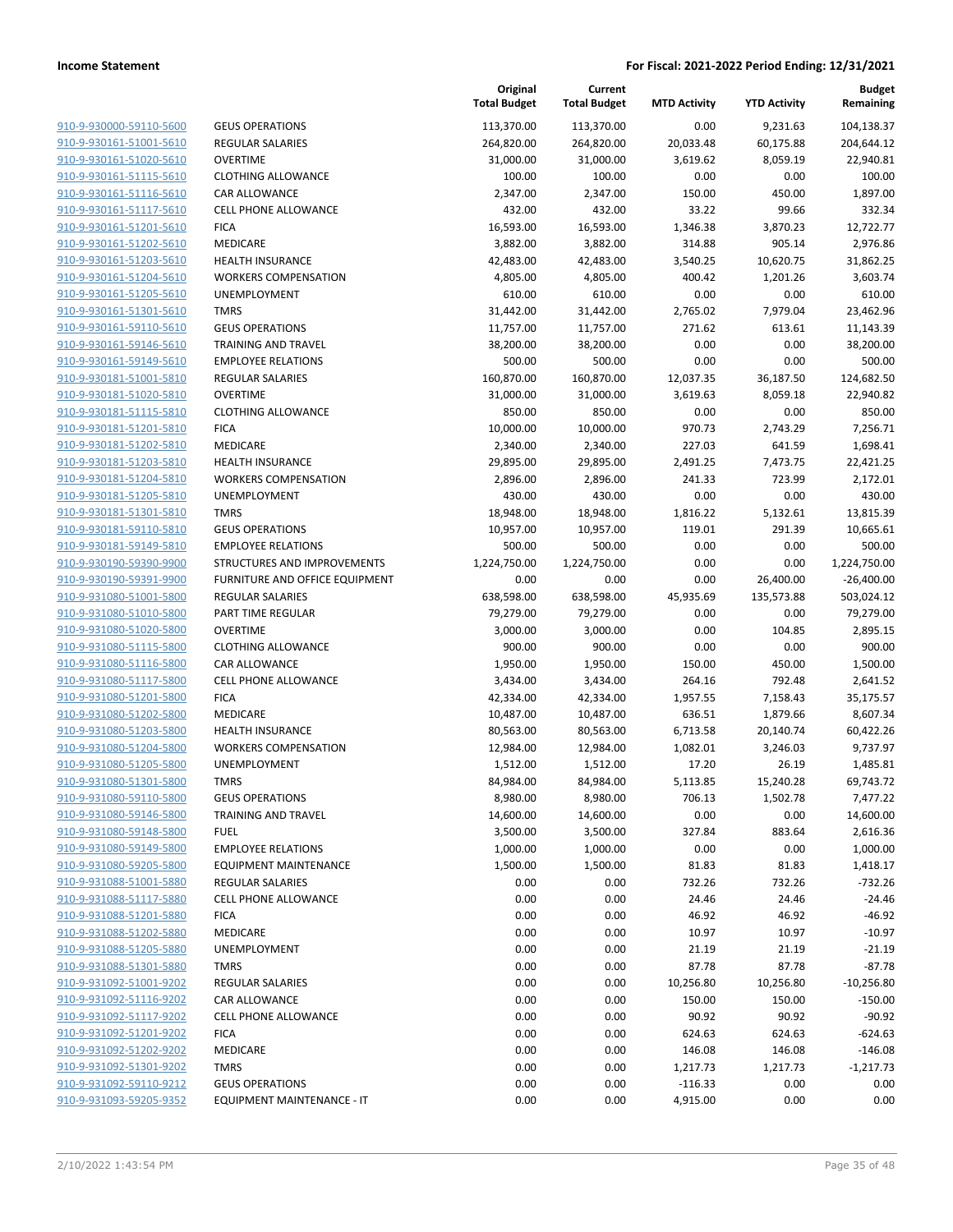| 910-9-931462-51001-5620        |
|--------------------------------|
| 910-9-931462-51115-5620        |
| 910-9-931462-51117-5620        |
| 910-9-931462-51201-5620        |
| 910-9-931462-51202-5620        |
| 910-9-931462-51203-5620        |
| 910-9-931462-51204-5620        |
| 910-9-931462-51205-5620        |
| 910-9-931462-51301-5620        |
| <u>910-9-931462-59110-5620</u> |
| 910-9-931462-59146-5620        |
| 910-9-931462-59148-5620        |
| 910-9-931462-59149-5620        |
| 910-9-931462-59198-5620        |
| <u>910-9-931462-59199-5620</u> |
| 910-9-931470-51001-5700        |
|                                |
| 910-9-931470-51020-5700        |
| 910-9-931470-51115-5700        |
| 910-9-931470-51117-5700        |
| 910-9-931470-51201-5700        |
| 910-9-931470-51202-5700        |
| 910-9-931470-51203-5700        |
| 910-9-931470-51204-5700        |
| 910-9-931470-51205-5700        |
| <u>910-9-931470-51301-5700</u> |
| 910-9-931470-59205-5700        |
| 910-9-931470-59253-5700        |
| 910-9-931490-59352-9900        |
| 910-9-931490-59353-9900        |
| <u>910-9-931491-51001-9911</u> |
| 910-9-931491-51201-9911        |
| 910-9-931491-51202-9911        |
| 910-9-931491-51205-9911        |
| 910-9-931491-51301-9911        |
| <u>910-9-931528-51001-5820</u> |
| 910-9-931528-51115-5820        |
| 910-9-931528-51117-5820        |
|                                |
| 910-9-931528-51201-5820        |
| 910-9-931528-51202-5820        |
| 910-9-931528-51203-5820        |
| 910-9-931528-51204-5820        |
| 910-9-931528-51205-5820        |
| 910-9-931528-51301-5820        |
| 910-9-931528-59110-5820        |
| <u>910-9-931528-59146-5820</u> |
| 910-9-931528-59148-5820        |
| 910-9-931528-59149-5820        |
| 910-9-931529-51001-5920        |
| <u>910-9-931529-51020-5920</u> |
| <u>910-9-931529-51115-5920</u> |
| <u>910-9-931529-51117-5920</u> |
| 910-9-931529-51201-5920        |
| 910-9-931529-51202-5920        |
| <u>910-9-931529-51203-5920</u> |
| <u>910-9-931529-51204-5920</u> |
| 910-9-931529-51205-5920        |
| 910-9-931529-51301-5920        |
| 910-9-931529-59205-5920        |
|                                |
| <u>910-9-931529-59262-5920</u> |

|                                                    |                                                        | Original<br><b>Total Budget</b> | Current<br><b>Total Budget</b> | <b>MTD Activity</b> | <b>YTD Activity</b> | <b>Budget</b><br>Remaining |
|----------------------------------------------------|--------------------------------------------------------|---------------------------------|--------------------------------|---------------------|---------------------|----------------------------|
| 910-9-931462-51001-5620                            | <b>REGULAR SALARIES</b>                                | 53,339.00                       | 53,339.00                      | 4,173.60            | 12,520.80           | 40,818.20                  |
| 910-9-931462-51115-5620                            | <b>CLOTHING ALLOWANCE</b>                              | 500.00                          | 500.00                         | 0.00                | 0.00                | 500.00                     |
| 910-9-931462-51117-5620                            | <b>CELL PHONE ALLOWANCE</b>                            | 318.00                          | 318.00                         | 24.46               | 73.38               | 244.62                     |
| 910-9-931462-51201-5620                            | <b>FICA</b>                                            | 3,327.00                        | 3,327.00                       | 219.68              | 659.04              | 2,667.96                   |
| 910-9-931462-51202-5620                            | MEDICARE                                               | 779.00                          | 779.00                         | 51.38               | 154.14              | 624.86                     |
| 910-9-931462-51203-5620                            | <b>HEALTH INSURANCE</b>                                | 6,294.00                        | 6,294.00                       | 524.50              | 1,573.50            | 4,720.50                   |
| 910-9-931462-51204-5620                            | <b>WORKERS COMPENSATION</b>                            | 980.00                          | 980.00                         | 81.67               | 245.01              | 734.99                     |
| 910-9-931462-51205-5620                            | UNEMPLOYMENT                                           | 88.00                           | 88.00                          | 0.00                | 0.00                | 88.00                      |
| 910-9-931462-51301-5620                            | <b>TMRS</b>                                            | 6,305.00                        | 6,305.00                       | 486.98              | 1,460.94            | 4,844.06                   |
| 910-9-931462-59110-5620                            | <b>GEUS OPERATIONS</b>                                 | 8,485.00                        | 8,485.00                       | 837.21              | 1,801.67            | 6,683.33                   |
| 910-9-931462-59146-5620                            | <b>TRAINING AND TRAVEL</b>                             | 3,000.00                        | 3,000.00                       | 0.00                | 0.00                | 3,000.00                   |
| 910-9-931462-59148-5620                            | <b>FUEL</b>                                            | 2,100.00                        | 2,100.00                       | 270.50              | 944.63              | 1,155.37                   |
| 910-9-931462-59149-5620                            | <b>EMPLOYEE RELATIONS</b>                              | 250.00                          | 250.00                         | 0.00                | 0.00                | 250.00                     |
| 910-9-931462-59198-5620                            | <b>COLOCATION CHARGES</b>                              | 10,189.00                       | 10,189.00                      | 0.00                | 0.00                | 10,189.00                  |
| 910-9-931462-59199-5620                            | <b>LEASE OF DARK FIBER</b>                             | 324,000.00                      | 324,000.00                     | 0.00                | 0.00                | 324,000.00                 |
| 910-9-931470-51001-5700                            | <b>REGULAR SALARIES</b>                                | 92,210.00                       | 92,210.00                      | 7,576.04            | 22,728.12           | 69,481.88                  |
| 910-9-931470-51020-5700                            | <b>OVERTIME</b>                                        | 5,000.00                        | 5,000.00                       | 246.91              | 352.24              | 4,647.76                   |
| 910-9-931470-51115-5700                            | <b>CLOTHING ALLOWANCE</b>                              | 850.00                          | 850.00                         | 0.00                | 0.00                | 850.00                     |
| 910-9-931470-51117-5700                            | <b>CELL PHONE ALLOWANCE</b>                            | 648.00                          | 648.00                         | 49.86               | 149.58              | 498.42                     |
| 910-9-931470-51201-5700                            | <b>FICA</b>                                            | 5,757.00                        | 5,757.00<br>1,346.00           | 425.40              | 1,252.09            | 4,504.91                   |
| 910-9-931470-51202-5700                            | MEDICARE                                               | 1,346.00                        |                                | 99.49               | 292.83              | 1,053.17                   |
| 910-9-931470-51203-5700<br>910-9-931470-51204-5700 | <b>HEALTH INSURANCE</b><br><b>WORKERS COMPENSATION</b> | 18,882.00                       | 18,882.00                      | 1,573.50            | 4,720.50<br>423.99  | 14,161.50                  |
| 910-9-931470-51205-5700                            | <b>UNEMPLOYMENT</b>                                    | 1,696.00<br>265.00              | 1,696.00<br>265.00             | 141.33<br>0.00      | 0.00                | 1,272.01<br>265.00         |
| 910-9-931470-51301-5700                            | <b>TMRS</b>                                            | 10,910.00                       | 10,910.00                      | 913.25              | 2,694.68            | 8,215.32                   |
| 910-9-931470-59205-5700                            | <b>EQUIPMENT MAINTENANCE</b>                           | 4,150.00                        | 4,150.00                       | 10.00               | 72.88               | 4,077.12                   |
| 910-9-931470-59253-5700                            | TRANSMISSION SUBSTATION MAINT                          | 19,278.00                       | 19,278.00                      | 25.40               | 14,277.64           | 5,000.36                   |
| 910-9-931490-59352-9900                            | STRUCTURES AND IMPROVEMENTS                            | 0.00                            | 0.00                           | 0.00                | 0.00                | 0.00                       |
| 910-9-931490-59353-9900                            | <b>TRANSMISSION SUBSTATIONS</b>                        | 1,706,200.00                    | 1,706,200.00                   | 74.50               | 234,404.50          | 1,471,795.50               |
| 910-9-931491-51001-9911                            | <b>REGULAR SALARIES</b>                                | 2,506.00                        | 2,506.00                       | 0.00                | 0.00                | 2,506.00                   |
| 910-9-931491-51201-9911                            | <b>FICA</b>                                            | 156.00                          | 156.00                         | 0.00                | 0.00                | 156.00                     |
| 910-9-931491-51202-9911                            | MEDICARE                                               | 36.00                           | 36.00                          | 0.00                | 0.00                | 36.00                      |
| 910-9-931491-51205-9911                            | UNEMPLOYMENT                                           | 7.00                            | 7.00                           | 0.00                | 0.00                | 7.00                       |
| 910-9-931491-51301-9911                            | <b>TMRS</b>                                            | 296.00                          | 296.00                         | 0.00                | 0.00                | 296.00                     |
| 910-9-931528-51001-5820                            | <b>REGULAR SALARIES</b>                                | 53,492.00                       | 53,492.00                      | 4,173.60            | 12,520.80           | 40,971.20                  |
| 910-9-931528-51115-5820                            | <b>CLOTHING ALLOWANCE</b>                              | 500.00                          | 500.00                         | 0.00                | 0.00                | 500.00                     |
| 910-9-931528-51117-5820                            | <b>CELL PHONE ALLOWANCE</b>                            | 318.00                          | 318.00                         | 24.46               | 73.38               | 244.62                     |
| 910-9-931528-51201-5820                            | <b>FICA</b>                                            | 3,336.00                        | 3,336.00                       | 260.28              | 780.84              | 2,555.16                   |
| 910-9-931528-51202-5820                            | <b>MEDICARE</b>                                        | 781.00                          | 781.00                         | 60.88               | 182.64              | 598.36                     |
| 910-9-931528-51203-5820                            | <b>HEALTH INSURANCE</b>                                | 6,294.00                        | 6,294.00                       | 524.50              | 1,573.50            | 4,720.50                   |
| 910-9-931528-51204-5820                            | <b>WORKERS COMPENSATION</b>                            | 980.00                          | 980.00                         | 81.67               | 245.01              | 734.99                     |
| 910-9-931528-51205-5820                            | UNEMPLOYMENT                                           | 89.00                           | 89.00                          | 0.00                | 0.00                | 89.00                      |
| 910-9-931528-51301-5820                            | <b>TMRS</b>                                            | 6,323.00                        | 6,323.00                       | 486.98              | 1,460.94            | 4,862.06                   |
| 910-9-931528-59110-5820                            | <b>GEUS OPERATIONS</b>                                 | 8,315.00                        | 8,315.00                       | 211.37              | 523.73              | 7,791.27                   |
| 910-9-931528-59146-5820                            | <b>TRAINING AND TRAVEL</b>                             | 5,970.00                        | 5,970.00                       | 0.00                | 609.68              | 5,360.32                   |
| 910-9-931528-59148-5820                            | <b>FUEL</b>                                            | 2,500.00                        | 2,500.00                       | 265.01              | 687.63              | 1,812.37                   |
| 910-9-931528-59149-5820                            | <b>EMPLOYEE RELATIONS</b>                              | 250.00                          | 250.00                         | 0.00                | 0.00                | 250.00                     |
| 910-9-931529-51001-5920                            | <b>REGULAR SALARIES</b>                                | 92,476.00                       | 92,476.00                      | 7,576.02            | 22,728.06           | 69,747.94                  |
| 910-9-931529-51020-5920                            | <b>OVERTIME</b>                                        | 5,000.00                        | 5,000.00                       | 246.94              | 352.27              | 4,647.73                   |
| 910-9-931529-51115-5920                            | <b>CLOTHING ALLOWANCE</b>                              | 1,000.00                        | 1,000.00                       | 0.00                | 0.00                | 1,000.00                   |
| 910-9-931529-51117-5920                            | <b>CELL PHONE ALLOWANCE</b>                            | 648.00                          | 648.00                         | 49.80               | 149.40              | 498.60                     |
| 910-9-931529-51201-5920                            | <b>FICA</b>                                            | 5,773.00                        | 5,773.00                       | 488.11              | 1,440.24            | 4,332.76                   |
| 910-9-931529-51202-5920<br>910-9-931529-51203-5920 | MEDICARE                                               | 1,350.00                        | 1,350.00                       | 114.15              | 336.83              | 1,013.17                   |
| 910-9-931529-51204-5920                            | <b>HEALTH INSURANCE</b><br><b>WORKERS COMPENSATION</b> | 18,882.00<br>1,696.00           | 18,882.00<br>1,696.00          | 1,573.50<br>141.33  | 4,720.50<br>423.99  | 14,161.50<br>1,272.01      |
| 910-9-931529-51205-5920                            | UNEMPLOYMENT                                           | 266.00                          | 266.00                         | 0.00                | 0.00                | 266.00                     |
| 910-9-931529-51301-5920                            | <b>TMRS</b>                                            | 10,942.00                       | 10,942.00                      | 913.25              | 2,694.67            | 8,247.33                   |
| 910-9-931529-59205-5920                            | <b>EQUIPMENT MAINTENANCE</b>                           | 5,250.00                        | 5,250.00                       | 0.00                | 0.00                | 5,250.00                   |
| 910-9-931529-59262-5920                            | DISTRIBUTION SUBSTATION MAINTENANCE                    | 29,878.00                       | 29,878.00                      | 0.00                | 723.12              | 29,154.88                  |
|                                                    |                                                        |                                 |                                |                     |                     |                            |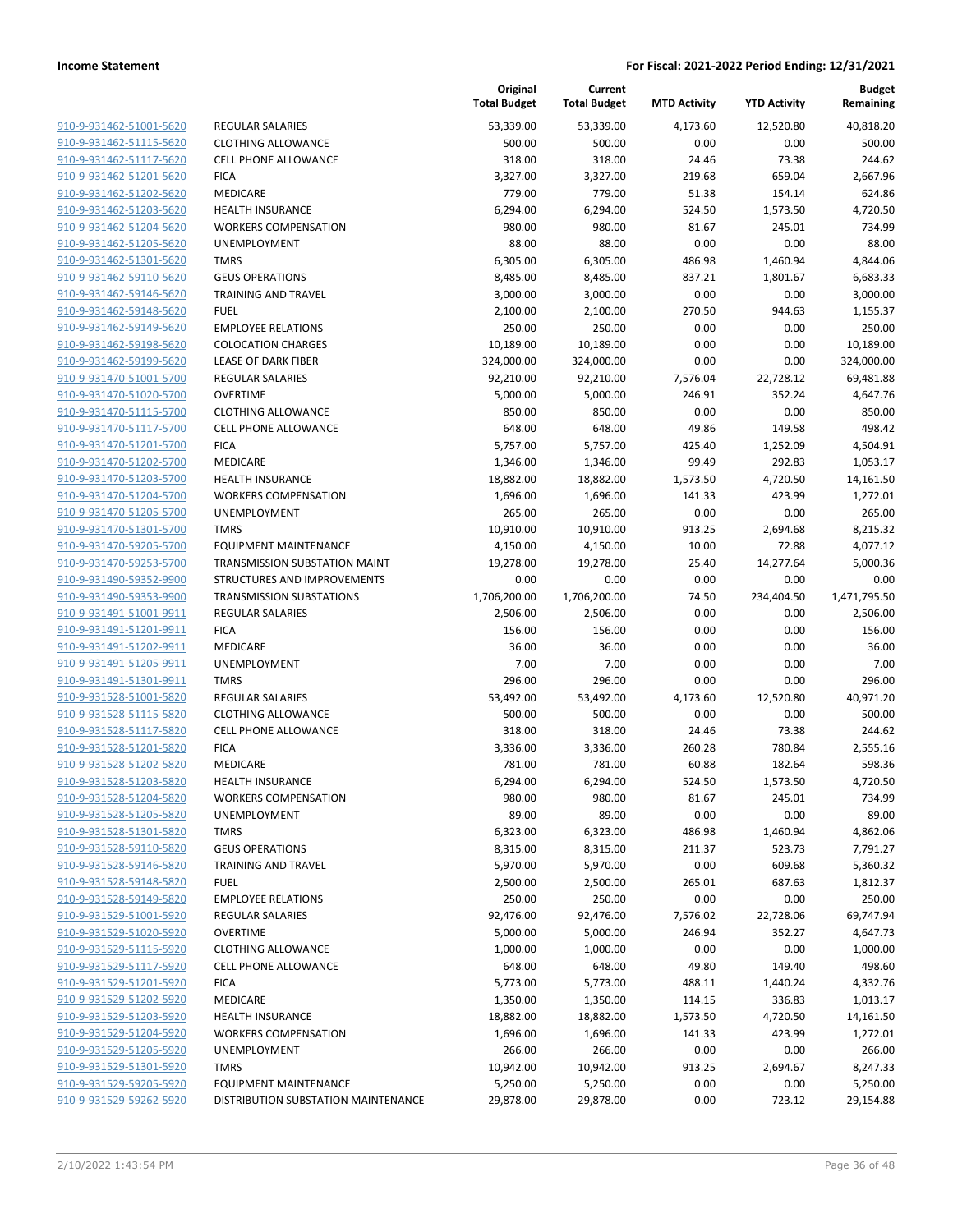| 910-9-931590-59361-9900        |
|--------------------------------|
| 910-9-931590-59362-9900        |
| 910-9-931591-51001-9912        |
| 910-9-931591-51201-9912        |
| 910-9-931591-51202-9912        |
| 910-9-931591-51205-9912        |
| <u>910-9-931591-51301-9912</u> |
| 910-9-932467-51001-5671        |
| 910-9-932467-51020-5671        |
| 910-9-932467-51115-5671        |
| 910-9-932467-51201-5671        |
| 910-9-932467-51202-5671        |
| 910-9-932467-51203-5671        |
| 910-9-932467-51204-5671        |
| 910-9-932467-51205-5671        |
| 910-9-932467-51301-5671        |
| <u>910-9-932467-59110-5671</u> |
| 910-9-932467-59146-5671        |
|                                |
| <u>910-9-932467-59148-5671</u> |
| 910-9-932467-59149-5671        |
| 910-9-932474-51001-5740        |
| 910-9-932474-51020-5740        |
| 910-9-932474-51115-5740        |
| 910-9-932474-51201-5740        |
| 910-9-932474-51202-5740        |
| 910-9-932474-51203-5740        |
| 910-9-932474-51204-5740        |
| 910-9-932474-51205-5740        |
| 910-9-932474-51301-5740        |
| 910-9-932474-59257-5740        |
| 910-9-932490-59356-9900        |
| 910-9-932491-51001-9913        |
| 910-9-932491-51201-9913        |
| 910-9-932491-51202-9913        |
| 910-9-932491-51205-9913        |
| 910-9-932491-51301-9913        |
| <u>910-9-932500-51001-5801</u> |
| 910-9-932500-51115-5801        |
| 910-9-932500-51117-5801        |
| 910-9-932500-51201-5801        |
| <u>910-9-932500-51202-5801</u> |
| <u>910-9-932500-51203-5801</u> |
| <u>910-9-932500-51204-5801</u> |
| 910-9-932500-51205-5801        |
| <u>910-9-932500-51301-5801</u> |
| 910-9-932500-59110-5801        |
| 910-9-932500-59112-5801        |
| <u>910-9-932500-59146-5801</u> |
| 910-9-932500-59148-5801        |
|                                |
| 910-9-932500-59149-5801        |
| <u>910-9-932503-51001-5830</u> |
| <u>910-9-932503-51020-5830</u> |
| <u>910-9-932503-51115-5830</u> |
| 910-9-932503-51117-5830        |
| 910-9-932503-51201-5830        |
| <u>910-9-932503-51202-5830</u> |
| 910-9-932503-51203-5830        |
| <u>910-9-932503-51204-5830</u> |
| 910-9-932503-51205-5830        |
|                                |

|                                                    |                                      | Original<br><b>Total Budget</b> | Current<br><b>Total Budget</b> | <b>MTD Activity</b> | <b>YTD Activity</b> | <b>Budget</b><br>Remaining |
|----------------------------------------------------|--------------------------------------|---------------------------------|--------------------------------|---------------------|---------------------|----------------------------|
| 910-9-931590-59361-9900                            | <b>STRUCTURES AND IMPROVEMENTS</b>   | 0.00                            | 0.00                           | 0.00                | 0.00                | 0.00                       |
| 910-9-931590-59362-9900                            | <b>DISTRIBUTION SUBSTATIONS</b>      | 1,591,800.00                    | 1,591,800.00                   | 74.49               | 74.49               | 1,591,725.51               |
| 910-9-931591-51001-9912                            | <b>REGULAR SALARIES</b>              | 2,087.00                        | 2,087.00                       | 0.00                | 0.00                | 2,087.00                   |
| 910-9-931591-51201-9912                            | <b>FICA</b>                          | 131.00                          | 131.00                         | 0.00                | 0.00                | 131.00                     |
| 910-9-931591-51202-9912                            | MEDICARE                             | 30.00                           | 30.00                          | 0.00                | 0.00                | 30.00                      |
| 910-9-931591-51205-9912                            | UNEMPLOYMENT                         | 5.00                            | 5.00                           | 0.00                | 0.00                | 5.00                       |
| 910-9-931591-51301-9912                            | <b>TMRS</b>                          | 246.00                          | 246.00                         | 0.00                | 0.00                | 246.00                     |
| 910-9-932467-51001-5671                            | <b>REGULAR SALARIES</b>              | 63,703.00                       | 63,703.00                      | 0.00                | 0.00                | 63,703.00                  |
| 910-9-932467-51020-5671                            | <b>OVERTIME</b>                      | 10,000.00                       | 10,000.00                      | 0.00                | 0.00                | 10,000.00                  |
| 910-9-932467-51115-5671                            | <b>CLOTHING ALLOWANCE</b>            | 1,000.00                        | 1,000.00                       | 0.00                | 0.00                | 1,000.00                   |
| 910-9-932467-51201-5671                            | <b>FICA</b>                          | 3,950.00                        | 3,950.00                       | 0.00                | 0.00                | 3,950.00                   |
| 910-9-932467-51202-5671                            | MEDICARE                             | 924.00                          | 924.00                         | 0.00                | 0.00                | 924.00                     |
| 910-9-932467-51203-5671                            | <b>HEALTH INSURANCE</b>              | 12,588.00                       | 12,588.00                      | 1,049.00            | 3,147.00            | 9,441.00                   |
| 910-9-932467-51204-5671                            | <b>WORKERS COMPENSATION</b>          | 1,423.00                        | 1,423.00                       | 118.58              | 355.74              | 1,067.26                   |
| 910-9-932467-51205-5671                            | <b>UNEMPLOYMENT</b>                  | 145.00                          | 145.00                         | 0.00                | 0.00                | 145.00                     |
| 910-9-932467-51301-5671                            | <b>TMRS</b>                          | 7,485.00                        | 7,485.00                       | 0.00                | 0.00                | 7,485.00                   |
| 910-9-932467-59110-5671                            | <b>GEUS OPERATIONS</b>               | 2,000.00                        | 2,000.00                       | 33.39               | 81.44               | 1,918.56                   |
| 910-9-932467-59146-5671                            | <b>TRAINING AND TRAVEL</b>           | 1,000.00                        | 1,000.00                       | 0.00                | 0.00                | 1,000.00                   |
| 910-9-932467-59148-5671                            | <b>FUEL</b>                          | 5,000.00                        | 5,000.00                       | 635.83              | 1,728.83            | 3,271.17                   |
| 910-9-932467-59149-5671                            | <b>EMPLOYEE RELATIONS</b>            | 500.00                          | 500.00                         | 0.00                | 0.00                | 500.00                     |
| 910-9-932474-51001-5740                            | <b>REGULAR SALARIES</b>              | 59,280.00                       | 59,280.00                      | 2,855.64            | 5,944.76            | 53,335.24                  |
| 910-9-932474-51020-5740                            | <b>OVERTIME</b>                      | 5,000.00                        | 5,000.00                       | 862.08              | 862.08              | 4,137.92                   |
| 910-9-932474-51115-5740                            | <b>CLOTHING ALLOWANCE</b>            | 1,000.00                        | 1,000.00                       | 0.00                | 0.00                | 1,000.00                   |
| 910-9-932474-51201-5740                            | <b>FICA</b>                          | 3,676.00                        | 3,676.00                       | 208.61              | 356.35              | 3,319.65                   |
| 910-9-932474-51202-5740                            | MEDICARE                             | 860.00                          | 860.00                         | 48.79               | 83.34               | 776.66                     |
| 910-9-932474-51203-5740                            | <b>HEALTH INSURANCE</b>              | 12,588.00                       | 12,588.00                      | 1,049.00            | 3,147.00            | 9,441.00                   |
| 910-9-932474-51204-5740                            | <b>WORKERS COMPENSATION</b>          | 1,325.00                        | 1,325.00                       | 110.42              | 331.26              | 993.74                     |
| 910-9-932474-51205-5740                            | UNEMPLOYMENT                         | 145.00                          | 145.00                         | 0.00                | 0.00                | 145.00                     |
| 910-9-932474-51301-5740                            | <b>TMRS</b>                          | 6,966.00                        | 6,966.00                       | 431.26              | 789.61              | 6,176.39                   |
| 910-9-932474-59257-5740                            | TRANSMISSION LINE MAINTENANCE        | 111,525.00                      | 111,525.00                     | 2,948.96            | 15,846.75           | 95,678.25                  |
| 910-9-932490-59356-9900                            | <b>GEUS TRANSMISSION LINES</b>       | 114,000.00                      | 114,000.00                     | 0.00                | 0.00                | 114,000.00                 |
| 910-9-932491-51001-9913                            | <b>REGULAR SALARIES</b>              | 30,091.00                       | 30,091.00                      | 0.00                | 0.00                | 30,091.00                  |
| 910-9-932491-51201-9913                            | <b>FICA</b>                          | 1,865.00                        | 1,865.00                       | 0.00                | 0.00                | 1,865.00                   |
| 910-9-932491-51202-9913                            | MEDICARE                             | 436.00                          | 436.00                         | 0.00                | 0.00                | 436.00                     |
| 910-9-932491-51205-9913                            | <b>UNEMPLOYMENT</b>                  | 70.00                           | 70.00                          | 0.00                | 0.00                | 70.00                      |
| 910-9-932491-51301-9913                            | <b>TMRS</b>                          | 3,536.00                        | 3,536.00                       | 0.00                | 0.00                | 3,536.00                   |
| 910-9-932500-51001-5801                            | <b>REGULAR SALARIES</b>              | 130,129.00                      | 130,129.00                     | 10,204.32           | 30,612.96           | 99,516.04                  |
| 910-9-932500-51115-5801                            | <b>CLOTHING ALLOWANCE</b>            | 500.00                          | 500.00                         | 751.27              | 751.27              | -251.27                    |
| 910-9-932500-51117-5801                            | <b>CELL PHONE ALLOWANCE</b>          | 636.00                          | 636.00                         | 48.92               | 146.76              | 489.24                     |
| 910-9-932500-51201-5801                            | <b>FICA</b>                          | 7,961.00                        | 7,961.00                       | 598.74              | 1,796.22            | 6,164.78                   |
| 910-9-932500-51202-5801                            | MEDICARE                             | 1,896.00                        | 1,896.00                       | 140.02              | 420.06              | 1,475.94                   |
| 910-9-932500-51203-5801                            | <b>HEALTH INSURANCE</b>              | 12,588.00                       | 12,588.00                      | 1,049.00            | 3,147.00            | 9,441.00                   |
| 910-9-932500-51204-5801<br>910-9-932500-51205-5801 | <b>WORKERS COMPENSATION</b>          | 2,347.00                        | 2,347.00                       | 195.58              | 586.74              | 1,760.26                   |
|                                                    | UNEMPLOYMENT                         | 180.00<br>15,365.00             | 180.00                         | 0.00                | 0.00                | 180.00                     |
| 910-9-932500-51301-5801                            | <b>TMRS</b>                          |                                 | 15,365.00                      | 1,189.38            | 3,568.14            | 11,796.86                  |
| 910-9-932500-59110-5801<br>910-9-932500-59112-5801 | <b>GEUS OPERATIONS</b>               | 4,860.00                        | 4,860.00                       | 719.21              | 1,161.84            | 3,698.16                   |
| 910-9-932500-59146-5801                            | SAFETY<br><b>TRAINING AND TRAVEL</b> | 46,500.00                       | 46,500.00                      | 5,160.64            | 7,613.51            | 38,886.49                  |
| 910-9-932500-59148-5801                            | <b>FUEL</b>                          | 14,000.00<br>6,000.00           | 10,000.00                      | 649.50              | 2,175.04            | 7,824.96                   |
| 910-9-932500-59149-5801                            | <b>EMPLOYEE RELATIONS</b>            | 500.00                          | 6,000.00<br>500.00             | 612.18<br>0.00      | 1,712.99<br>0.00    | 4,287.01<br>500.00         |
| 910-9-932503-51001-5830                            | <b>REGULAR SALARIES</b>              | 162,123.00                      | 162,123.00                     | 10,986.98           |                     | 134,496.47                 |
| 910-9-932503-51020-5830                            | <b>OVERTIME</b>                      | 10,000.00                       | 10,000.00                      | 1,209.96            | 27,626.53           | 8,325.42                   |
| 910-9-932503-51115-5830                            | <b>CLOTHING ALLOWANCE</b>            | 4,300.00                        | 4,300.00                       | 62.64               | 1,674.58<br>62.64   | 4,237.36                   |
| 910-9-932503-51117-5830                            | <b>CELL PHONE ALLOWANCE</b>          | 318.00                          | 318.00                         | 24.46               | 73.38               | 244.62                     |
| 910-9-932503-51201-5830                            | <b>FICA</b>                          | 10,071.00                       | 10,071.00                      | 678.25              | 1,583.18            | 8,487.82                   |
| 910-9-932503-51202-5830                            | MEDICARE                             | 2,357.00                        | 2,357.00                       | 158.63              | 370.27              | 1,986.73                   |
| 910-9-932503-51203-5830                            | <b>HEALTH INSURANCE</b>              | 25,176.00                       | 25,176.00                      | 2,098.00            | 6,294.00            | 18,882.00                  |
| 910-9-932503-51204-5830                            | <b>WORKERS COMPENSATION</b>          | 3,184.00                        | 3,184.00                       | 265.33              | 795.99              | 2,388.01                   |
| 910-9-932503-51205-5830                            | UNEMPLOYMENT                         | 330.00                          | 330.00                         | 0.00                | 0.00                | 330.00                     |
|                                                    |                                      |                                 |                                |                     |                     |                            |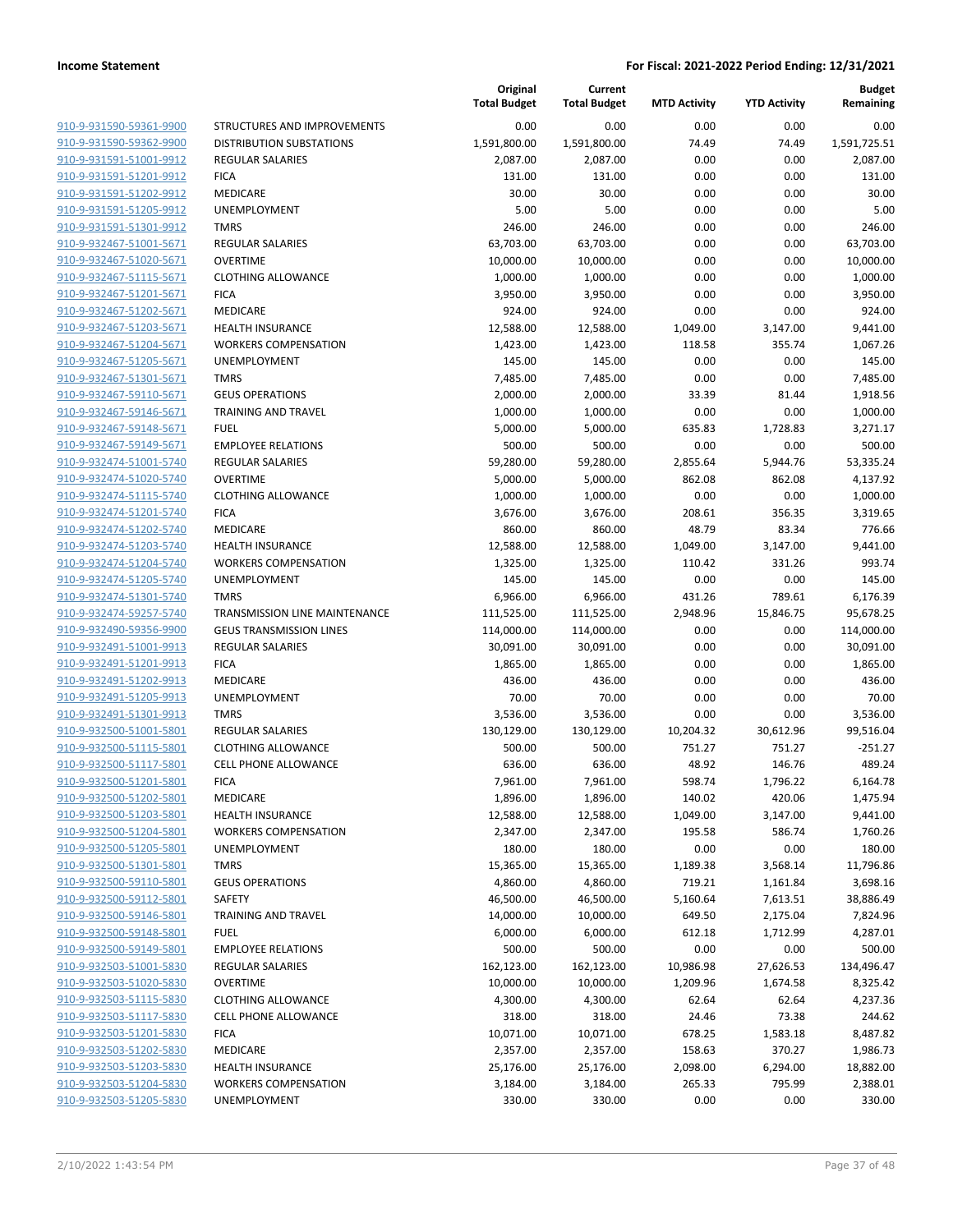| 910-9-932503-51301-5830 |
|-------------------------|
| 910-9-932503-59110-5830 |
| 910-9-932503-59148-5830 |
| 910-9-932503-59149-5830 |
| 910-9-932504-51001-5840 |
| 910-9-932504-51020-5840 |
| 910-9-932504-51115-5840 |
| 910-9-932504-51117-5840 |
| 910-9-932504-51201-5840 |
| 910-9-932504-51202-5840 |
| 910-9-932504-51203-5840 |
| 910-9-932504-51204-5840 |
| 910-9-932504-51205-5840 |
| 910-9-932504-51301-5840 |
| 910-9-932504-59110-5840 |
| 910-9-932504-59148-5840 |
| 910-9-932504-59149-5840 |
| 910-9-932505-51001-5850 |
| 910-9-932505-51201-5850 |
| 910-9-932505-51202-5850 |
| 910-9-932505-51205-5850 |
| 910-9-932505-51301-5850 |
| 910-9-932506-51001-5860 |
| 910-9-932506-51020-5860 |
| 910-9-932506-51115-5860 |
| 910-9-932506-51117-5860 |
| 910-9-932506-51201-5860 |
| 910-9-932506-51202-5860 |
| 910-9-932506-51203-5860 |
| 910-9-932506-51204-5860 |
| 910-9-932506-51205-5860 |
|                         |
| 910-9-932506-51301-5860 |
| 910-9-932506-59110-5860 |
| 910-9-932506-59146-5860 |
| 910-9-932506-59148-5860 |
| 910-9-932506-59149-5860 |
| 910-9-932507-51001-5870 |
| 910-9-932507-51201-5870 |
| 910-9-932507-51202-5870 |
| 910-9-932507-51203-5870 |
| 910-9-932507-51205-5870 |
| 910-9-932507-51301-5870 |
| 910-9-932509-59147-5890 |
| 910-9-932510-51001-5900 |
| 910-9-932510-51102-5900 |
| 910-9-932510-51115-5900 |
| 910-9-932510-51201-5900 |
| 910-9-932510-51202-5900 |
| 910-9-932510-51203-5900 |
| 910-9-932510-51204-5900 |
| 910-9-932510-51205-5900 |
| 910-9-932510-51301-5900 |
| 910-9-932510-59205-5900 |
| 910-9-932514-51001-5941 |
| 910-9-932514-51020-5941 |
| 910-9-932514-51102-5941 |
| 910-9-932514-51115-5941 |
| 910-9-932514-51201-5941 |
| 910-9-932514-51202-5941 |
|                         |

|                                                    |                             | Original<br><b>Total Budget</b> | Current<br><b>Total Budget</b> | <b>MTD Activity</b> | <b>YTD Activity</b> | <b>Budget</b><br>Remaining |
|----------------------------------------------------|-----------------------------|---------------------------------|--------------------------------|---------------------|---------------------|----------------------------|
| 910-9-932503-51301-5830                            | <b>TMRS</b>                 | 19,085.00                       | 19,085.00                      | 1,417.68            | 3,407.46            | 15,677.54                  |
| 910-9-932503-59110-5830                            | <b>GEUS OPERATIONS</b>      | 44,500.00                       | 44,500.00                      | 5,227.74            | 12,721.30           | 31,778.70                  |
| 910-9-932503-59148-5830                            | <b>FUEL</b>                 | 32,000.00                       | 32,000.00                      | 3,010.68            | 8,561.25            | 23,438.75                  |
| 910-9-932503-59149-5830                            | <b>EMPLOYEE RELATIONS</b>   | 500.00                          | 500.00                         | 0.00                | 0.00                | 500.00                     |
| 910-9-932504-51001-5840                            | <b>REGULAR SALARIES</b>     | 162,123.00                      | 162,123.00                     | 10,986.93           | 27,626.41           | 134,496.59                 |
| 910-9-932504-51020-5840                            | <b>OVERTIME</b>             | 10,000.00                       | 10,000.00                      | 1,209.96            | 1,674.58            | 8,325.42                   |
| 910-9-932504-51115-5840                            | <b>CLOTHING ALLOWANCE</b>   | 4,500.00                        | 4,500.00                       | 0.00                | 0.00                | 4,500.00                   |
| 910-9-932504-51117-5840                            | <b>CELL PHONE ALLOWANCE</b> | 318.00                          | 318.00                         | 24.46               | 73.38               | 244.62                     |
| 910-9-932504-51201-5840                            | <b>FICA</b>                 | 10,071.00                       | 10,071.00                      | 757.73              | 1,821.21            | 8,249.79                   |
| 910-9-932504-51202-5840                            | MEDICARE                    | 2,357.00                        | 2,357.00                       | 177.21              | 425.93              | 1,931.07                   |
| 910-9-932504-51203-5840                            | <b>HEALTH INSURANCE</b>     | 25,176.00                       | 25,176.00                      | 2,098.00            | 6,294.00            | 18,882.00                  |
| 910-9-932504-51204-5840                            | <b>WORKERS COMPENSATION</b> | 3,184.00                        | 3,184.00                       | 265.33              | 795.99              | 2,388.01                   |
| 910-9-932504-51205-5840                            | UNEMPLOYMENT                | 330.00                          | 330.00                         | 0.00                | 0.00                | 330.00                     |
| 910-9-932504-51301-5840                            | <b>TMRS</b>                 | 19,085.00                       | 19,085.00                      | 1,417.68            | 3,407.45            | 15,677.55                  |
| 910-9-932504-59110-5840                            | <b>GEUS OPERATIONS</b>      | 72,500.00                       | 72,500.00                      | 5,021.45            | 10,015.64           | 62,484.36                  |
| 910-9-932504-59148-5840                            | <b>FUEL</b>                 | 20,000.00                       | 20,000.00                      | 1,582.36            | 5,993.86            | 14,006.14                  |
| 910-9-932504-59149-5840                            | <b>EMPLOYEE RELATIONS</b>   | 500.00                          | 500.00                         | 0.00                | 0.00                | 500.00                     |
| 910-9-932505-51001-5850                            | <b>REGULAR SALARIES</b>     | 911.00                          | 911.00                         | 0.00                | 0.00                | 911.00                     |
| 910-9-932505-51201-5850                            | <b>FICA</b>                 | 57.00                           | 57.00                          | 0.00                | 0.00                | 57.00                      |
| 910-9-932505-51202-5850                            | MEDICARE                    | 13.00                           | 13.00                          | 0.00                | 0.00                | 13.00                      |
| 910-9-932505-51205-5850                            | UNEMPLOYMENT                | 3.00                            | 3.00                           | 0.00                | 0.00                | 3.00                       |
| 910-9-932505-51301-5850                            | <b>TMRS</b>                 | 107.00                          | 107.00                         | 0.00                | 0.00                | 107.00                     |
| 910-9-932506-51001-5860                            | <b>REGULAR SALARIES</b>     | 168,325.00                      | 168,325.00                     | 14,073.60           | 42,220.81           | 126,104.19                 |
| 910-9-932506-51020-5860                            | <b>OVERTIME</b>             | 0.00                            | 0.00                           | 0.00                | 128.86              | $-128.86$                  |
| 910-9-932506-51115-5860                            | <b>CLOTHING ALLOWANCE</b>   | 500.00                          | 500.00                         | 0.00                | 0.00                | 500.00                     |
| 910-9-932506-51117-5860                            | <b>CELL PHONE ALLOWANCE</b> | 1,035.00                        | 1,035.00                       | 79.58               | 238.74              | 796.26                     |
| 910-9-932506-51201-5860                            | <b>FICA</b>                 | 10,495.00                       | 10,495.00                      | 865.06              | 2,603.17            | 7,891.83                   |
| 910-9-932506-51202-5860                            | MEDICARE                    | 2,455.00                        | 2,455.00                       | 202.32              | 608.83              | 1,846.17                   |
| 910-9-932506-51203-5860                            | <b>HEALTH INSURANCE</b>     | 25,176.00                       | 25,176.00                      | 2,098.00            | 6,294.00            | 18,882.00                  |
| 910-9-932506-51204-5860<br>910-9-932506-51205-5860 | <b>WORKERS COMPENSATION</b> | 3,317.00                        | 3,317.00                       | 276.42              | 829.26              | 2,487.74                   |
| 910-9-932506-51301-5860                            | UNEMPLOYMENT<br><b>TMRS</b> | 330.00<br>19,890.00             | 330.00<br>19,890.00            | 0.00<br>1,641.76    | 0.00<br>4,940.23    | 330.00<br>14,949.77        |
| 910-9-932506-59110-5860                            | <b>GEUS OPERATIONS</b>      | 120,650.00                      | 120,650.00                     | 1,155.65            | 2,007.53            | 118,642.47                 |
| 910-9-932506-59146-5860                            | <b>TRAINING AND TRAVEL</b>  | 0.00                            | 4,000.00                       | 649.50              | 649.50              | 3,350.50                   |
| 910-9-932506-59148-5860                            | <b>FUEL</b>                 | 10,000.00                       | 10,000.00                      | 659.75              | 1,919.49            | 8,080.51                   |
| 910-9-932506-59149-5860                            | <b>EMPLOYEE RELATIONS</b>   | 500.00                          | 500.00                         | 0.00                | 0.00                | 500.00                     |
| 910-9-932507-51001-5870                            | <b>REGULAR SALARIES</b>     | 911.00                          | 911.00                         | 0.00                | 0.00                | 911.00                     |
| 910-9-932507-51201-5870                            | <b>FICA</b>                 | 57.00                           | 57.00                          | 0.00                | 0.00                | 57.00                      |
| 910-9-932507-51202-5870                            | MEDICARE                    | 14.00                           | 14.00                          | 0.00                | 0.00                | 14.00                      |
| 910-9-932507-51203-5870                            | <b>HEALTH INSURANCE</b>     | 189.00                          | 189.00                         | 15.75               | 47.25               | 141.75                     |
| 910-9-932507-51205-5870                            | UNEMPLOYMENT                | 3.00                            | 3.00                           | 0.00                | 0.00                | 3.00                       |
| 910-9-932507-51301-5870                            | <b>TMRS</b>                 | 108.00                          | 108.00                         | 0.00                | 0.00                | 108.00                     |
| 910-9-932509-59147-5890                            | RENT                        | 161.00                          | 161.00                         | 300.00              | 300.00              | $-139.00$                  |
| 910-9-932510-51001-5900                            | <b>REGULAR SALARIES</b>     | 70,335.00                       | 70,335.00                      | 5,409.60            | 16,228.80           | 54,106.20                  |
| 910-9-932510-51102-5900                            | <b>BILINGUAL PAY</b>        | 600.00                          | 600.00                         | 46.16               | 138.48              | 461.52                     |
| 910-9-932510-51115-5900                            | <b>CLOTHING ALLOWANCE</b>   | 500.00                          | 500.00                         | 0.00                | 0.00                | 500.00                     |
| 910-9-932510-51201-5900                            | <b>FICA</b>                 | 4,398.00                        | 4,398.00                       | 288.30              | 864.90              | 3,533.10                   |
| 910-9-932510-51202-5900                            | MEDICARE                    | 1,029.00                        | 1,029.00                       | 67.42               | 202.26              | 826.74                     |
| 910-9-932510-51203-5900                            | <b>HEALTH INSURANCE</b>     | 12,588.00                       | 12,588.00                      | 1,049.00            | 3,147.00            | 9,441.00                   |
| 910-9-932510-51204-5900                            | <b>WORKERS COMPENSATION</b> | 1,273.00                        | 1,273.00                       | 106.08              | 318.24              | 954.76                     |
| 910-9-932510-51205-5900                            | UNEMPLOYMENT                | 180.00                          | 180.00                         | 0.00                | 0.00                | 180.00                     |
| 910-9-932510-51301-5900                            | <b>TMRS</b>                 | 8,335.00                        | 8,335.00                       | 632.86              | 1,898.58            | 6,436.42                   |
| 910-9-932510-59205-5900                            | EQUIPMENT MAINTENANCE       | 105,000.00                      | 105,000.00                     | 6,658.38            | 6,062.14            | 98,937.86                  |
| 910-9-932514-51001-5941                            | <b>REGULAR SALARIES</b>     | 592,203.00                      | 592,203.00                     | 31,548.98           | 92,322.23           | 499,880.77                 |
| 910-9-932514-51020-5941                            | <b>OVERTIME</b>             | 60,000.00                       | 60,000.00                      | 3,832.34            | 9,421.78            | 50,578.22                  |
| 910-9-932514-51102-5941                            | <b>BILINGUAL PAY</b>        | 1,200.00                        | 1,200.00                       | 92.32               | 276.96              | 923.04                     |
| 910-9-932514-51115-5941                            | <b>CLOTHING ALLOWANCE</b>   | 7,000.00                        | 7,000.00                       | 0.00                | 0.00                | 7,000.00                   |
| 910-9-932514-51201-5941                            | <b>FICA</b>                 | 36,790.00                       | 36,790.00                      | 2,000.40            | 5,726.97            | 31,063.03                  |
| 910-9-932514-51202-5941                            | MEDICARE                    | 8,605.00                        | 8,605.00                       | 467.83              | 1,339.37            | 7,265.63                   |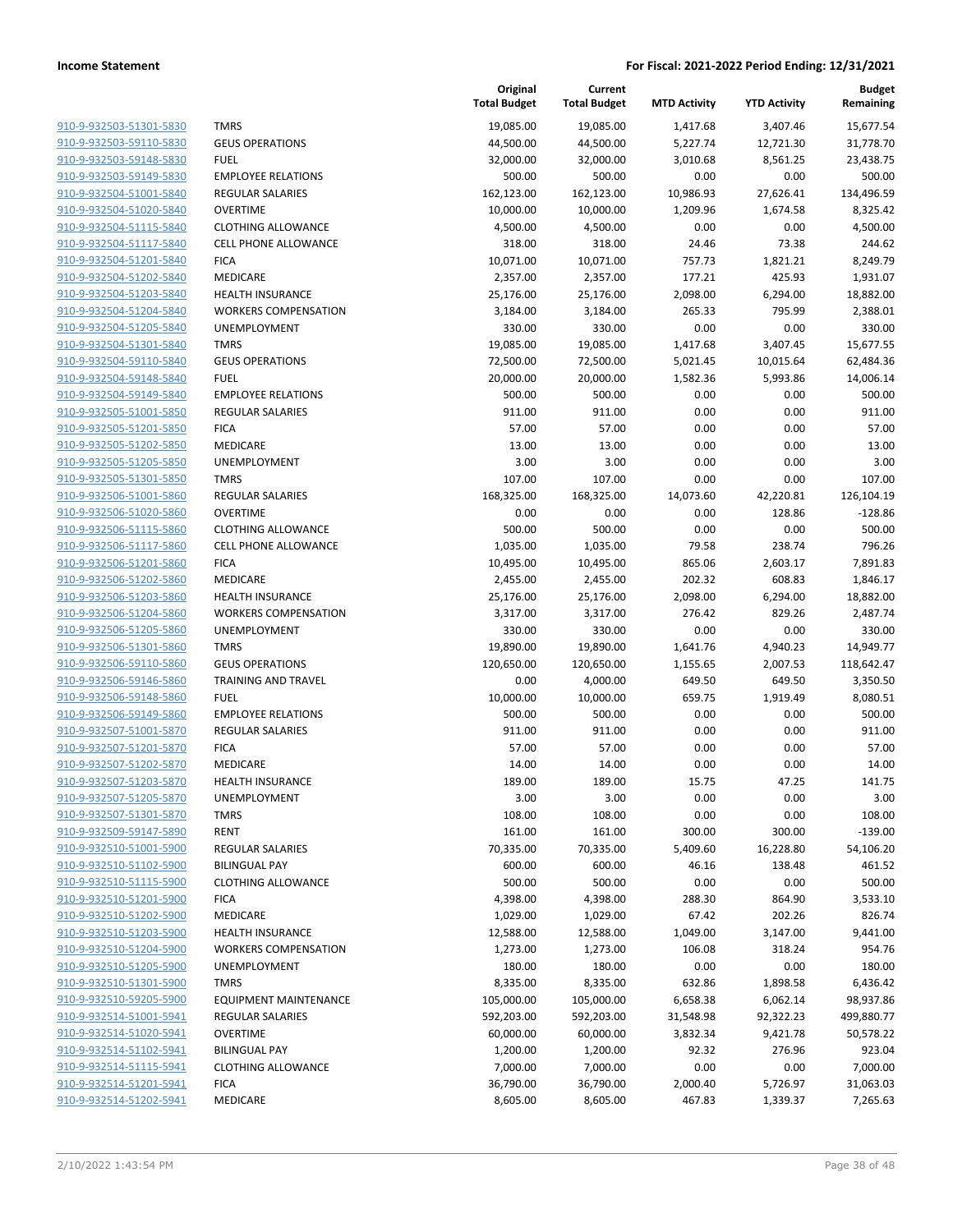|                                                    |                                         | Original<br><b>Total Budget</b> | Current<br><b>Total Budget</b> | <b>MTD Activity</b> | <b>YTD Activity</b> | <b>Budget</b><br>Remaining |
|----------------------------------------------------|-----------------------------------------|---------------------------------|--------------------------------|---------------------|---------------------|----------------------------|
| 910-9-932514-51203-5941                            | <b>HEALTH INSURANCE</b>                 | 134,566.00                      | 134,566.00                     | 11,213.84           | 33,641.52           | 100,924.48                 |
| 910-9-932514-51204-5941                            | <b>WORKERS COMPENSATION</b>             | 10,709.00                       | 10,709.00                      | 892.43              | 2,677.29            | 8,031.71                   |
| 910-9-932514-51205-5941                            | UNEMPLOYMENT                            | 1,923.00                        | 1,923.00                       | 0.00                | 0.00                | 1,923.00                   |
| 910-9-932514-51301-5941                            | <b>TMRS</b>                             | 69,724.00                       | 69,724.00                      | 4,112.26            | 11,823.72           | 57,900.28                  |
| 910-9-932514-59275-5941                            | POLES, OH, UG & SERVICES MAINTENANCE    | 506,101.00                      | 506,101.00                     | 16,672.56           | 79,222.88           | 426,878.12                 |
| 910-9-932515-51001-5950                            | <b>REGULAR SALARIES</b>                 | 608.00                          | 608.00                         | 0.00                | 0.00                | 608.00                     |
| 910-9-932515-51201-5950                            | <b>FICA</b>                             | 38.00                           | 38.00                          | 0.00                | 0.00                | 38.00                      |
| 910-9-932515-51202-5950                            | MEDICARE                                | 9.00                            | 9.00                           | 0.00                | 0.00                | 9.00                       |
| 910-9-932515-51203-5950                            | <b>HEALTH INSURANCE</b>                 | 126.00                          | 126.00                         | 10.50               | 31.50               | 94.50                      |
| 910-9-932515-51205-5950                            | UNEMPLOYMENT                            | 2.00                            | 2.00                           | 0.00                | 0.00                | 2.00                       |
| 910-9-932515-51301-5950                            | <b>TMRS</b>                             | 72.00                           | 72.00                          | 0.00                | 0.00                | 72.00                      |
| 910-9-932515-59282-5950                            | <b>TRANSFORMERS MAINTENANCE</b>         | 5,000.00                        | 5,000.00                       | 0.00                | 0.00                | 5,000.00                   |
| 910-9-932516-51001-5960                            | <b>REGULAR SALARIES</b>                 | 13,362.00                       | 13,362.00                      | 935.78              | 2,481.71            | 10,880.29                  |
| 910-9-932516-51020-5960                            | <b>OVERTIME</b>                         | 3,000.00                        | 3,000.00                       | 274.69              | 1,098.37            | 1,901.63                   |
| 910-9-932516-51201-5960                            | <b>FICA</b>                             | 828.00                          | 828.00                         | 75.05               | 221.96              | 606.04                     |
| 910-9-932516-51202-5960                            | MEDICARE                                | 193.00                          | 193.00                         | 17.55               | 51.91               | 141.09                     |
| 910-9-932516-51205-5960                            | UNEMPLOYMENT                            | 37.00                           | 37.00                          | 0.00                | 0.00                | 37.00                      |
| 910-9-932516-51301-5960                            | <b>TMRS</b>                             | 1,570.00                        | 1,570.00                       | 140.42              | 415.29              | 1,154.71                   |
| 910-9-932516-59284-5960                            | ST LIGHTING & SIGNALS MAINTENANCE       | 8,000.00                        | 8,000.00                       | 1,016.19            | 2,308.86            | 5,691.14                   |
| 910-9-932517-51001-5970                            | <b>REGULAR SALARIES</b>                 | 45,808.00                       | 45,808.00                      | 3,268.80            | 9,806.40            | 36,001.60                  |
| 910-9-932517-51020-5970                            | <b>OVERTIME</b>                         | 0.00                            | 0.00                           | 183.87              | 306.45              | $-306.45$                  |
| 910-9-932517-51115-5970                            | <b>CLOTHING ALLOWANCE</b>               | 1,000.00                        | 1,000.00                       | 0.00                | 0.00                | 1,000.00                   |
| 910-9-932517-51201-5970                            | <b>FICA</b>                             | 2,840.00                        | 2,840.00                       | 181.70              | 529.90              | 2,310.10                   |
| 910-9-932517-51202-5970                            | MEDICARE                                | 664.00                          | 664.00                         | 42.49               | 123.91              | 540.09                     |
| 910-9-932517-51203-5970                            | <b>HEALTH INSURANCE</b>                 | 12,336.00                       | 12,336.00                      | 1,028.00            | 3,084.00            | 9,252.00                   |
| 910-9-932517-51204-5970                            | <b>WORKERS COMPENSATION</b>             | 839.00                          | 839.00                         | 69.92               | 209.76              | 629.24                     |
| 910-9-932517-51205-5970                            | UNEMPLOYMENT                            | 176.00                          | 176.00                         | 0.00                | 0.00                | 176.00                     |
| 910-9-932517-51301-5970                            | <b>TMRS</b>                             | 5,382.00                        | 5,382.00                       | 400.51              | 1,173.09            | 4,208.91                   |
| 910-9-932517-59270-5970                            | <b>METERS MAINTENANCE</b>               | 900.00                          | 900.00                         | 0.00                | 0.00                | 900.00                     |
| 910-9-932518-51001-5980                            | <b>REGULAR SALARIES</b>                 | 3,217.00                        | 3,217.00                       | 366.24              | 1,220.80            | 1,996.20                   |
| 910-9-932518-51020-5980                            | <b>OVERTIME</b>                         | 600.00                          | 600.00                         | 183.12              | 396.89              | 203.11                     |
| 910-9-932518-51201-5980                            | <b>FICA</b>                             | 199.00                          | 199.00                         | 34.06               | 100.30              | 98.70                      |
| 910-9-932518-51202-5980                            | MEDICARE                                | 47.00                           | 47.00                          | 7.97                | 23.47               | 23.53                      |
| 910-9-932518-51203-5980<br>910-9-932518-51205-5980 | <b>HEALTH INSURANCE</b><br>UNEMPLOYMENT | 629.00                          | 629.00<br>9.00                 | 52.42<br>0.00       | 157.26<br>0.00      | 471.74<br>9.00             |
| 910-9-932518-51301-5980                            | <b>TMRS</b>                             | 9.00<br>378.00                  | 378.00                         | 63.73               | 187.66              | 190.34                     |
| 910-9-932518-59288-5980                            | <b>VAPOR LIGHTS MAINTENANCE</b>         | 500.00                          | 500.00                         | 24.34               | 97.35               | 402.65                     |
| 910-9-932519-51001-5990                            | <b>REGULAR SALARIES</b>                 | 935.00                          | 935.00                         | 0.00                | 0.00                | 935.00                     |
| 910-9-932519-51201-5990                            | <b>FICA</b>                             | 58.00                           | 58.00                          | 0.00                | 0.00                | 58.00                      |
| 910-9-932519-51202-5990                            | <b>MEDICARE</b>                         | 14.00                           | 14.00                          | 0.00                | 0.00                | 14.00                      |
| 910-9-932519-51203-5990                            | <b>HEALTH INSURANCE</b>                 | 252.00                          | 252.00                         | 21.00               | 63.00               | 189.00                     |
| 910-9-932519-51205-5990                            | UNEMPLOYMENT                            | 4.00                            | 4.00                           | 0.00                | 0.00                | 4.00                       |
| 910-9-932519-51301-5990                            | <b>TMRS</b>                             | 110.00                          | 110.00                         | 0.00                | 0.00                | 110.00                     |
| 910-9-932520-51001-9021                            | REGULAR SALARIES                        | 226,017.00                      | 226,017.00                     | 19,443.08           | 59,886.33           | 166,130.67                 |
| 910-9-932520-51020-9021                            | <b>OVERTIME</b>                         | 15,000.00                       | 15,000.00                      | 1,409.61            | 6,895.45            | 8,104.55                   |
| 910-9-932520-51115-9021                            | <b>CLOTHING ALLOWANCE</b>               | 3,500.00                        | 3,500.00                       | 0.00                | 0.00                | 3,500.00                   |
| 910-9-932520-51117-9021                            | <b>CELL PHONE ALLOWANCE</b>             | 864.00                          | 864.00                         | 33.22               | 166.10              | 697.90                     |
| 910-9-932520-51201-9021                            | <b>FICA</b>                             | 14,069.00                       | 14,069.00                      | 767.98              | 3,385.97            | 10,683.03                  |
| 910-9-932520-51202-9021                            | MEDICARE                                | 3,290.00                        | 3,290.00                       | 179.61              | 791.89              | 2,498.11                   |
| 910-9-932520-51203-9021                            | <b>HEALTH INSURANCE</b>                 | 78,046.00                       | 78,046.00                      | 6,503.83            | 19,511.49           | 58,534.51                  |
| 910-9-932520-51204-9021                            | <b>WORKERS COMPENSATION</b>             | 4,074.00                        | 4,074.00                       | 339.50              | 1,018.50            | 3,055.50                   |
| 910-9-932520-51205-9021                            | UNEMPLOYMENT                            | 1,116.00                        | 1,116.00                       | 125.56              | 246.71              | 869.29                     |
| 910-9-932520-51301-9021                            | <b>TMRS</b>                             | 26,659.00                       | 26,659.00                      | 1,494.38            | 6,535.37            | 20,123.63                  |
| 910-9-932520-59110-9021                            | <b>GEUS OPERATIONS</b>                  | 35,000.00                       | 35,000.00                      | 2,614.12            | 3,268.70            | 31,731.30                  |
| 910-9-932520-59148-9021                            | <b>FUEL</b>                             | 10,000.00                       | 10,000.00                      | 676.45              | 2,033.31            | 7,966.69                   |
| 910-9-932520-59149-9021                            | <b>EMPLOYEE RELATIONS</b>               | 1,000.00                        | 1,000.00                       | 0.00                | 0.00                | 1,000.00                   |
| 910-9-932520-59169-9021                            | PRE PAID METER COSTS                    | 5,000.00                        | 5,000.00                       | 0.00                | 1,737.34            | 3,262.66                   |
| 910-9-932521-59205-9354                            | <b>EQUIPMENT MAINTENANCE</b>            | 4,000.00                        | 4,000.00                       | 13.38               | 407.36              | 3,592.64                   |
| 910-9-932590-59364-9900                            | POLES                                   | 247,500.00                      | 247,500.00                     | 6,918.47            | 47,951.87           | 199,548.13                 |
|                                                    |                                         |                                 |                                |                     |                     |                            |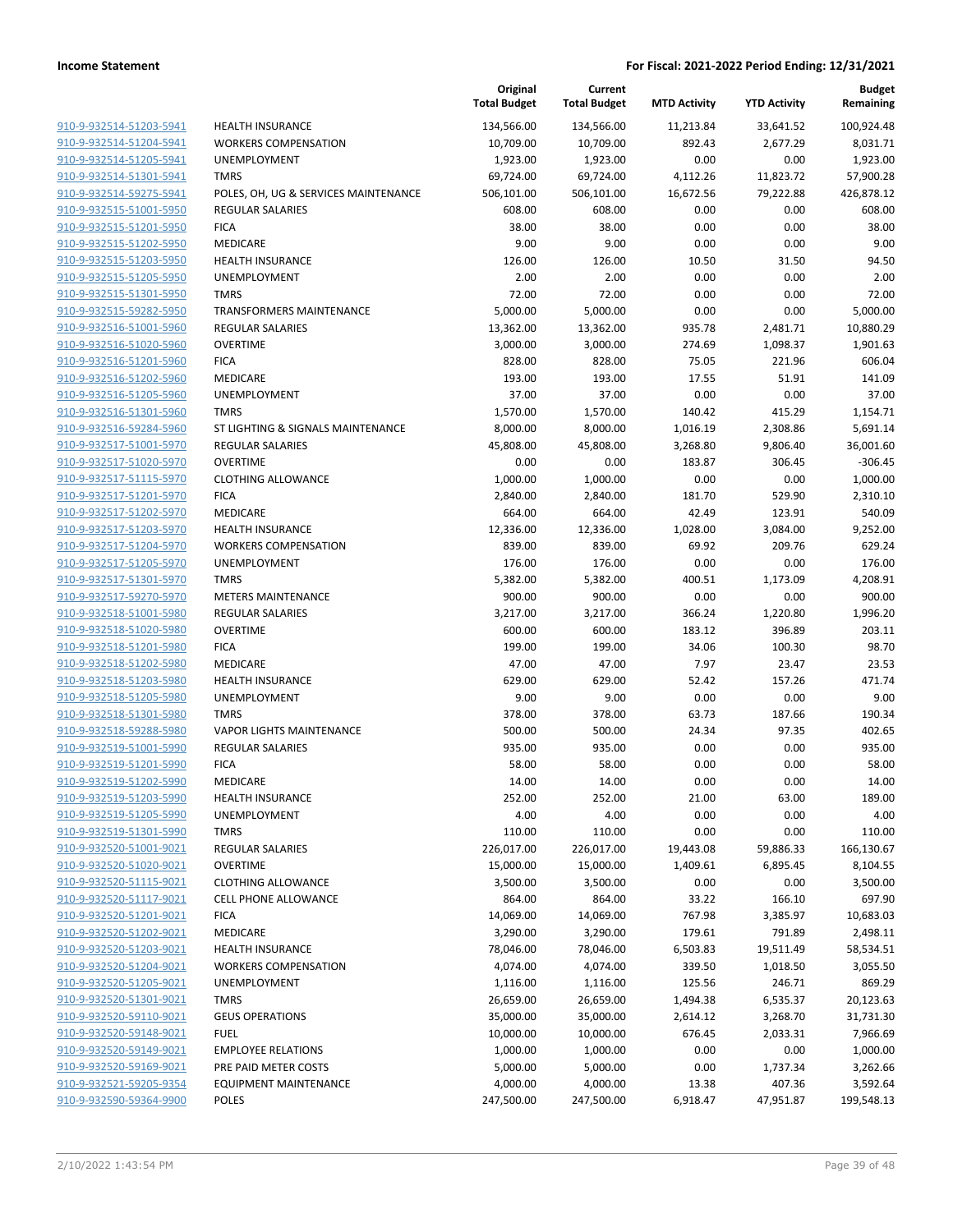|                                                    |                                      | Original<br><b>Total Budget</b> | Current<br><b>Total Budget</b> | <b>MTD Activity</b> | <b>YTD Activity</b>  | <b>Budget</b><br>Remaining |
|----------------------------------------------------|--------------------------------------|---------------------------------|--------------------------------|---------------------|----------------------|----------------------------|
| 910-9-932590-59365-9900                            | OH CONDUCTOR & DEVICES               | 492,500.00                      | 492,500.00                     | 7,301.05            | 28,327.28            | 464,172.72                 |
| 910-9-932590-59366-9900                            | <b>UG CONDUIT</b>                    | 210,000.00                      | 210,000.00                     | 2,561.69            | 18,202.79            | 191,797.21                 |
| 910-9-932590-59367-9900                            | UG CONDUCTOR & DEVICES               | 235,000.00                      | 235,000.00                     | 22,462.80           | 85,058.80            | 149,941.20                 |
| 910-9-932590-59368-9900                            | <b>TRANSFORMERS &amp; CAPACITORS</b> | 212,000.00                      | 212,000.00                     | 44,999.65           | 86,100.52            | 125,899.48                 |
| 910-9-932590-59369-9900                            | SERVICE CONNECTIONS                  | 1,000.00                        | 1,000.00                       | 0.00                | 0.00                 | 1,000.00                   |
| 910-9-932590-59370-9900                            | <b>METERS</b>                        | 602,649.00                      | 602,649.00                     | 1,278.15            | 37,740.89            | 564,908.11                 |
| 910-9-932590-59371-9900                            | <b>VAPOR LIGHTS</b>                  | 6,000.00                        | 6,000.00                       | 1,021.98            | 3,922.95             | 2,077.05                   |
| 910-9-932590-59375-9900                            | <b>STREET LIGHTING &amp; SIGNALS</b> | 120,000.00                      | 120,000.00                     | 210.26              | 2,178.68             | 117,821.32                 |
| 910-9-932590-59392-9900                            | <b>TRANSPORTATION EQUIPMENT</b>      | 142,000.00                      | 142,000.00                     | 0.00                | 0.00                 | 142,000.00                 |
| 910-9-932590-59395-9900                            | LABORATORY EQUIPMENT                 | 0.00                            | 0.00                           | 0.00                | 0.00                 | 0.00                       |
| 910-9-932591-51001-9914                            | REGULAR SALARIES                     | 7,410.00                        | 7,410.00                       | 2,661.75            | 19,081.19            | $-11,671.19$               |
| 910-9-932591-51020-9914                            | <b>OVERTIME</b>                      | 6,000.00                        | 6,000.00                       | 95.62               | 2,023.36             | 3,976.64                   |
| 910-9-932591-51201-9914                            | <b>FICA</b>                          | 460.00                          | 460.00                         | 170.96              | 1,308.48             | $-848.48$                  |
| 910-9-932591-51202-9914                            | MEDICARE                             | 108.00                          | 108.00                         | 39.99               | 306.02               | $-198.02$                  |
| 910-9-932591-51205-9914                            | UNEMPLOYMENT                         | 15.00                           | 15.00                          | 0.00                | 0.00                 | 15.00                      |
| 910-9-932591-51301-9914                            | <b>TMRS</b>                          | 872.00                          | 872.00                         | 319.85              | 2,448.15             | $-1,576.15$                |
| 910-9-932592-51001-9915                            | REGULAR SALARIES                     | 7,409.00                        | 7,409.00                       | 1,796.70            | 18,071.39            | $-10,662.39$               |
| 910-9-932592-51020-9915                            | <b>OVERTIME</b>                      | 11,000.00                       | 11,000.00                      | 191.25              | 5,484.42             | 5,515.58                   |
| 910-9-932592-51201-9915                            | <b>FICA</b>                          | 460.00                          | 460.00                         | 123.25              | 1,461.89             | $-1,001.89$                |
| 910-9-932592-51202-9915                            | MEDICARE                             | 107.00                          | 107.00                         | 28.82               | 341.89               | $-234.89$                  |
| 910-9-932592-51205-9915                            | UNEMPLOYMENT                         | 15.00                           | 15.00                          | 0.00                | 0.00                 | 15.00                      |
| 910-9-932592-51301-9915                            | <b>TMRS</b>                          | 872.00                          | 872.00                         | 230.59              | 2,735.15             | $-1,863.15$                |
| 910-9-932593-51001-9916                            | <b>REGULAR SALARIES</b>              | 7,410.00                        | 7,410.00                       | 4,519.72            | 25,399.07            | $-17,989.07$               |
| 910-9-932593-51020-9916                            | <b>OVERTIME</b>                      | 12,000.00                       | 12,000.00                      | 721.20              | 4,196.31             | 7,803.69                   |
| 910-9-932593-51201-9916                            | <b>FICA</b>                          | 460.00                          | 460.00                         | 324.93              | 1,836.49             | $-1,376.49$                |
| 910-9-932593-51202-9916                            | MEDICARE                             | 108.00                          | 108.00                         | 75.99               | 429.50               | $-321.50$                  |
| 910-9-932593-51205-9916                            | UNEMPLOYMENT                         | 15.00                           | 15.00                          | 0.00                | 0.00                 | 15.00                      |
| 910-9-932593-51301-9916                            | <b>TMRS</b>                          | 872.00                          | 872.00                         | 607.94              | 3,444.26             | $-2,572.26$                |
| 910-9-932594-51001-9917                            | <b>REGULAR SALARIES</b>              | 7,409.00                        | 7,409.00                       | 13,513.43           | 18,035.99            | $-10,626.99$               |
| 910-9-932594-51020-9917                            | <b>OVERTIME</b>                      | 8,000.00                        | 8,000.00                       | 3,911.01            | 4,586.67             | 3,413.33                   |
| 910-9-932594-51201-9917                            | <b>FICA</b>                          | 460.00                          | 460.00                         | 1,081.75            | 1,405.56             | $-945.56$                  |
| 910-9-932594-51202-9917                            | MEDICARE                             | 107.00                          | 107.00                         | 252.99              | 328.72               | $-221.72$                  |
| 910-9-932594-51205-9917<br>910-9-932594-51301-9917 | UNEMPLOYMENT<br><b>TMRS</b>          | 15.00                           | 15.00                          | 0.00                | 0.00                 | 15.00                      |
| 910-9-932595-51001-9918                            | <b>REGULAR SALARIES</b>              | 872.00<br>32,366.00             | 872.00<br>32,366.00            | 2,023.91<br>999.34  | 2,629.76<br>2,512.84 | $-1,757.76$<br>29,853.16   |
| 910-9-932595-51020-9918                            | <b>OVERTIME</b>                      | 3,000.00                        | 3,000.00                       | 0.00                | 183.12               | 2,816.88                   |
| 910-9-932595-51201-9918                            | <b>FICA</b>                          | 2,011.00                        | 2,011.00                       | 61.96               | 167.15               | 1,843.85                   |
| 910-9-932595-51202-9918                            | <b>MEDICARE</b>                      | 470.00                          | 470.00                         | 14.49               | 39.09                | 430.91                     |
| 910-9-932595-51205-9918                            | UNEMPLOYMENT                         | 108.00                          | 108.00                         | 0.00                | 0.00                 | 108.00                     |
| 910-9-932595-51301-9918                            | TMRS                                 | 3,811.00                        | 3,811.00                       | 115.91              | 312.70               | 3,498.30                   |
| 910-9-932596-51001-9919                            | <b>REGULAR SALARIES</b>              | 15,941.00                       | 15,941.00                      | 7,740.20            | 19,549.58            | $-3,608.58$                |
| 910-9-932596-51020-9919                            | <b>OVERTIME</b>                      | 6,000.00                        | 6,000.00                       | 824.03              | 2,227.32             | 3,772.68                   |
| 910-9-932596-51201-9919                            | <b>FICA</b>                          | 990.00                          | 990.00                         | 535.50              | 1,359.16             | $-369.16$                  |
| 910-9-932596-51202-9919                            | <b>MEDICARE</b>                      | 232.00                          | 232.00                         | 125.24              | 317.87               | $-85.87$                   |
| 910-9-932596-51205-9919                            | UNEMPLOYMENT                         | 53.00                           | 53.00                          | 0.00                | 0.00                 | 53.00                      |
| 910-9-932596-51301-9919                            | <b>TMRS</b>                          | 1,877.00                        | 1,877.00                       | 1,004.81            | 2,545.85             | $-668.85$                  |
| 910-9-932597-51001-9920                            | REGULAR SALARIES                     | 18,978.00                       | 18,978.00                      | 2,238.30            | 5,911.72             | 13,066.28                  |
| 910-9-932597-51020-9920                            | <b>OVERTIME</b>                      | 0.00                            | 0.00                           | 366.24              | 824.03               | $-824.03$                  |
| 910-9-932597-51201-9920                            | <b>FICA</b>                          | 1,182.00                        | 1,182.00                       | 161.48              | 417.61               | 764.39                     |
| 910-9-932597-51202-9920                            | <b>MEDICARE</b>                      | 276.00                          | 276.00                         | 37.76               | 97.66                | 178.34                     |
| 910-9-932597-51205-9920                            | UNEMPLOYMENT                         | 45.00                           | 45.00                          | 0.00                | 0.00                 | 45.00                      |
| 910-9-932597-51301-9920                            | <b>TMRS</b>                          | 2,240.00                        | 2,240.00                       | 302.13              | 781.36               | 1,458.64                   |
| 910-9-932598-51001-9921                            | <b>REGULAR SALARIES</b>              | 333.00                          | 333.00                         | 0.00                | 183.12               | 149.88                     |
| 910-9-932598-51020-9921                            | <b>OVERTIME</b>                      | 150.00                          | 150.00                         | 0.00                | 0.00                 | 150.00                     |
| 910-9-932598-51201-9921                            | <b>FICA</b>                          | 20.00                           | 20.00                          | 0.00                | 11.35                | 8.65                       |
| 910-9-932598-51202-9921                            | MEDICARE                             | 5.00                            | 5.00                           | 0.00                | 2.66                 | 2.34                       |
| 910-9-932598-51205-9921                            | UNEMPLOYMENT                         | 1.00                            | 1.00                           | 0.00                | 0.00                 | 1.00                       |
| 910-9-932598-51301-9921                            | <b>TMRS</b>                          | 39.00                           | 39.00                          | 0.00                | 21.24                | 17.76                      |
| 910-9-932599-51001-9922                            | <b>REGULAR SALARIES</b>              | 1,304.00                        | 1,304.00                       | 0.00                | 305.20               | 998.80                     |
|                                                    |                                      |                                 |                                |                     |                      |                            |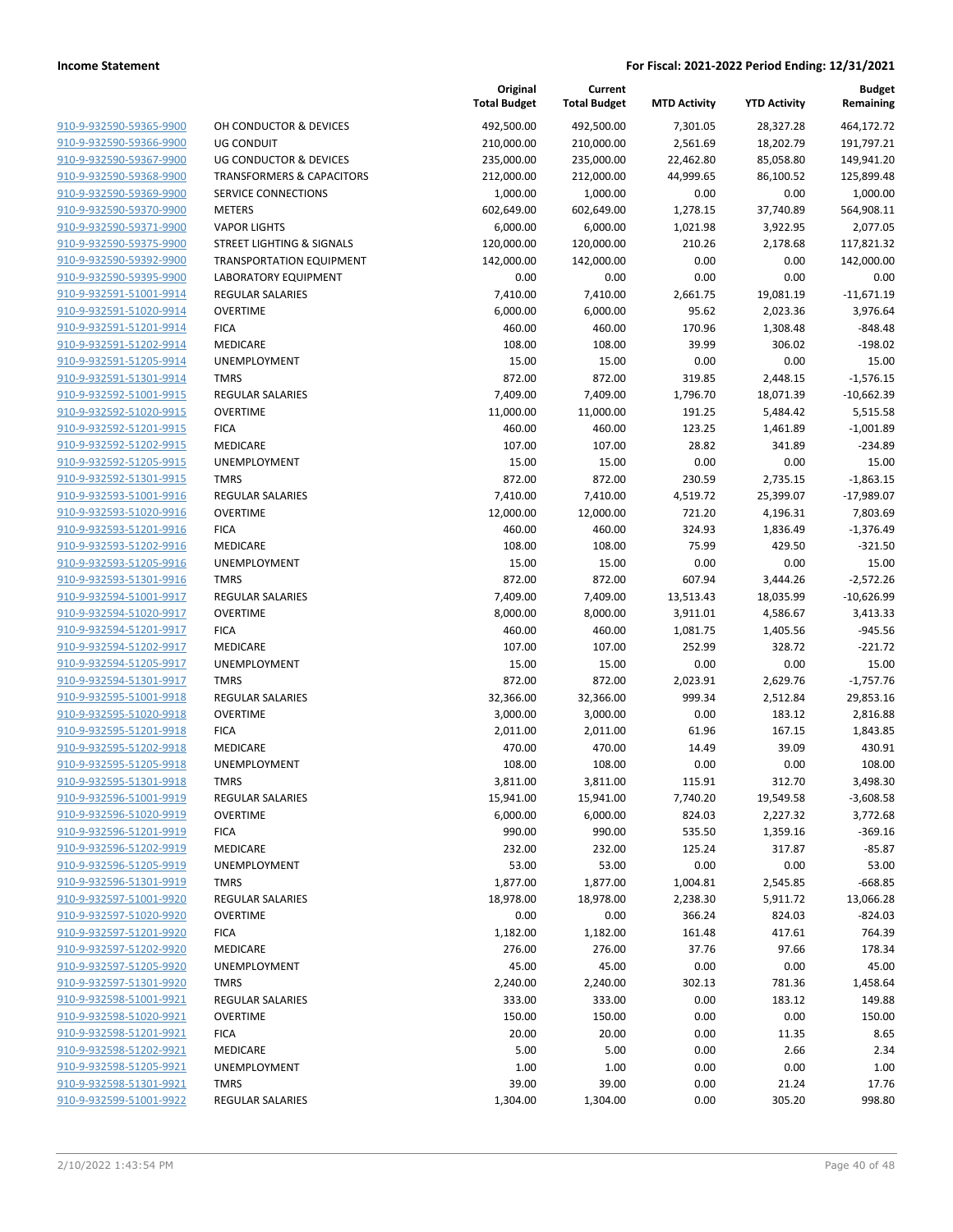|                                        |                                                        |                       | Original<br><b>Total Budget</b> | Current<br><b>Total Budget</b> | <b>MTD Activity</b> | <b>YTD Activity</b> | <b>Budget</b><br>Remaining |
|----------------------------------------|--------------------------------------------------------|-----------------------|---------------------------------|--------------------------------|---------------------|---------------------|----------------------------|
| 910-9-932599-51201-9922                | <b>FICA</b>                                            |                       | 81.00                           | 81.00                          | 0.00                | 18.92               | 62.08                      |
| 910-9-932599-51202-9922                | MEDICARE                                               |                       | 19.00                           | 19.00                          | 0.00                | 4.43                | 14.57                      |
| 910-9-932599-51205-9922                | <b>UNEMPLOYMENT</b>                                    |                       | 3.00                            | 3.00                           | 0.00                | 0.00                | 3.00                       |
| 910-9-932599-51301-9922                | <b>TMRS</b>                                            |                       | 154.00                          | 154.00                         | 0.00                | 35.40               | 118.60                     |
| 910-9-970000-59143-9231                | PROFESSIONAL SERVICES                                  |                       | 0.00                            | 0.00                           | 4,403.00            | 4,403.00            | $-4,403.00$                |
| 910-9-970000-59187-9211                | <b>EMPLOYEE RELATIONS</b>                              |                       | 14,500.00                       | 14,500.00                      | 6,934.69            | 6,940.69            | 7,559.31                   |
| 910-9-970000-59701-9040                | <b>BAD DEBT</b>                                        |                       | 10,000.00                       | 10,000.00                      | 0.00                | 0.00                | 10,000.00                  |
| 910-9-970000-59720-9705                | <b>BANK FEES</b>                                       |                       | 15,000.00                       | 15,000.00                      | 114.86              | 413.92              | 14,586.08                  |
| 910-9-970000-59730-9250                | <b>INVENTORY LOSS/GAIN</b>                             |                       | 1,000.00                        | 1,000.00                       | -487.50             | $-953.30$           | 1,953.30                   |
| 910-9-970000-59731-9250                | <b>GASOLINE LOSSES/GAINS</b>                           |                       | 500.00                          | 500.00                         | 0.00                | 0.00                | 500.00                     |
| 910-9-970000-59732-9250                | FUEL OIL LOSSES/GAINS                                  |                       | 500.00                          | 500.00                         | 0.00                | 0.00                | 500.00                     |
| 910-9-970000-59750-9260                | <b>ACCRUED PTO PAY</b>                                 |                       | 125,000.00                      | 125,000.00                     | 0.00                | 208.91              | 124,791.09                 |
| 910-9-970000-59770-9997                | CONTINGENCY                                            |                       | 350,000.00                      | 343,295.28                     | 75.98               | 151.96              | 343,143.32                 |
| 910-9-970000-59771-9997                | PAYROLL CONTINGENCY                                    |                       | 125,000.00                      | 125,000.00                     | 0.00                | 0.00                | 125,000.00                 |
| 910-9-970000-59780-9240                | PROPERTY INSURANCE                                     |                       | 275,585.19                      | 258,063.60                     | 0.00                | 258,063.60          | 0.00                       |
| 910-9-970000-59781-9250                | LIABILITY INSURANCE                                    |                       | 82,545.00                       | 122,172.01                     | 0.00                | 138,435.98          | $-16,263.97$               |
| 910-9-990000-59901-9270                | XFER to COG - FRANCHISE FEES                           |                       | 2,786,921.97                    | 2,786,921.97                   | 546,189.17          | 546,189.17          | 2,240,732.80               |
| 910-9-990000-59902-9200                | XFER to COG- ADMIN EXPENSES                            |                       | 345,000.00                      | 345,000.00                     | 18,765.92           | 56,297.76           | 288,702.24                 |
| 910-9-990000-59903-4082                | XFER to COG - PILOT                                    |                       | 352,451.00                      | 352,451.00                     | 0.00                | 0.00                | 352,451.00                 |
| 910-9-990000-59912-9999                | XFER TO 912 - DEBT SERVICE                             |                       | 26,529,167.00                   | 26,529,167.00                  | 14,072,654.86       | 13,491,464.12       | 13,037,702.88              |
| 910-9-990000-59926-9330                | XFER to COG - GARAGE                                   |                       | 72,908.92                       | 72,908.92                      | 6,075.74            | 18,227.22           | 54,681.70                  |
| 910-9-990000-59927-9200                | XFER to COG - INSURANCE                                |                       | 16,643.67                       | 16,643.67                      | 63.48               | 190.44              | 16,453.23                  |
| 910-9-990000-59928-9200                | XFER to COG - IT                                       |                       | 78,985.82                       | 78,985.82                      | 6,582.15            | 19,746.45           | 59,239.37                  |
| 910-9-990000-59930-9270                | <b>XFER to GBOD</b>                                    |                       | 611,875.06                      | 611,875.06                     | 109,237.83          | 109,237.83          | 502,637.23                 |
|                                        |                                                        | <b>Expense Total:</b> | 85,110,280.12                   | 85,127,826.01                  | 11,147,651.56       | 20,362,874.27       | 64,764,951.74              |
|                                        | Fund: 910 - ELECTRIC OPERATING FUND Surplus (Deficit): |                       | 5,681,474.88                    | 5,663,928.99                   | -6,653,946.73       | -3,902,945.92       |                            |
| Fund: 911 - ELECTRIC DEBT REDUCTION    |                                                        |                       |                                 |                                |                     |                     |                            |
|                                        |                                                        |                       |                                 |                                |                     |                     |                            |
|                                        |                                                        |                       |                                 |                                |                     |                     |                            |
| Revenue                                |                                                        |                       |                                 |                                |                     |                     |                            |
| 911-9-000000-49801-4190                | <b>INTEREST INCOME</b>                                 | <b>Revenue Total:</b> | 1,100.00                        | 1,100.00                       | $-1.52$<br>$-1.52$  | $-2.71$<br>$-2.71$  | 1,102.71                   |
|                                        |                                                        |                       | 1,100.00                        | 1,100.00                       |                     |                     | 1,102.71                   |
|                                        | Fund: 911 - ELECTRIC DEBT REDUCTION Total:             |                       | 1,100.00                        | 1,100.00                       | $-1.52$             | $-2.71$             |                            |
| Fund: 912 - ELECTRIC DEBT SERVICE      |                                                        |                       |                                 |                                |                     |                     |                            |
| Revenue                                |                                                        |                       |                                 |                                |                     |                     |                            |
| 912-9-000000-49710-4999                | TRANFSER FROM GEUS 910 - ELECTRIC OP                   |                       | -26,883,724.00                  | -26,883,724.00                 | 14,072,654.86       | 13,491,464.12       | -40,375,188.12             |
|                                        |                                                        | <b>Revenue Total:</b> | -26,883,724.00                  | -26,883,724.00                 | 14,072,654.86       | 13,491,464.12       | -40,375,188.12             |
| <b>Expense</b>                         |                                                        |                       |                                 |                                |                     |                     |                            |
| 912-9-980000-59801-9800                | PAYING AGENT FEES                                      |                       | 3,500.00                        | 3,500.00                       | 0.00                | 0.00                | 3,500.00                   |
| 912-9-980000-59810-9800                | ARBITRAGE                                              |                       | 5,000.00                        | 5,000.00                       | 0.00                | 0.00                | 5,000.00                   |
| 912-9-980000-59811-9800                | CONTINUING DISCLOSURE                                  |                       | 1,000.00                        | 1,000.00                       | 0.00                | 0.00                | 1,000.00                   |
| 912-9-980000-59820-9800                | <b>SURETY BOND</b>                                     |                       | 1,600.00                        | 1,600.00                       | 0.00                | 0.00                | 1,600.00                   |
| 912-9-980000-59862-9800                | PRINCIPAL 2019A ISSUE                                  |                       | 2,140,000.00                    | 2,140,000.00                   | 0.00                | 0.00                | 2,140,000.00               |
| 912-9-980000-59863-4270                | INTEREST 2019A ISSUE                                   |                       | 1,828,000.00                    | 1,828,000.00                   | 0.00                | 0.00                | 1,828,000.00               |
| 912-9-980000-59864-9800                | PRINCIPAL 2019B ISSUE                                  |                       | 1,565,688.00                    | 1,565,688.00                   | 0.00                | 0.00                | 1,565,688.00               |
| 912-9-980000-59865-4270                | <b>INTEREST 2019B ISSUE</b>                            |                       | 159,500.00                      | 159,500.00                     | 0.00                | 0.00                | 159,500.00                 |
| 912-9-980000-59866-9800                | PRINCIPAL 2021 ISSUE                                   |                       | 20,000,000.00                   | 20,000,000.00                  | 0.00                | 0.00                | 20,000,000.00              |
| 912-9-980000-59867-4270                | INTEREST 2021 ISSUE                                    |                       | 64,584.00                       | 64,584.00                      | 13,750.06           | 39,166.82           | 25,417.18                  |
| 912-9-980000-59868-9800                | PRINCIPAL 2021 CIP ISSUE                               |                       | 240,000.00                      | 240,000.00                     | 0.00                | 0.00                | 240,000.00                 |
| 912-9-980000-59869-4270                | INTEREST 2021 CIP ISSUE                                |                       | 437,444.00                      | 437,444.00                     | 0.00                | 0.00                |                            |
|                                        |                                                        | <b>Expense Total:</b> | 26,446,316.00                   | 26,446,316.00                  | 13,750.06           | 39,166.82           | 26,407,149.18              |
|                                        | Fund: 912 - ELECTRIC DEBT SERVICE Surplus (Deficit):   |                       | -53,330,040.00                  | -53,330,040.00                 | 14,058,904.80       | 13,452,297.30       |                            |
| Fund: 913 - ELECTRIC CONSTRUCTION FUND |                                                        |                       |                                 |                                |                     |                     |                            |
| Revenue                                |                                                        |                       |                                 |                                |                     |                     |                            |
| 913-9-000000-49801-4190                | <b>INTEREST INCOME</b>                                 |                       | 600.00                          | 600.00                         | $-18.16$            | $-32.50$            | 632.50                     |
|                                        |                                                        | <b>Revenue Total:</b> | 600.00                          | 600.00                         | $-18.16$            | $-32.50$            | 437,444.00<br>632.50       |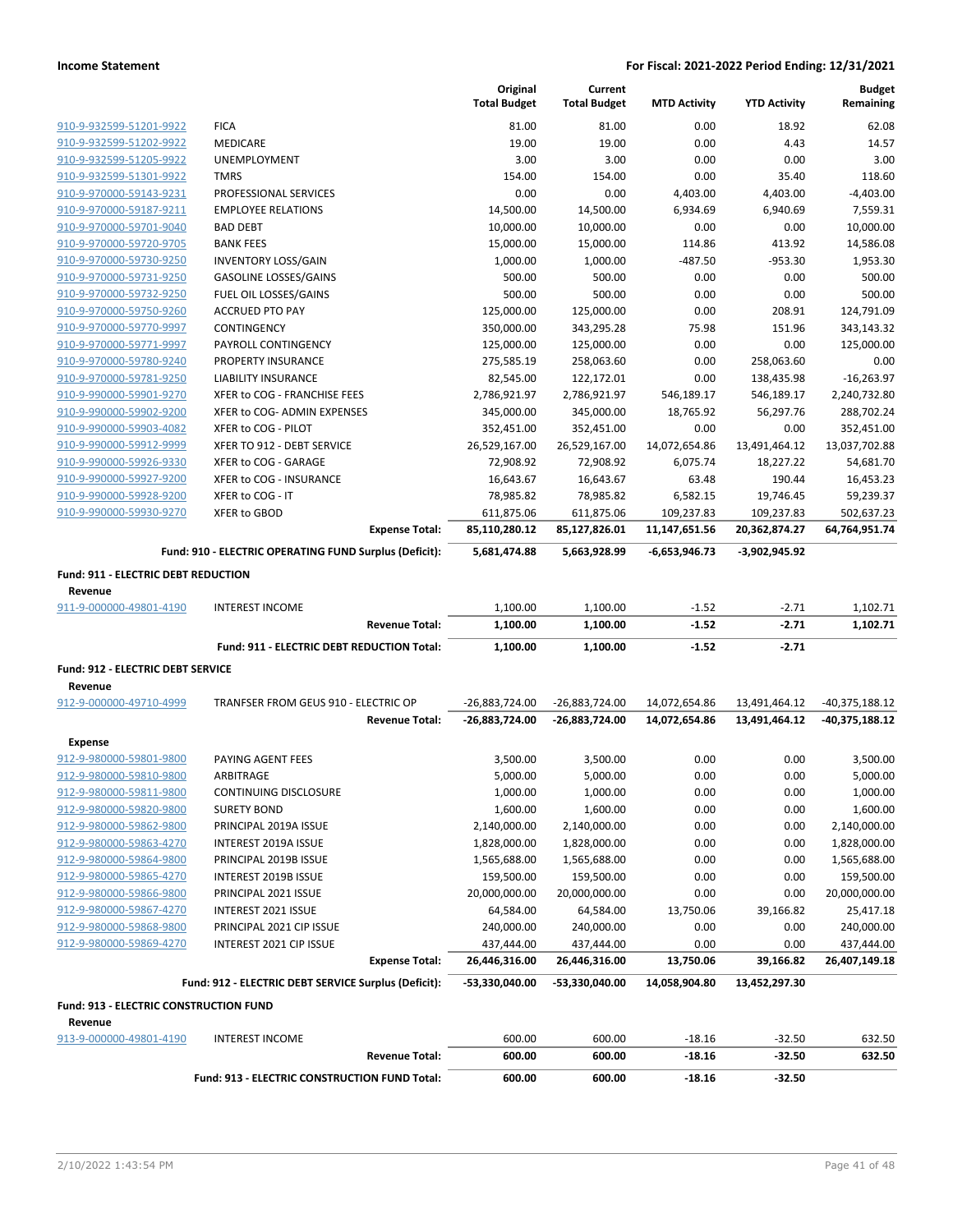|                                                    |                                                | Original<br><b>Total Budget</b> | Current<br><b>Total Budget</b> | <b>MTD Activity</b>  | <b>YTD Activity</b>   | <b>Budget</b><br>Remaining |
|----------------------------------------------------|------------------------------------------------|---------------------------------|--------------------------------|----------------------|-----------------------|----------------------------|
| Fund: 950 - CABLE / INTERNET                       |                                                |                                 |                                |                      |                       |                            |
| Revenue                                            |                                                |                                 |                                |                      |                       |                            |
| 950-9-000000-48001-3950                            | <b>CABLE REVENUES</b>                          | 2,474,951.00                    | 2,474,951.00                   | 210,152.77           | 640,158.59            | 1,834,792.41               |
| 950-9-000000-48002-3950                            | MOVIE PAY-PER-VIEW                             | 0.00                            | 0.00                           | 0.00                 | 57.65                 | $-57.65$                   |
| 950-9-000000-48003-3950                            | SET-TOP                                        | 101,711.00                      | 101,711.00                     | 9,544.25             | 28,757.08             | 72,953.92                  |
| 950-9-000000-48040-3950                            | <b>BROADCASTS</b>                              | 0.00                            | 0.00                           | 200.00               | 600.00                | -600.00                    |
| 950-9-000000-48101-3950                            | <b>INTERNET REVENUES</b>                       | 3,247,356.00                    | 3,247,356.00                   | 270,701.47           | 799,273.46            | 2,448,082.54               |
| 950-9-000000-48102-3950                            | COLOCATION                                     | 20,378.00                       | 20,378.00                      | 0.00                 | 0.00                  | 20,378.00                  |
| 950-9-000000-48201-3950                            | <b>LATE CHARGES</b>                            | 50,000.00                       | 50,000.00                      | 6,485.71             | 18,554.33             | 31,445.67                  |
| 950-9-000000-48202-3950                            | <b>SERVICE CHARGES</b>                         | 40,000.00                       | 40,000.00                      | 6,889.34             | 21,064.17             | 18,935.83                  |
| 950-9-000000-48203-3950                            | LOST/DAMAGED EQUIPMENT                         | 30,000.00                       | 30,000.00                      | 2,450.91             | 7,149.26              | 22,850.74                  |
| 950-9-000000-48301-3950                            | <b>TRANSFER TO COG</b>                         | 320,338.00                      | 320,338.00                     | 22,032.81            | 66,366.26             | 253,971.74                 |
| 950-9-000000-48307-3950                            | <b>TRANSFER TO GBOD</b>                        | 64,067.00                       | 64,067.00                      | 4,413.36             | 13,286.18             | 50,780.82                  |
| 950-9-000000-48434-3950                            | <b>CHANNEL 34</b>                              | 0.00                            | 0.00                           | 100.00               | 300.00                | $-300.00$                  |
| 950-9-000000-48488-3950                            | AD INSERTIONS                                  | 30,000.00                       | 30,000.00                      | 0.00                 | 0.00                  | 30,000.00                  |
| 950-9-000000-48501-3950                            | <b>CUSTOMER AID TO CONSTRUCTION</b>            | 1,000.00                        | 1,000.00                       | 0.00                 | 0.00                  | 1,000.00                   |
| 950-9-000000-48502-3950                            | <b>OTHER REIMBURSEMENTS</b>                    | 500.00                          | 500.00                         | 0.00                 | 0.00                  | 500.00                     |
| 950-9-000000-48503-3950                            | <b>FIBER MAINTENANCE FEES</b>                  | 5,500.00                        | 5,500.00                       | 0.00                 | $-252.00$             | 5,752.00                   |
| 950-9-000000-48801-4190                            | INTEREST INCOME                                | 8,000.00                        | 8,000.00                       | $-243.66$            | $-404.61$             | 8,404.61                   |
| 950-9-000000-48991-3950                            | GEUS ELECTRIC PAYMENT FOR INTERNET             | 38,000.00                       | 38,000.00                      | 0.00                 | 0.00                  | 38,000.00                  |
| 950-9-000000-48993-3950                            | GEUS ELECTRIC PAYMENT FOR PUBLIC SVC           | 15,000.00                       | 15,000.00                      | 0.00                 | 0.00                  | 15,000.00                  |
| 950-9-000000-48994-3950                            | <b>LEASE OF DARK FIBER</b>                     | 324,000.00                      | 324,000.00                     | 0.00                 | 0.00                  | 324,000.00                 |
| 950-9-000000-48995-3950                            | <b>COLOCATION FOR SCADA &amp; PHONE SYSTEM</b> | 20,378.00                       | 20,378.00                      | 0.00<br>532,726.96   | 0.00                  | 20,378.00                  |
|                                                    | <b>Revenue Total:</b>                          | 6,791,179.00                    | 6,791,179.00                   |                      | 1,594,910.37          | 5,196,268.63               |
| Expense                                            |                                                |                                 |                                |                      |                       |                            |
| 950-9-951050-51001-8500                            | <b>REGULAR SALARIES</b>                        | 80,956.00                       | 80,956.00                      | 4,661.60             | 13,984.80             | 66,971.20                  |
| 950-9-951050-51115-8500                            | <b>CLOTHING ALLOWANCE</b>                      | 3,500.00                        | 3,500.00                       | 0.00                 | 211.70                | 3,288.30                   |
| 950-9-951050-51116-8500                            | <b>CAR ALLOWANCE</b>                           | 1,170.00                        | 1,170.00                       | 150.00               | 450.00                | 720.00                     |
| 950-9-951050-51117-8500                            | CELL PHONE ALLOWANCE                           | 504.00                          | 504.00                         | 16.62                | 49.86                 | 454.14                     |
| 950-9-951050-51201-8500                            | <b>FICA</b>                                    | 5,124.00                        | 5,124.00                       | 231.20               | 693.60                | 4,430.40                   |
| 950-9-951050-51202-8500                            | <b>MEDICARE</b>                                | 1,199.00                        | 1,199.00                       | 54.08                | 162.24                | 1,036.76                   |
| 950-9-951050-51203-8500                            | <b>HEALTH INSURANCE</b>                        | 10,071.00                       | 10,071.00                      | 839.25               | 2,517.75              | 7,553.25                   |
| 950-9-951050-51204-8500                            | <b>WORKERS COMPENSATION</b>                    | 1,484.00                        | 1,484.00                       | 123.67               | 371.01                | 1,112.99                   |
| 950-9-951050-51205-8500                            | UNEMPLOYMENT                                   | 144.00                          | 144.00                         | 0.00                 | 0.00                  | 144.00                     |
| 950-9-951050-51301-8500                            | <b>TMRS</b><br><b>GEUS OPERATIONS</b>          | 9,709.00                        | 9,709.00                       | 560.08               | 1,680.24              | 8,028.76                   |
| 950-9-951050-59110-8500<br>950-9-951050-59141-8500 |                                                | 81,400.00                       | 81,400.00                      | 3,376.56<br>5,670.87 | 18,701.23             | 62,698.77<br>68,738.08     |
| 950-9-951050-59148-8500                            | <b>UTILITY BILLS</b><br><b>FUEL</b>            | 87,000.00<br>10,000.00          | 87,000.00<br>10,000.00         | 1,006.86             | 18,261.92<br>2,814.19 | 7,185.81                   |
| 950-9-951050-59149-8500                            | <b>EMPLOYEE RELATIONS</b>                      | 500.00                          | 500.00                         | 0.00                 | 0.00                  | 500.00                     |
| 950-9-951050-59191-8500                            | POLE USE                                       | 33,000.00                       | 33,000.00                      | 0.00                 | 0.00                  | 33,000.00                  |
| 950-9-951051-51001-8510                            | REGULAR SALARIES                               | 64,352.00                       | 64,352.00                      | 2,844.80             | 8,481.06              | 55,870.94                  |
| 950-9-951051-51020-8510                            | <b>OVERTIME</b>                                | 1,000.00                        | 1,000.00                       | 566.74               | 793.44                | 206.56                     |
| 950-9-951051-51117-8510                            | <b>CELL PHONE ALLOWANCE</b>                    | 324.00                          | 324.00                         | 0.00                 | 0.00                  | 324.00                     |
| 950-9-951051-51201-8510                            | <b>FICA</b>                                    | 4,037.00                        | 4,037.00                       | 209.30               | 568.36                | 3,468.64                   |
| 950-9-951051-51202-8510                            | MEDICARE                                       | 944.00                          | 944.00                         | 48.95                | 132.92                | 811.08                     |
| 950-9-951051-51203-8510                            | <b>HEALTH INSURANCE</b>                        | 22,029.00                       | 22,029.00                      | 1,835.75             | 5,507.25              | 16,521.75                  |
| 950-9-951051-51204-8510                            | <b>WORKERS COMPENSATION</b>                    | 1,170.00                        | 1,170.00                       | 97.50                | 292.50                | 877.50                     |
| 950-9-951051-51205-8510                            | UNEMPLOYMENT                                   | 315.00                          | 315.00                         | 0.00                 | 0.00                  | 315.00                     |
| 950-9-951051-51301-8510                            | <b>TMRS</b>                                    | 7,653.00                        | 7,653.00                       | 395.74               | 1,075.84              | 6,577.16                   |
| 950-9-951051-59110-8510                            | <b>GEUS OPERATIONS</b>                         | 200.00                          | 200.00                         | 386.29               | 398.52                | $-198.52$                  |
| 950-9-951051-59148-8510                            | <b>FUEL</b>                                    | 200.00                          | 200.00                         | 0.00                 | 0.00                  | 200.00                     |
| 950-9-951051-59151-8510                            | <b>BASIC PROGRAM EXPENSE</b>                   | 2,223,645.00                    | 2,223,645.00                   | 200,522.46           | 365,257.46            | 1,858,387.54               |
| 950-9-951051-59152-8510                            | PREMIUM PROGRAM EXPENSE                        | 65,565.00                       | 65,565.00                      | 4,342.38             | 8,791.98              | 56,773.02                  |
| 950-9-951051-59154-8510                            | <b>TIVO Fees</b>                               | 25,403.00                       | 25,403.00                      | 2,386.40             | 4,781.25              | 20,621.75                  |
| 950-9-951051-59155-8510                            | OTHER PROGRAM EXPENSE                          | 7,500.00                        | 7,500.00                       | 0.00                 | 0.00                  | 7,500.00                   |
| 950-9-951052-51001-8520                            | <b>REGULAR SALARIES</b>                        | 60,898.00                       | 60,898.00                      | 5,447.60             | 16,447.60             | 44,450.40                  |
| 950-9-951052-51115-8520                            | <b>CLOTHING ALLOWANCE</b>                      | 500.00                          | 500.00                         | 0.00                 | 0.00                  | 500.00                     |
| 950-9-951052-51116-8520                            | CAR ALLOWANCE                                  | 975.00                          | 975.00                         | 0.00                 | 0.00                  | 975.00                     |
| 950-9-951052-51117-8520                            | CELL PHONE ALLOWANCE                           | 216.00                          | 216.00                         | 31.36                | 94.08                 | 121.92                     |
|                                                    |                                                |                                 |                                |                      |                       |                            |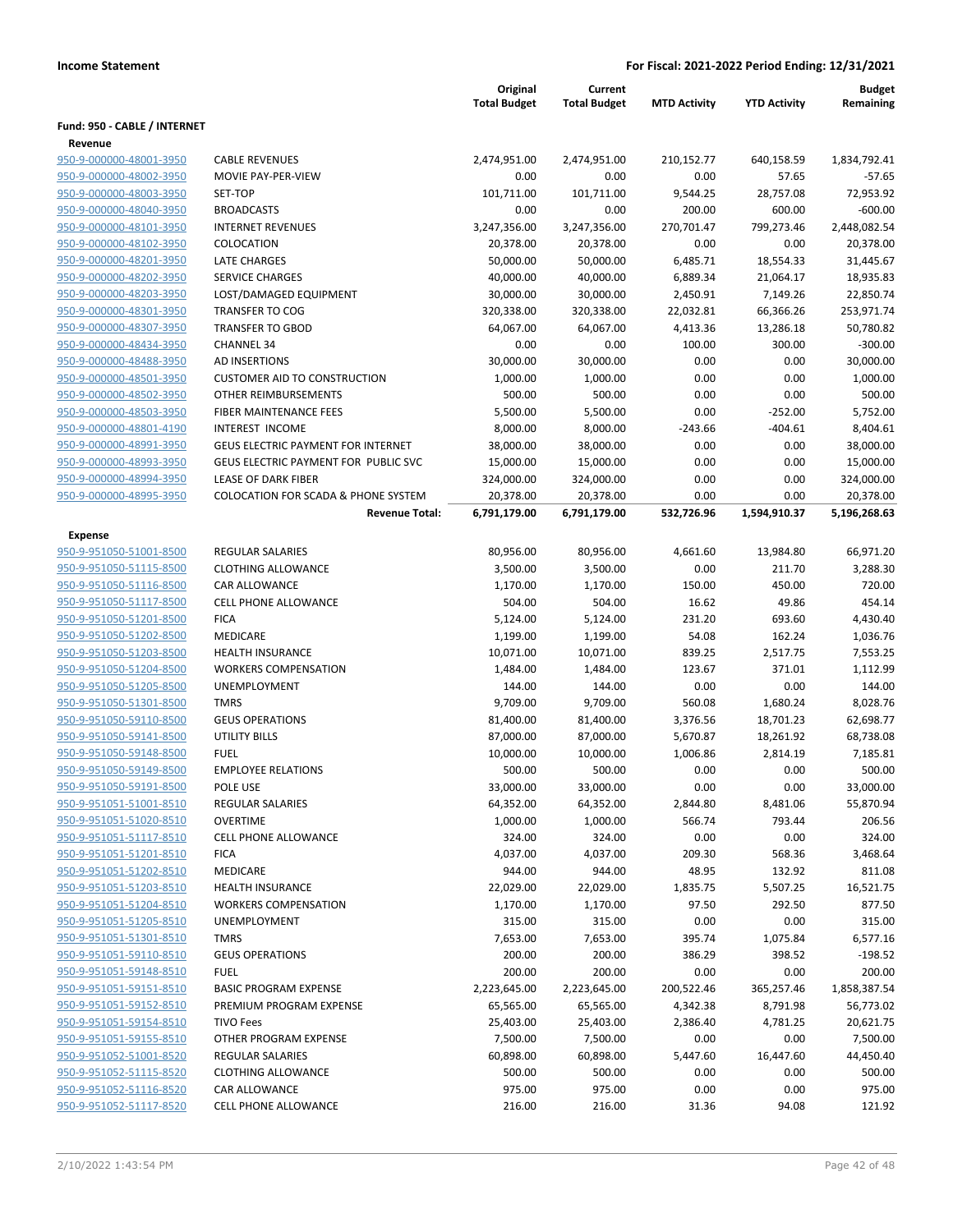|                                                    |                                              | Original<br><b>Total Budget</b> | Current<br><b>Total Budget</b> | <b>MTD Activity</b> | <b>YTD Activity</b> | <b>Budget</b><br>Remaining |
|----------------------------------------------------|----------------------------------------------|---------------------------------|--------------------------------|---------------------|---------------------|----------------------------|
| 950-9-951052-51201-8520                            | <b>FICA</b>                                  | 3,850.00                        | 3,850.00                       | 339.69              | 1,025.57            | 2,824.43                   |
| 950-9-951052-51202-8520                            | MEDICARE                                     | 901.00                          | 901.00                         | 79.44               | 239.84              | 661.16                     |
| 950-9-951052-51203-8520                            | <b>HEALTH INSURANCE</b>                      | 6,294.00                        | 6,294.00                       | 524.50              | 1,573.50            | 4,720.50                   |
| 950-9-951052-51204-8520                            | <b>WORKERS COMPENSATION</b>                  | 1,115.00                        | 1,115.00                       | 92.92               | 278.76              | 836.24                     |
| 950-9-951052-51205-8520                            | UNEMPLOYMENT                                 | 90.00                           | 90.00                          | 0.00                | 0.00                | 90.00                      |
| 950-9-951052-51301-8520                            | <b>TMRS</b>                                  | 7,296.00                        | 7,296.00                       | 635.56              | 1,918.84            | 5,377.16                   |
| 950-9-951052-59110-8520                            | <b>GEUS OPERATIONS</b>                       | 115,000.00                      | 115,000.00                     | 3,514.05            | 21,903.84           | 93,096.16                  |
| 950-9-951052-59148-8520                            | <b>FUEL</b>                                  | 10,000.00                       | 10,000.00                      | 1,006.85            | 2,814.17            | 7,185.83                   |
| 950-9-951052-59149-8520                            | <b>EMPLOYEE RELATIONS</b>                    | 500.00                          | 500.00                         | 0.00                | 0.00                | 500.00                     |
| 950-9-951052-59150-8520                            | <b>ISP SERVICE EXPENSE</b>                   | 742,640.00                      | 742,640.00                     | 25,905.80           | 158,541.20          | 584,098.80                 |
| 950-9-951053-51001-8530                            | REGULAR SALARIES                             | 175,971.00                      | 175,971.00                     | 13,573.39           | 36,631.21           | 139,339.79                 |
| 950-9-951053-51020-8530                            | <b>OVERTIME</b>                              | 1,000.00                        | 1,000.00                       | 5.43                | 105.39              | 894.61                     |
| 950-9-951053-51102-8530                            | <b>BILINGUAL PAY</b>                         | 450.00                          | 450.00                         | 0.00                | 17.31               | 432.69                     |
| 950-9-951053-51117-8530                            | <b>CELL PHONE ALLOWANCE</b>                  | 1,392.00                        | 1,392.00                       | 107.04              | 283.74              | 1,108.26                   |
| 950-9-951053-51201-8530                            | <b>FICA</b>                                  | 11,025.00                       | 11,025.00                      | 845.00              | 2,307.22            | 8,717.78                   |
| 950-9-951053-51202-8530                            | MEDICARE                                     | 2,578.00                        | 2,578.00                       | 197.62              | 539.59              | 2,038.41                   |
| 950-9-951053-51203-8530                            | <b>HEALTH INSURANCE</b>                      | 34,617.00                       | 34,617.00                      | 2,884.75            | 8,654.25            | 25,962.75                  |
| 950-9-951053-51204-8530                            | <b>WORKERS COMPENSATION</b>                  | 3,193.00                        | 3,193.00                       | 266.08              | 798.24              | 2,394.76                   |
| 950-9-951053-51205-8530                            | UNEMPLOYMENT                                 | 495.00                          | 495.00                         | 62.67               | 62.67               | 432.33                     |
| 950-9-951053-51301-8530                            | <b>TMRS</b>                                  | 20,894.00                       | 20,894.00                      | 1,587.56            | 4,336.53            | 16,557.47                  |
| 950-9-951053-59110-8530                            | <b>GEUS OPERATIONS</b>                       | 17,350.00                       | 17,350.00                      | 185.28              | 347.25              | 17,002.75                  |
| 950-9-951053-59146-8530                            | <b>TRAINING AND TRAVEL</b>                   | 4,500.00                        | 4,500.00                       | 0.00                | 0.00                | 4,500.00                   |
| 950-9-951053-59148-8530                            | <b>FUEL</b>                                  | 2,250.00                        | 2,250.00                       | 0.00                | 0.00                | 2,250.00                   |
| 950-9-951053-59149-8530                            | <b>EMPLOYEE RELATIONS</b>                    | 250.00                          | 250.00                         | 0.00                | 0.00                | 250.00                     |
| 950-9-951053-59160-8530                            | ADVERTISING                                  | 28,850.00                       | 28,850.00                      | 349.00              | 349.00              | 28,501.00                  |
| 950-9-951054-51001-8540                            | REGULAR SALARIES                             | 69,221.00                       | 69,221.00                      | 6,342.80            | 19,002.26           | 50,218.74                  |
| 950-9-951054-51020-8540                            | <b>OVERTIME</b>                              | 3,000.00                        | 3,000.00                       | 241.02              | 574.40              | 2,425.60                   |
| 950-9-951054-51102-8540                            | <b>BILINGUAL PAY</b>                         | 0.00                            | 0.00                           | 11.54               | 34.62               | $-34.62$                   |
| 950-9-951054-51201-8540                            | <b>FICA</b>                                  | 4,292.00                        | 4,292.00                       | 402.26              | 1,195.95            | 3,096.05                   |
| 950-9-951054-51202-8540                            | MEDICARE                                     | 1,003.00                        | 1,003.00                       | 94.08               | 279.69              | 723.31                     |
| 950-9-951054-51203-8540                            | <b>HEALTH INSURANCE</b>                      | 25,176.00                       | 25,176.00                      | 2,098.00            | 6,294.00            | 18,882.00                  |
| 950-9-951054-51204-8540                            | <b>WORKERS COMPENSATION</b>                  | 1,243.00                        | 1,243.00                       | 103.58              | 310.74              | 932.26                     |
| 950-9-951054-51205-8540                            | UNEMPLOYMENT                                 | 360.00                          | 360.00                         | 0.00                | 0.00                | 360.00                     |
| 950-9-951054-51301-8540                            | <b>TMRS</b>                                  | 8,134.00                        | 8,134.00                       | 765.06              | 2,274.89            | 5,859.11                   |
| 950-9-951054-59110-8540                            | <b>GEUS OPERATIONS</b>                       | 7,000.00                        | 7,000.00                       | 259.32              | 884.59              | 6,115.41                   |
| 950-9-951054-59149-8540                            | <b>EMPLOYEE RELATIONS</b>                    | 250.00                          | 250.00                         | 0.00                | 0.00                | 250.00                     |
| 950-9-951055-51001-8550                            | <b>REGULAR SALARIES</b>                      | 104,303.00                      | 104,303.00                     | 7,987.85            | 23,971.59           | 80,331.41                  |
| 950-9-951055-51020-8550<br>950-9-951055-51115-8550 | <b>OVERTIME</b><br><b>CLOTHING ALLOWANCE</b> | 4,000.00<br>100.00              | 4,000.00<br>100.00             | 385.38<br>0.00      | 861.54<br>0.00      | 3,138.46<br>100.00         |
| 950-9-951055-51116-8550                            | <b>CAR ALLOWANCE</b>                         |                                 | 1,441.00                       | 0.00                | 0.00                |                            |
| 950-9-951055-51117-8550                            |                                              | 1,441.00                        |                                |                     |                     | 1,441.00<br>220.70         |
| 950-9-951055-51201-8550                            | <b>CELL PHONE ALLOWANCE</b><br><b>FICA</b>   | 287.00<br>5,556.00              | 287.00<br>5,556.00             | 22.10<br>326.66     | 66.30<br>962.21     | 4,593.79                   |
| 950-9-951055-51202-8550                            | MEDICARE                                     | 1,535.00                        | 1,535.00                       | 121.73              | 361.03              | 1,173.97                   |
| 950-9-951055-51203-8550                            | <b>HEALTH INSURANCE</b>                      | 16,996.00                       | 16,996.00                      | 1,416.33            | 4,248.99            | 12,747.01                  |
| 950-9-951055-51204-8550                            | <b>WORKERS COMPENSATION</b>                  | 1,905.00                        | 1,905.00                       | 158.75              | 476.25              | 1,428.75                   |
| 950-9-951055-51205-8550                            | <b>UNEMPLOYMENT</b>                          | 238.00                          | 238.00                         | 0.00                | 0.00                | 238.00                     |
| 950-9-951055-51301-8550                            | <b>TMRS</b>                                  | 12,460.00                       | 12,460.00                      | 973.83              | 2,888.25            | 9,571.75                   |
| 950-9-951055-59110-8550                            | <b>GEUS OPERATIONS</b>                       | 10,800.00                       | 10,800.00                      | 193.53              | 697.44              | 10,102.56                  |
| 950-9-951055-59112-8550                            | SAFETY                                       | 2,410.00                        | 2,410.00                       | 0.00                | 0.00                | 2,410.00                   |
| 950-9-951055-59158-8550                            | C/I BILLING                                  | 45,000.00                       | 45,000.00                      | 0.00                | 44,421.24           | 578.76                     |
| 950-9-951060-51001-8600                            | REGULAR SALARIES                             | 221,449.00                      | 221,449.00                     | 16,673.50           | 49,895.16           | 171,553.84                 |
| 950-9-951060-51010-8600                            | PART TIME REGULAR                            | 18,125.00                       | 18,125.00                      | 0.00                | 0.00                | 18,125.00                  |
| 950-9-951060-51020-8600                            | <b>OVERTIME</b>                              | 10,000.00                       | 10,000.00                      | 597.23              | 1,665.68            | 8,334.32                   |
| 950-9-951060-51115-8600                            | <b>CLOTHING ALLOWANCE</b>                    | 2,300.00                        | 2,300.00                       | 0.00                | 0.00                | 2,300.00                   |
| 950-9-951060-51116-8600                            | CAR ALLOWANCE                                | 1,950.00                        | 1,950.00                       | 300.00              | 900.00              | 1,050.00                   |
| 950-9-951060-51117-8600                            | CELL PHONE ALLOWANCE                         | 1,672.00                        | 1,672.00                       | 116.30              | 348.90              | 1,323.10                   |
| 950-9-951060-51201-8600                            | <b>FICA</b>                                  | 15,072.00                       | 15,072.00                      | 990.15              | 2,954.87            | 12,117.13                  |
| 950-9-951060-51202-8600                            | MEDICARE                                     | 3,525.00                        | 3,525.00                       | 231.57              | 691.06              | 2,833.94                   |
| 950-9-951060-51203-8600                            | <b>HEALTH INSURANCE</b>                      | 44,688.00                       | 44,688.00                      | 3,724.00            | 11,172.00           | 33,516.00                  |
|                                                    |                                              |                                 |                                |                     |                     |                            |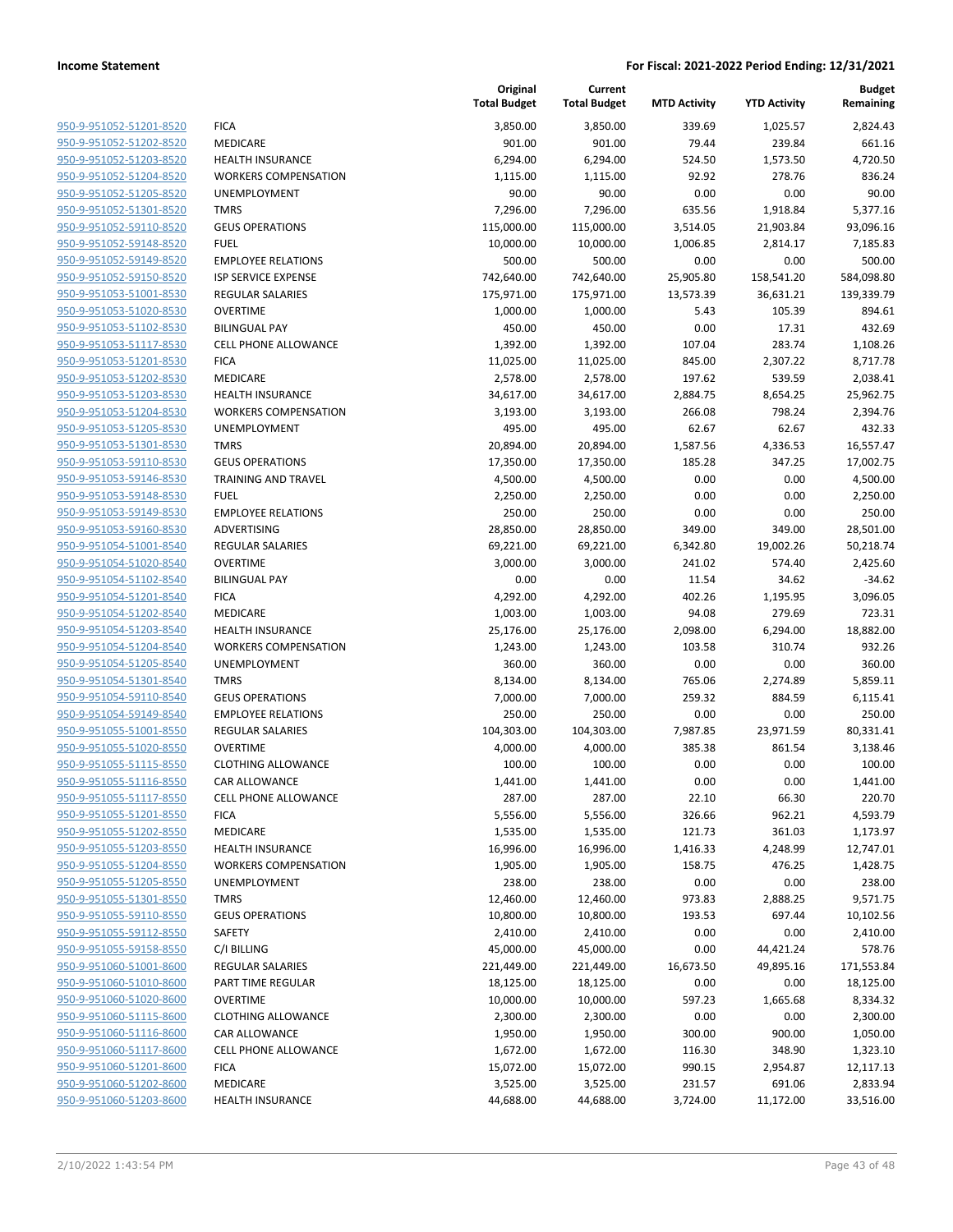|                                |                                                 | Original<br><b>Total Budget</b> | Current<br><b>Total Budget</b> | <b>MTD Activity</b> | <b>YTD Activity</b> | <b>Budget</b><br>Remaining |
|--------------------------------|-------------------------------------------------|---------------------------------|--------------------------------|---------------------|---------------------|----------------------------|
| 950-9-951060-51204-8600        | <b>WORKERS COMPENSATION</b>                     | 4,363.00                        | 4,363.00                       | 363.58              | 1,090.74            | 3,272.26                   |
| 950-9-951060-51205-8600        | UNEMPLOYMENT                                    | 822.00                          | 822.00                         | 0.00                | 0.00                | 822.00                     |
| 950-9-951060-51301-8600        | <b>TMRS</b>                                     | 28,562.00                       | 28,562.00                      | 1,967.97            | 5,874.43            | 22,687.57                  |
| 950-9-951060-59201-8600        | <b>BUILDINGS MAINTENANCE</b>                    | 24,100.00                       | 24,100.00                      | 534.90              | 13,890.31           | 10,209.69                  |
| 950-9-951060-59205-8600        | <b>EQUIPMENT MAINTENANCE</b>                    | 25,000.00                       | 25,000.00                      | 933.28              | 6,614.86            | 18,385.14                  |
| 950-9-951060-59231-8600        | CABLE PLANT MAINTENANCE                         | 22,500.00                       | 22,500.00                      | 0.00                | 7,087.18            | 15,412.82                  |
| 950-9-951060-59235-8600        | FIBER OPTICS PLANT MAINTENANCE                  | 45,000.00                       | 45,000.00                      | 0.00                | 0.00                | 45,000.00                  |
| 950-9-951061-51001-8610        | <b>REGULAR SALARIES</b>                         | 196,228.00                      | 196,228.00                     | 16,673.51           | 49,894.61           | 146,333.39                 |
| 950-9-951061-51020-8610        | <b>OVERTIME</b>                                 | 10,000.00                       | 10,000.00                      | 597.24              | 1,665.71            | 8,334.29                   |
| 950-9-951061-51115-8610        | <b>CLOTHING ALLOWANCE</b>                       | 2,300.00                        | 2,300.00                       | 0.00                | 0.00                | 2,300.00                   |
| 950-9-951061-51116-8610        | CAR ALLOWANCE                                   | 1,950.00                        | 1,950.00                       | 0.00                | 0.00                | 1,950.00                   |
| 950-9-951061-51117-8610        | CELL PHONE ALLOWANCE                            | 1,352.00                        | 1,352.00                       | 116.24              | 348.72              | 1,003.28                   |
| 950-9-951061-51201-8610        | <b>FICA</b>                                     | 12,373.00                       | 12,373.00                      | 1,022.24            | 3,051.10            | 9,321.90                   |
| 950-9-951061-51202-8610        | MEDICARE                                        | 2,894.00                        | 2,894.00                       | 239.07              | 713.56              | 2,180.44                   |
| 950-9-951061-51203-8610        | <b>HEALTH INSURANCE</b>                         | 39,338.00                       | 39,338.00                      | 3,278.17            | 9,834.51            | 29,503.49                  |
| 950-9-951061-51204-8610        | <b>WORKERS COMPENSATION</b>                     | 3,582.00                        | 3,582.00                       | 298.50              | 895.50              | 2,686.50                   |
| 950-9-951061-51205-8610        | <b>UNEMPLOYMENT</b>                             | 565.00                          | 565.00                         | 0.00                | 0.00                | 565.00                     |
| 950-9-951061-51301-8610        | <b>TMRS</b>                                     | 23,447.00                       | 23,447.00                      | 1,933.14            | 5,769.96            | 17,677.04                  |
| 950-9-951061-59205-8610        | <b>EQUIPMENT MAINTENANCE</b>                    | 100.00                          | 100.00                         | 0.00                | 0.00                | 100.00                     |
| 950-9-951061-59233-8610        | INTERNET PLANT MAINTENANCE                      | 15,000.00                       | 15,000.00                      | 0.00                | 0.00                | 15,000.00                  |
| 950-9-951090-59510-9900        | HEADEND, TRUNK & DISTRIBUTION SYSTEM            | 165,000.00                      | 165,000.00                     | 0.00                | 8,206.00            | 156,794.00                 |
| 950-9-951090-59511-9900        | <b>HEADEND EQUIPMENT</b>                        | 365,000.00                      | 365,000.00                     | 3,750.00            | 85,695.62           | 279,304.38                 |
| 950-9-951090-59512-9900        | <b>DROPS</b>                                    | 120,000.00                      | 120,000.00                     | 5,612.69            | 26,411.62           | 93,588.38                  |
| 950-9-951091-51001-9958        | <b>REGULAR SALARIES</b>                         | 36,480.00                       | 36,480.00                      | 2,310.36            | 6,888.51            | 29,591.49                  |
| 950-9-951091-51020-9958        | <b>OVERTIME</b>                                 | 4,500.00                        | 4,500.00                       | 176.32              | 495.49              | 4,004.51                   |
| 950-9-951091-51201-9958        | <b>FICA</b>                                     | 2,279.00                        | 2,279.00                       | 155.41              | 461.52              | 1,817.48                   |
| 950-9-951091-51202-9958        | MEDICARE                                        | 534.00                          | 534.00                         | 36.35               | 107.94              | 426.06                     |
| 950-9-951091-51205-9958        | UNEMPLOYMENT                                    | 130.00                          | 130.00                         | 0.00                | 0.00                | 130.00                     |
| 950-9-951091-51301-9958        | <b>TMRS</b>                                     | 4,322.00                        | 4,322.00                       | 290.75              | 863.45              | 3,458.55                   |
| 950-9-970000-59720-9705        | <b>CREDIT CARD &amp; BANK FEES</b>              | 17,400.00                       | 17,400.00                      | 2,225.30            | 3,762.30            | 13,637.70                  |
| 950-9-970000-59730-9250        | <b>INVENTORY LOSS/GAIN</b>                      | 1,000.00                        | 1,000.00                       | 0.00                | 0.00                | 1,000.00                   |
| 950-9-970000-59734-4210        | ASSET DISPOSAL LOSSES/GAINS                     | 1,000.00                        | 1,000.00                       | 0.00                | 0.00                | 1,000.00                   |
| 950-9-970000-59750-9260        | <b>ACCRUED PTO PAY</b>                          | 5,000.00                        | 5,000.00                       | 0.00                | 346.14              | 4,653.86                   |
| 950-9-970000-59770-9970        | CONTINGENCY                                     | 50,000.00                       | 50,000.00                      | 0.00                | 0.00                | 50,000.00                  |
| 950-9-970000-59771-9970        | PAYROLL CONTINGENCY                             | 10,000.00                       | 10,000.00                      | 0.00                | 0.00                | 10,000.00                  |
| 950-9-970000-59780-9240        | PROPERTY INSURANCE                              | 34,548.72                       | 9,332.15                       | 0.00                | 9,332.15            | 0.00                       |
| 950-9-970000-59781-9250        | <b>LIABILITY INSURANCE</b>                      | 10,136.00                       | 17,806.68                      | 0.00                | 12,384.03           | 5,422.65                   |
| 950-9-990000-59901-9270        | TRANSFER to COG - FRANCHISE FEES                | 298,700.90                      | 298,700.90                     | 75,795.73           | 75,795.73           | 222,905.17                 |
| 950-9-990000-59902-9200        | TRANSFER to COG - ADMIN EXPENSES                | 51,246.67                       | 51,246.67                      | 3,270.17            | 9,810.51            | 41,436.16                  |
| 950-9-990000-59903-4082        | TRANSFER to COG - PILOT                         | 36,393.00                       | 36,393.00                      | 0.00                | 0.00                | 36,393.00                  |
| 950-9-990000-59926-9330        | TRANSFER to COG - GARAGE                        | 13,392.00                       | 13,392.00                      | 1,069.92            | 3,209.76            | 10,182.24                  |
| 950-9-990000-59927-9200        | TRANSFER to COG - INSURANCE                     | 3,415.00                        | 3,415.00                       | 12.33               | 36.99               | 3,378.01                   |
| 950-9-990000-59928-9200        | XFER to COG - IT                                | 13,390.33                       | 13,390.33                      | 1,149.58            | 3,448.74            | 9,941.59                   |
| 950-9-990000-59930-9270        | TRANSFER to GBOD                                | 59,740.18                       | 59,740.18                      | 15,159.15           | 15,159.15           | 44,581.03                  |
| <u>950-9-990000-59954-8559</u> | TRANSFER TO 910 - BILLING                       | 50,812.00                       | 50,812.00                      | 4,234.34            | 12,703.02           | 38,108.98                  |
| 950-9-990000-59955-8559        | TRANSFER TO 910 - CASHIERING                    | 68,089.00                       | 68,089.00                      | 5,674.09            | 17,022.27           | 51,066.73                  |
|                                | <b>Expense Total:</b>                           | 6,532,663.80                    | 6,515,117.91                   | 481,385.59          | 1,291,554.70        | 5,223,563.21               |
|                                | Fund: 950 - CABLE / INTERNET Surplus (Deficit): | 258,515.20                      | 276,061.09                     | 51,341.37           | 303,355.67          |                            |
|                                | <b>Total Surplus (Deficit):</b>                 | -53,993,551.19                  | -54,583,222.19                 | 10,479,527.40       | 131,470,602.71      |                            |
|                                |                                                 |                                 |                                |                     |                     |                            |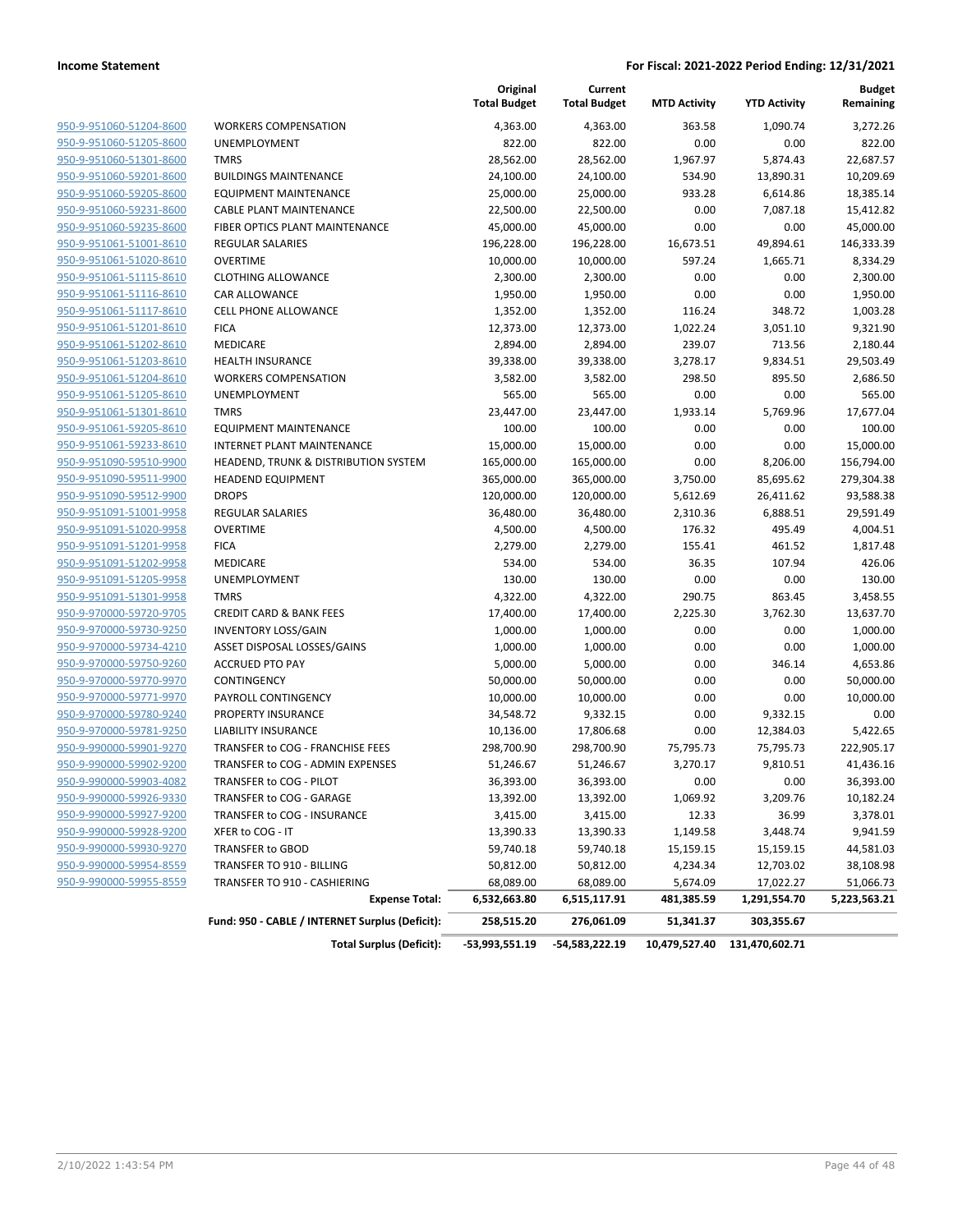## **Group Summary**

|                                                                                | Original<br><b>Total Budget</b> | Current<br><b>Total Budget</b> | <b>MTD Activity</b>          | <b>YTD Activity</b>          | <b>Budget</b><br>Remaining     |
|--------------------------------------------------------------------------------|---------------------------------|--------------------------------|------------------------------|------------------------------|--------------------------------|
| <b>Account Type</b>                                                            |                                 |                                |                              |                              |                                |
| Fund: 100 - GENERAL FUND                                                       |                                 |                                |                              |                              |                                |
| Revenue<br>Expense                                                             | 27,976,074.00<br>31,811,180.36  | 27,976,074.00<br>31,977,380.36 | 4,598,798.03<br>2,533,058.16 | 8,535,512.40<br>7,504,600.07 | 19,440,561.60<br>24,472,780.29 |
| Fund: 100 - GENERAL FUND Surplus (Deficit):                                    | -3,835,106.36                   | -4,001,306.36                  | 2,065,739.87                 | 1,030,912.33                 | -5,032,218.69                  |
| Fund: 101 - MUNICIPAL COURT BUILDING SECURITY FEES                             |                                 |                                |                              |                              |                                |
| Revenue                                                                        | 0.00                            | 0.00                           | 473.61                       | 1,349.54                     | $-1,349.54$                    |
| Expense                                                                        | 0.00                            | 0.00                           | 408.83                       | 410.27                       | $-410.27$                      |
| Fund: 101 - MUNICIPAL COURT BUILDING SECURITY FEES Surplus (Deficit):          | 0.00                            | 0.00                           | 64.78                        | 939.27                       | $-939.27$                      |
| Fund: 102 - MUNICIPAL COURT TECH FUND                                          |                                 |                                |                              |                              |                                |
| Revenue                                                                        | 0.00                            | 0.00                           | 395.54                       | 1,370.62                     | $-1,370.62$                    |
| Expense                                                                        | 0.00                            | 0.00                           | 0.38                         | 1.41                         | $-1.41$                        |
| Fund: 102 - MUNICIPAL COURT TECH FUND Surplus (Deficit):                       | 0.00                            | 0.00                           | 395.16                       | 1,369.21                     | $-1,369.21$                    |
| Fund: 103 - MUNICIPAL COURT CHILD SAFETY FUND                                  |                                 |                                |                              |                              |                                |
| Revenue                                                                        | 30,060.00                       | 30,060.00                      | 54.50                        | 94.03                        | 29,965.97                      |
| Expense                                                                        | 25,010.00                       | 25,010.00                      | 0.09                         | 7,893.90                     | 17,116.10                      |
| Fund: 103 - MUNICIPAL COURT CHILD SAFETY FUND Surplus (Deficit):               | 5,050.00                        | 5,050.00                       | 54.41                        | -7,799.87                    | 12,849.87                      |
| <b>Fund: 111 - RECREATION ACTIVITIES FUND</b>                                  |                                 |                                |                              |                              |                                |
| Revenue                                                                        | 270,677.00                      | 270,677.00                     | 9,666.91                     | 34,146.54                    | 236,530.46                     |
| Expense                                                                        | 319,814.78                      | 319,814.78                     | 26,785.22                    | 69,019.73                    | 250,795.05                     |
| Fund: 111 - RECREATION ACTIVITIES FUND Surplus (Deficit):                      | -49,137.78                      | -49,137.78                     | $-17,118.31$                 | -34,873.19                   | $-14,264.59$                   |
| <b>Fund: 112 - GUN RANGE FUND</b>                                              |                                 |                                |                              |                              |                                |
| Revenue                                                                        | 1,500.00                        | 1,500.00                       | $-0.18$                      | 239.70                       | 1,260.30                       |
| Expense                                                                        | 2,160.00                        | 2,160.00                       | 389.88                       | 769.88                       | 1,390.12                       |
| Fund: 112 - GUN RANGE FUND Surplus (Deficit):                                  | $-660.00$                       | -660.00                        | $-390.06$                    | $-530.18$                    | $-129.82$                      |
| Fund: 113 - HOTEL / MOTEL OCCUPANCY TAX FUND                                   |                                 |                                |                              |                              |                                |
| Revenue                                                                        | 535,820.00                      | 535,820.00                     | 65,716.99                    | 185,004.98                   | 350,815.02                     |
| Expense                                                                        | 644,415.99                      | 644,415.99                     | 42,418.23                    | 155,803.55                   | 488,612.44                     |
| Fund: 113 - HOTEL / MOTEL OCCUPANCY TAX FUND Surplus (Deficit):                | -108,595.99                     | -108,595.99                    | 23,298.76                    | 29,201.43                    | -137,797.42                    |
| Fund: 114 - VENUE MANAGEMENT FUND                                              |                                 |                                |                              |                              |                                |
| Revenue                                                                        | 419,385.00                      | 419,385.00                     | 44,219.75                    | 140,337.30                   | 279,047.70                     |
| Expense                                                                        | 259,596.68                      | 259,512.68                     | 12,212.71                    | 75,469.11                    | 184,043.57                     |
| Fund: 114 - VENUE MANAGEMENT FUND Surplus (Deficit):                           | 159,788.32                      | 159,872.32                     | 32,007.04                    | 64,868.19                    | 95,004.13                      |
| <b>Fund: 123 - PTRAIN - POLICE REIMBURSEMENT GRANTS &amp; CONT EDUCAT</b>      |                                 |                                |                              |                              |                                |
| Revenue                                                                        | 0.00                            | 0.00                           | $-0.72$                      | $-1.31$                      | 1.31                           |
| Expense<br>Fund: 123 - PTRAIN - POLICE REIMBURSEMENT GRANTS & CONT EDUCAT Surp | 0.00<br>0.00                    | 0.00<br>0.00                   | 754.63<br>$-755.35$          | 1,265.73<br>$-1,267.04$      | $-1,265.73$<br>1,267.04        |
|                                                                                |                                 |                                |                              |                              |                                |
| Fund: 124 - FIRE HAZMAT GRANT                                                  |                                 |                                |                              |                              |                                |
| Expense<br>Fund: 124 - FIRE HAZMAT GRANT Total:                                | 0.00<br>0.00                    | 0.00<br>0.00                   | 0.01<br>0.01                 | 0.03<br>0.03                 | $-0.03$<br>$-0.03$             |
|                                                                                |                                 |                                |                              |                              |                                |
| Fund: 140 - DEBT SERVICE FUND                                                  |                                 |                                |                              |                              |                                |
| Revenue<br>Expense                                                             | 7,983,857.00<br>7,920,415.09    | 7,983,857.00<br>7,920,415.09   | 2,212,494.35<br>6.73         | 3,009,916.59<br>19.52        | 4,973,940.41<br>7,920,395.57   |
| Fund: 140 - DEBT SERVICE FUND Surplus (Deficit):                               | 63,441.91                       | 63,441.91                      | 2,212,487.62                 | 3,009,897.07                 | -2,946,455.16                  |
| Fund: 160 - GENERAL CAPITAL IMPROVEMENT FUND                                   |                                 |                                |                              |                              |                                |
| Revenue                                                                        | 20,008,008.00                   | 20,008,008.00                  | 224,091.67                   | 72,616,044.37                | -52,608,036.37                 |
| Expense                                                                        | 19,985,928.00                   | 20,409,399.00                  | 1,948,360.32                 | 5,645,635.86                 | 14,763,763.14                  |
| Fund: 160 - GENERAL CAPITAL IMPROVEMENT FUND Surplus (Deficit):                | 22,080.00                       | -401,391.00                    | -1,724,268.65                | 66,970,408.51                | -67,371,799.51                 |
| Fund: 161 - STREET CONSTRUCTION FUND                                           |                                 |                                |                              |                              |                                |
| Revenue                                                                        | 54,507,580.00                   | 54,507,580.00                  | 0.00                         | 0.00                         | 54,507,580.00                  |
| Expense                                                                        | 54,500,200.00                   | 54,500,200.00                  | 0.00                         | 0.00                         | 54,500,200.00                  |
| Fund: 161 - STREET CONSTRUCTION FUND Surplus (Deficit):                        | 7,380.00                        | 7,380.00                       | 0.00                         | 0.00                         | 7,380.00                       |
| Fund: 164 - 2013 CO CAPITAL FUND                                               |                                 |                                |                              |                              |                                |
| Revenue                                                                        | 0.00                            | 0.00                           | $-5.43$                      | $-9.25$                      | 9.25                           |
|                                                                                |                                 |                                |                              |                              |                                |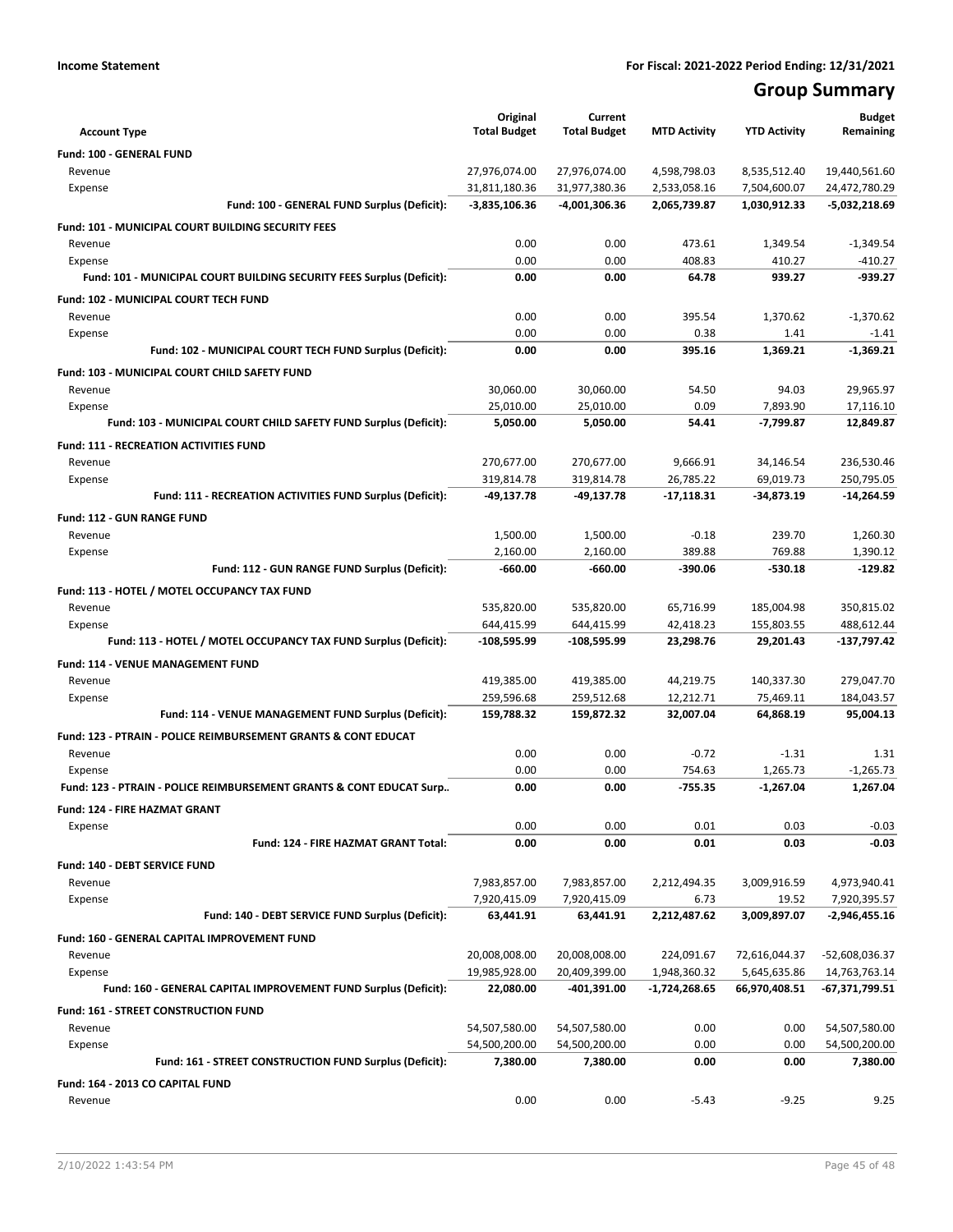|                                                            | Original                 | Current                  |                       |                         | <b>Budget</b>              |
|------------------------------------------------------------|--------------------------|--------------------------|-----------------------|-------------------------|----------------------------|
| <b>Account Type</b>                                        | <b>Total Budget</b>      | <b>Total Budget</b>      | <b>MTD Activity</b>   | <b>YTD Activity</b>     | Remaining                  |
| Expense                                                    | 0.00                     | 0.00                     | 0.23                  | 0.85                    | $-0.85$                    |
| Fund: 164 - 2013 CO CAPITAL FUND Surplus (Deficit):        | 0.00                     | 0.00                     | $-5.66$               | $-10.10$                | 10.10                      |
| Fund: 165 - 2014 GO FUND                                   |                          |                          |                       |                         |                            |
| Revenue                                                    | 500.00                   | 500.00                   | 11.31                 | 33.53                   | 466.47                     |
| Fund: 165 - 2014 GO FUND Total:                            | 500.00                   | 500.00                   | 11.31                 | 33.53                   | 466.47                     |
| <b>Fund: 171 - MAIN STREET SPECIAL REVENUE</b>             |                          |                          |                       |                         |                            |
| Revenue                                                    | 0.00                     | 0.00                     | 52,451.35             | 52,451.35               | $-52,451.35$               |
| Expense                                                    | 0.00                     | 0.00                     | 0.00                  | 0.00                    | 0.00                       |
| Fund: 171 - MAIN STREET SPECIAL REVENUE Surplus (Deficit): | 0.00                     | 0.00                     | 52,451.35             | 52,451.35               | $-52.451.35$               |
| <b>Fund: 172 - MINOR GRANTS FUND</b>                       |                          |                          |                       |                         |                            |
| Revenue<br>Expense                                         | 0.00<br>0.00             | 0.00<br>0.00             | 1,650.00<br>3,500.00  | 4,311.53<br>3,560.00    | $-4,311.53$<br>$-3,560.00$ |
| Fund: 172 - MINOR GRANTS FUND Surplus (Deficit):           | 0.00                     | 0.00                     | $-1,850.00$           | 751.53                  | $-751.53$                  |
|                                                            |                          |                          |                       |                         |                            |
| Fund: 200 - WATER / WASTEWATER FUND<br>Revenue             | 16,273,468.00            | 16,273,468.00            | 1,364,781.29          | 4,173,027.45            | 12,100,440.55              |
| Expense                                                    | 17,880,530.98            | 17,880,530.98            | 1,217,460.36          | 3,293,745.80            | 14,586,785.18              |
| Fund: 200 - WATER / WASTEWATER FUND Surplus (Deficit):     | $-1,607,062.98$          | -1,607,062.98            | 147,320.93            | 879,281.65              | -2,486,344.63              |
| Fund: 216 - UTILIITY CIP FUND                              |                          |                          |                       |                         |                            |
| Revenue                                                    | 51,315,500.00            | 51,315,500.00            | 107,810.91            | 50,210,426.56           | 1,105,073.44               |
| Expense                                                    | 51,302,350.00            | 51,302,350.00            | 483,013.59            | 657,530.19              | 50,644,819.81              |
| Fund: 216 - UTILIITY CIP FUND Surplus (Deficit):           | 13,150.00                | 13,150.00                | -375,202.68           | 49,552,896.37           | -49,539,746.37             |
| <b>Fund: 217 - WASTEWATER RECLAMATION FUND</b>             |                          |                          |                       |                         |                            |
| Revenue                                                    | 400.00                   | 400.00                   | 10.97                 | 32.53                   | 367.47                     |
| <b>Fund: 217 - WASTEWATER RECLAMATION FUND Total:</b>      | 400.00                   | 400.00                   | 10.97                 | 32.53                   | 367.47                     |
| Fund: 300 - AIRPORT FUND                                   |                          |                          |                       |                         |                            |
| Revenue                                                    | 705,158.00               | 705,158.00               | 63,720.19             | 188,942.93              | 516,215.07                 |
| Expense                                                    | 1,522,384.00             | 1,522,384.00             | 120,075.41            | 380,448.94              | 1,141,935.06               |
| Fund: 300 - AIRPORT FUND Surplus (Deficit):                | $-817,226.00$            | -817,226.00              | $-56,355.22$          | -191,506.01             | $-625,719.99$              |
| <b>Fund: 360 - AIRPORT CAPITAL FUND</b>                    |                          |                          |                       |                         |                            |
| Revenue                                                    | 1,300,000.00             | 1,300,000.00             | 106,674.08            | 322,206.11              | 977,793.89                 |
| Expense                                                    | 1,300,000.00             | 1,300,000.00             | 9,606.75              | 21,042.11               | 1,278,957.89               |
| Fund: 360 - AIRPORT CAPITAL FUND Surplus (Deficit):        | 0.00                     | 0.00                     | 97,067.33             | 301,164.00              | $-301,164.00$              |
| Fund: 362 - AIRPORT FBO FUEL                               |                          |                          |                       |                         |                            |
| Revenue                                                    | 457,325.00               | 457,325.00               | 49,053.44             | 147,641.36              | 309,683.64                 |
| Expense<br>Fund: 362 - AIRPORT FBO FUEL Surplus (Deficit): | 325,000.00<br>132,325.00 | 325,000.00<br>132,325.00 | 1,535.90<br>47,517.54 | 18,779.81<br>128,861.55 | 306,220.19<br>3,463.45     |
|                                                            |                          |                          |                       |                         |                            |
| Fund: 400 - GOLF FUND<br>Revenue                           | 244,370.00               | 244,370.00               | 20,594.33             | 61,248.54               | 183,121.46                 |
| Expense                                                    | 281,714.13               | 281,714.13               | 20,096.50             | 60,746.27               | 220,967.86                 |
| Fund: 400 - GOLF FUND Surplus (Deficit):                   | $-37,344.13$             | -37,344.13               | 497.83                | 502.27                  | $-37,846.40$               |
| <b>Fund: 500 - SANITATION FUND</b>                         |                          |                          |                       |                         |                            |
| Revenue                                                    | 5,428,690.00             | 5,428,690.00             | 477,880.55            | 1,440,315.87            | 3,988,374.13               |
| Expense                                                    | 6,490,734.45             | 6,490,734.45             | 549,392.37            | 1,201,031.11            | 5,289,703.34               |
| Fund: 500 - SANITATION FUND Surplus (Deficit):             | -1,062,044.45            | -1,062,044.45            | -71,511.82            | 239,284.76              | -1,301,329.21              |
| Fund: 601 - CENTRAL SERVICE FUND                           |                          |                          |                       |                         |                            |
| Revenue                                                    | 1,108,646.00             | 1,108,646.00             | 92,387.16             | 277,161.48              | 831,484.52                 |
| Expense                                                    | 1,081,673.00             | 1,081,673.00             | 94,356.28             | 266,269.62              | 815,403.38                 |
| Fund: 601 - CENTRAL SERVICE FUND Surplus (Deficit):        | 26,973.00                | 26,973.00                | $-1,969.12$           | 10,891.86               | 16,081.14                  |
| Fund: 602 - INSURANCE FUND                                 |                          |                          |                       |                         |                            |
| Revenue                                                    | 6,759,952.19             | 6,759,952.19             | 565,627.53            | 1,695,667.89            | 5,064,284.30               |
| Expense                                                    | 7,000,917.00             | 7,000,917.00             | 70,425.97             | 2,235,381.51            | 4,765,535.49               |
| Fund: 602 - INSURANCE FUND Surplus (Deficit):              | -240,964.81              | -240,964.81              | 495,201.56            | -539,713.62             | 298,748.81                 |
| Fund: 604 - MIS FUND                                       |                          |                          |                       |                         |                            |
| Revenue                                                    | 1,108,517.00             | 1,108,517.00             | 92,376.41             | 277,129.23              | 831,387.77                 |
| Expense                                                    | 1,015,669.00             | 1,015,753.00             | 91,061.74             | 267,799.25              | 747,953.75                 |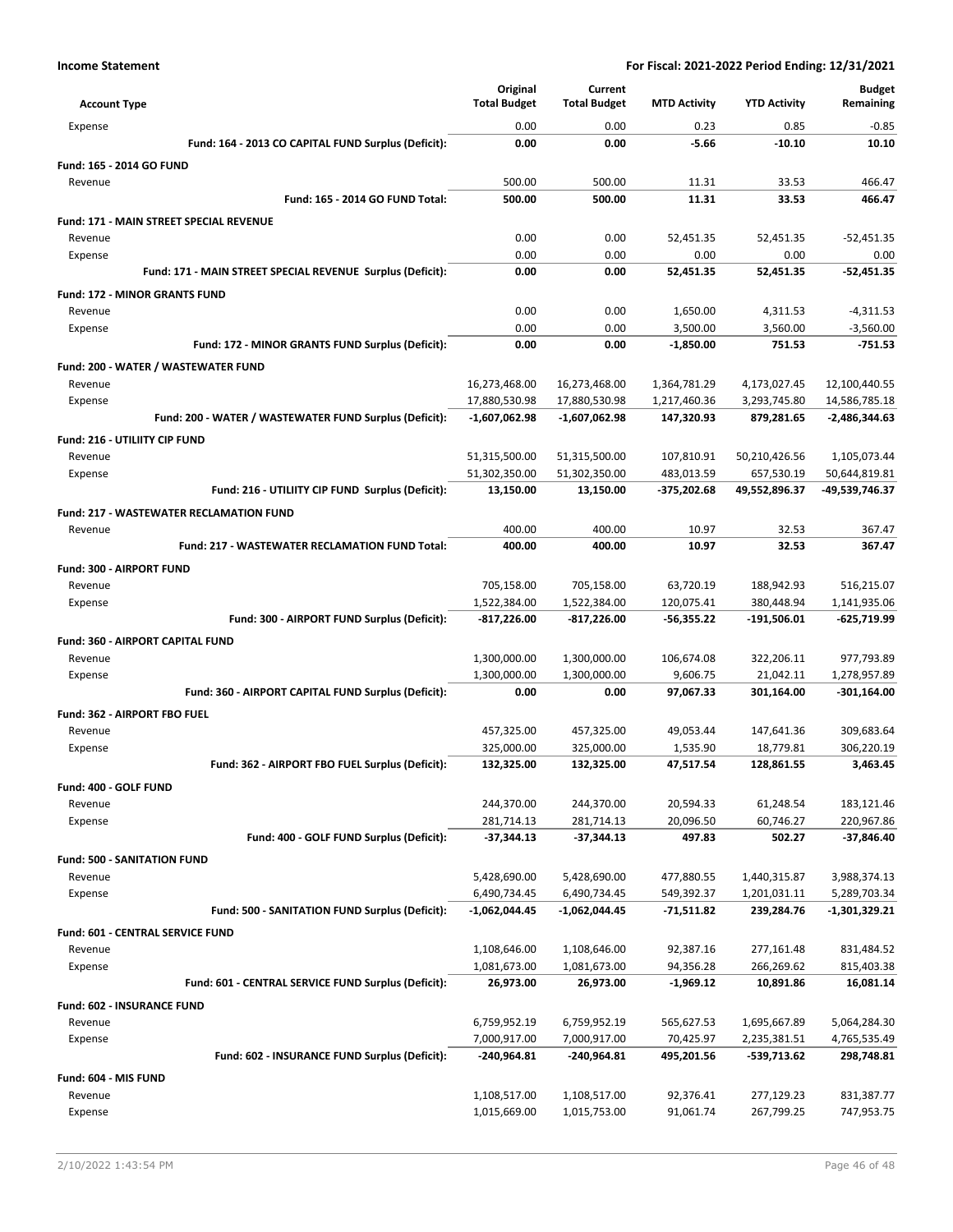| <b>Account Type</b>                                                        | Original<br><b>Total Budget</b> | Current<br><b>Total Budget</b> | <b>MTD Activity</b> | <b>YTD Activity</b>            | <b>Budget</b><br>Remaining    |
|----------------------------------------------------------------------------|---------------------------------|--------------------------------|---------------------|--------------------------------|-------------------------------|
| Fund: 604 - MIS FUND Surplus (Deficit):                                    | 92,848.00                       | 92,764.00                      | 1,314.67            | 9,329.98                       | 83,434.02                     |
| <b>Fund: 660 - VEHICLE REPLACEMENT FUND</b>                                |                                 |                                |                     |                                |                               |
| Revenue                                                                    | 977,509.00                      | 977,509.00                     | 81,396.14           | 244,287.22                     | 733,221.78                    |
| Expense                                                                    | 977,509.00                      | 977,509.00                     | 34,639.46           | 191,859.78                     | 785,649.22                    |
| Fund: 660 - VEHICLE REPLACEMENT FUND Surplus (Deficit):                    | 0.00                            | 0.00                           | 46,756.68           | 52,427.44                      | $-52,427.44$                  |
| <b>Fund: 800 - SPENCE FUND</b>                                             |                                 |                                |                     |                                |                               |
| Revenue                                                                    | 300.00                          | 300.00                         | 8.49                | 25.17                          | 274.83                        |
| Expense                                                                    | 600.00                          | 600.00                         | 50.00               | 150.00                         | 450.00                        |
| Fund: 800 - SPENCE FUND Surplus (Deficit):                                 | $-300.00$                       | $-300.00$                      | $-41.51$            | $-124.83$                      | $-175.17$                     |
| <b>Fund: 801 - JONES LIBRARY TRUST</b>                                     |                                 |                                |                     |                                |                               |
| Revenue                                                                    | 0.00                            | 0.00                           | $-2.70$             | $-4.60$                        | 4.60                          |
| Expense                                                                    | 0.00                            | 0.00                           | 0.11                | 0.41                           | $-0.41$                       |
| Fund: 801 - JONES LIBRARY TRUST Surplus (Deficit):                         | 0.00                            | 0.00                           | $-2.81$             | $-5.01$                        | 5.01                          |
| Fund: 810 - SEIZURE FUNDS - STATE RULES                                    |                                 |                                |                     |                                |                               |
| Revenue                                                                    | 250.00                          | 250.00                         | $-35.87$            | $-61.38$                       | 311.38                        |
| Expense                                                                    | 75.00                           | 75.00                          | 236.48              | 661.59                         | -586.59                       |
| Fund: 810 - SEIZURE FUNDS - STATE RULES Surplus (Deficit):                 | 175.00                          | 175.00                         | -272.35             | $-722.97$                      | 897.97                        |
| Fund: 811 - SEIZURE FUNDS - FED RULES                                      |                                 |                                |                     |                                |                               |
| Revenue                                                                    | 150.00                          | 150.00                         | $-36.09$            | $-61.67$                       | 211.67                        |
| Expense                                                                    | 75.00                           | 75.00                          | 1.49                | 5.57                           | 69.43                         |
| Fund: 811 - SEIZURE FUNDS - FED RULES Surplus (Deficit):                   | 75.00                           | 75.00                          | $-37.58$            | $-67.24$                       | 142.24                        |
|                                                                            |                                 |                                |                     |                                |                               |
| Fund: 820 - TIRZ FUND (Tax Increment Reinvestment Zone)<br>Revenue         | 820,002.00                      | 820,002.00                     | 50,880.14           | 69,754.24                      | 750,247.76                    |
| Expense                                                                    | 190,947.00                      | 190,947.00                     | 49.18               | 108.11                         | 190,838.89                    |
| Fund: 820 - TIRZ FUND (Tax Increment Reinvestment Zone) Surplus (Deficit): | 629,055.00                      | 629,055.00                     | 50,830.96           | 69,646.13                      | 559,408.87                    |
|                                                                            |                                 |                                |                     |                                |                               |
| Fund: 899 - POOLED CASH                                                    | 0.00                            | 0.00                           | 0.00                | $-10,600.00$                   | 10,600.00                     |
| Revenue<br>Fund: 899 - POOLED CASH Total:                                  | 0.00                            | 0.00                           | 0.00                | $-10,600.00$                   | 10,600.00                     |
|                                                                            |                                 |                                |                     |                                |                               |
| <b>Fund: 910 - ELECTRIC OPERATING FUND</b>                                 |                                 |                                |                     |                                |                               |
| Revenue                                                                    | 90,791,755.00                   | 90,791,755.00                  | 4,493,704.83        | 16,459,928.35                  | 74,331,826.65                 |
| Expense<br>Fund: 910 - ELECTRIC OPERATING FUND Surplus (Deficit):          | 85,110,280.12<br>5,681,474.88   | 85,127,826.01                  | 11,147,651.56       | 20,362,874.27<br>-3,902,945.92 | 64,764,951.74<br>9,566,874.91 |
|                                                                            |                                 | 5,663,928.99                   | -6,653,946.73       |                                |                               |
| Fund: 911 - ELECTRIC DEBT REDUCTION                                        |                                 |                                |                     |                                |                               |
| Revenue                                                                    | 1,100.00                        | 1,100.00                       | $-1.52$             | $-2.71$                        | 1,102.71                      |
| Fund: 911 - ELECTRIC DEBT REDUCTION Total:                                 | 1.100.00                        | 1,100.00                       | $-1.52$             | $-2.71$                        | 1,102.71                      |
| Fund: 912 - ELECTRIC DEBT SERVICE                                          |                                 |                                |                     |                                |                               |
| Revenue                                                                    | -26,883,724.00                  | -26,883,724.00                 | 14,072,654.86       | 13,491,464.12                  | -40,375,188.12                |
| Expense                                                                    | 26,446,316.00                   | 26,446,316.00                  | 13,750.06           | 39,166.82                      | 26,407,149.18                 |
| Fund: 912 - ELECTRIC DEBT SERVICE Surplus (Deficit):                       | -53,330,040.00                  | -53,330,040.00                 | 14,058,904.80       | 13,452,297.30                  | -66,782,337.30                |
| <b>Fund: 913 - ELECTRIC CONSTRUCTION FUND</b>                              |                                 |                                |                     |                                |                               |
| Revenue                                                                    | 600.00                          | 600.00                         | $-18.16$            | $-32.50$                       | 632.50                        |
| Fund: 913 - ELECTRIC CONSTRUCTION FUND Total:                              | 600.00                          | 600.00                         | $-18.16$            | $-32.50$                       | 632.50                        |
| Fund: 950 - CABLE / INTERNET                                               |                                 |                                |                     |                                |                               |
| Revenue                                                                    | 6,791,179.00                    | 6,791,179.00                   | 532,726.96          | 1,594,910.37                   | 5,196,268.63                  |
| Expense                                                                    | 6,532,663.80                    | 6,515,117.91                   | 481,385.59          | 1,291,554.70                   | 5,223,563.21                  |
| Fund: 950 - CABLE / INTERNET Surplus (Deficit):                            | 258,515.20                      | 276,061.09                     | 51,341.37           | 303,355.67                     | -27,294.58                    |
| <b>Total Surplus (Deficit):</b>                                            | $-53,993,551.19$                | -54,583,222.19                 | 10,479,527.40       | 131,470,602.71                 |                               |